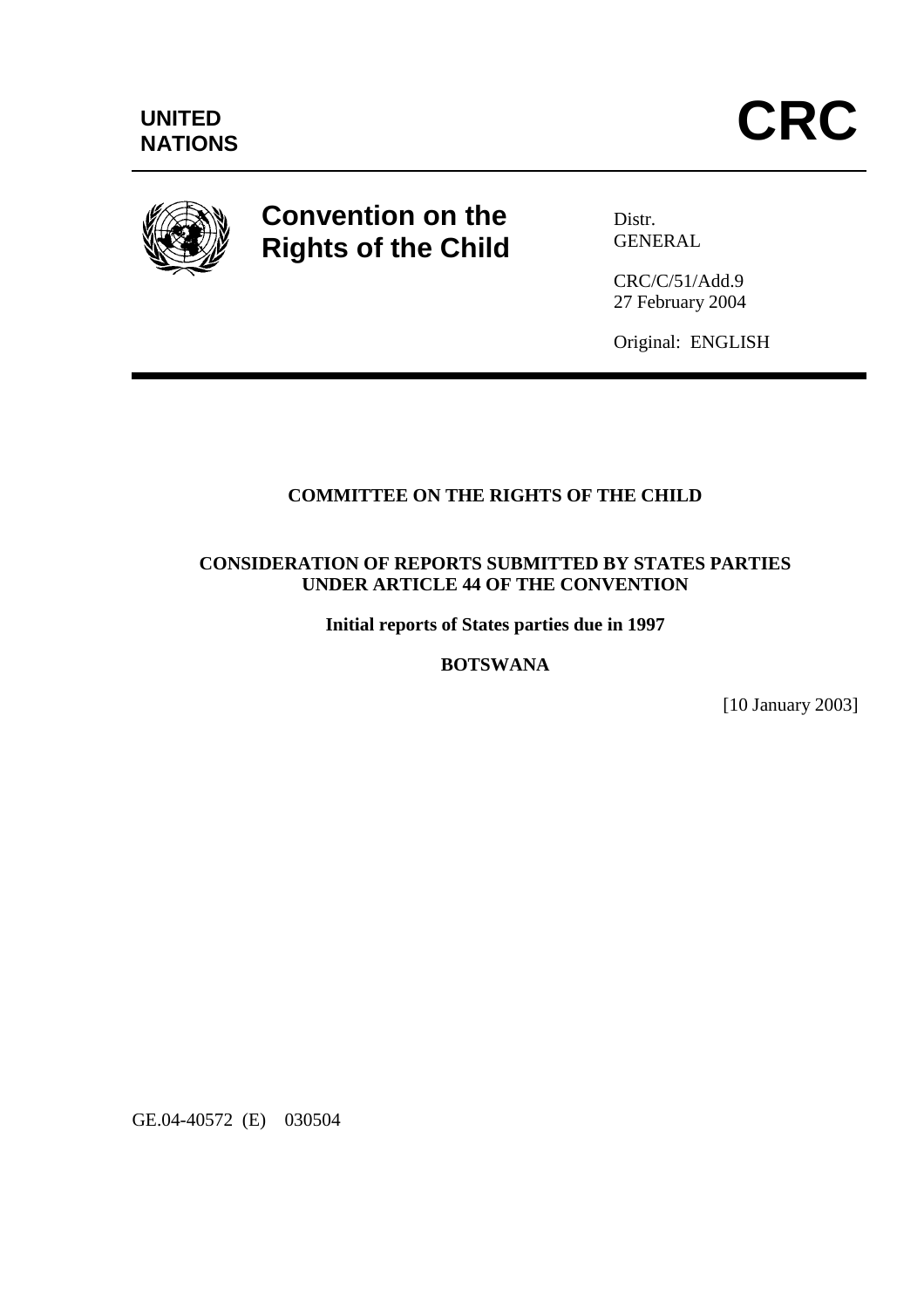# **List of abbreviations**

| <b>BNYC</b>    | The Botswana National Youth Council                 |
|----------------|-----------------------------------------------------|
| <b>BOCONGO</b> | <b>Botswana Council of NGOs</b>                     |
| <b>BOFWA</b>   | <b>Botswana Family Welfare Association</b>          |
| <b>DMSACs</b>  | <b>District Multi-Sectoral AIDS Committees</b>      |
| <b>DSW</b>     | Division of Social Welfare                          |
| <b>EWTC</b>    | <b>National Early Warning Technical Committee</b>   |
| <b>FHD</b>     | Family Health Division (in the Ministry of Health)  |
| <b>MFDP</b>    | Ministry of Finance and Development Planning        |
| <b>MLG</b>     | Ministry of Local Government                        |
| MTP II         | Second Medium Term Plan                             |
| <b>NCPD</b>    | National Council on Population and Development      |
| <b>NDP</b>     | <b>National Development Plan</b>                    |
| <b>NPA</b>     | National Programme of Action for the Children       |
| <b>NPP</b>     | <b>National Population Policy</b>                   |
| <b>PMTCT</b>   | Prevention of mother-to-child transmission (of HIV) |
| <b>RNPE</b>    | <b>Revised National Policy on Education</b>         |
| <b>UNAIDS</b>  | Joint United Nations Programme on HIV/AIDS          |
| <b>UNDP</b>    | <b>United Nations Development Programme</b>         |
| <b>UNHCR</b>   | United Nations High Commissioner for Refugees       |
| <b>UNICEF</b>  | <b>United Nations Children's Fund</b>               |
| <b>WHO</b>     | World Health Organization                           |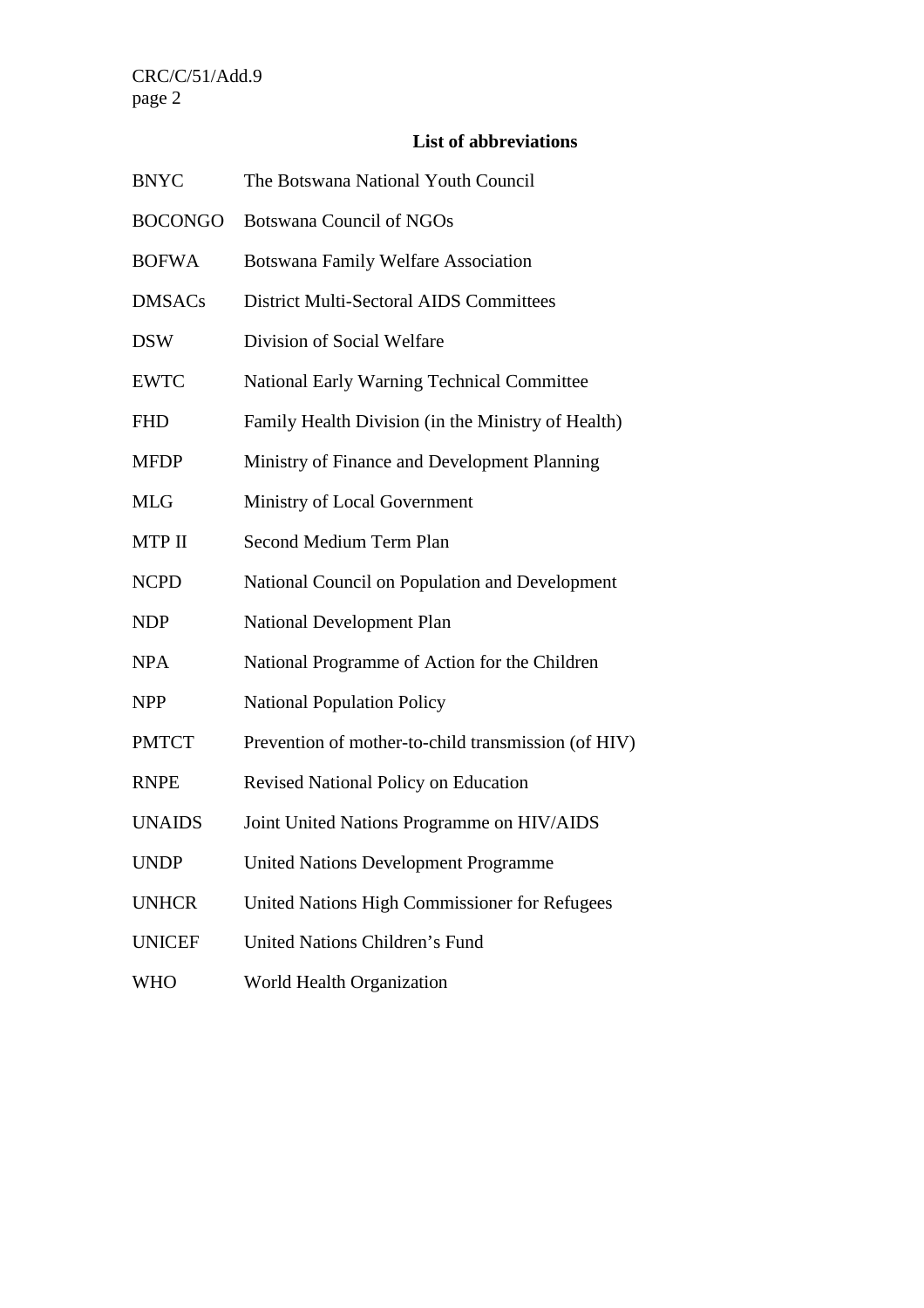## **CONTENTS**

# *Paragraphs Page*

|      |                |                                                                                                      | $1 - 35$    | 6  |
|------|----------------|------------------------------------------------------------------------------------------------------|-------------|----|
| Ι.   |                | <b>GENERAL MEASURES OF IMPLEMENTATION </b>                                                           | $36 - 76$   | 12 |
| Π.   |                |                                                                                                      | 77 - 99     | 21 |
| III. |                |                                                                                                      | $100 - 148$ | 24 |
|      | A.             |                                                                                                      | $100 - 121$ | 24 |
|      | <b>B.</b>      |                                                                                                      | $122 - 128$ | 28 |
|      | C.             | Right to life, survival and development:                                                             | $129 - 134$ | 29 |
|      | D.             |                                                                                                      | $135 - 148$ | 30 |
| IV.  |                |                                                                                                      | 149 - 183   | 32 |
|      | A.             |                                                                                                      | $149 - 155$ | 32 |
|      | <b>B.</b>      | Freedom of expression and access to appropriate                                                      | $156 - 164$ | 33 |
|      | $\mathbf{C}$ . | Freedom of thought, conscience and religion:                                                         | $165 - 169$ | 33 |
|      | D.             | Freedom of association and of peaceful assembly:                                                     | $170 - 172$ | 35 |
|      | Ε.             |                                                                                                      | 173 - 176   | 36 |
|      | F.             |                                                                                                      | 177 - 183   | 36 |
| V.   |                | FAMILY ENVIRONMENT AND ALTERNATIVE CARE                                                              | 184 - 228   | 37 |
|      | A.             | Parental guidance and parental responsibilities:                                                     | 184 - 188   | 37 |
|      | Β.             | Separation from parents: article 9; family<br>reunification: article 10; and recovery of maintenance | 189 - 198   | 38 |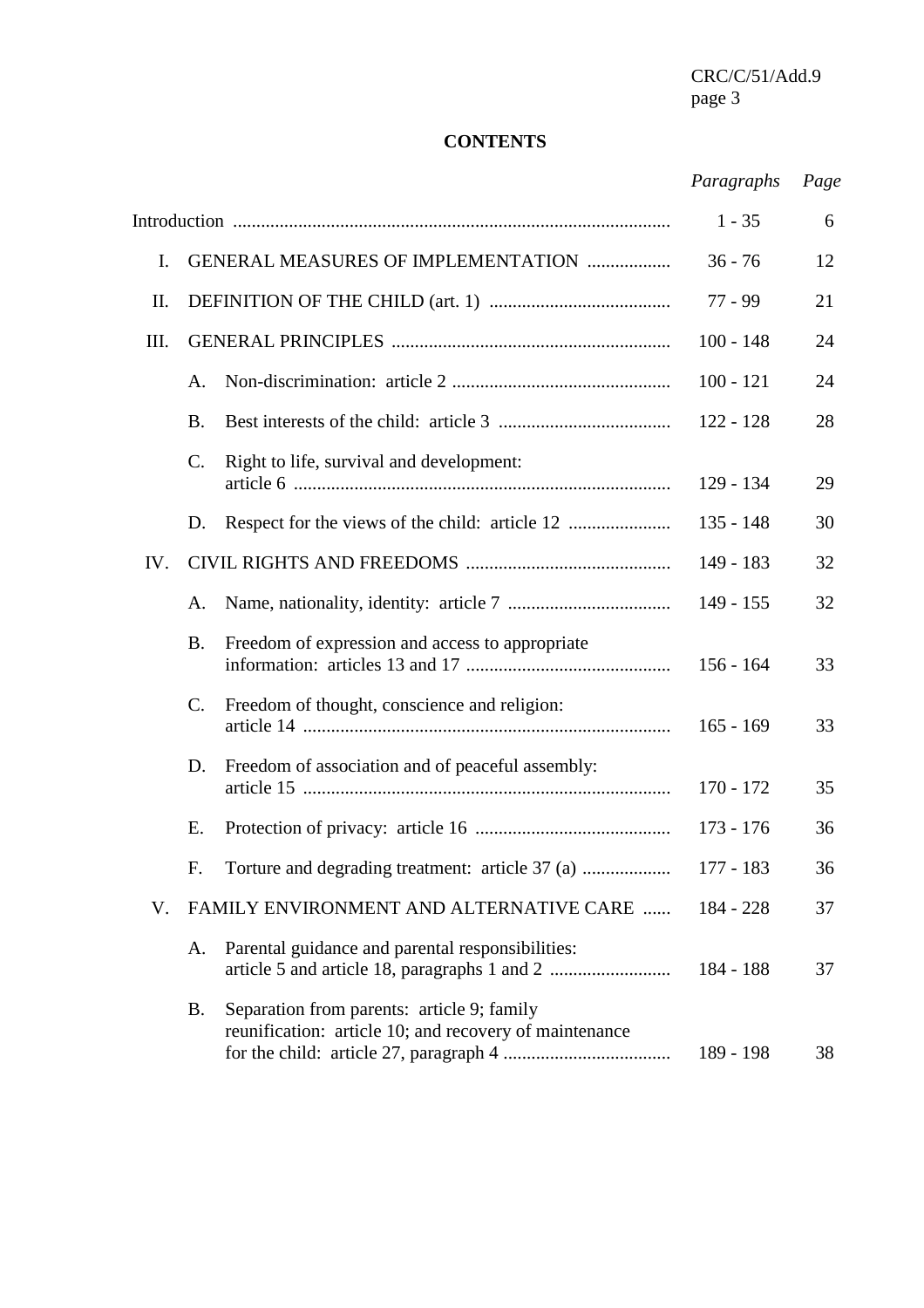# **CONTENTS (***continued***)**

|       |           |                                                                                                                                                      | Paragraphs  | Page |
|-------|-----------|------------------------------------------------------------------------------------------------------------------------------------------------------|-------------|------|
|       | C.        | Children deprived of a family environment: article 20                                                                                                | $199 - 205$ | 41   |
|       | D.        |                                                                                                                                                      | $206 - 215$ | 42   |
|       | Ε.        | Illicit transfer and non-return of children: article 11                                                                                              | $216 - 217$ | 44   |
|       | F.        | Abuse and neglect of children: articles 19 and 39                                                                                                    | $218 - 228$ | 44   |
| VI.   |           |                                                                                                                                                      | $229 - 273$ | 46   |
|       | A.        |                                                                                                                                                      | $229 - 238$ | 46   |
|       | <b>B.</b> | Survival and development: article 6, paragraph 2, and                                                                                                | $239 - 269$ | 48   |
|       | C.        |                                                                                                                                                      | $270 - 273$ | 55   |
| VII.  |           | EDUCATION, LEISURE AND CULTURAL ACTIVITIES                                                                                                           | $274 - 308$ | 56   |
|       | A.        |                                                                                                                                                      | $274 - 293$ | 56   |
|       | <b>B.</b> |                                                                                                                                                      | $294 - 300$ | 60   |
|       | C.        | Leisure, recreational and cultural activities: article 31                                                                                            | $301 - 308$ | 61   |
| VIII. |           |                                                                                                                                                      | $309 - 380$ | 62   |
|       | A.        |                                                                                                                                                      | $309 - 345$ | 62   |
|       |           | 1.                                                                                                                                                   | $309 - 319$ | 62   |
|       |           |                                                                                                                                                      | $320 - 321$ | 64   |
|       |           | The administration of juvenile justice: article 40<br>3.                                                                                             | $322 - 335$ | 64   |
|       |           | Children deprived of their liberty: article 37<br>4.<br>and physical and psychological recovery and<br>social reintegration of the child: article 39 | $336 - 345$ | 67   |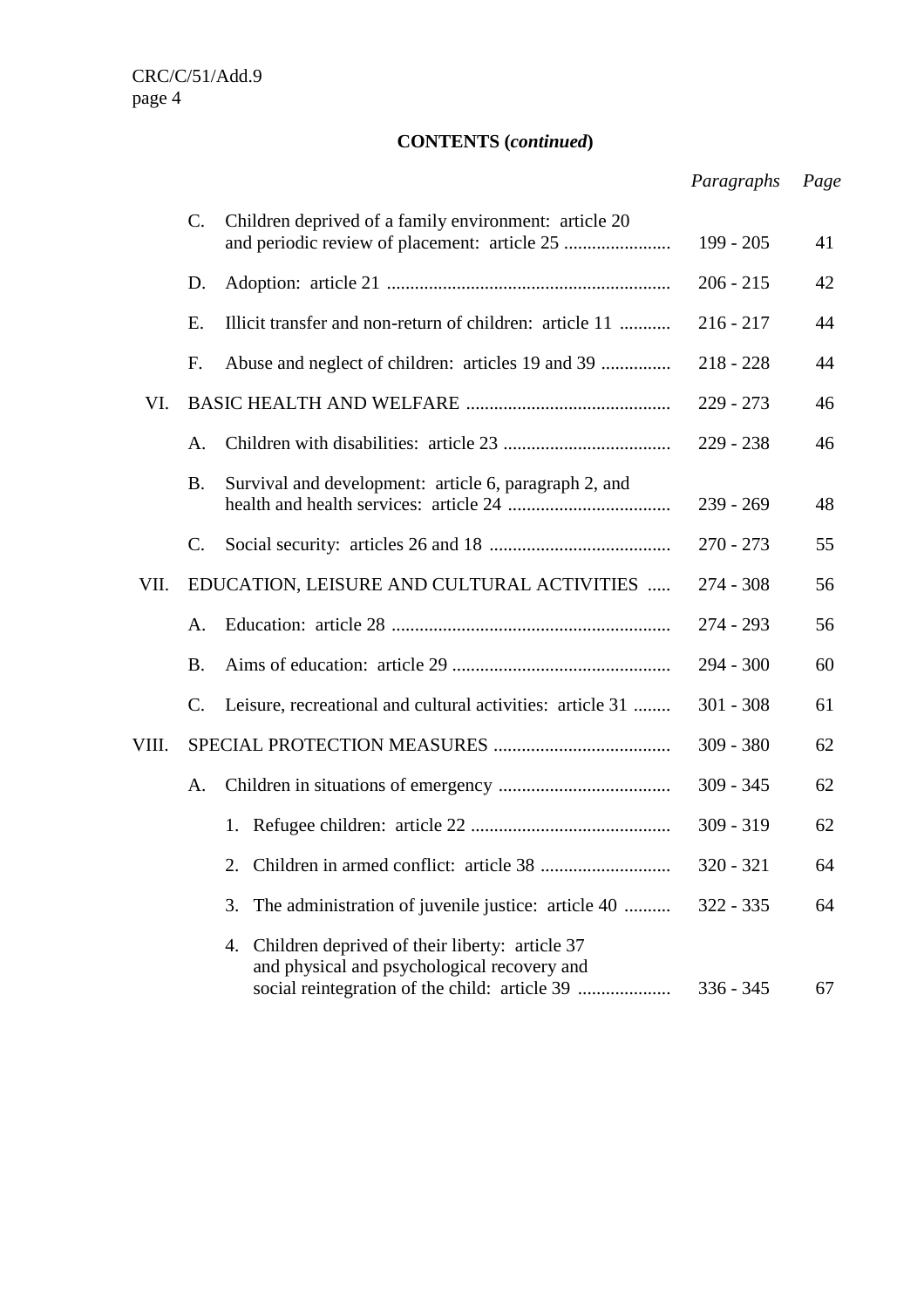# **CONTENTS (***continued***)**

# *Paragraphs Page*

| Β. | Children in situations of exploitation, including physical<br>and psychological recovery and social reintegration | $346 - 374$ | 69 |
|----|-------------------------------------------------------------------------------------------------------------------|-------------|----|
|    |                                                                                                                   | $346 - 353$ | 69 |
|    |                                                                                                                   | $354 - 356$ | 70 |
|    | 3. Sexual exploitation and sexual abuse: article 34                                                               | $357 - 371$ | 70 |
|    | 4.                                                                                                                | $372 - 373$ | 74 |
|    |                                                                                                                   | 374         | 74 |
| C. | Children belonging to a minority or indigenous group:<br>article 30                                               | $375 - 380$ | 74 |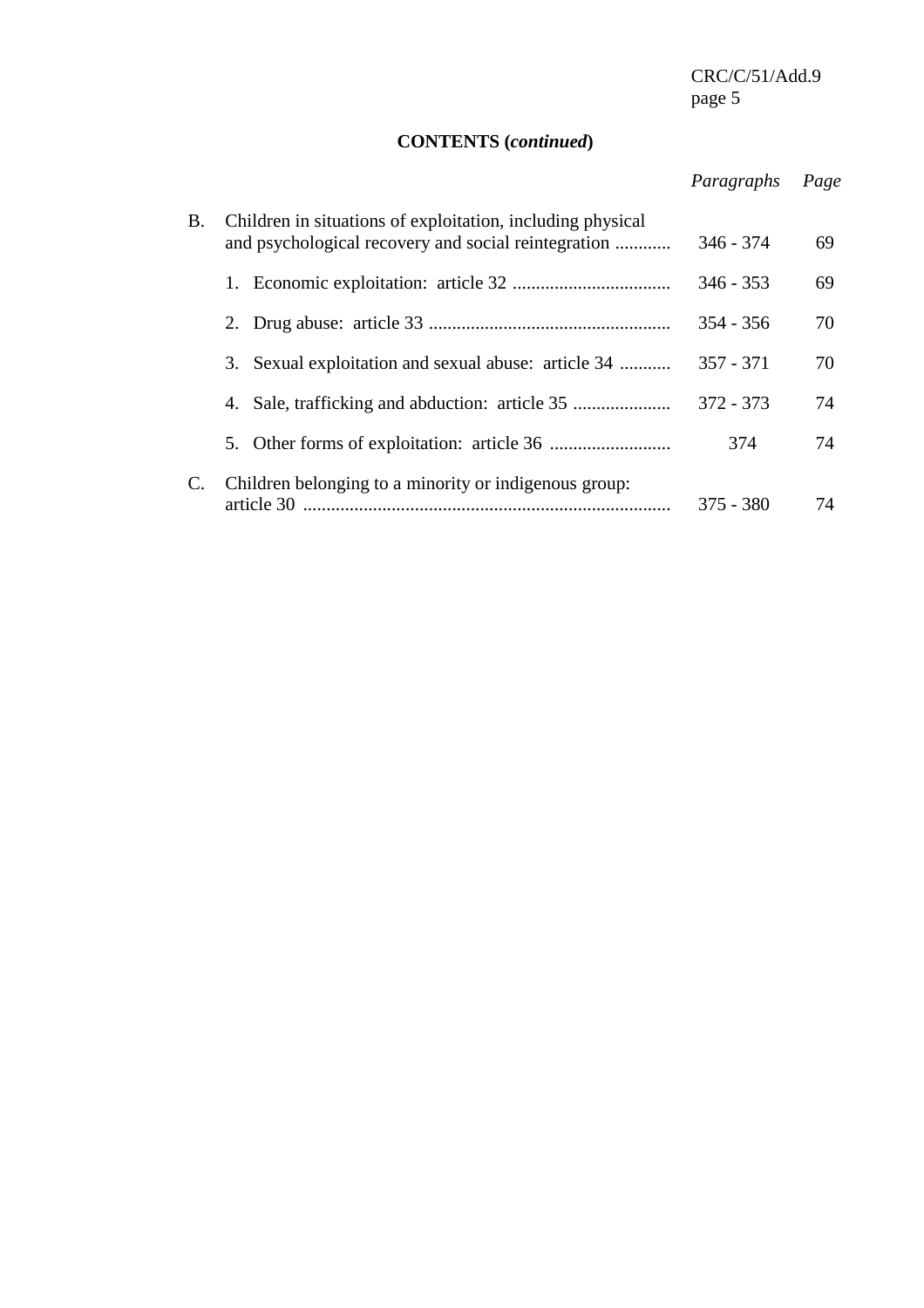### **Introduction**

1. In 1995 Botswana acceded to the Convention on the Rights of the Child. The Convention is an international treaty which contains detailed provisions in relation to all aspects of children's rights and obliges the Government to respect and implement them.

2. The Government of Botswana is obliged to prepare a report to the Committee on the Rights of the Child, which monitors the compliance of all States bound by the Convention. A delegation of the Government of Botswana will attend a session of the Committee of the Rights of the Child at the United Nations in Geneva where constructive dialogue takes place about how best to fully realize children's rights in Botswana. The Committee will then publish their "Concluding Observations" on the situation in Botswana which will make recommendations for action and highlight areas of government policy which deserve commendation.

3. The purpose of this report is to provide a picture of how national law and policy along with institutional mechanisms and structures have been used to implement the rights of the child. It aims to provide an accurate analysis of the situation of children's rights including some reflections on areas which require improvement.

4. The obligations contained in the Convention are diverse and cover fundamental principles such as non-discrimination, respect of the views of the child, the best interests of the child, and the right to life, survival and development. In addition there are groups of rights specific to education, family life, health and welfare as well as civil rights and protective measures for children in especially difficult circumstances. Some of the obligations are direct for example, the provision of education and juvenile justice systems which meet international standards, and some are indirect, for example, enabling parents, guardians and families to carry out their roles as caretakers and protectors. All of these rights are discussed in this report and set in the context of Botswana.

5. The Ministry of Local Government (MLG) is the custodian of the Convention on the Rights of the Child in Botswana. With the active leadership and support of Minister M.N. Nasha, the Division of Social Welfare, in consultation with key partners, has finalized this report. The United Nations Children's Fund (UNICEF) has provided technical assistance and financial support in this process.

#### **History**

6. The Republic of Botswana became an independent country on 30 September 1966 following a pre-election poll in which Seretse Khama (later Sir Seretse Khama), leader of the Bechuanaland (Botswana) Democratic Party, was elected to become the country's first President. The area which is now recognized as Botswana had originally been inhabited by the Nomadic Basarwa (also known as San peoples or Bushmen) until the fourteenth century when the area began to be settled by Tswana-speaking peoples. In the early nineteenth century Europeans began to invade the area and three chiefs emerged as prominent leaders. After expansionary pressure from the Afrikaners they sought protection from the British and in 1885 a protectorate was declared to the north of the Molopo River. To the south of the river the Tswana-inhabited land was annexed to the Cape Colony and became the British Crown Colony of Bechuanaland.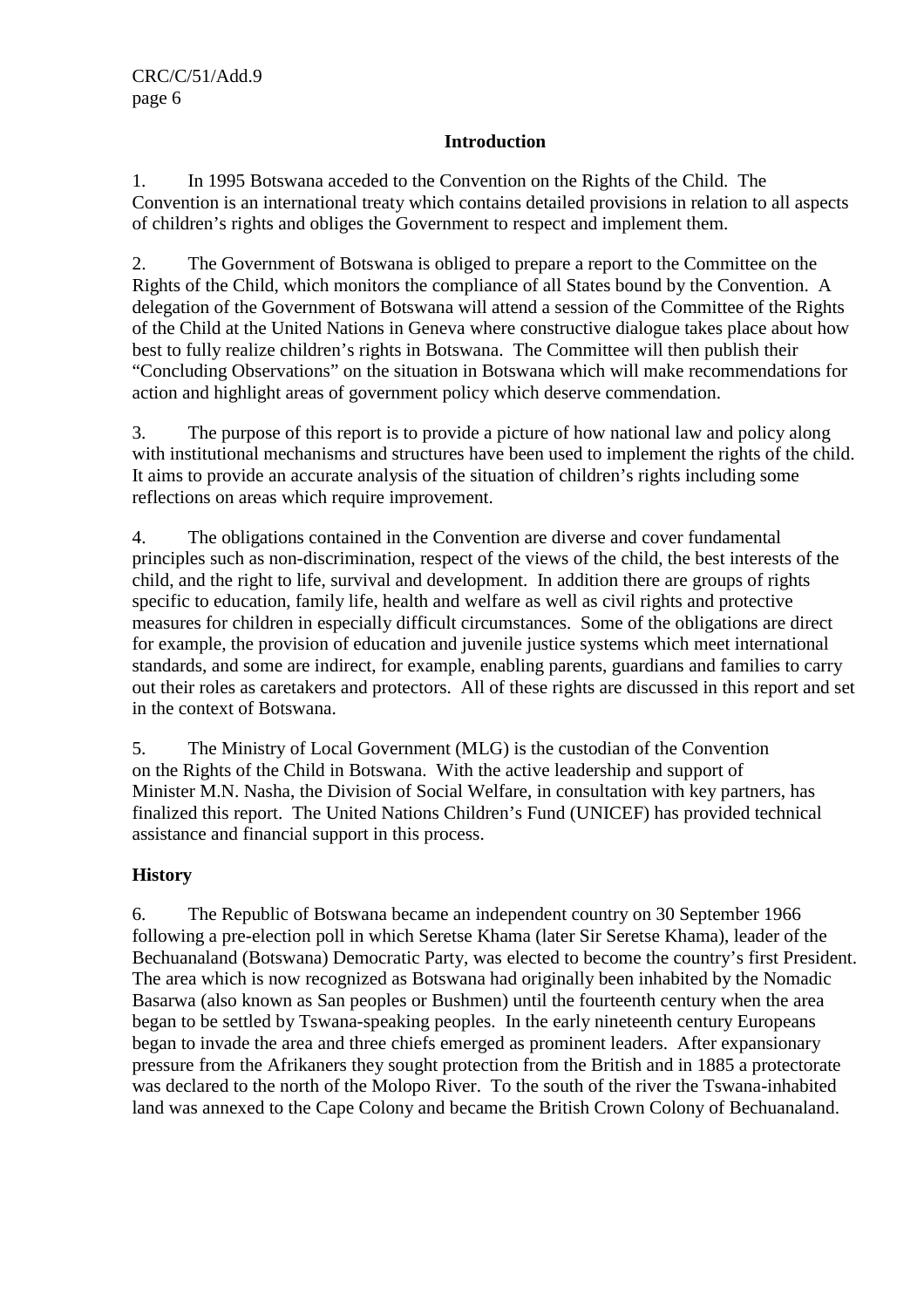This Colony, which was made up of mineral- and water-rich lands, was later ceded to the Boers prior to the formation of the South African Union in 1910. At the same time the Protectorate was expanded to its current borders.

7. Sir Seretse Khama served as President until his death in 1980 after which his party continued to enjoy substantial support. He was succeeded by his Vice-President, Quett Ketumile Masire, who retired in March 1998 and who was in turn succeeded by his Vice-President, Festus Mogae. President Festus Mogae chose as his Vice-President Ian Khama, Sir Seretse Khama's son and the former head of the army, and they were re-elected most recently in 1999.

#### **Geography**

8. Botswana is a landlocked country in the heart of southern Africa sharing borders with Namibia in the west and north, Zambia in the north, Zimbabwe in the north-east and South Africa in the east and south. It straddles the Tropic of Capricorn and has a land area of approximately 581,730 square kilometres, much of it flat and covered with the thick sand layers of the Kalahari desert. Its altitude averages 1,000 metres above sea level. In the north-west the Okavango River flows in from Namibia and soaks into the sand forming the Okavango Delta and in the north-east there are the salt deserts of the Makgadikgadi Pans.

9. Rainfall varies from 650 millimetres (mm) per year in the north-east to less than 250 mm in the south-west. Drought is a recurring problem although in early 2000 record rainfall brought serious flooding. Botswana experiences extremes of climate with winter temperatures below freezing being common in the Kalahari.

10. Botswana is mineral rich and diamonds, copper and nickel are mined in large quantities. Gold is still mined near Francistown and there is a soda ash and salt extraction plant in the Sua Pan.

11. By reason of the arid landscape only about 5 per cent of the land area is cultivable and cattle ranching is the most significant agricultural enterprise. Subsistence farmers rely on cattle, sheep, goats, maize, sorghum, beans, peanuts, cotton seed and other dryland crops.

#### **Population and demography**

12. According to the Statistical Bulletin of June 2001, the population of Botswana was 1,326,796 at the census in August 1991. This was 41 per cent higher than the 1981 census, giving an annual population growth rate between 1981 and 1991 of 3.5 per cent. Based on the 1991 population and housing census, the population of Botswana was projected to increase to 1,693,970 by the 2001 census, an increase of 27.7 per cent. The population was estimated to have grown at an average annual rate of 2.5 per cent during the period 1991-2001. The sex ratio was expected to improve from 91.6 males per 100 females in 1991 to 93.9 males to 100 females in 2001.

13. Urbanization has been rapid with the number of people living in urban areas increasing from 9.5 per cent in 1971 to 15.9 per cent in 1981 and 45.7 per cent in 1991. In 1999 the Government estimated the urban population at 50 per cent and the United Nations Population Fund reported a 28 per cent urbanization rate in 1997. This growth is due in part to substantial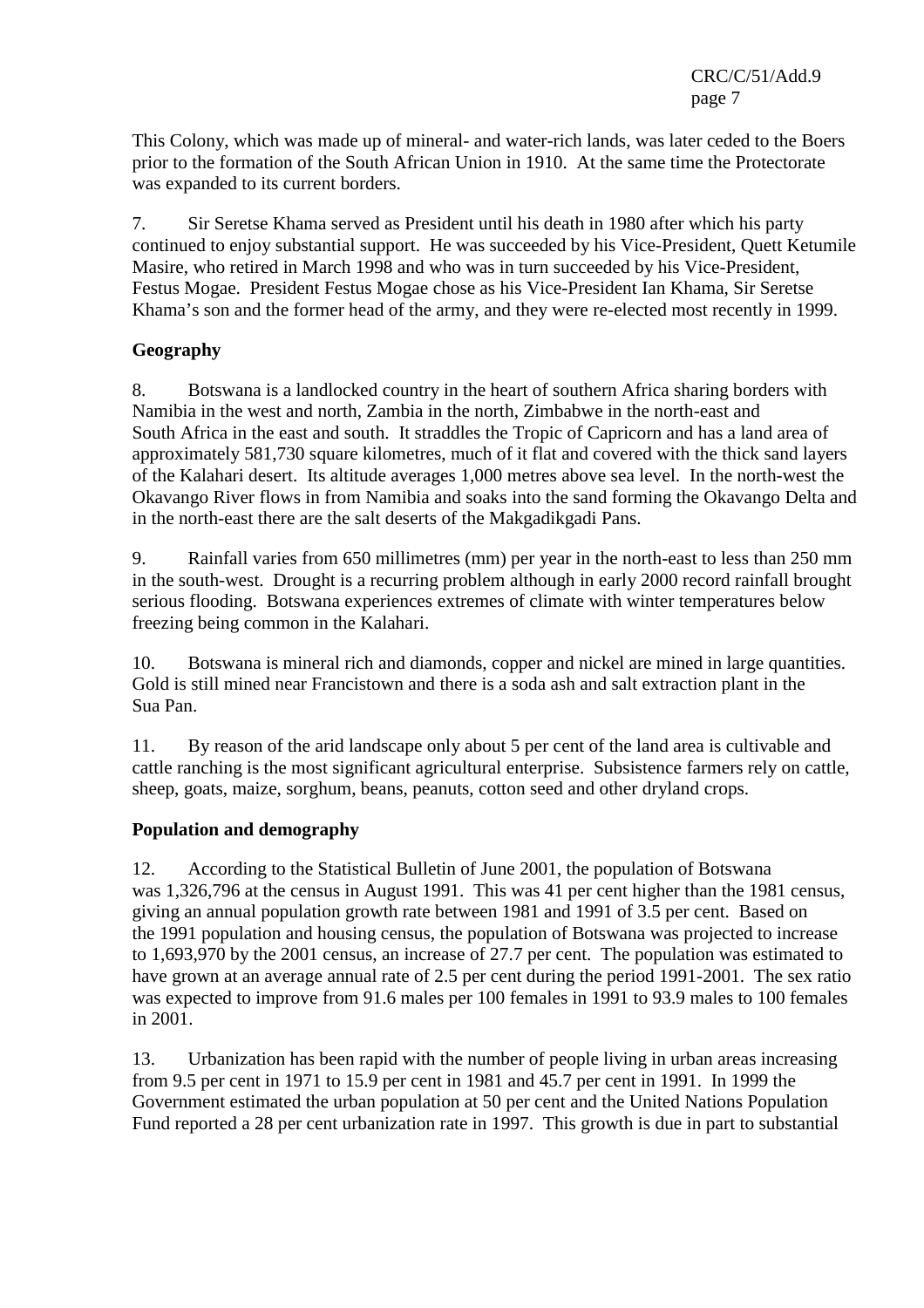population growth in traditional urban areas like Gaborone and Francistown and the reclassification of many large villages to urban areas. Some 50 per cent of the total population live within 100 kilometres of the capital, Gaborone.

14. Citizens of Botswana are known as Batswana. A large proportion are Setswana-speaking with a substantial minority being Kalanga. The Tswana-speaking population is made up of various ethnic groups including Bakgatla, Bakwena, Balete, Bangwaketse, Bangwato, Barolong, Batawana and Batlokwa. There are also smaller ethnic groups such as Baherero, Bahurutshe, Bakalanga, Bakgalagadi, Bakgothu (khoikhoi or Hottentots), Balala, Bambukushu, Banoka (River San), Basarwa (San or Khoisan), Basubiya and Bayei. In addition, there are significant minorities of people of European, Asian and mixed ancestry.

15. English is the official language whilst Setswana is the national language. However, there are numerous other languages and dialects spoken which have not as yet been enumerated. A significant proportion of the population speaks either English or Setswana but the exact number will not be known until after computation of the 2001 census.

16. At the 1991 census over half of the population were children with a significant proportion of the population being under the age of 5 (see table 1 below). In 1991 average life expectancy was 63.3 years for men and 67.1 for women (average 65.2), increasing from 52.3 and 59.7 (average 56.2) in 1981. The 1997-1998 demographic survey estimated that the life expectancy was 66.2. However the Joint United Nations Programme on HIV/AIDS (UNAIDS) using its method of accounting for the impact of the HIV/AIDS epidemic, estimated that life expectancy would drop to 46.2 by the year 2000.

#### **Table 1**

| Age     | Male    | Female  | Total   | Percentage of    |
|---------|---------|---------|---------|------------------|
|         |         |         |         | total population |
| $0 - 4$ | 96 676  | 96 989  | 193 665 | 14.6             |
| $5-9$   | 97 563  | 99 051  | 196 614 | 14.8             |
| $10-14$ | 89 887  | 93 596  | 183 483 | 13.8             |
| $15-19$ | 73 112  | 79 413  | 152 525 | 11.5             |
| Total   | 357 238 | 369 049 | 726 287 | 54.7             |

#### De facto population under 19 by age and sex, 1991 census<sup>a</sup>

 **a** *Source*:Statistical Bulletin, June 2000.

#### **Economy**

17. Between the late 1960s and the early 1990s Botswana recorded the highest sustained real GDP growth rates in the world, averaging 6.1 per cent between 1966 and 1991. Following a recession in 1992-1993 growth resumed and has continued since. Generally strong growth in diamond revenue has ensured large government reserves and budget surpluses. In 1998-1999 GDP was P23,258.9<sup>1</sup> million or P14,494.5 per head (\$1 was roughly equivalent to 5 pula).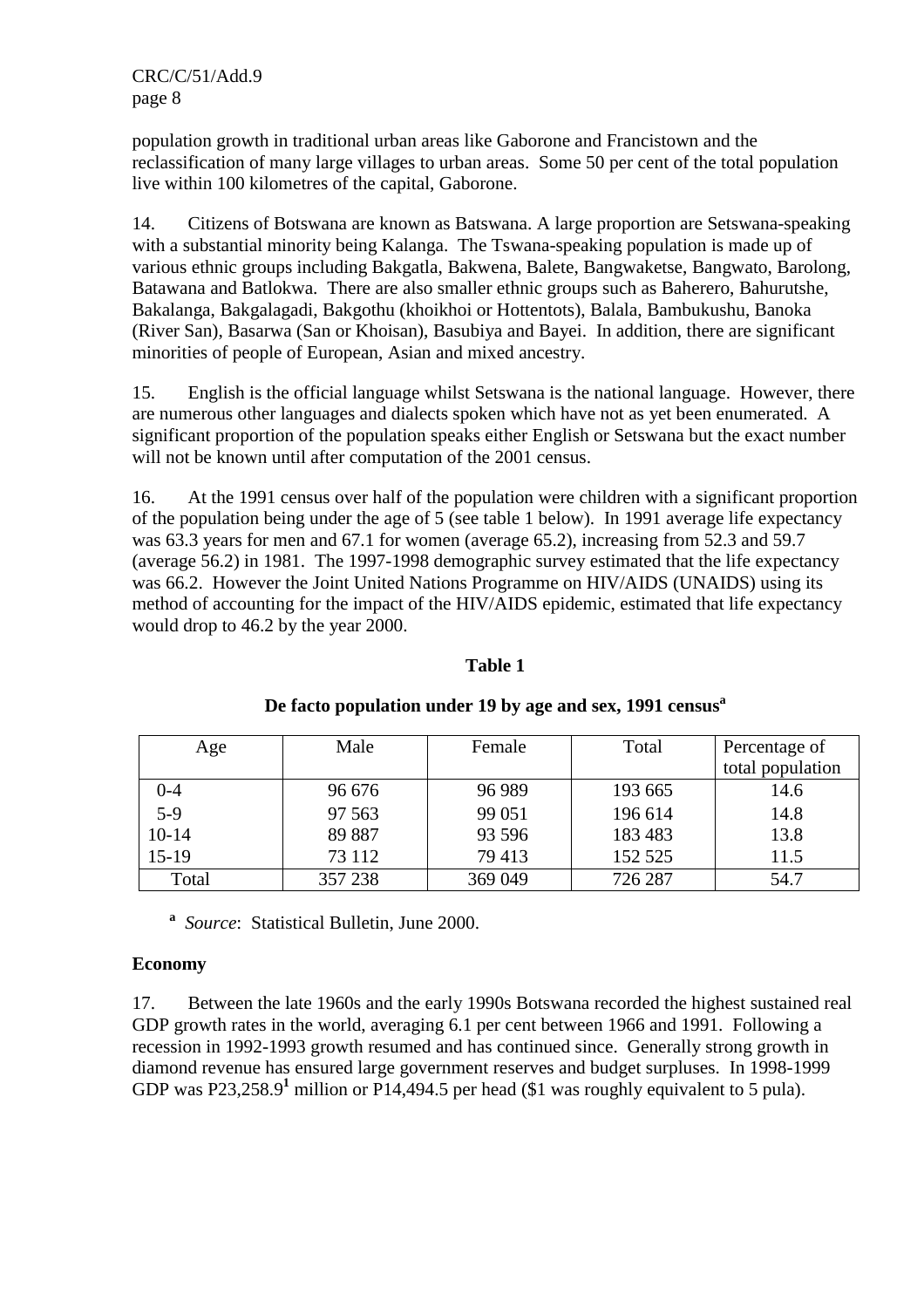18. Prior to the emergence of the diamond industry the economy of Botswana was dominated by agriculture, particularly cattle ranching. By 1998-1999 the mining sector accounted for 35 per cent of GDP but this reflects an overall decline due to growth in other sectors. The prominent sectors in 1998-1999 are manufacturing, which contributed 4.7 per cent of GDP; construction, 5.9 per cent; banking, insurance and business, 10.5 per cent; and trade, hotels and restaurants, 11.8 per cent. Agriculture represented only 2.8 per cent of GDP, while Government accounted for 16 per cent.

19. The Government is the main employer. Including local government and parastatals, it accounts for 47 per cent of people in formal employment. Other employers include commerce (17.5 per cent), manufacturing (10 per cent) and financial and business services (6.5 per cent). Despite its economic prominence the mining industry accounts for only about 3.5 per cent of the labour force while agricultural employment has declined to 2 per cent from 17 at independence. Informal and self-employment accounts for 35 per cent of employment.

20. Employment of Batswana in South African mines has decreased significantly in recent years. There was a 15.4 per cent drop between 1998 and 1999 from 11,981 people in the first quarter of 1998 to 10,378 for the same quarter in 1999.

21. The rate of unemployment is defined as "those persons seeking work as a percentage of all those who are economically active". For the whole of Botswana the unemployment rate was thus estimated at 21.5 per cent in the 1995-1996 Botswana Labour Force Survey. Distribution of the unemployed by age group shows that unemployment was highest for the 20-24 year group, with 38.9 per cent looking for work, followed by 35.4 per cent for the 15-19 age group. The rate of unemployment was higher in urban areas (22.6 per cent) than in rural areas (20.0 per cent)

22. Income inequality is high especially in comparison with other countries although it has declined marginally since 1985-1986. The poorest 20 per cent of the population had only 12 per cent of income share, compared with the middle 40 per cent having 29 per cent and the wealthiest 20 per cent having 59 per cent of the national income. There is also disparity between income levels of male- and female-headed households. This is more pronounced in urban areas where both the mean and median incomes of female-headed households is less than half that of their male counterparts. Similarly disposable income (cash income plus income in kind) shows great disparities between urban and rural areas. The median income was P809 in towns compared to an average of P1,710 whilst in rural areas the median was P417 compared to an average of P641. Public expenditure is reflected in table 2 below.

#### **Table 2**

#### Public expenditure<sup>a</sup>

|                                          | 1996 | 1997 | 1998      |
|------------------------------------------|------|------|-----------|
| Public expenditure as percentage of GDP  | 35.9 | 35.5 | 39.6      |
| Annual growth in real public expenditure | 11.5 | 5.5  | $\ddotsc$ |
| Overall budget surplus                   | 21.4 | 11.8 | 15.0      |
| Health share of expenditure              | 6.0  | 5.4  | 5.1       |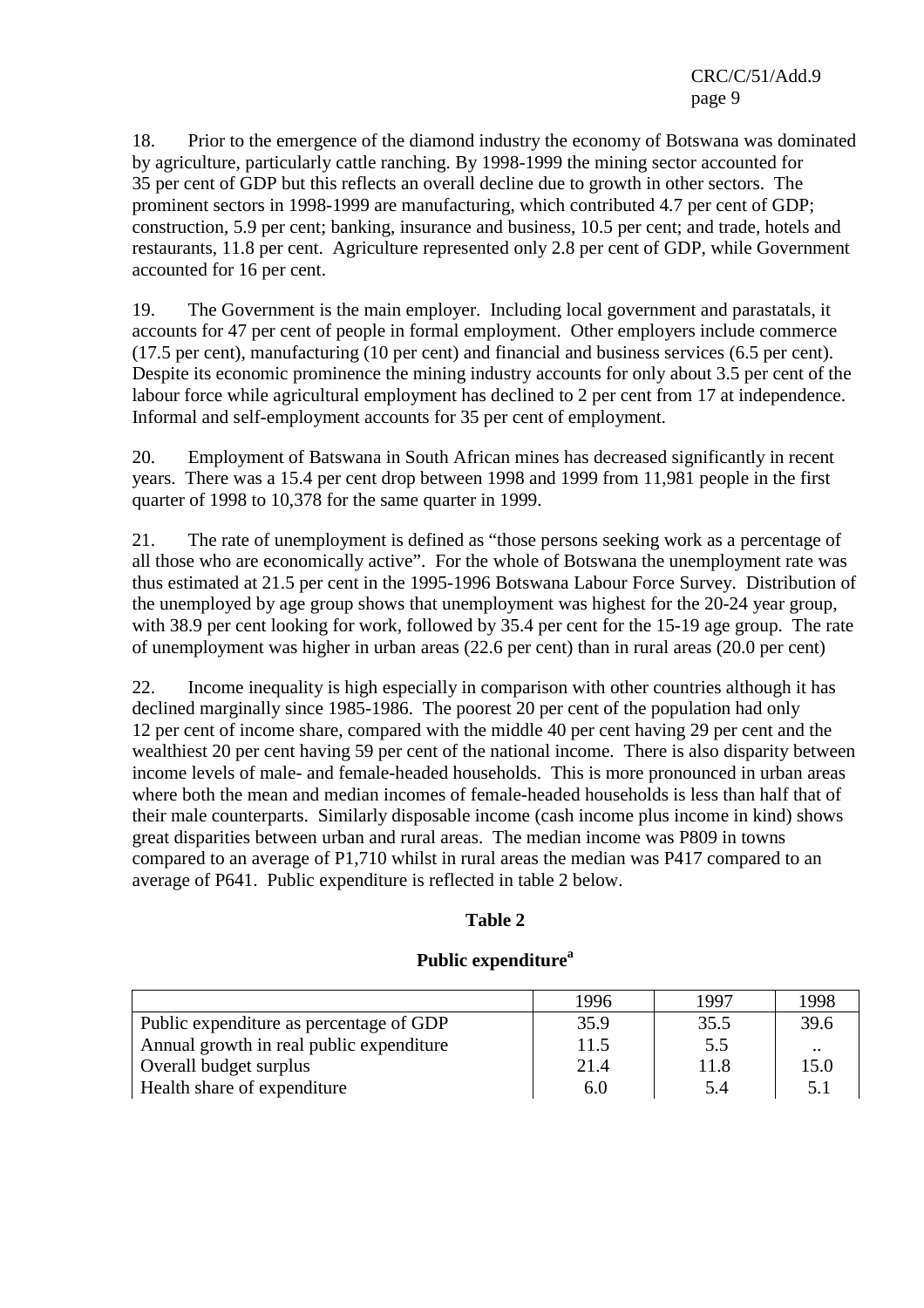|                                                  | 1996 | 1997 | 1998 |
|--------------------------------------------------|------|------|------|
| Education share of expenditure                   | 25.2 | 23.4 | 24.7 |
| Defence share of expenditure                     | 7.8  | 8.2  | 8.8  |
| Ratio of defence to health/education expenditure | 25.8 | 28.5 | 29.6 |

**a** *Source*: Ministry of Finance and Development Planning.

#### **Constitutional and administrative structure**

23. The Constitution of Botswana was adopted at independence. It provides for a republican form of government headed by the President with three main administrative organs: the executive, legislature and the judiciary. The executive branch consists of the Cabinet headed by the President and is responsible for initiating and directing national policies.

24. The legislative organ is the National Assembly. It has 46 members made up of the Attorney-General, the Speaker and 40 members elected at general multiparty democratic elections every five years. The remaining four are specially elected by Parliament itself. The National Assembly acts in consultation with the 15-member House of Chiefs on tribal matters, and is the supreme law-making authority in the Republic. Elections take place on the basis of universal adult suffrage and the main opposition party is the Botswana National Front. The opposition have held 16 per cent of seats since the 1999 elections compared with 30 per cent following the 1994 elections. In 1999, 77.1 per cent of citizens registered voted at the national elections. However only 37.7 per cent of those eligible are actually registered to vote.

25. There are 11 ministries which, together with the Attorney-General's Chambers, Auditor General's office, Independent Electoral Commission, and the Ombudsman constitute central government. Each ministry is subdivided into offices (generally "departments" or "divisions") with different areas of responsibility. Those relevant to the implementation of children's rights will be discussed in the relevant sections of this report.

26. The country has 25 administrative districts comprising 15 district councils, 2 city councils and 4 town councils. Some services such as health clinic infrastructure and staff and school infrastructure are provided at the local level (coordinated centrally by the Ministry of Local Government) while others are provided from central government - for example teachers, hospitals, social workers, and youth officers (provided by their respective ministries). In each district there is also a district commissioner whose role is to coordinate the provisions of services which emanate directly from central government. In addition there are Village Committees and Tribal Administrations dealing with customary matters at the local level. In the first half of 2001 an inquiry into the structure of local government was commenced.

27. The Chief Justice (and President of the Court of Appeal) is appointed by the President. Magistrates and the judiciary who make up the High Court and Court of Appeal are appointed by the President acting in accordance with the advice of the Judicial Service Commission (sections 96 (2), 100 (2) and 104, Constitution of Botswana). The Judicial Service Commission is made up of the Chief Justice, the Chairman of the Public Service Commission and one other member who is appointed by these two acting together.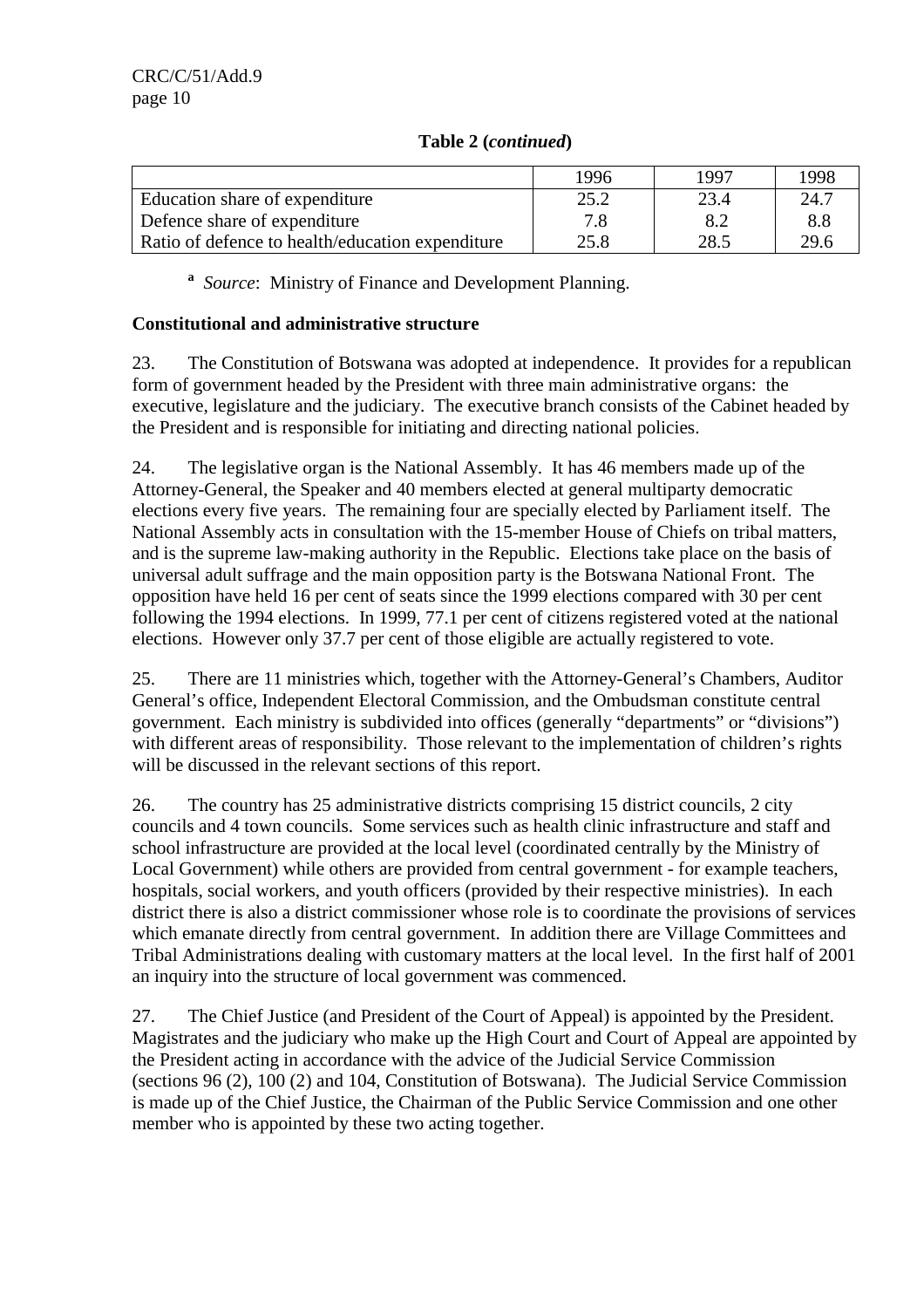### **The legal system**

28. The Botswana legal system is plural, comprising Roman-Dutch law and statutory enactments (common law), and the customary law. The Roman-Dutch law was imported from the Cape Colony into Botswana in 1891 primarily to apply to non-Batswana, but subsequently it was applied to all persons in Botswana. The two systems coexist although there are differences in the law and its application.

29. The highest court in Botswana is the Court of Appeal which is the superior court of record and to which appeals from the High Court can be taken. The High Court has original jurisdiction to hear and determine civil and criminal proceedings. It acts as an appellate body for the magistrates' courts and the Customary Court of Appeal. The common law is made up of statute and precedents which are cases upon which the High Court and Court of Appeal have ruled. The Constitution guarantees the right to legal representation (para. 10 (2) (d)) in criminal cases at the defendant's own expense.

30. Since independence the customary courts have derived their authority from the Customary Courts Act No. 57 of 1968. The Common Law and Customary Law Act 1987 also lays down rules which are meant to guide the courts in deciding whether customary or common law applies. The customary courts have jurisdiction to deal with cases where the matter arises wholly within their jurisdiction. They deal with a wide variety of matters of civil and criminal law which affect children. Their criminal jurisdiction is limited and prevents them from dealing with cases such as treason, bigamy, corruption, abuse of office, robbery, rape and other serious offences. When dealing with criminal matters they follow the Customary Court Procedure Rules. Their jurisdiction does not allow them to deal with matters such as the dissolution of civil marriages, testate succession or insolvency. Legal representation at the customary courts is not permitted (s31 Customary Courts Act). However a person has the right to have a case transferred to another court where she/he has the right to legal representation (s36 Customary Courts Act) if permission to transfer is given by the Commissioner of Customary Courts.

31. Customary law is administered by the chief (*kgosi*, plural *dikgosi*), headman or Court President who will confer with the elders of the community. Chiefs will also confer with each other on matters of significance at the House of Chiefs. The cases are generally dealt with at the *kgotla* (a public meeting and also the name of the public location where it takes place, plural *dikgotla*).

32. The application of the Acts regulating the jurisdiction and procedures of the customary courts is limited by the levels of and training of the *dikgosi*, and the lack of dissemination, training and awareness-raising which is done amongst the public at large. In addition the Acts are not translated into *Setswana*. *Dikgosi* will often become involved with dispute resolution outside the court system where there is room for discretion in the way they exercise their powers (legal or persuasive). The difficulties in overseeing their activities stems from the fact that the bulk of customary law is unwritten and practice can vary between different *dikgotla* (as customs vary according to different traditions). It is fluid and is a function of the patterns of behaviour within a particular community.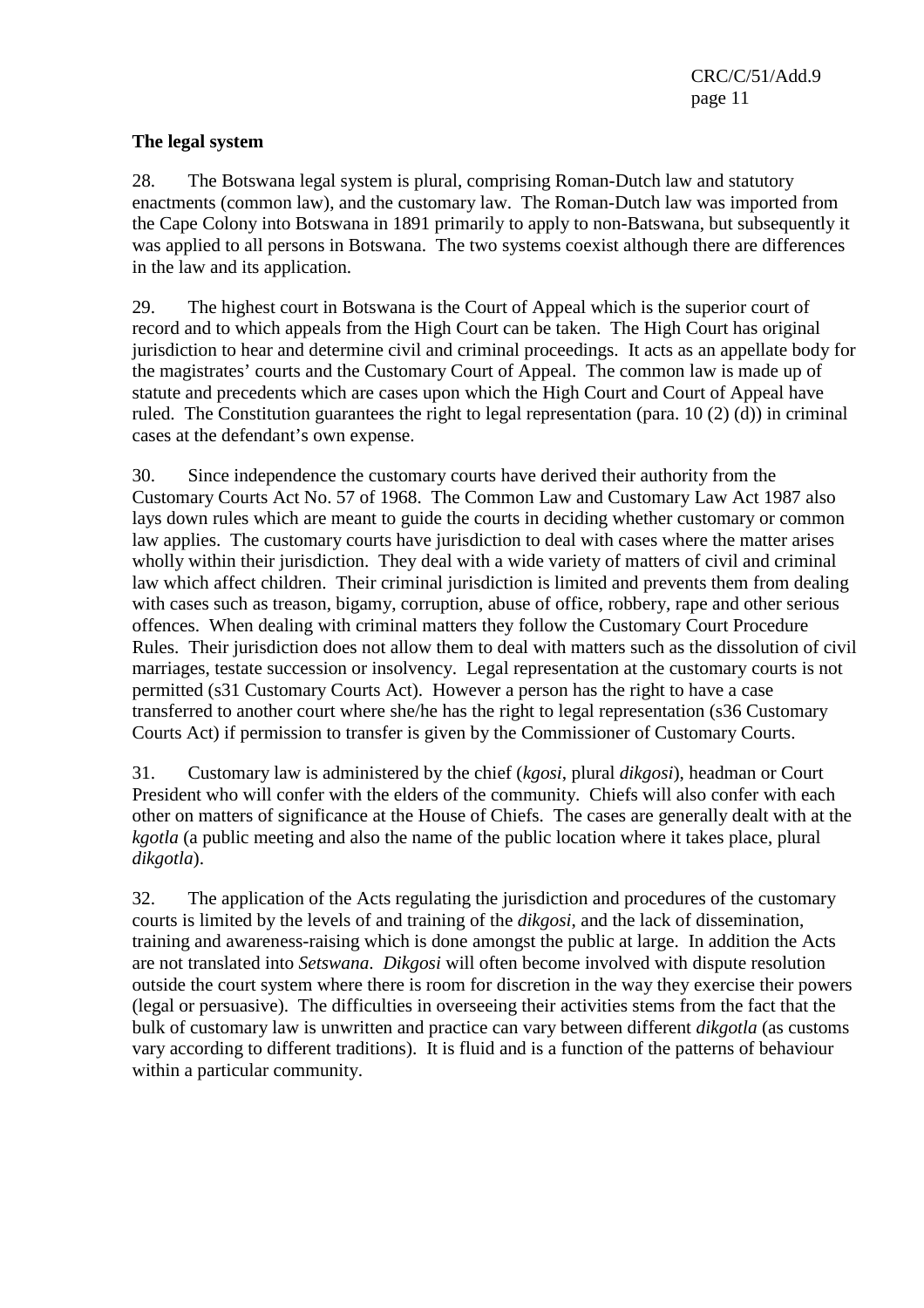33. The local police are officials of the customary courts and they work alongside the national police force. Both police forces tend to prefer to use customary courts because they dispense swift and accessible justice. The Customary Court of Appeal deals with appeals from the customary courts (*dikgotla*) who administer Customary Law.

34. The magistrates' court may also use customary law norms in decision-making and the higher courts have the power to review customary law decisions on appeal although this has rarely occurred.

35. The effectiveness of the two systems, the rules that guide them and the interplay of the systems at both the cultural and legal levels all have an impact on the way children's rights are protected and promoted in Botswana. These issues will be raised again in the relevant sections below.

## **I. GENERAL MEASURES OF IMPLEMENTATION**

36. Botswana signed the World Declaration on the Survival, Protection and Development of Children and the Plan of Action for Implementing the World Declaration on 29 May 1992, thus taking the first step towards the preparation and development of a National Programme of Action for the Children of Botswana (NPA).

37. In March 1995 Botswana acceded to the Convention on the Rights of the Child and entered a reservation to article 1. The reservation was entered as it was felt that the various statutes pertaining to the definition of a child in Botswana were in conflict with the Convention definition (see section II below). There are currently no plans to withdraw that reservation.

38. Before Botswana acceded to the Convention, consultations were held with stakeholders including government departments, districts, non-governmental organizations (NGOs), community-based organizations and the private sector. The culmination of the consultation process was a national conference held in Gaborone in June 1993, which attracted participants from all sectors of the society.

39. The former Minister of Labour and Home Affairs, Mr. B.K. Temane officially launched the Convention in July 1995. Children were invited to the gathering. Pointing out that the purpose of the launch was to create necessary awareness among policy makers, parents, caregivers and the entire community about the rights and special needs of children, the Minister also said that the launch was an occasion to educate children in particular about their individual and collective rights as well as their duties and responsibilities to themselves and the society.

40. There is no single body with overall responsibility for the coordination of policies relating to children, or for monitoring the implementation of the Convention. There are, however, administrative and institutional structures formulated by Government to facilitate the achievement and implementation of national child welfare policies and legislation. These are generally within the remit of the Division of Social Welfare at the Ministry of Local Government which has therefore become the custodian of the Convention within Botswana.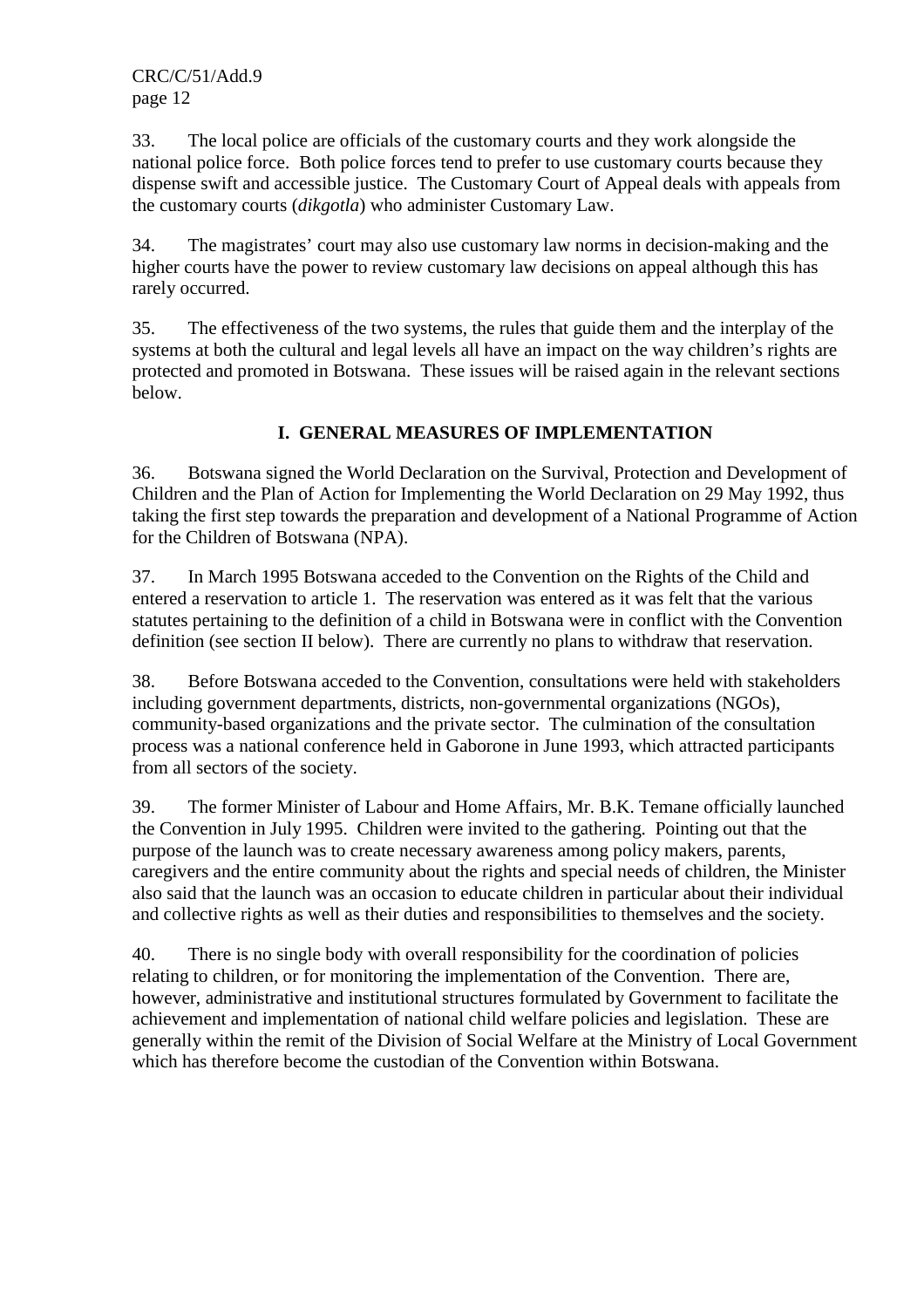#### **Incorporation of the Convention**

41. In the legal system of Botswana treaties are not self-executing. For such treaties to be enforceable and applicable they must generally be incorporated by legislative enactment into the domestic law. The incorporation can either be of the whole text of the treaty or specific provisions, or the integration of treaty rules by defining terms used in the statute by reference to their meaning in a particular treaty. The Convention has not been incorporated into the domestic laws in this way. However, the Botswana courts have pronounced that: "Botswana is a member of the community of civilized states which has undertaken to abide by certain standards of conduct and, unless it is impossible to do otherwise, it would be wrong for its Courts to interpret its legislation in a manner which conflicts with the international obligations Botswana has undertaken."**<sup>2</sup>** This case was taken by a mother who was asserting her right to pass her citizenship on to her children. It follows therefore that, notwithstanding the non-incorporation of the Convention into Botswana domestic laws, where domestic law is challenged it should be interpreted by the courts in light of the provisions of the Convention and other international human rights obligations. This does not, however, mean that the State could be challenged in court for failure to implement a provision of the Convention outside a constitutional claim.

42. The Government of the Republic of Botswana is committed to upholding the rule of law and affording to its citizenry and all peoples in Botswana the protection and the enjoyment of the fundamental freedoms and rights of the human race, without any distinction whatsoever, as provided for by the Constitution of Botswana. In this regard any person can allege through the High Court and ultimately the Court of Appeal of Botswana that any of these rights are being violated or infringed. There have been cases where the State has been found in violation of these rights and the Government has also, on the basis of such decisions, amended its laws accordingly.However, as mentioned above there is no system of legal assistance to take such cases. This limits the utility and practical application of the constitutional rights, except in criminal cases which attract the death penalty, and where counsel is provided pro deo*.* There are a small number of NGOs such as Ditshwanelo and Metlhaetsile Women's Information Centre which provide legal assistance.

#### **The ombudsman/mosireletsi**

43. The Ombudsman Act of 1995 created the position of Ombudsman. The incumbent may investigate any action taken by or on behalf of a government department or other authority in the exercise of their administrative functions. The office of the Ombudsman may investigate following a complaint by the person affected, or on its own initiative where considered necessary. The Ombudsman has been in post since the latter part of 1997 and has investigated matters such as prison conditions and prisoner's rights, corruption in the granting of scholarships to students pursuing higher studies and complaints of harassment by government employees. In 1999 he received 390 complaints. Unfortunately the breakdown of cases is not disaggregated by age of complainant but the Ombudsman remains competent to deal with complaints made by or on behalf of children, even though the general public is unlikely to be aware of this power. There is one investigative officer within the office with responsibility for issues relating to children, women and youth. It is felt that more could be done to extend the capacity of the Ombudsman's office in this area.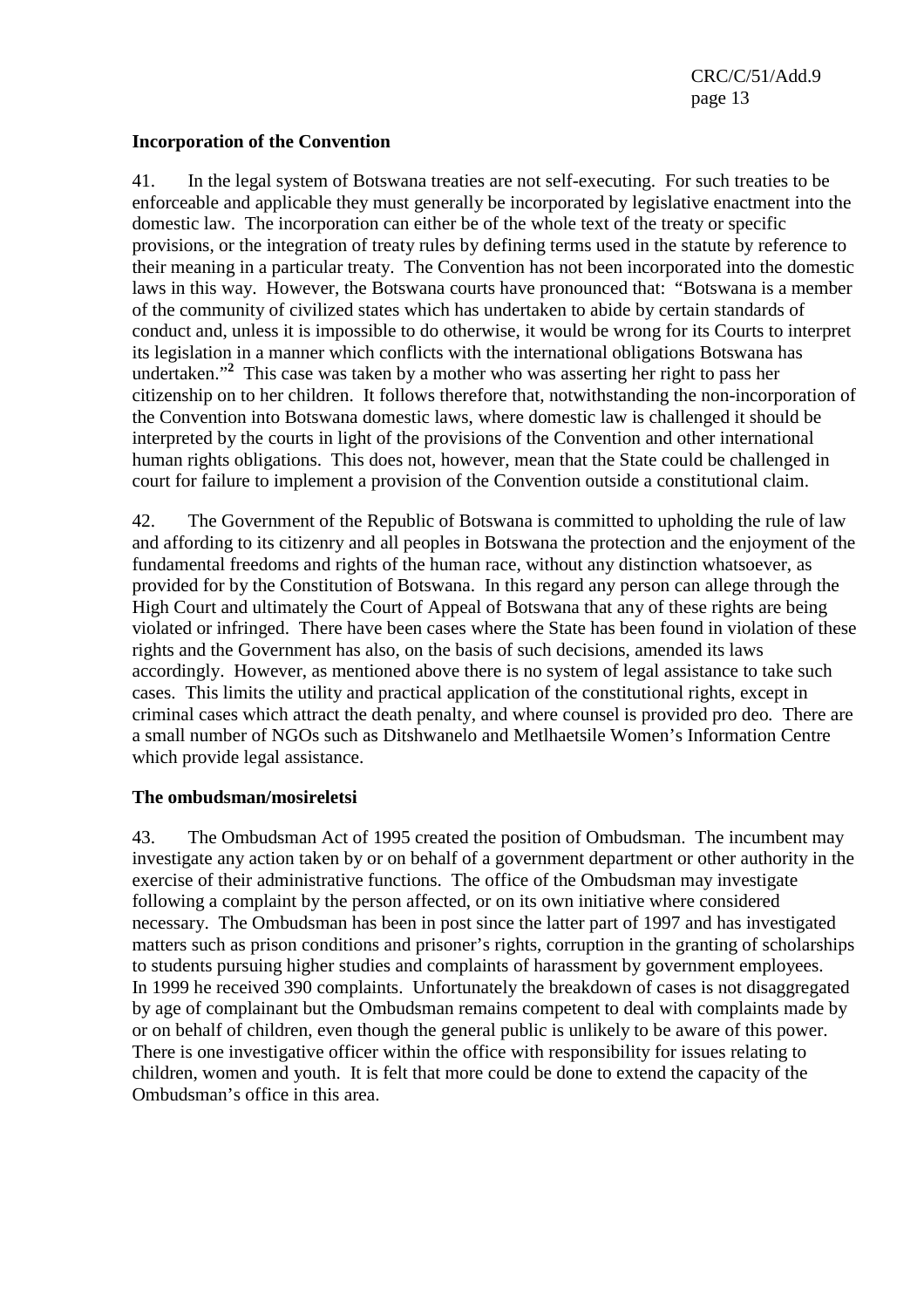#### **Vision 2016**

44. In 1997 the Presidential Task Group on a Long-Term Vision for Botswana produced Vision 2016 "Towards Prosperity for All" after a period of consultation. This document details the country's long-term goals and the principles on which they are built. It is aimed at guiding strategic thinking and policy-making and unifying all Batswana. All subsequent National Development Plans should reflect its aims. Among its basic objectives are sustained development and social justice, and it proposes action across a broad spectrum such as "building a compassionate, just and caring nation" and "building a safe and secure nation". Part of this Vision is to "address the conflict between some aspects of traditional culture and the 'emerging rights of the child' as expressed by resolutions of the United Nations" (p. 33). The implementation of the Vision is done by the Vision Council which consists of members of Government and civil society.

#### **The National Programme of Action**

45. The National Programme of Action for the Children of Botswana covers the 10-year period 1993-2003. These dates were chosen to coincide with the National Development Plan 8 (NDP 8) to ensure that children's rights were placed at the centre of the development agenda. NPA is wide-ranging and covers a brief macroeconomic overview of the country; an analysis of the evolving situation of children and women; and most importantly an identification of vulnerable groups of children and formulation of strategies and actions to address their needs. It identifies seven such groups: street children; working children; children with disabilities; orphans; girls; abused children; and children who are socially and culturally disadvantaged.

- 46. The 10 goals of NPA (showing the social indicators) are:
	- − Reducing non-HIV-related infant mortality rates by one third to 30 per 1,000 and under-five mortality rates by one third to 38 per 1,000;
	- − Reducing maternal mortality rates by half from 300 to 150 per 100,000 live births;
	- − Reducing malnutrition levels in children under 5 to half of the 1990 levels (for moderate malnutrition) from 15 to 7 per cent, and the virtual elimination of severe malnutrition;
	- − Increasing access to safe water supply from 68 per cent of rural households to 95 per cent;
	- − Increasing access to sanitary means for excreta disposal from 41 to 70 per cent of rural households;
	- − Securing universal access to, and improvement of, the quality and relevance of basic education;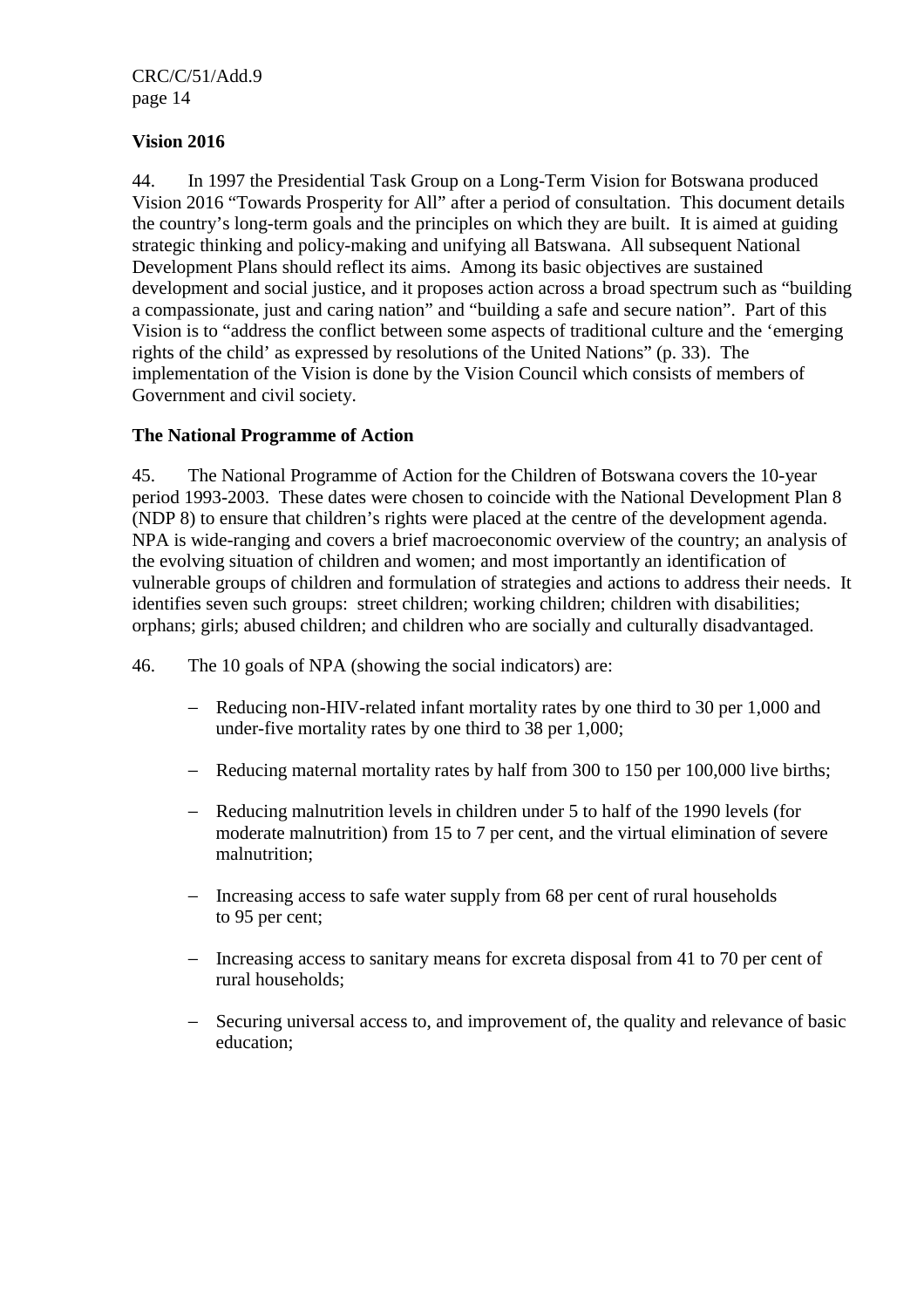- − Significantly reducing adult illiteracy;
- − Promoting early childhood development with the emphasis on family and community involvement;
- − Improving protection of children in especially difficult circumstances and tackling the root causes leading to such situations;
- − Promoting widespread understanding and observance of the CRC.

47. NPA provides various mechanisms and structures for its coordination and monitoring. At the national level, the National Council on Population and Development (NCPD) is the main coordinating body for monitoring and implementing NPA and is also the highest body advising Cabinet on all population and development issues. The NCPD was created by presidential directive in 1992 (a year before NPA was adopted) and consists of government officials, representatives of the private sector and independent experts whose appointment is approved by Cabinet. It reports to Cabinet through the Ministry of Finance and Development Planning.

48. NCPD formulated a National Population Policy (NPP). It was intended that this policy would provide a framework for the coordination of NPA but it was approved only in August 1997 (four years into NPA) while the implementation plan for this policy was not finalized until the end of 1999. As a result the development of the planned District Programmes of Action and the conduct of the Mid-Decade Review of NPA in 1995 did not materialize. Despite these failures, coordination of NPA still remains one of the key responsibilities of NCPD for the remainder of NPA period.

49. The delay in establishing NPP does not mean that NPA has been completely ignored as many of its goals were incorporated into the National Development Plan 8 (NDP 8) which covers the period 1998 to 2003, and which is coordinated by the Ministry of Finance and Development Planning. A midterm review of NDP 8 has already taken place and was the subject of Parliamentary debate. However, there was no budget specifically delineated for the implementation of NPA within NDP 8, although provision was made indirectly for child-related programming.

50. For the United Nations Special session of the General Assembly on children in 2001 the Ministry of Finance and Development Planning undertook a review of the implementation of NPA. As part of this, a multiple indicator survey was carried out by the Central Statistics Office in October 2000. These exercises were undertaken with the assistance of UNICEF. Unfortunately the review and the complete survey results had not been published at the time of drafting this report. In the meanwhile the impact of NPA can be measured through census databases (conducted every 10 years, with the last one conducted in 2001), annual statistical reports and literacy, family health and education surveys conducted by the Central Statistics Office. In addition the Government of Botswana, in collaboration with United Nations Development Programme (UNDP), produced a Human Development Report in 2000.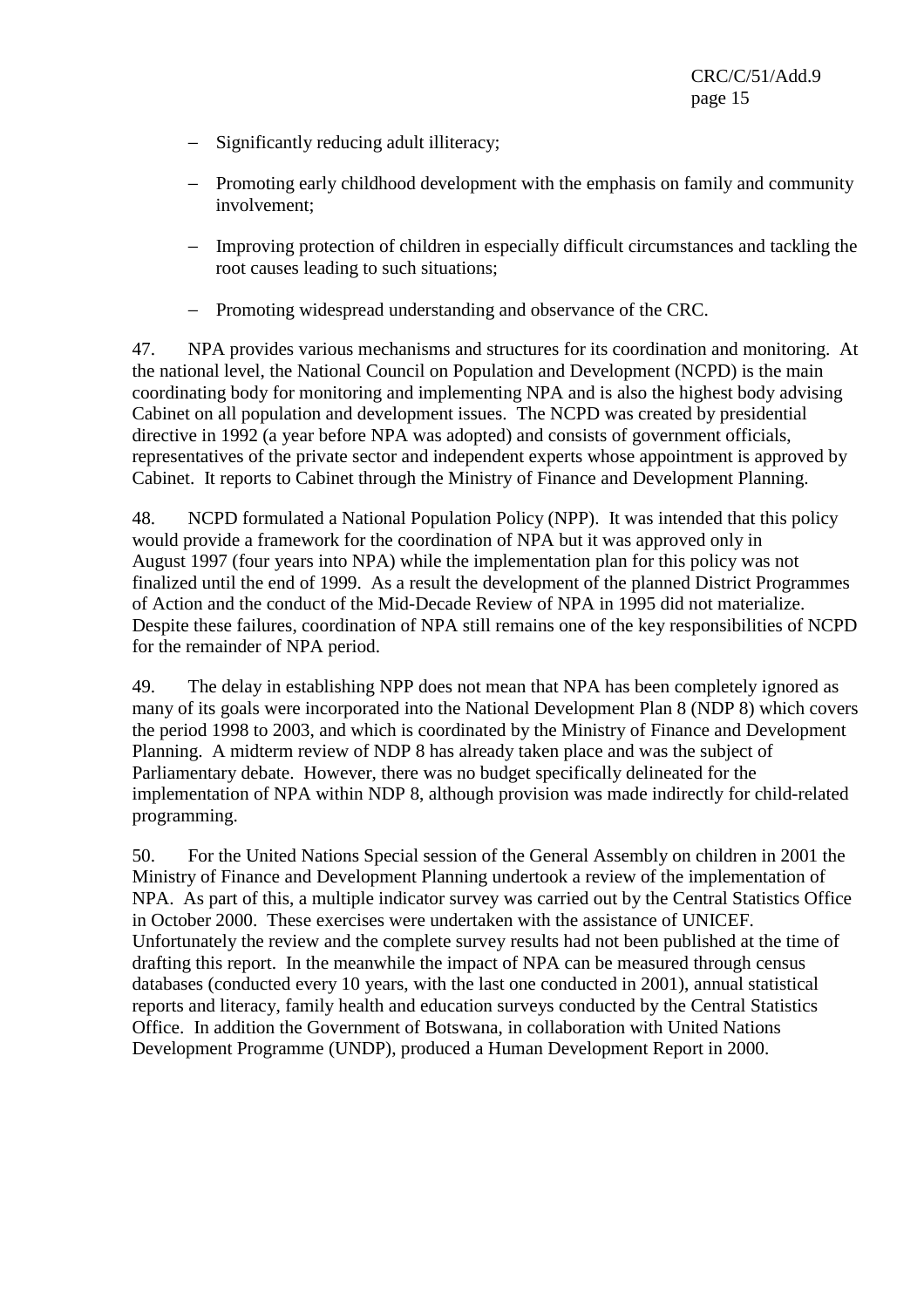51. At district and community levels NPA should be used as the basis for development of district and village plans of action, which would be periodically reviewed through the respective Councils. However NPA was only published after the completion of District Development Plan 5 and Urban Development Plan 2, and therefore was not incorporated into these documents. The aim instead is to build the goals of NPA into annual plans, as well as into the next District and Urban Development Plans.

### **Ministry of Local Government**

52. The Ministry of Local Government (MLG) has the portfolio responsibility for child welfare and responsibility for the preparation of this report within its Division of Social Welfare (DSW). DSW is primarily responsible for assisting Government to formulate social welfare policy and improve the economic, social, cultural, physical and spiritual conditions of the people in accordance with NDP 8. Social workers who implement these policies are employed to work at the local level by a separate department of MLG, the Department of Local Government Service Management, which can sometimes create conflicting demands on them. DSW was moved to the Ministry of Labour and Home Affairs in an effort to coordinate policy and planning however, following a review, was moved back again. These moves, together with lack of human and institutional capacity, have adversely affected the ability of the division to develop and coordinate the law and policy relating to children. There are problems of poor delivery of service particularly in the remote and rural areas. DSW's status has been under review by Cabinet and was upgraded to departmental status.

53. DSW established a National Child Welfare Committee, a multidisciplinary committee comprising representatives of various government departments, various NGOs, UNICEF and the University of Botswana, with DSW serving as the Secretariat. The Committee is tasked with overseeing activities for children; publicizing the Convention and monitoring its implementation; and overseeing the commemoration of the Day of the African Child throughout the country. Despite some successful work particularly relating to the amendment of the Affiliation Proceedings Act, the National Child Welfare Committee has become increasingly inactive and attendance at its meetings has been poor. However, measures are being taken to revitalize the Committee, or to replace it with a more effective body.

54. DSW is in the process of implementing a Short-Term Plan of Action for Orphans. An orphan is defined as "a child below 18 years who has lost one (single parents) or two (married couples) biological or adoptive parents". The plan was developed in line with a recommendation made during a conference on the Implications of Orphanhood in Botswana in September 1998, and implemented during 1999. The Plan seeks to register all orphans in Botswana and to provide material and psychosocial support to those who are in need. It also established posts for Orphan Desk Officers in all districts, and a monthly "food basket" of basic necessities which is supplied to the caregivers of orphans in need. Provision is also made for clothing, shelter and other costs. By the end of 2000 approximately 25,000 orphans had been registered, although official projections were that approximately 65,000 children were likely to have been orphaned as a result of the HIV/AIDS epidemic by that time. Implementation of this ambitious plan has been somewhat slower than hoped owing to a range of factors including human resource shortages, a lack of public awareness and logistical and technical constraints, in particular lack of transport. The Plan is due to be replaced with a five-year plan, and an evaluation is currently being planned by DSW in partnership with UNICEF.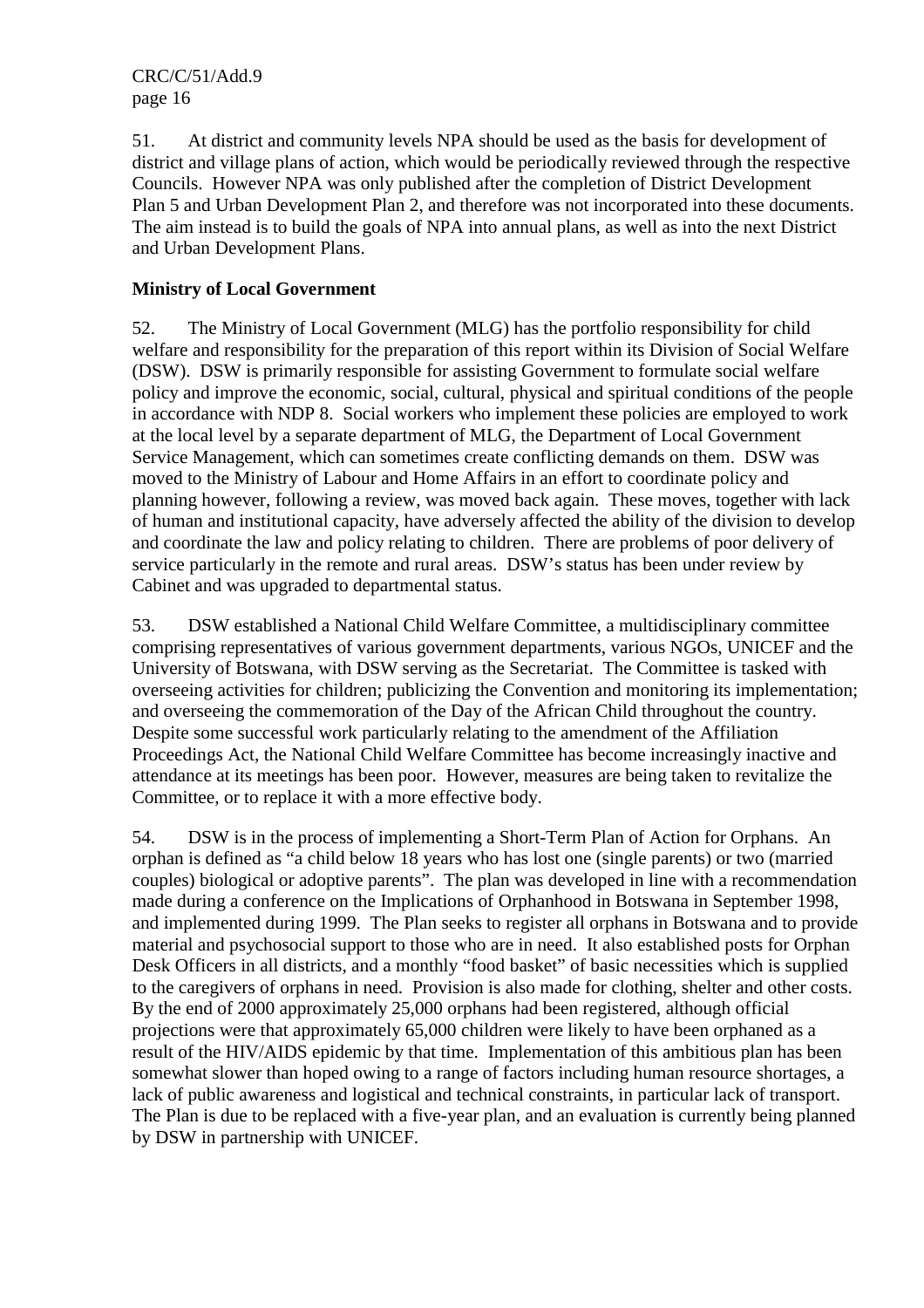#### **District and Urban Councils**

55. District and Urban Councils throughout the country have a responsibility to provide services to children through social workers. These services include: assessment of individual children in need of care; preparation of social enquiry reports to the Juvenile Court to assist the Commissioner of Child Welfare to address cases; assessment of prospective adoptive parents prior to court hearings; monitoring the implementation of the Children's Act with regard to cases of neglect; assessment and registration of orphans who are assisted under the Short-Term Plan of Action for Orphans; public education and/or awareness on children's rights; facilitating formation of District Child Welfare Committees; and supervision of juveniles/children who come into conflict with the law when they are placed on probation. However social workers are hindered by the fact that they are employed centrally.

56. In addition the District Child Welfare Committees do not exist in all districts and where they do there is no effective communication between them, the National Child Welfare Committee and DSW. It is felt there are no well-organized agencies at community level to deal with the rights of children or welfare particularly in the rural areas and that there is a need for the improvement of services at district and village levels.

### **Ministry of Labour and Home Affairs**

57. The Ministry of Labour and Home Affairs houses the Department of Culture and Youth and the Women's Affairs Department. The Department of Culture and Youth has, among other roles, responsibility for developing and reviewing policy in all matters relating to youth (aged 12-29) affairs and implementing and monitoring youth programmes and initiatives. This responsibility was created following the adoption of the National Youth Policy in 1996. The Department is currently developing a National Action Plan for Youth in close collaboration with the Botswana National Youth Council (BNYC). Youth workers are employed at district and subdistrict level working with youth, mainly on project-based initiatives such as economic empowerment, skills training, environmental matters and exchange programmes. District Youth Councils have been established and the Department aims to establish multi-purpose youth centres providing training, recreation and counselling in each district.

58. The Department of Culture and Youth also has responsibility for the promotion of culture and the performing arts. It has developed a National Cultural Policy to promote Botswana's rich cultural heritage in a manner which respects and promotes the rights of children and women. This policy, which proposes a multisectoral approach has recently been adopted by Cabinet and is about to be tabled in Parliament.

59. The Women's Affairs Unit was set up in 1981 to facilitate the full involvement of women in the development process. In 1996 it was upgraded to departmental status and coordinates women's activities at the local, national and international level, disseminates information and facilitates the implementation of the National Gender Programme Framework. Following the Fourth World Conference on Women in 1995 the Government collaborated with women's NGOs to identify 6 out of 10 areas of the Beijing Declaration as priority issues for Botswana. These are women and poverty including economic empowerment; women in power and decision-making;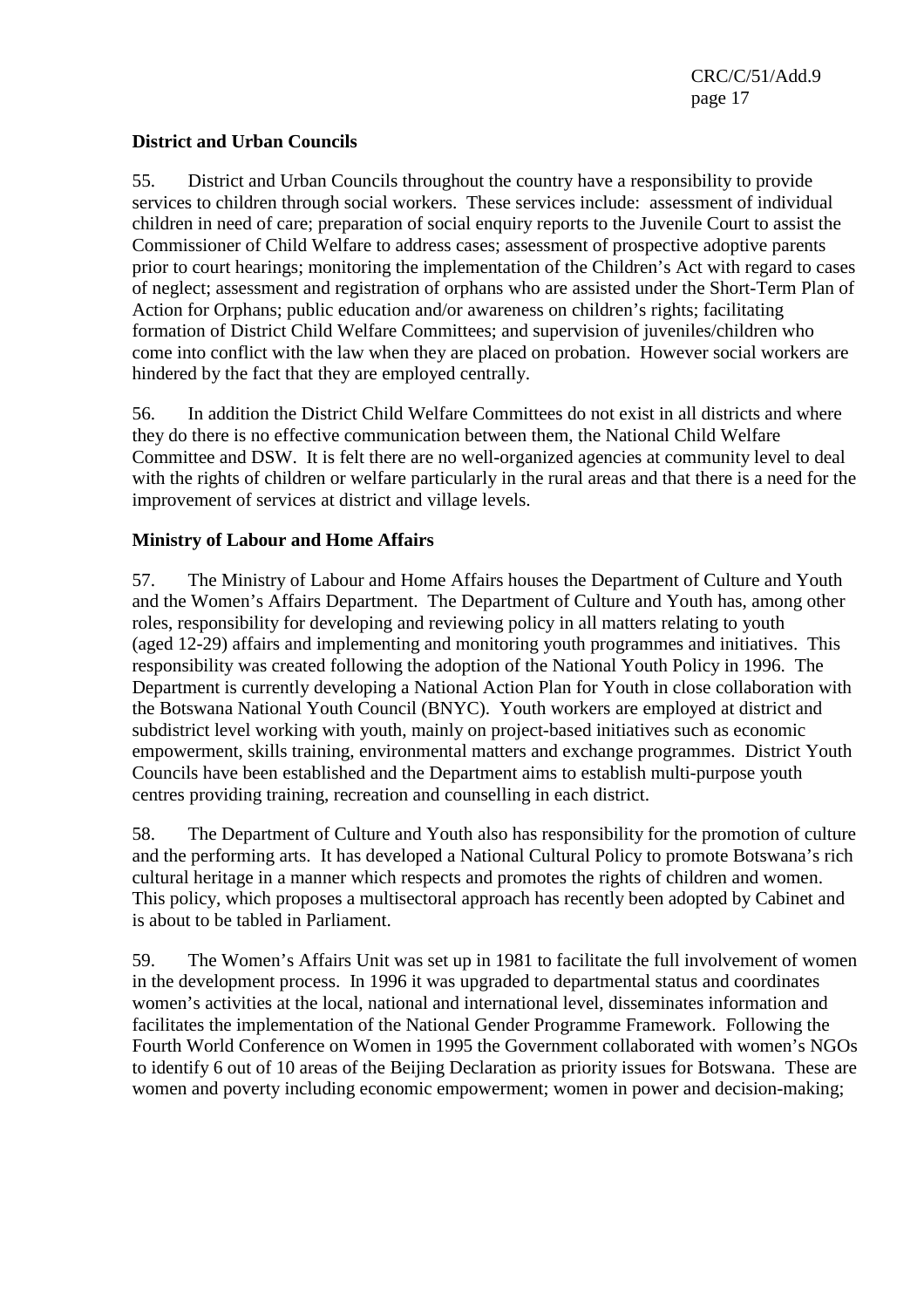education and training of women; women and health; violence against women including human rights; and the girl child. These issues formed the basis of the National Gender Programme Framework, which was compiled with the assistance of UNDP, and its Short-Term Plan of Action 1999-2003 which treats the issues relating to girls as cross-cutting. The Plan of Action is implemented by committees that focus on each issue and includes representatives of governmental and non-governmental interest groups and experts.

60. There is a National Council on Women which is appointed by the Minister and serves as an Advisory Board, with the Department of Culture and Youth serving as the Secretariat. The department has organized a Gender Focal Points Forum for coordination with other ministries and the first meeting was held in 2001. There are also strong links with the Women's NGO Coalition to promote the implementation of the Short-Term Plan of Action.

#### **Other relevant central Government programmes**

61. There are other activities, agencies and programmes created or initiated by central government ministries which impact upon the implementation of children's rights in Botswana which will be detailed in the relevant sections below.

#### **Non-governmental organizations (NGOs)**

62. Botswana has a significant number of NGOs which are concerned with children, children's rights, women's rights and human rights. These organizations supplement and complement government programmes on children and some advocate on children's rights issues. They actively contribute to policy-making and are represented on various governmental bodies on an ad hoc basis. There is no children's NGO network or coalition at the moment although several NGOs which are involved in children's issues are members of the Botswana Council of NGOs (BOCONGO).

63. The role of BOCONGO is to network, disseminate information and build capacity with NGOs. They produce a regular newsletter and are the coordinating point for various coalitions of NGOs on youth, women, and people with disabilities. They have recently developed an NGO policy to develop a partnership framework between Government and civil society groups, to regulate the registration and operation of NGOs and to streamline the financial support and the working relationships between Government and NGOs. The policy is currently being considered by the Ministry of Labour and Home Affairs. As part of this process BOCONGO has also developed a Code of Conduct to regulate internal and external relationships.

64. Some NGOs receive grants or subsidies from ministries either directly or through a coordinating body such as the Botswana Council for the Disabled or BNYC. BOCONGO receives funds (P600,000 in the current year) for salaries and other operating costs from the Department of Culture and Youth. While they are welcomed, these funding arrangements have been criticized for being random, irregular, short-term and inadequate, which inhibits the ability of NGOs to develop their services and strategies. It is hoped that this will be improved with the implementation of NGO Policy.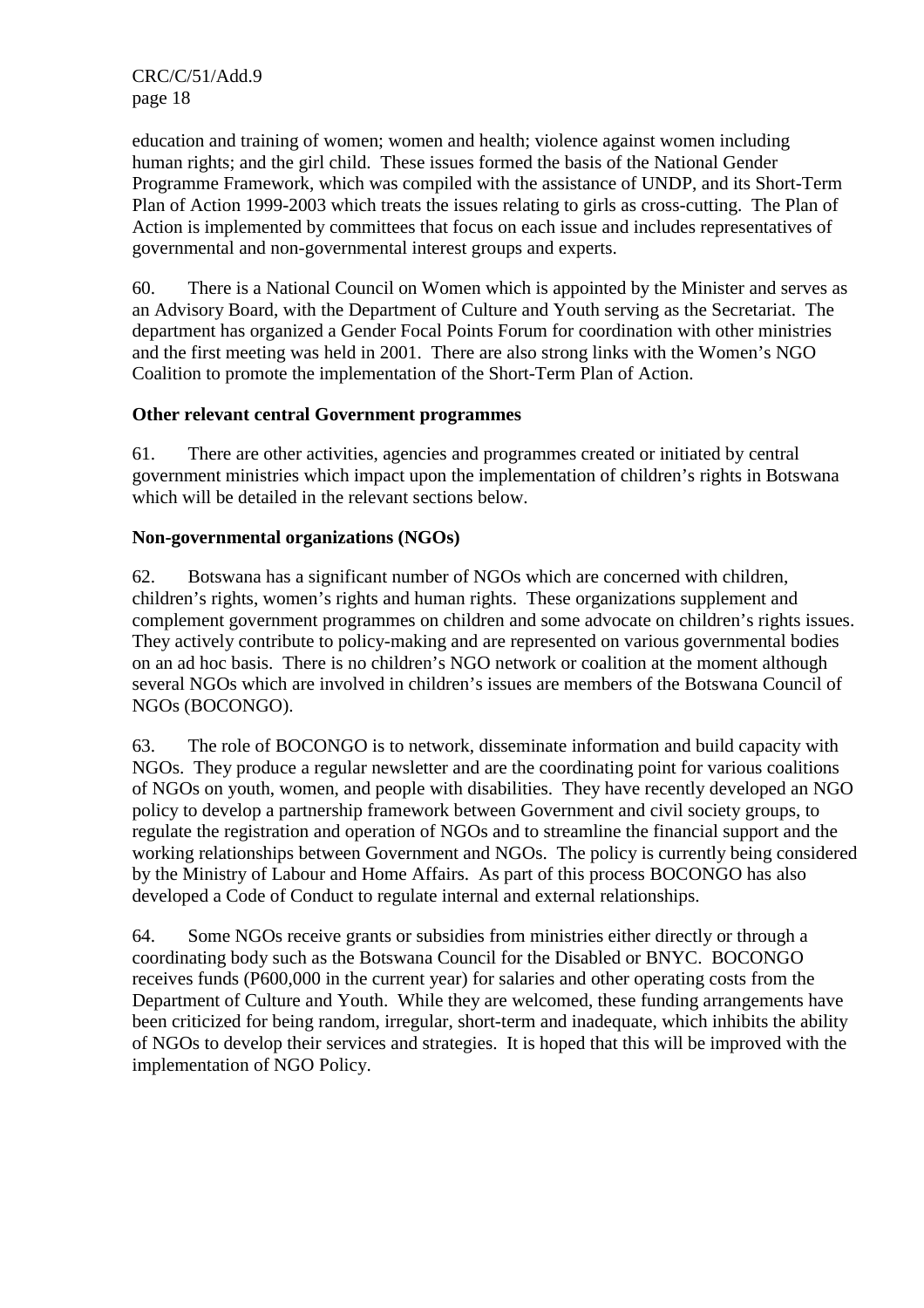65. BNYC was established in 1974 and brings together NGOs and Government to plan, coordinate and implement programmes of significance to young people. The secretariat of BNYC is headed by an Executive Director who works with the guidance of a Board and the headquarters are in Gaborone. The Government partly funds BNYC which, nevertheless, operates as an autonomous body. The objectives of BNYC are to: advise Government on all matters pertaining to youth activities in the non-governmental sector; guide, encourage, and plan youth activities within the non-government sector; coordinate, by exchange of information and discussions, the voluntary organizations working with or for youth; promote a channel through which organizations are informed of government policy and programmes affecting the youth; and provide advice to the Department of Culture and Youth on the allocation of funds for youth services to the non-governmental sector. Funding is then provided through BNYC to affiliates made up of 32 District Youth Councils and NGOs dealing with a variety of matters affecting youth. These organizations work on issues including the following: HIV/AIDS and adolescent reproductive health; empowerment of young women; children in especially difficult circumstances; youth mobilization and empowerment for greater intervention and creation; life skills, moral training; and crime prevention.

66. The District Youth Councils also foster the development of Village Youth Councils. In the past they worked closely with youth officers who were employed by local government. However since these officers became directly employed by the central ministry these links have changed. The youth officers no longer have access to local resources and local government will not provide them. The Department of Culture and Youth is making efforts to improve the situation. Although the services provided by district youth councils and NGOs funded by BNYC are often aimed at and utilized by under-18s it is generally the case that the youth councils are made up of those who have completed the school system and are over 18.

#### **Cooperation with international organizations**

67. The Botswana Government has also received extensive support from international organizations such as UNICEF, UNDP, UNFPA, United Nations High Commissioner for Refugees (UNHCR) and World Health Organization as well as the Swedish International Development Agency which sponsored the 1998 Conference on the implications of orphanhood in Botswana.

#### **Dissemination of the report and the Convention**

68. In order to give effect to the provisions of article 44, paragraph 1, of the Convention a consultation process took place in the preparation of this report. Personal interviews were held with representatives of key ministries as well as with a range of NGOs. Drafts of this report were widely circulated to government ministries, district councils and various NGOs and comments were incorporated. The Government of Botswana is grateful to UNICEF which provided invaluable technical advice and assistance in the preparation of the report. Upon finalization of this report MLG will consider having it published in order that it may be made available to the general public. It is acknowledged that not enough has been done to publicize the Convention, and much remains to be done.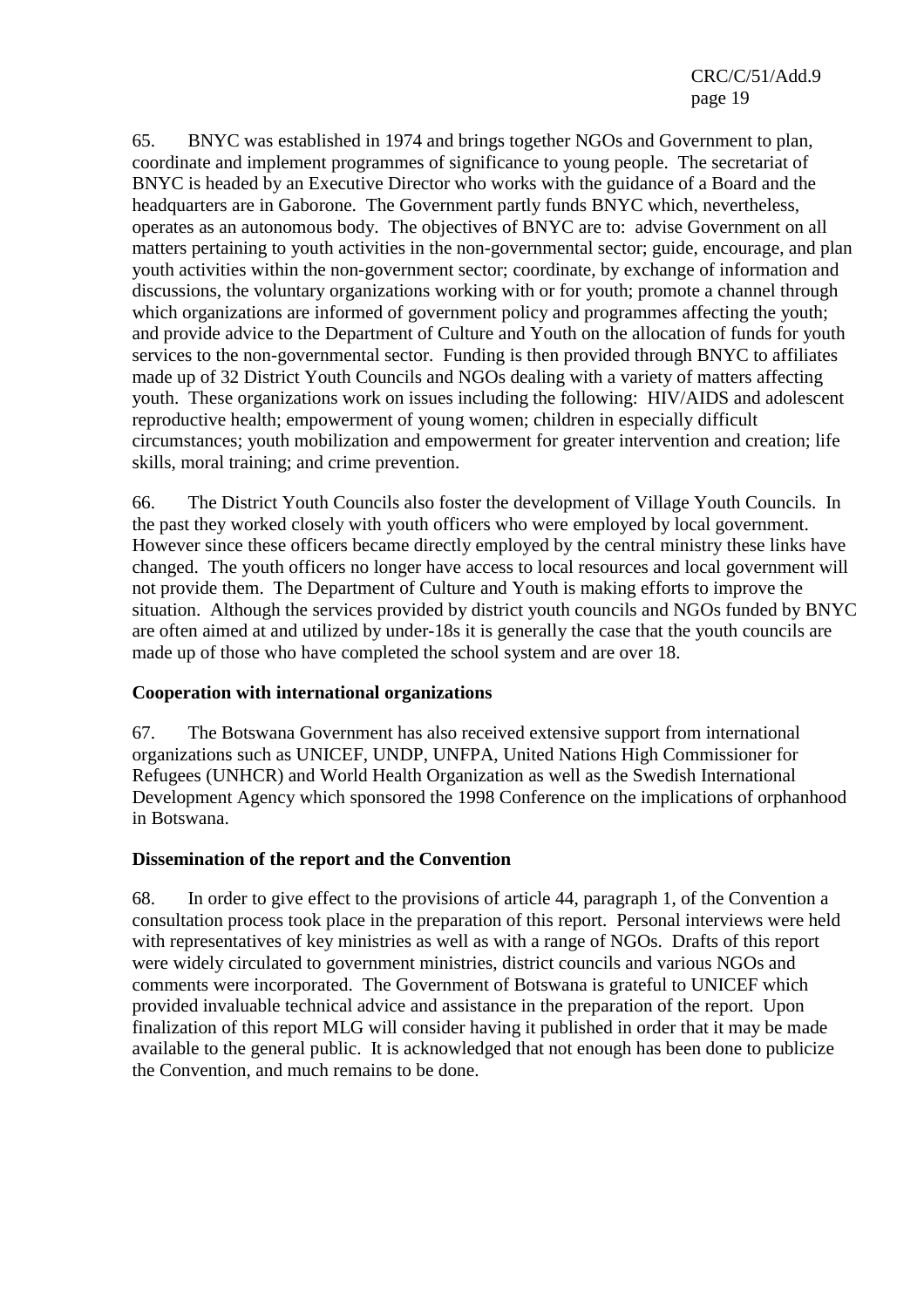69. UNICEF has made some efforts to publicize the Convention on the Rights of the Child in newspapers but this has not been ongoing. With the support of UNICEF the Government has translated the Convention into Setswana and is awaiting publication.

70. As has been mentioned chiefs, judges, magistrates and the Court President will often deal with juvenile criminals or children directly or indirectly affected by family cases. However, they are generally unaware of the Convention and other relevant international instruments and have not been trained in such matters. In relation to the Children's Act their levels of familiarity vary. Youth officers have also not received training in the Convention.

71. It is apparent that, in practice, teachers are not familiar with the crucial instruments of law relating to children. In the course of teacher training all teachers study "Foundations of Education" which incorporates some training in guidance and counselling. Teachers are currently not trained or made aware of the Convention unless they train specifically to become teachers of moral education at junior secondary level. The training of teachers for moral education has only recently begun as it is a new introduction to the syllabus. There is no copy of the Convention available in the resource library based in the curriculum development department in Gaborone and there is no record of the Convention being distributed to schools.

72. A police college has recently been built and as part of their basic training all national police officers are studying basic human rights principles. The police are currently developing their curriculum in relation to this. At the moment the levels of awareness of the relevant international instruments in practice are poor although there is some familiarity with the Children's Act. This is expected to improve with the new training.

73. In general social workers (and social and community development officers) are aware of the main instruments of Botswana law relating to children's rights particularly the Children's Act. However training in relation to the Convention is lacking.

74. Prison Officers are not given specific training in dealing with juveniles or human rights although a social worker is usually employed by Botswana Prison and Rehabilitation Service at each prison (see section on "Children deprived of their liberty" below).

75. Some NGOs such as the Women and Law in Southern Africa, Emang Basadi, Metlhaetsile Women's Information Centre and Ditshwanelo - The Botswana Centre for Human Rights have undertaken awareness raising of issues relating to the international human rights obligations of Botswana, of the Convention and of children's rights in general. This has been done through conferences, workshops, casework, consultancy and advice to Government. This kind of activity tends to be focused around the main urban areas, Gaborone in particular. They are often invited to comment on human rights issues in the press and their concerns are publicized but in general this kind of publicity has not focused specifically on children's rights issues.

76. It is acknowledged that more needs to be done to disseminate the Convention. A joint effort is planned by Government in conjunction with UNICEF to publicize the Convention and its report.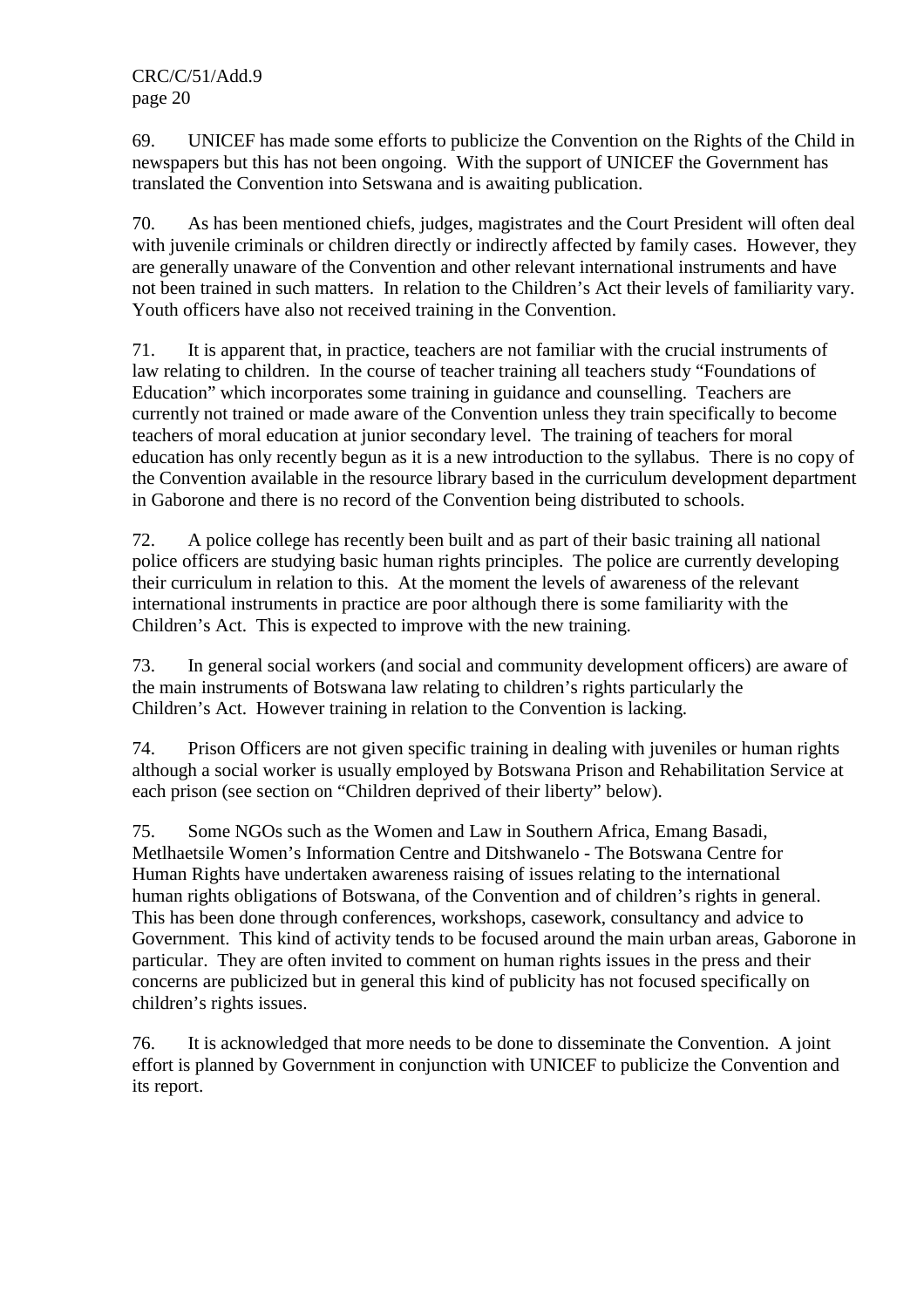### **II. DEFINITION OF THE CHILD (art. 1)**

77. There is lack of uniformity in the various statutes of Botswana which relate to children as each statute serves a specific purpose. Consequently, at the time of accession Botswana entered a reservation as follows:

"The Government of the Republic of Botswana enters a reservation with regard to the provisions of article 1 of the Convention and does not consider itself bound by the same insofar as such may conflict with the Laws and Statutes of Botswana."

78. A brief synopsis of statutes relevant to the definition of a child follows. Generally courts should always ensure that they ascertain to their satisfaction the ages of any children involved in any dispute, civil or criminal, before them in order to extend the relevant protections provided for in the statutes.

79. According to section 49 of the Interpretation Act the legal age of majority in Botswana is 21 and it is at this age that a child acquires full legal capacity to act on his/her own officially and in legal matters. There is no stipulated minimum age at which a child becomes eligible to seek independent legal advice but a child below the age of majority is deemed not to have any locus standi, capacity to contract and to sue or be sued without parental consent or assistance.

80. The Constitutional Amendment Act of 1997 reduced the voting age from 21 years to 18.

81. The Children's Act (Cap 28:04) defines a child as any person below the age of 14 years (s2). This Act makes provision for the appointment of Commissioners of Child Welfare to deal with neglect, ill-treatment and abuse of children; for the custody of children in need of care; for the establishment of children's and juvenile courts and institutions for the reception of children; and for other matters incidental to the above.

82. For purposes of the Adoption Act (Cap 28:01) a child is a person under the age of 19 years (s2). This Act makes provision for the adoption of children in Botswana and for related matters.

83. The Affiliation Proceedings Amendment Act of 1999 defines a child as a person below 18 years of age. This Act provides for the making of orders for the maintenance of such children and other associated matters.

84. In terms of the Deserted Wives and Children's Protection Act (Cap 28:03), which regulates the making of orders for the maintenance of wives and children who have been deserted and are without adequate means of support, a child is a person under 16 years of age or who is under 21 years and is not earning his own living (s2). This means that, for purposes of this Act, any person who is between 16-21 years and is earning his/her own living is not a child.

85. Civil marriage is regulated by the Marriage Act (Cap 29:01), according to which a person below 21 years of age requires the consent of his/her parents or guardian (only the father's consent is required if the person's parents are married) unless she/he is a minor widow or widower. No male below 16 years of age or female below 14 may marry (s17). At common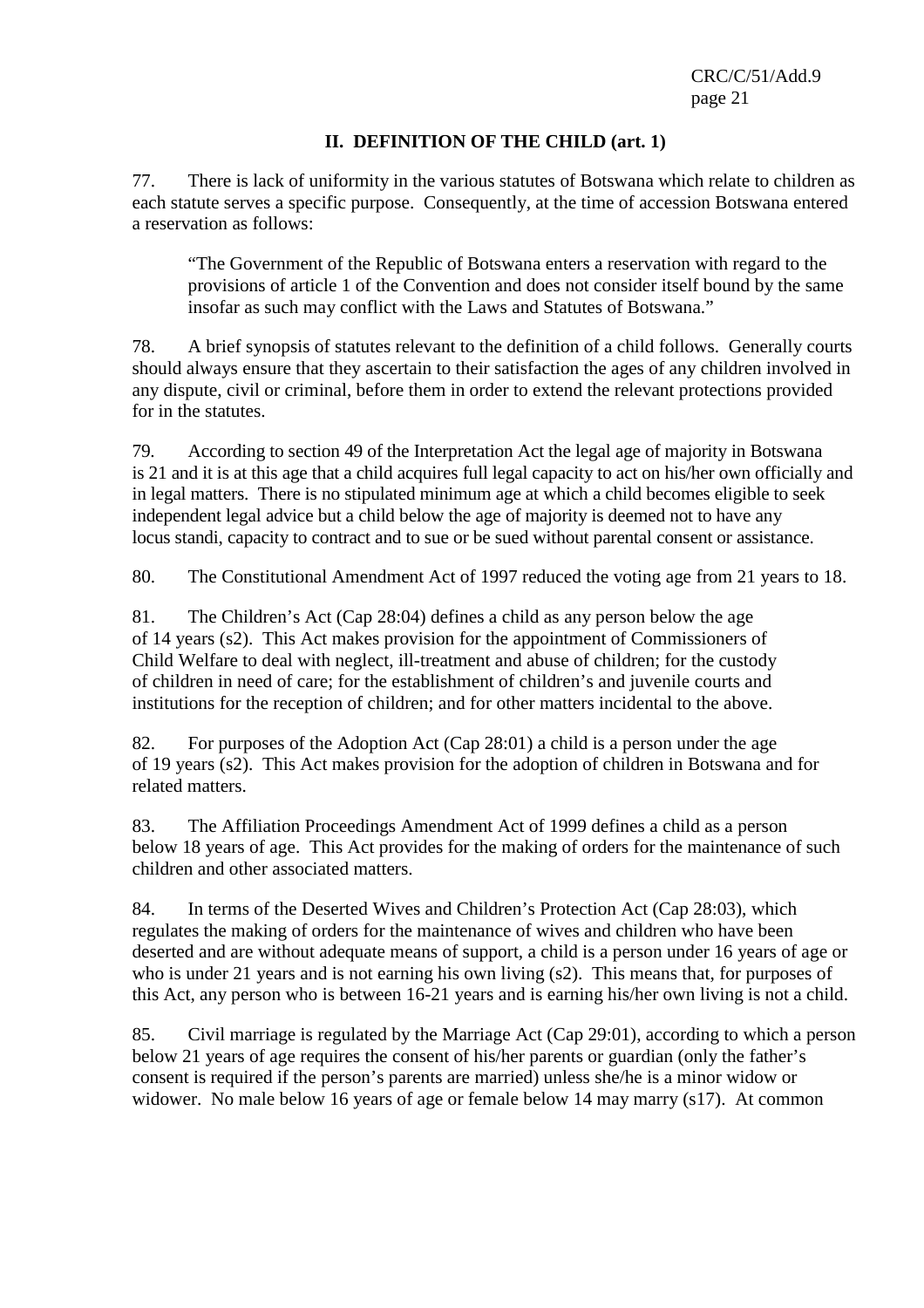law, a minor boy attains majority upon marriage while a minor girl who marries falls under the guardianship of her husband. This differential treatment of females and males is contrary to the non-discrimination principle in the Convention. An amendment to the Marriage Act to provide for a uniform minimum age for civil marriage of 18 years is currently being considered by Parliament.

86. Persons below the age of 8 years are not criminally responsible for any act or omission in terms of section 13 (1) of the Penal Code. Between the ages of 8 and 14 it is possible that they can be demonstrated to be criminally responsible if it is proved by the prosecution that the child had the capacity to know that she/he ought not perform the act or make the omission at the time. However a male child under 12 years of age is presumed to be incapable of having carnal knowledge (s13 (3)) and therefore cannot technically be responsible for rape.

87. Consent to sexual intercourse can only be given by a girl of 16 years and above. Furthermore any person who unlawfully has carnal knowledge of any girl below the age of 16 is guilty of defilement (s147 (3) Penal Code). It is a defence to this charge that the person had reasonable cause to believe that the female was above 16 or was his wife. There is also a crime of indecently assaulting a boy under 14 (s166 Penal Code).

88. The Evidence in Civil Proceedings Act (Cap 10:02) provides that no child shall be excluded from being sworn as a witness or be deemed incompetent to give evidence in respect of age, provided that such child understands the nature and recognizes the religious obligation of an oath (s5). The Criminal Procedure and Evidence Act (Cap 08:02) states that every person who is not excluded, by the same Act, from giving evidence shall be deemed to be competent and compellable to give evidence in criminal proceedings. Children are not excluded by the Act as witnesses, but a child who does not understand the implications of an oath may be admitted to give evidence without being sworn in or without affirmation (s221).

89. The Mental Disorders Act (Cap 63:02) which regulates the law relating to the treatment and placement in care of those suffering from mental disorders defines a child as a person below 16 years of age.

90. For purposes of the Education Act (Cap 58:01), a child is a person under the age of "maturity". Maturity has not been defined in Botswana law so possibly maturity may be interpreted to mean the age of majority of 21 years.

91. There is no conscription in Botswana. The Botswana Defence Force Act (Cap 21:05) provides that a person under the apparent age of 18 years shall not be enlisted in the armed force - section 17 (2).

92. The sale of liquor to persons below 18 years of age is proscribed by section 36 of the Trade and Liquor Act (Cap 43:02). No trader may sell liquor to any person below the apparent age of 18 years. The use of "apparent" however imports some ambiguity.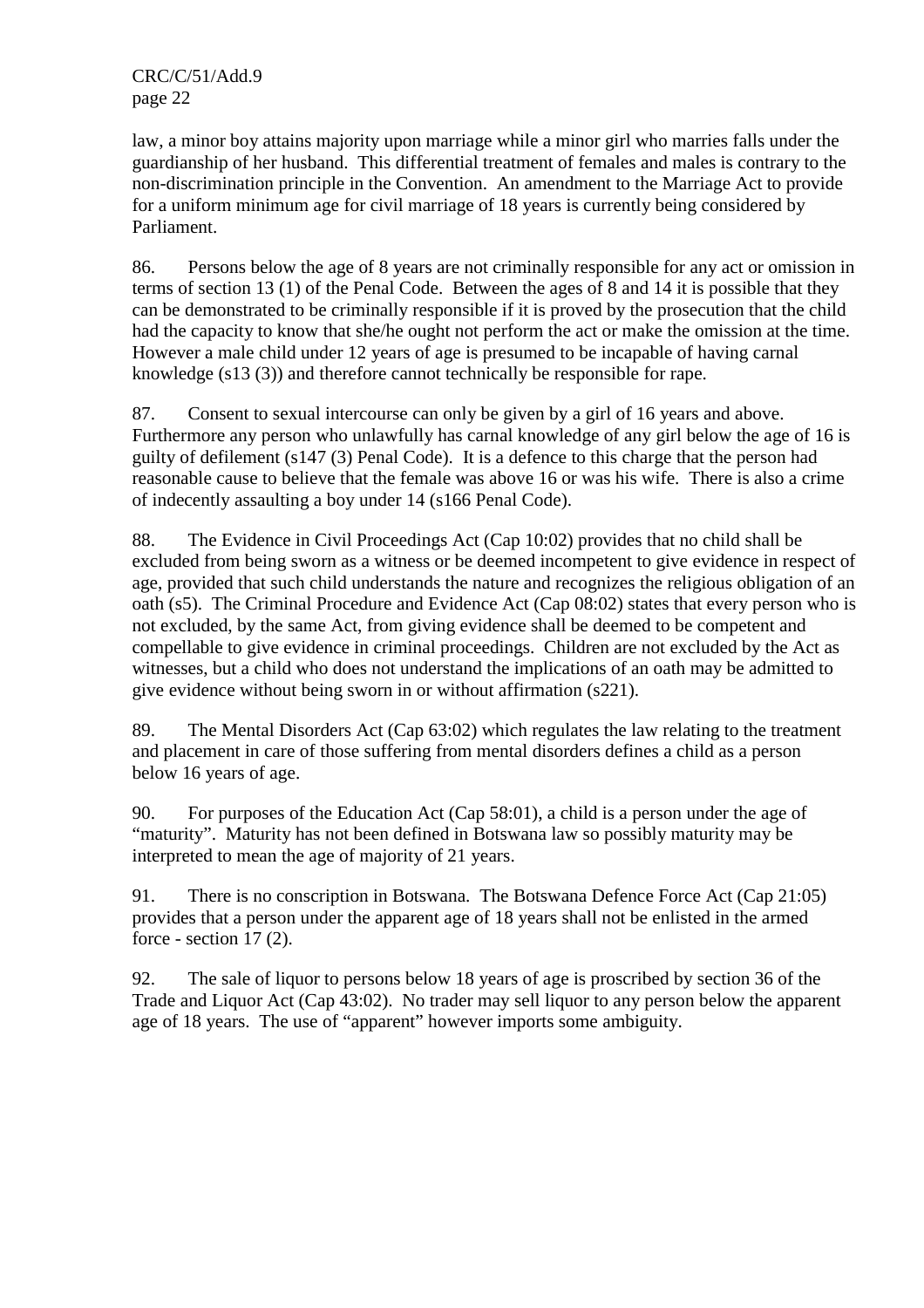93. For purposes of the Employment Act (Cap 47:01), which deals with regulation of the employment of children, a distinction is made between a child and young person. A "child" is defined as a person under 15 years of age and as such the employment of children is prohibited. A "young person" is a person between 15 and 18.

94. In terms of the Trade Union and Employers Organisations Act (Cap 48:01) no individual under the age of 15 years shall be a member of a registered trade union. Moreover the constitution of a registered trade union or employees' association may exclude young persons from membership of that union or organization.

95. The Public Health Act (Cap 63:01) defines a child as a person who is under or appears to be under the age of 16 years

96. In customary law, there are no specific rules that determine the cessation of childhood especially with regard to age limits. However, under the traditional practices of *bojale* and *bogwera* (initiation rites for females and males respectively) completion of these rites bestows the status of adulthood on the individual. There has been a marked decline in the practice of these rites so it is not clear how childhood and adulthood are currently determined under customary law. In customary law different rules may be applied in different geographical areas in relation to a broad range of matters affecting children where there are differing customs. These include marriage, adoption, affiliation, inheritance and maintenance. The provisions of the statutes detailed above will not generally apply although they may be respected in practice. Customary courts are bound by the applicable provisions of the Children's Act in relation to acting as Commissioners for Child Welfare but it is not clear in practice whether they are always implementing it fully.

97. It is evident that there are inconsistencies with respect to the definition of a child. The Division of Social Welfare, Ministry of Local Government with support from UNICEF has commissioned a review of the Children's Act with a view to harmonizing it with the provisions of the Convention and other national child protection laws, to propose strategies to effectively and efficiently reinforce the revised Act and for strengthening the coordinating structures for implementing the Convention. A children's forum was held at the suggestion of the National Child Welfare Committee to enable children to participate in the review process. However the completion of Children's Act review process is hindered by the fact that staff are overburdened and the general weakness of NCWC.

98. Commitment to the process of review and harmonization of laws has been shown by the amendment to the Affiliation Proceedings Act of 1999.

99. In addition a "Review of All Laws Affecting the Status of Women in Botswana" was commissioned by the Department of Women's Affairs at the Ministry of Labour and Home Affairs and completed in September 1998. The report analyses both common law and customary law. It has been assigned to a working committee to consider how best to implement its recommendations which are extensive and relate to matters such as the legal status of women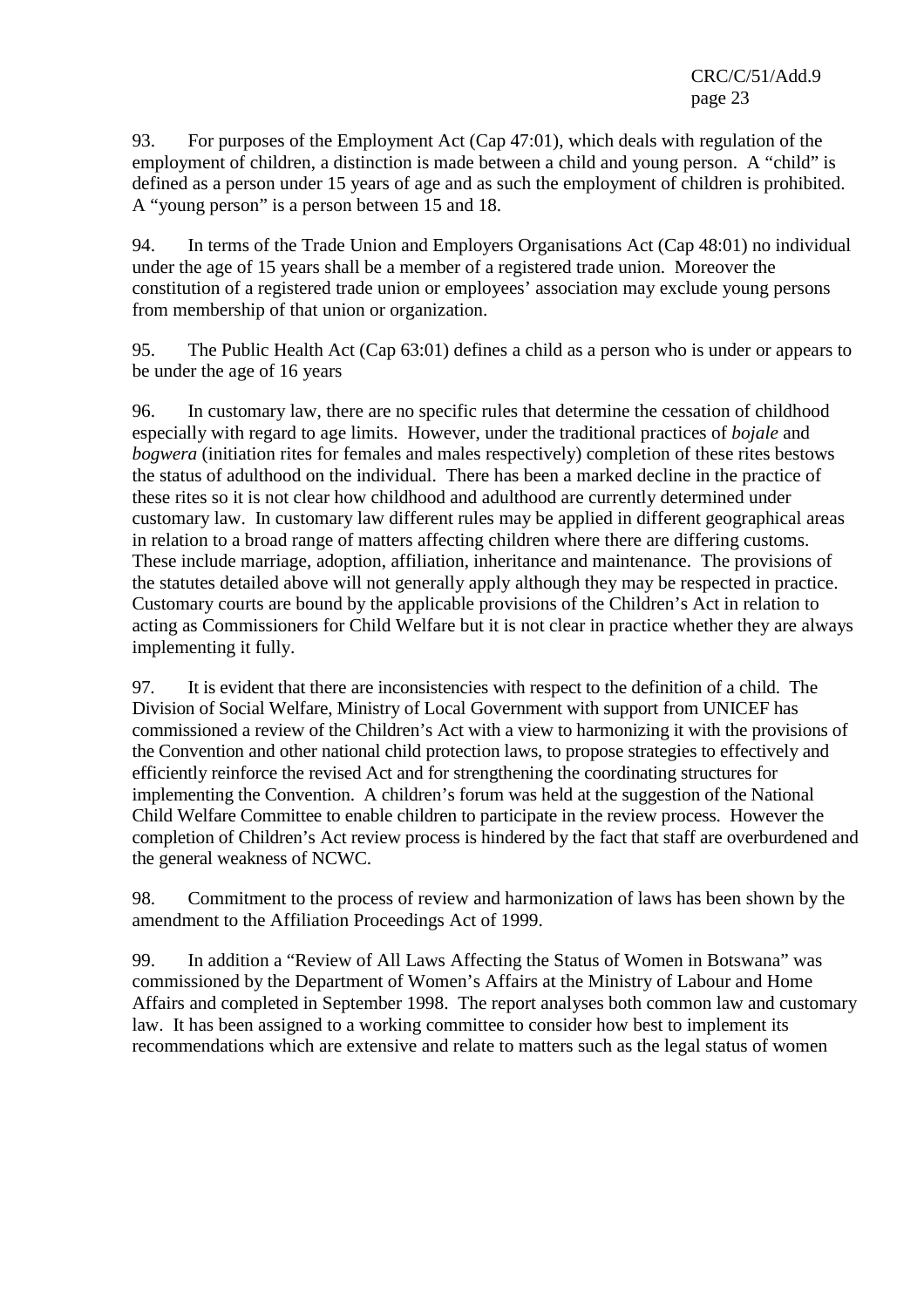under the constitution, citizenship law, in employment, in criminal law (as witnesses and suspects), and in private law: cohabitation, desertion, marriage, divorce, custody and maintenance of children, inheritance, land and property rights. As already mentioned the Marriage Act is in the process of being amended as a result. There is not currently any link between this review and that of the Children's Act.

#### **III. GENERAL PRINCIPLES**

#### **A. Non-discrimination: article 2**

100. Section 3, chapter 2 of the Constitution of Botswana guarantees to every person in Botswana "the fundamental rights and freedoms of the individual; that is to say the right, whatever his race, place of origin, political opinion, colour creed or sex, ... to:

- (a) Life, liberty, security of the person and the protection of the law;
- (b) Freedom of conscience, of expression and of assembly and association;

 (c) Protection for the privacy of his home and other property and from the deprivation of property without compensation."

The Constitution goes on to outline the contents of these fundamental rights and freedoms. The right to the enjoyment of these fundamental rights without discrimination, is subject to "such limitations of that protection as are contained in those provisions being limitations designed to ensure that the enjoyment of the said rights and freedoms by any individual does not prejudice the rights and freedoms of others or in the public interest".

101. The clause dealing specifically with protection from discrimination in the making of laws (section 15 (1) of the Constitution) states that:

"3. … 'discriminatory' means affording different treatment to different persons, attributable wholly or mainly to their respective descriptions by race, tribe, place of origin, political opinions, colour or creed whereby persons of one description are subject to disabilities or restrictions to which persons of another description are not … or are accorded privileges or advantages which are not accorded to another person of another such description."

102. This section is subject to numerous exceptions amongst which are the following: non-citizens of Botswana are excluded (ss4 (b)); matters of adoption, marriage, divorce, burial, devolution of property on death and other matters of personal law (ss4 (c)) are excluded; the application of customary law is excluded (ss4 (d)) and there is a general limitation of measures "reasonably justifiable in a democratic society" (ss4 (e)).

103. Section 18 of the Constitution states that any person who alleges that any of these rights have been infringed as against him/her shall have recourse to the courts although, as has been mentioned previously there is no provision of free or subsidized legal assistance for the exercise of this right.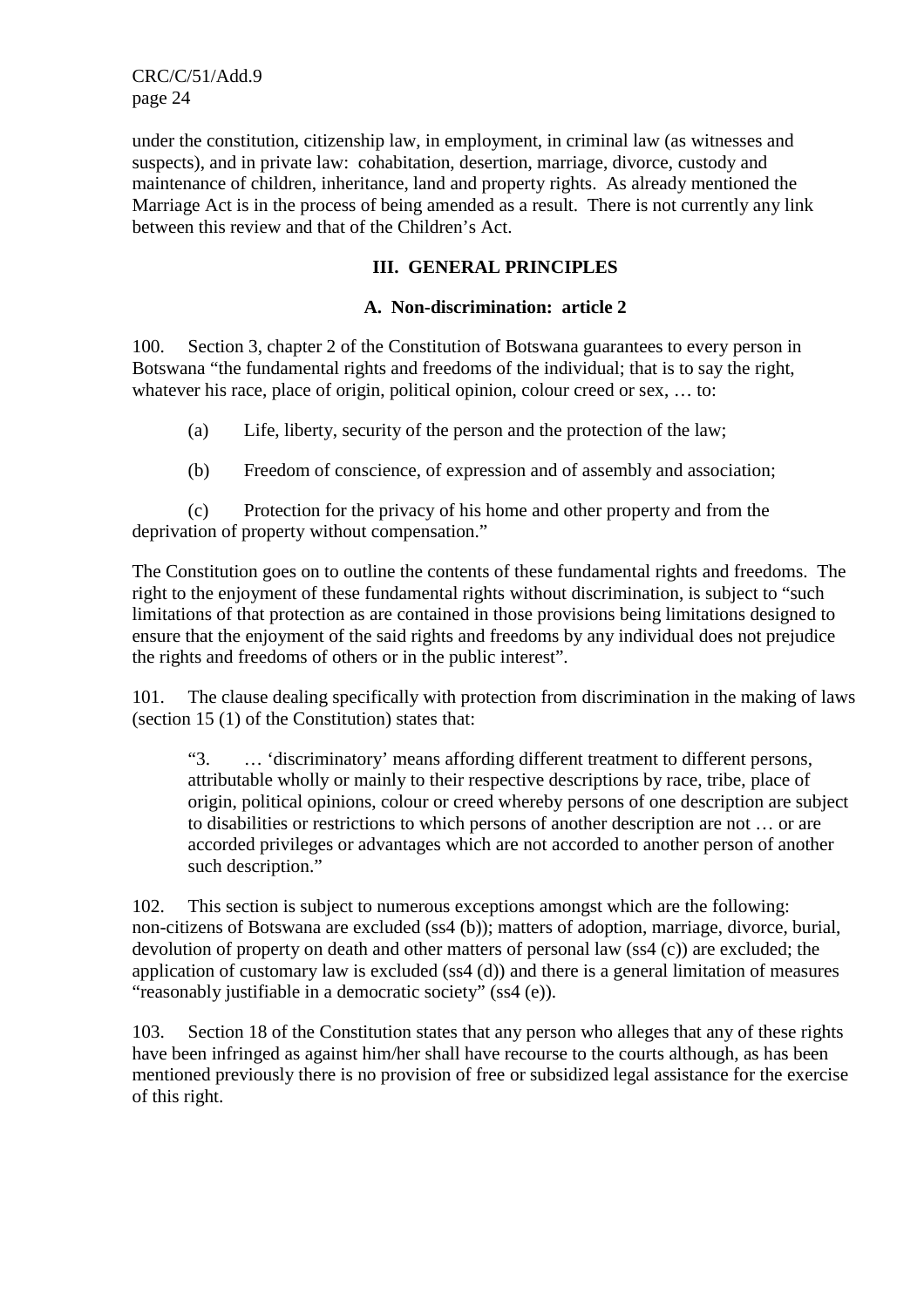104. Notably the non-discrimination clause excludes "sex" but the case of *Unity Dow v. Attorney General* (Civil Appeal 4/1991) dealt with this point. It was held that s15 had to be read in the light of s3 which guarantees freedom from sexual discrimination. However, as has already been mentioned, s15 contains numerous significant exceptions although it is felt that the essence of the case of Dow is that even these exceptions should be read in the light of s3 and any laws dealing with the areas mentioned in them which failed to give women the same protection as men would be contrary to s3.<sup>3</sup> However the same source suggests that the Constitution should be altered to be less equivocal.**<sup>4</sup>**

105. The Constitution is therefore inconsistent with the non-discrimination provision of the Convention to the extent that it fails to unambiguously outlaw discrimination on the grounds of sex, language, religion, national, ethnic or social origin, property disability, birth or other status of the child, his/her parent or guardian. Non-citizens (and therefore refugees) are specifically excluded.

106. It is important to note that Vision 2016 states that "No citizen of the future Botswana, will be disadvantaged as a result of gender, age, religion or creed, colour, national or ethnic origin, location, language or political opinions." Vision 2016 aims to eradicate negative social attitudes to promote freedom from sexual harassment. This expression of will, which exists to guide policy-making clearly goes further than the Constitution. The Public Service Act outlaws sexual harassment in the public sector workplace.

107. Customary laws in Botswana apply across the country but practices may differ from one tribe to another. This is a complex matter because the question of whether or not this difference of treatment amounts to discrimination has to be weighed against the right of tribespeople to enjoy their own culture which is reflected in the preservation of the customary law system. In addition, matters will be approached differently between common law and customary law courts even though constitutional guarantees are overarching.

108. There are some concerns in Botswana about specific legal, economic and social disparities experienced by specific groups of children. Such children include girls, street children, children with disabilities, children born out of wedlock, children of indigenous minority groups, refugees and rural children. The ways this discrimination is experienced is detailed in the relevant sections of this report and/or discussed below. In terms of measuring discrimination it is not always possible to establish whether policies or laws or services are being applied in a discriminatory manner as data is not always disaggregated for the relevant groups. In particular there are no statistics measuring the number of children in different ethnic or language groups as these were not counted in the census of 1991 and are rarely reflected in other analytical exercises. It is anticipated that the next census will ask which language families speak at home and ask about disabilities.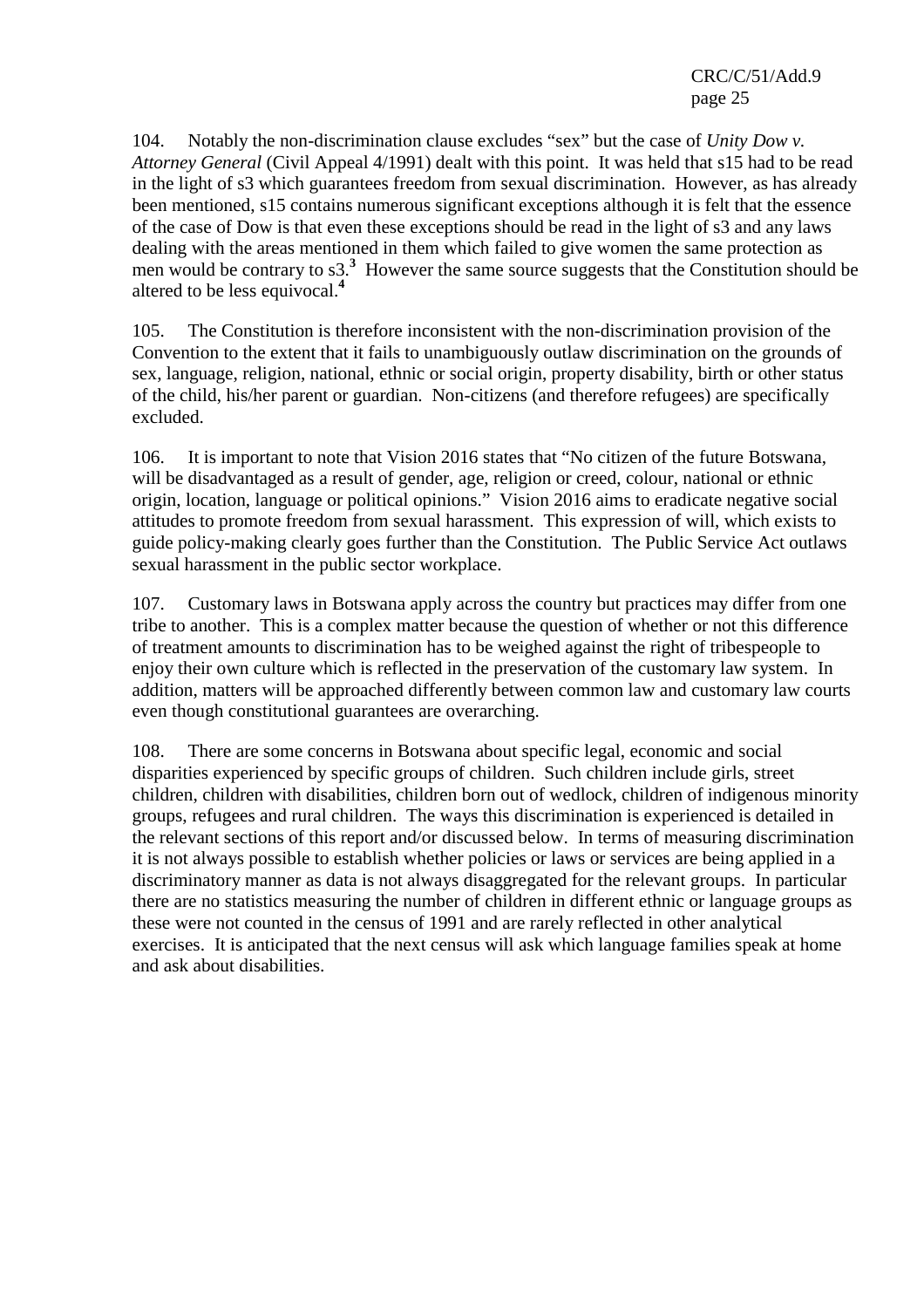#### **Girls**

109. The situation of girls is linked to the status of women in Botswana, which is compounded by the patriarchal nature of the Botswana society. Women, and consequently girls, encounter a number of constraints and marginalization, including gender stereotyping at family, school and community levels; limited participation in decision-making at all levels of society; and a general lack of gender sensitivity and responsiveness to their particular needs. As a result educational opportunities are compromised particularly in the case of pregnant girls as they are excluded from school (see section on education). Also girls are increasingly likely to suffer sexual violence and sexual abuse and as a result they are a group which is extremely vulnerable to HIV/AIDS.

110. Significantly the legal status of married women is equivalent to that of a minor who requires her husband's consent to take legal action, although some courts and institutions take a more enlightened approach by not requiring this consent. This compromises her ability to make decisions, resolve disputes and exercise her rights. In customary law unmarried women fall under the guardianship of the male head of the family. Some customary courts are relaxing this rule and allowing unmarried women to bring cases unaccompanied by their male relatives but some women report that they do not feel they are taken seriously at the *dikgotla* and are therefore discouraged from seeking redress there. They also feel excluded from other cultural practices such as the rituals and negotiations concerning the marriage of their own children.

111. Generally speaking unmarried, cohabiting, married, separated or divorced women do not enjoy full and equal rights to property, land, homestead or cattle upon separation from their partners or death of a partner or parent. This applies in both customary and common law and has been extensively analysed by the Department of Women's Affairs and many recommendations for review have been made.**<sup>5</sup>** This inequality with men clearly compromises girls' rights as wives, mothers, cohabitees and widows and also affects the rights of children particularly in cases where land and/or property is forcibly taken from a mother on the death of the father of the children leaving her homeless. This is reported to be a significant problem.

112. Botswana has, however, acceded to the Convention on the Elimination of All forms of Discrimination against Women in 1996 and as such is under an obligation to discard and eliminate all laws that are inconsonant with the provisions of this Convention. Botswana is in the process of drafting its report to the United Nations.

#### **Children living in remote areas**

113. Concerted efforts are being made to bring all basic social amenities and developments to the rural population, with a special focus being made on children and the elderly through the Remote Area Dwellers Programme. This is because the provision of services to remote settlements is challenged by low density of population and the difficulties of securing staff to work in those areas. Education provision is made more difficult in remote areas because of the distances which children have to travel to school and the fact that many children in such areas do not speak Setswana or English at home and hence are limited when they start schooling.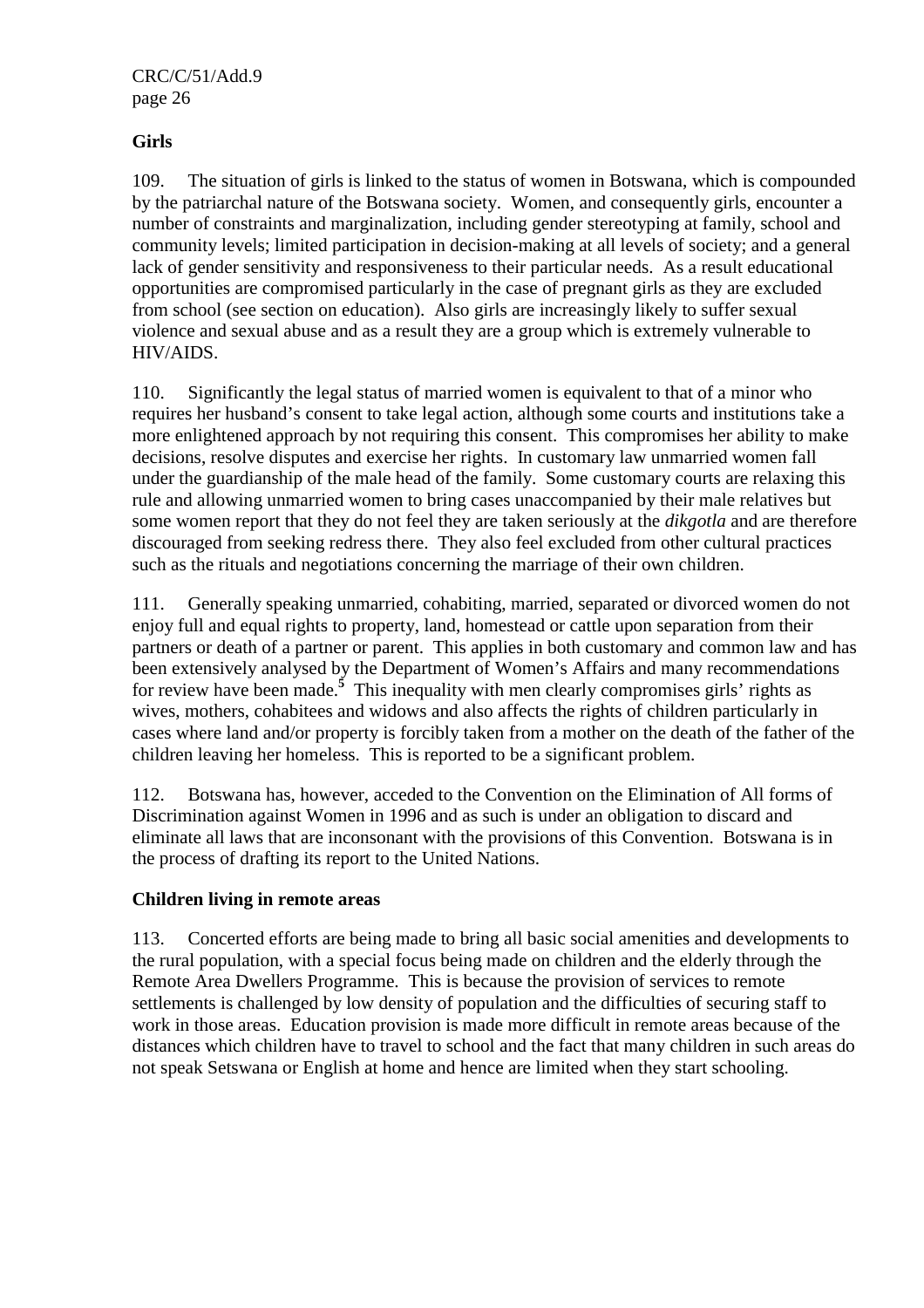114. In remote areas children are less likely to have access to social workers, police and magistrates so their care is less likely to be monitored and it would be more difficult to report cases of abuse outside the customary system. At least one case has been reported where parents were convinced to drop a case of sexual abuse of their child without the involvement of the national police where the local Chief had come to an agreement with the alleged perpetrator.

115. The difficulties facing remote communities often overlap with those of particular ethnic groups such as the Basarwa (Bushmen or San) or the Bakgalagadi who may face discrimination on the grounds of their ethnicity and who are being required to rapidly change their lifestyles to meet the demands of a changing domestic economy.

#### **Children born outside marriage**

116. Children born outside of marriage also experience differential treatment under both common law and customary law especially in matters of maintenance, inheritance, guardianship, and marriage. Mothers have complained that they have not been supported appropriately by their extended families and the overlap of the customary law of seduction damages and the common law of maintenance can cause consternation and confusion to elders, unmarried fathers and mothers alike.

117. Under traditional customary law children born out of wedlock belong to their mother's family in terms of name and guardianship whereas those born within wedlock will fall under the name and guardianship of their father who will have the duty to maintain them. There is a link between the customary law of damages for seduction and maintenance of a child born out of wedlock. Generally the customary law system gives the father of an unmarried mother the right to sue the father of the child for compensation for seduction. Compensation is usually paid in cattle or their cash equivalent to the maternal grandfather. The extended family may make such living arrangements for the child as are appropriate depending on the specific circumstances of the family and its children.

118. Common law rules regarding guardianship and custody also treat children differently depending on whether they are born within or outside marriage. Guardianship vests in the father when the child is born within marriage and with the mother's family when the child is born outside marriage. This discrepancy is reflected in the law relating to registration of births. Upon birth of a child within marriage, a duty is imposed on both parents to give notice of the birth and enter their names on registration documents in accordance with the provisions of the Births and Deaths Registration Act (Cap 30:01). However, with regard to a child born out of wedlock provision is made in the Act that no one may be entered as the father of a non-marital child except with his written consent.

119. A child born within marriage also has a statutory right to guardianship by its father but in cases of unmarried parents the mother has to take legal action in order to determine paternity and obtain maintenance under the Affiliation Proceedings Act or under common law principles. A mother who failed to take action within the old Affiliation Proceedings Act time limits argued that she had a common law right to receive support (citing Botswana's obligations under the Convention to ensure non-discrimination). The High Court agreed with the mother and the statute was subsequently amended. A claim under this Act can be made in addition to the claim for seduction damages in customary law.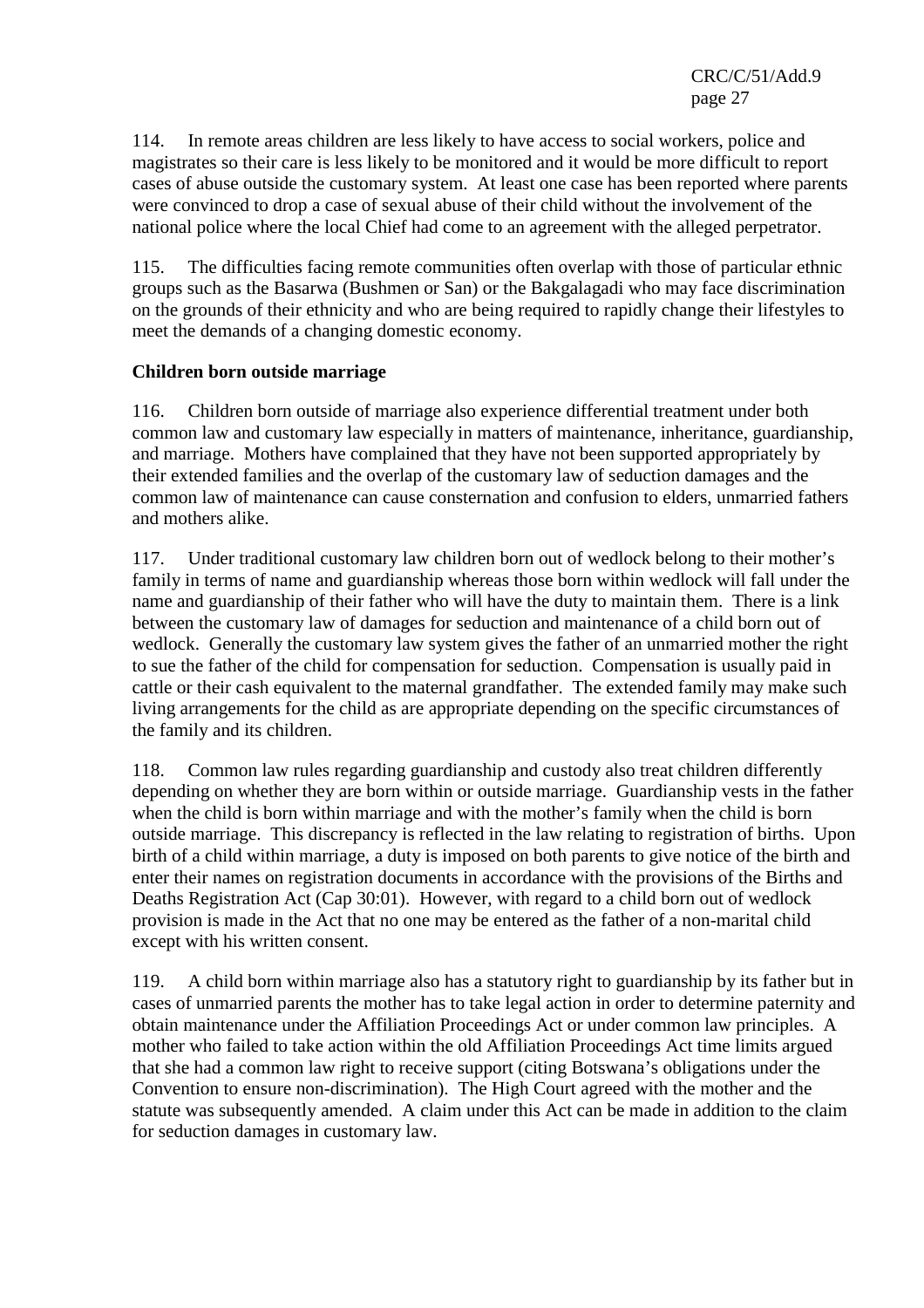120. A child born within marriage is entitled to inherit from the parents who die intestate. A child born out of wedlock can only inherit from his/her father where the father has made a bequest to the child, or is voluntarily recognized by the father's family. However the testacy and intestacy rules are complex due to the overlap of individually owned property and customarily owned land and the latter may fall out of the law relating to testacy and fall to be administered according to customary law.

121. In addition, section 6 of the Children's Act provides for differences in the law relating to the protection of infants depending on whether they are born of married or unmarried parents in that only the maternal relatives of a protected child (under the age of 7) born outside of marriage are automatically permitted to take care of him/her without registration. For children of married parents both paternal and maternal relatives of a protected child can take care of the child automatically without registration.

### **B. Best interests of the child: article 3**

122. The concept of the best interests of the child is not constitutionally enshrined nor built into public or private institutional decision-making and policy-making; courts of law; administrative or legislative bodies. However the National Development Plan 8 and Vision 2016 emphasize the civic values of responsibility, duty, tolerance and respect which are incorporated into the education curriculum and policies which relate to children and young people. Vision 2016 has, as an aim, to put an end to "negative social attitudes towards the status and role of women, the youth, the disabled and the elderly."**<sup>6</sup>**

123. The application of the concept of the best interest of the child under customary law is negligible since customary law in the traditional sense does not treat the rights of children or of any other group separately from the rights of the family as a unit. This is reflected within the family unit where the head of the family determines what is in the best interests of the child according to the values of the family and their cultural and religious background.

124. However, section 6 of the Customary Law (Application and Ascertainment) Act of 1969 first introduced this concept into the laws of Botswana to specifically apply to custody cases. This Act makes provision that "in any case relating to the custody of children, the welfare of children shall be the paramount consideration irrespective of which law or principle is applied". It must be noted however that this Act makes reference to "welfare" and not "best interests" but the two terms have been interpreted to be synonymous by the courts. This Act applies to all custody cases whether of children born in or outside wedlock. A precise definition of the concept has not been elucidated although the principle has been consistently applied.

125. In its original jurisdiction the High Court is the upper guardian of minor children. Courts therefore consider the welfare or best interests of the child as being paramount and have affirmed this principle in various judicial pronouncements (see below). The concept as judicially interpreted is given an all-embracing approach that seeks to protect the general welfare of the child, such that all relevant circumstances are taken into account in determining what is best for the child.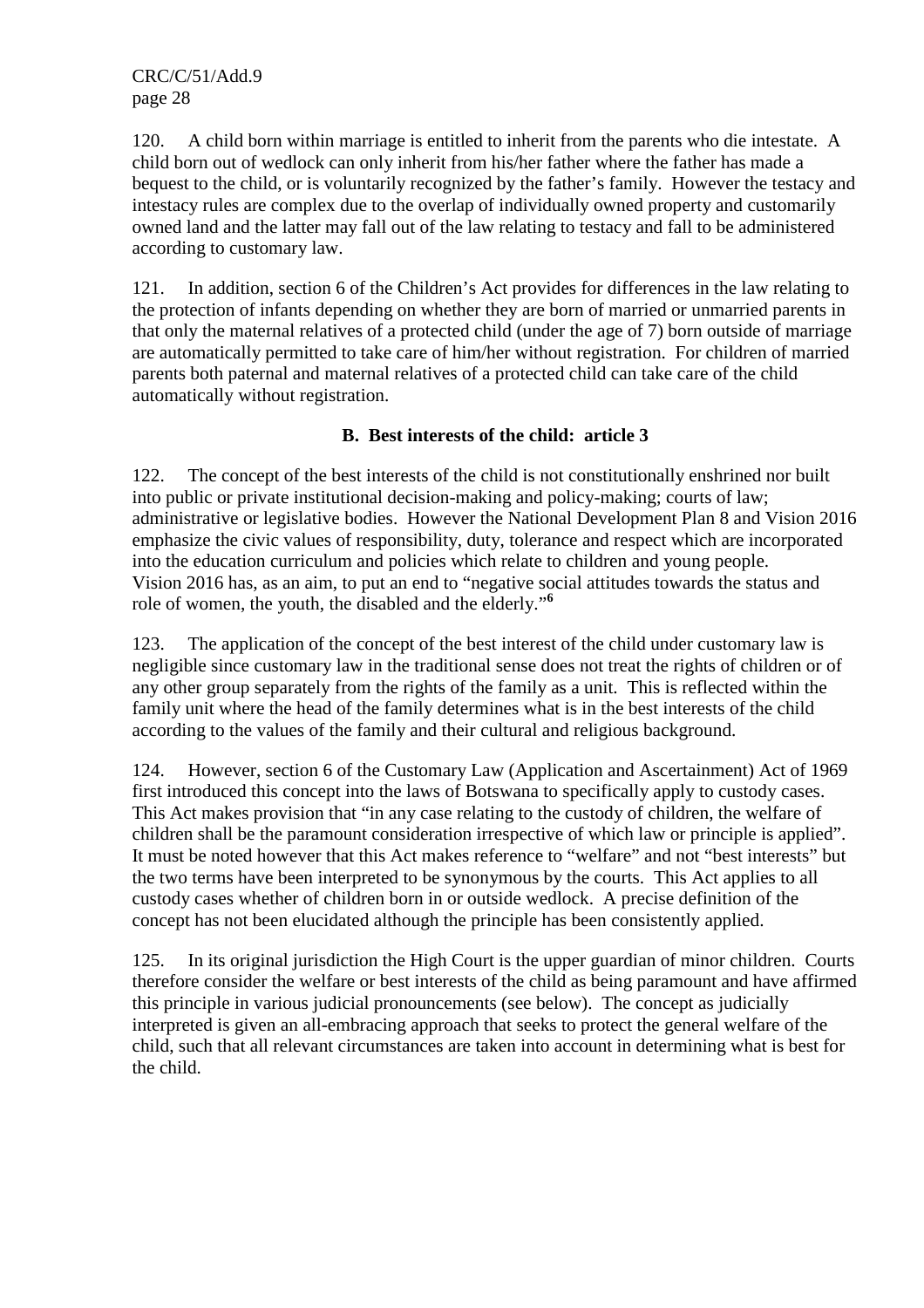126. In dealing with custody cases arising in relation to children born within marriage, judges have interpreted "best interests" by attaching importance to material welfare, living conditions and educational facilities<sup>7</sup> and the intention of the parent to live with the child themselves or hand them over to a relative.**<sup>8</sup>** The courts have tended to assume that it is in a young child's best interests to be in the custody of their mother,<sup>9</sup> that adolescent boys should be with their fathers and girls with their mothers.**<sup>10</sup>** The courts have, on occasion, taken the views of the child into account and have tried not to disturb existing arrangements.

127. There have been only a few cases of custody disputes relating to the best interests of children born out of wedlock. In *Chiepe v. Sago***<sup>11</sup>** the court awarded custody of a child born out of wedlock to the father, despite the fact that the mother was recognized by common law as the child's legal guardian. The court was of the view that "the Common Law provides that the court, acting as upper guardian of all minor children within its jurisdiction, will only deprive the mother of an illegitimate child of its custody on special grounds being shown". From the evidence adduced before the court, it was held that the father had made out a prima facie case and established his ability to care for the child and make arrangements suitable for the upbringing of the child. The court therefore held that "having considered all the evidence and the arguments advanced, I have reached the conclusion that it is in the best interest of this young boy to remain in the custody of his father. He is in my opinion, the more stable of the two parents and I can see no good reason to disturb the routine that the child has become accustomed to ..." Also in the case of *Langebacher v. Thipe***<sup>12</sup>** the High Court held that in determining issues of access of an unmarried father to his children that "the welfare of the child is the first and paramount consideration". This approach was also reflected in the case of *Phiri v. Dintsi and Dintsi.***<sup>13</sup>**

128. The Children's Act makes every magistrate a commissioner of child welfare and where there is no magistrate, the district commissioner, district officer of the administrative district or the Chief (part II s3). The Act is aimed broadly at the prevention of neglect and ill-treatment of children, protecting children at risk, providing for children in need of care and the establishment of juvenile courts and homes and institutions for the reception of children. Section 7 provides that where a Commissioner of Child Welfare has reasonable grounds to believe that a child is being kept in "surroundings or circumstances" which are not in their best interests (s7 (2)) she/he is authorized to call upon the parent or guardian to make suitable provision and if they fail then to remove the child from the family and place him/her with suitable foster parents.

## **C. Right to life, survival and development: article 6**

129. The overall development objectives of Botswana are encapsulated in National Development Plan 8 and incorporate many substantive programmes which impact on the child's right to life, survival and development.

130. The Constitution of Botswana guarantees the protection of the right to life for every individual. Section 4 (1) provides that "no person shall be deprived of his life intentionally, save in the execution of a sentence for an offence committed under a law in force in Botswana". The Constitution of Botswana permits the imposition of the death penalty as a form of punishment.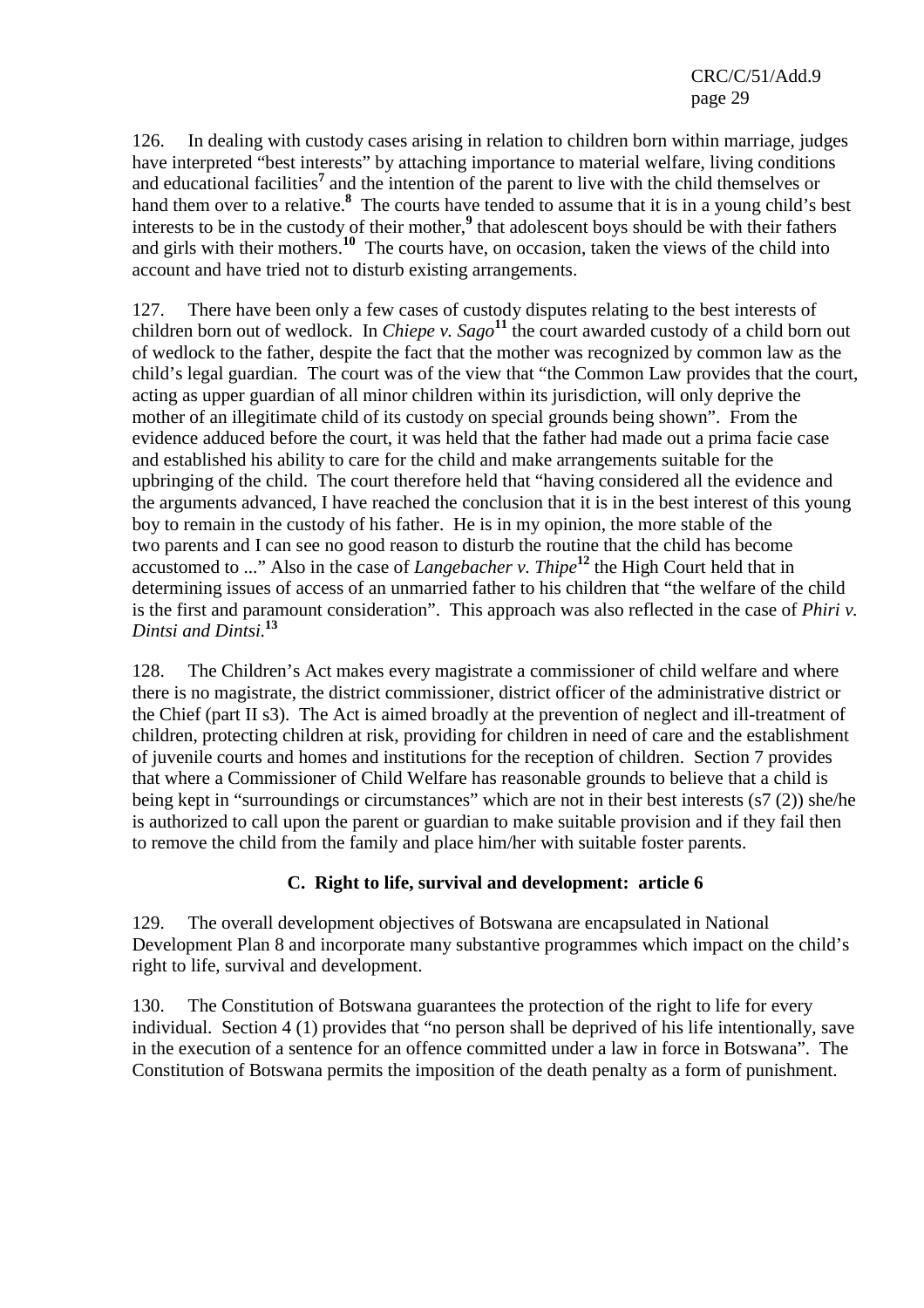However, according to section 25 (4) of the Penal Code (Cap 08:01) a sentence of death cannot be pronounced on any person convicted of an offence if it appears that at the time such an offence was committed the person was below the age of 18 years, but such a person shall be detained at the President's pleasure.

131. On issues of survival of the child, Botswana is committed to health for all. Primary health care is recognized by the Government as the most appropriate method to achieve this goal. Although there is a decentralized approach to health care, the Ministry of Health (MOH) retains portfolio responsibility for health. The main objective of the MOH is to integrate preventive, promotive and rehabilitative and other appropriate health-care services at all levels of the national health-care system.

132. The National Programme of Action indicates that whilst AIDS will have a major impact on all population groups, the single most affected group will be children below age 5. The AIDS epidemic is viewed as the greatest challenge to child survival goals. Projections show that this group of children, who are infected mainly through vertical transmission from infected mothers in the womb during pregnancy, will comprise between 25 per cent and 35 per cent of all AIDS victims (see section on health below).

133. Botswana has limited arable land and is prone to drought, which affects both household incomes and national food security. The country is therefore obliged to import and distribute sufficient food to meet its needs. The Government monitors food security through the National Early Warning Technical Committee which provides monthly information and reports to the Inter-Ministerial Drought Committee which in turn reports to the Rural Development Coordinating Division of the Ministry of Finance and Development Planning for making policy decisions regarding food security.

134. The Department of District Administration and Food Relief Services in MLG coordinates a programme which ensures adequate food supplies for vulnerable population groups. These include children under 5 years of age, primary school children, certain pregnant and lactating women and tuberculosis patients. The programme has been shown to have a positive impact on the nutritional status of the under-5 population.

## **D. Respect for the views of the child: article 12**

135. In the Constitution of Botswana the right to communicate ideas and information is enshrined in section 12. It is subject to limitations and children are not technically restricted from exercising this right although they would have some problems ensuring that it is respected given their status as minors. It must be stated that in terms of Setswana culture respect for the views of the child is not regarded as a right. Children do not generally attend or speak at the *kgotla* where issues of significance in a community have traditionally been and continue to be discussed. There is therefore a culture of believing that adults know what is best for children and that they are in a position to articulate the views of their children.

136. Children would particularly be affected by the influence of their parents over legal decision-making given the high age of majority. This is significant because, where there is a choice of law or legal system between customary and common law, this choice is not exercised by the child but by the parent or guardian.**<sup>14</sup>**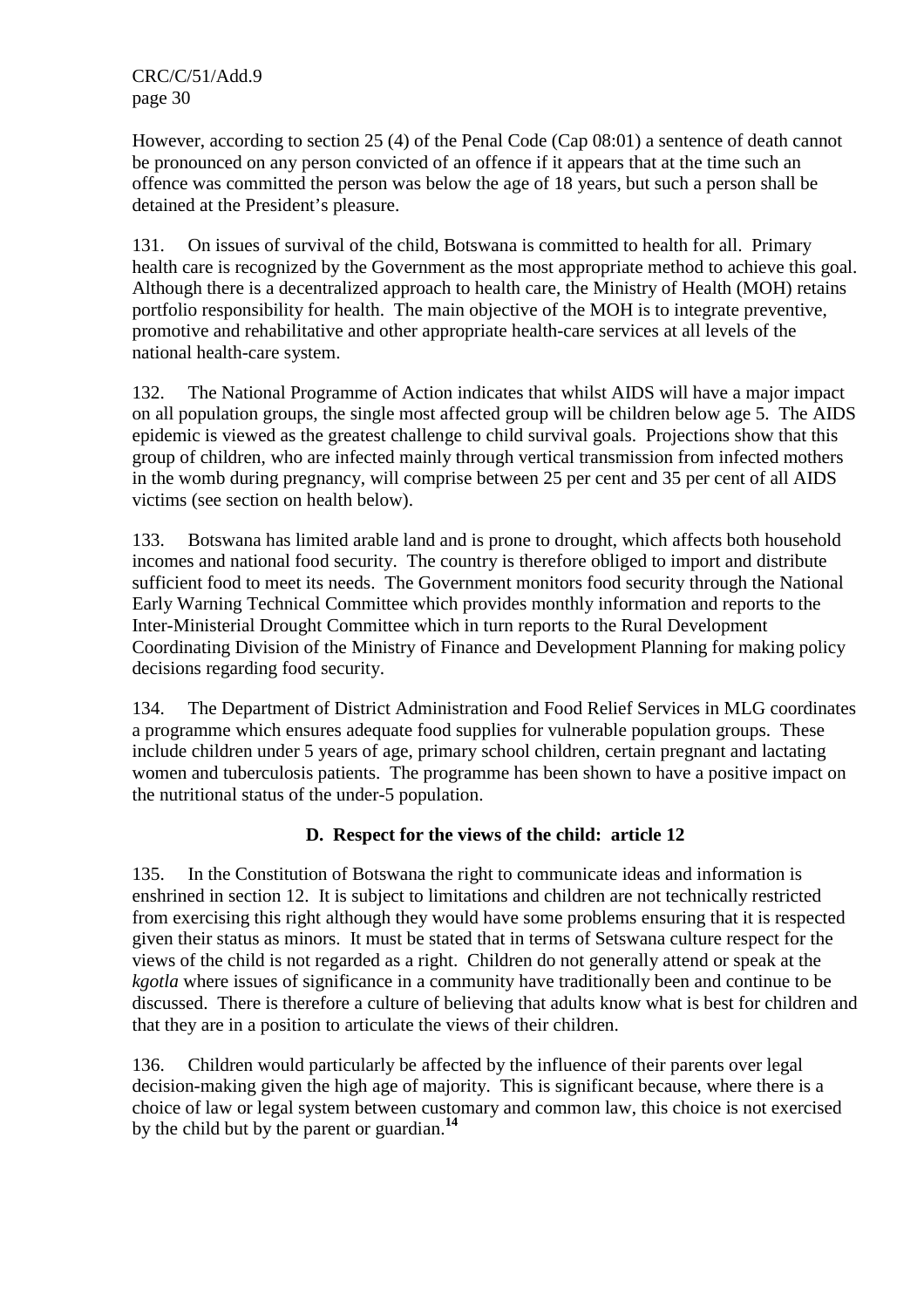137. Vision 2016 mentions the need for youth organizations to be encouraged "to adopt a higher profile to promote the interests of young people" and in the consultation process which informed the Vision, 740 essays were received from schoolchildren and students through a national essay competition.

138. A review of the Children's Act is under way within the Division of Social Welfare and NCWC. A children's forum took place during April 2001 in which children from around the country, aged 11-18, were brought together to express their opinions about how the legislation should be changed.

139. In terms of the Adoption Act, a Court to which an application for an order of adoption is made shall not grant the order unless it is satisfied, amongst other matters, that the child, if over age 10, consents to the adoption.

140. In disputes relating to the custody of children on dissolution of marriage, courts do sometimes take the preference of the child into account in cases where such child is considered to be old enough to make up his mind. In the case of *Ramotshubi v. Ramotshubi*, **<sup>15</sup>** it was held that the court cannot be dictated to, but when dealing with children of 17 and 15 it would be wrong to completely ignore their expressed intentions and wishes. In *Makuku v. Makuku***<sup>16</sup>** it was held that children aged 19, 16, 14 and 9 years be allowed to stay with their father after the court had sought their opinion and evidence adduced showed that they were happy with their father.

141. In schools discipline is emphasized and considered to be an important part of child development. It is said to be harsh and strict with little emphasis on the views of the child.

142. All secondary school institutions are encouraged to form school councils with a representation of a cross section of the school community including students. The intention is for students to be given effective channels of communication and to air their views. It has been found that where schools have such councils in place, schools have managed to avert crises, which could easily have erupted into riots or school disturbances. The Student's Representative Councils are a link between the management and the students.

#### **Day of the African Child**

143. In Botswana the Day of the African Child, 16 June, was inaugurated in 1992 by the then Vice-President Mr. Festus Mogae at the National Stadium where he addressed more than 10,000 children. Since then the day has been commemorated every year in every district and town. During these commemorations children get a chance to publicly declare their concerns through a memorandum presented to the Child Welfare Commissioner, who in turn informs all those concerned about the issues raised. Other activities that children use to relay messages include poetry, drama, music and dance.

144. There is no formalized way of commemorating this day, though there is a common theme for each district or town on the day. In some areas, these commemorations are organized by schools while in others they are organized by social workers in conjunction with teachers and are held at the *kgotla*.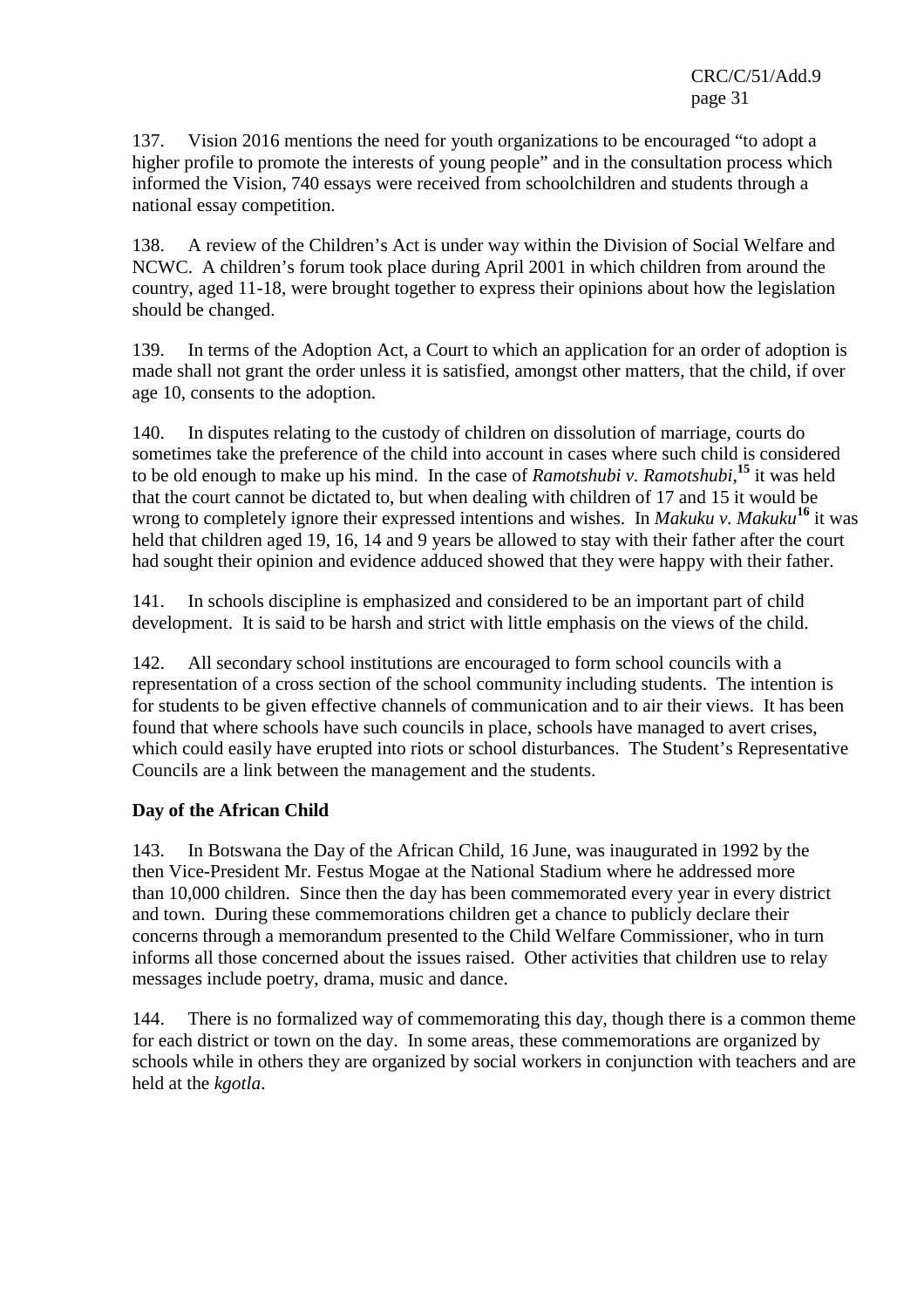#### **NGOs**

145. The Young Women's Christian Association (YWCA) has introduced into certain schools a programme called Peer Approach Counselling by Teens which young people use as a vehicle to express their opinions on issues which affect their lives. The Ministry of Education has embraced this programme because it supports and augments the initiative of the Guidance and Counselling Programme by strengthening assertiveness, confidence and self-esteem by allowing students to express their views and concerns. Teachers have only recently been trained to work in this area and so it will be some time before it is fully effective. In addition, the Curriculum Development Department of the Education Ministry are organizing Youth Forums in conjunction with the police and other agencies so that issues of concern to young people can be discussed.

146. Young people are involved in decision-making in relation to the activities of some NGOs which are involved with children and/or children's rights. In addition a group of children (aged 14-17) were brought together to discuss attitudes to custody and guardianship in Botswana to inform a research project on the same issue and their ideas were summarized and published.**<sup>17</sup>**

#### **Participation in radio**

147. Radio talk shows are held on national radio. For example, Youth Today and the Lovers Plus Spotlight Show give young people, especially teenagers, an opportunity to express their views on a wide range of issues affecting them such as teenage pregnancy, spread and prevention of HIV/AIDS infection, drug and substance abuse. Private radio stations also broadcast talk shows that discuss these issues.

148. The police organized a "Youth Knockout Quiz" on Radio Botswana in which young people had to answer questions on issues affecting them predominantly around crime prevention.

## **IV. CIVIL RIGHTS AND FREEDOMS**

#### **A. Name, nationality, identity: article 7**

149. Every child born in Botswana must be registered in accordance with the Births and Deaths Registration Act (Cap 30:01). The child must be registered immediately after birth and given a name. For every child born in wedlock, it shall be the duty of the father and the mother of the child to give notice of such birth to the Registrar of Births within three months of such birth. In the case of a child born out of wedlock, the responsibility lies with the mother, and no person shall be entered in the registration documents as the father of the child without his express consent. Provision is however made for biological fathers of children born out of wedlock to be recognized in a document called "Father's Consent Form" - a document through which the biological father gives express consent to be recognized as such.

150. The Births and Deaths Registration Act was amended in 1998 to ensure that registration was compulsory throughout the country. Prior to the amendment, registration was only compulsory in towns and major villages. Although provision is further made for the appointment of district registrars for purposes of implementing this Act, there is already a problem relating to lack of capacity. Children also obtain a registration card when they are 16 years of age.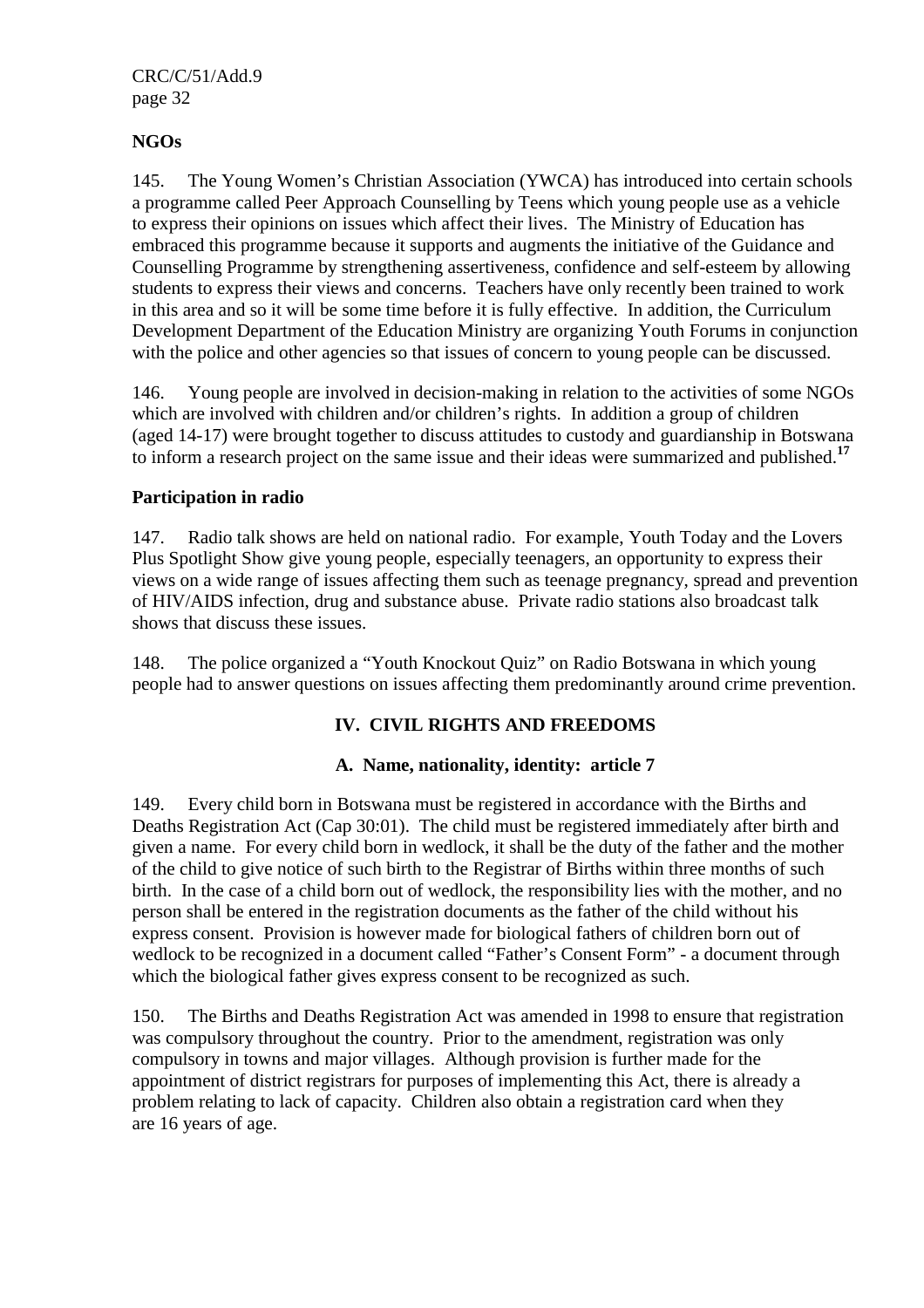151. There are only 24 district offices, however expansion is going on. The events that are to be registered include births, deaths, marriages, adoption and still-births. Some of the problems that the department experiences are the lack of registration due to ignorance that such events have to be registered, or that information is not given accurately or in a timely manner. Some Batswana for instance do not register still-births because they feel it is insignificant to report such events, or that it is contrary to their cultural beliefs to do so.

152. The law regarding citizenship and nationality is contained in the Citizenship Act of 1982 (Cap 01:01) as amended in 1984 and in 1995. Prior to these amendments the position was such that a person would become a citizen by birth and descent if, at the time of birth, his/her father (or his/her mother where born out of wedlock) was a citizen of Botswana. Those born outside Botswana acquired citizenship by descent under the same circumstance. Adopted children under the age of 3 became citizens if at the time of adoption the adoptive parent was a citizen. Children under 21 could be registered as citizens where the father was a citizen in the case of children born in wedlock, or the mother was a citizen in the case of children born out of wedlock. Effectively these provisions discriminated against married Batswana women as compared to their male counterparts as it denied them the capacity to pass on their Botswana citizenship to their children irrespective of where they were born.

153. The constitutionality of this provision was successfully challenged in *Unity Dow v. Attorney General* (supra) and, as a result of the 1995 amendment, became gender-neutral. The present provisions allow for the acquisition of citizenship by birth or descent if the father or mother was a citizen of Botswana at the time of birth.

154. The Adoption Act provides that an order of Adoption shall terminate all the rights and legal responsibilities existing between the child and his/her natural parents and their relatives except the right to inherit from them when they die without making a will. The Act does not take into consideration that an adoptive child may for purposes of ascertaining his/her true identity need to know his/her natural parents. The Act therefore is being reviewed to address the issue (amongst others) of whether an adopted child should be given the right to access adoption documents so as to ascertain his/her own true identity, and if so at what stage of his/her development. The legislation is going through a consultative process.

155. Children born in Botswana obtain the citizenship of Botswana as well as that of their parents (dual citizenship) but at the age of 21 they are obliged to denounce one citizenship (s14 of the Citizenship Act).

#### **B. Freedom of expression and access to appropriate information: articles 13 and 17**

156. The Botswana Constitution stipulates that no person shall be hindered in the enjoyment of his freedom of expression except by his consent (s12). This right to freedom of expression includes the right to hold opinions and to receive and impart ideas and correspondence without any interference. Reasonable restrictions may be imposed by law on the exercise of such right, but only insofar as such restrictions are necessary for public defence, public health, public morality and to protect the reputation and freedoms of other persons. There are criminal sanctions for the violation of these rights. Remedies in terms of damages are available for defamation.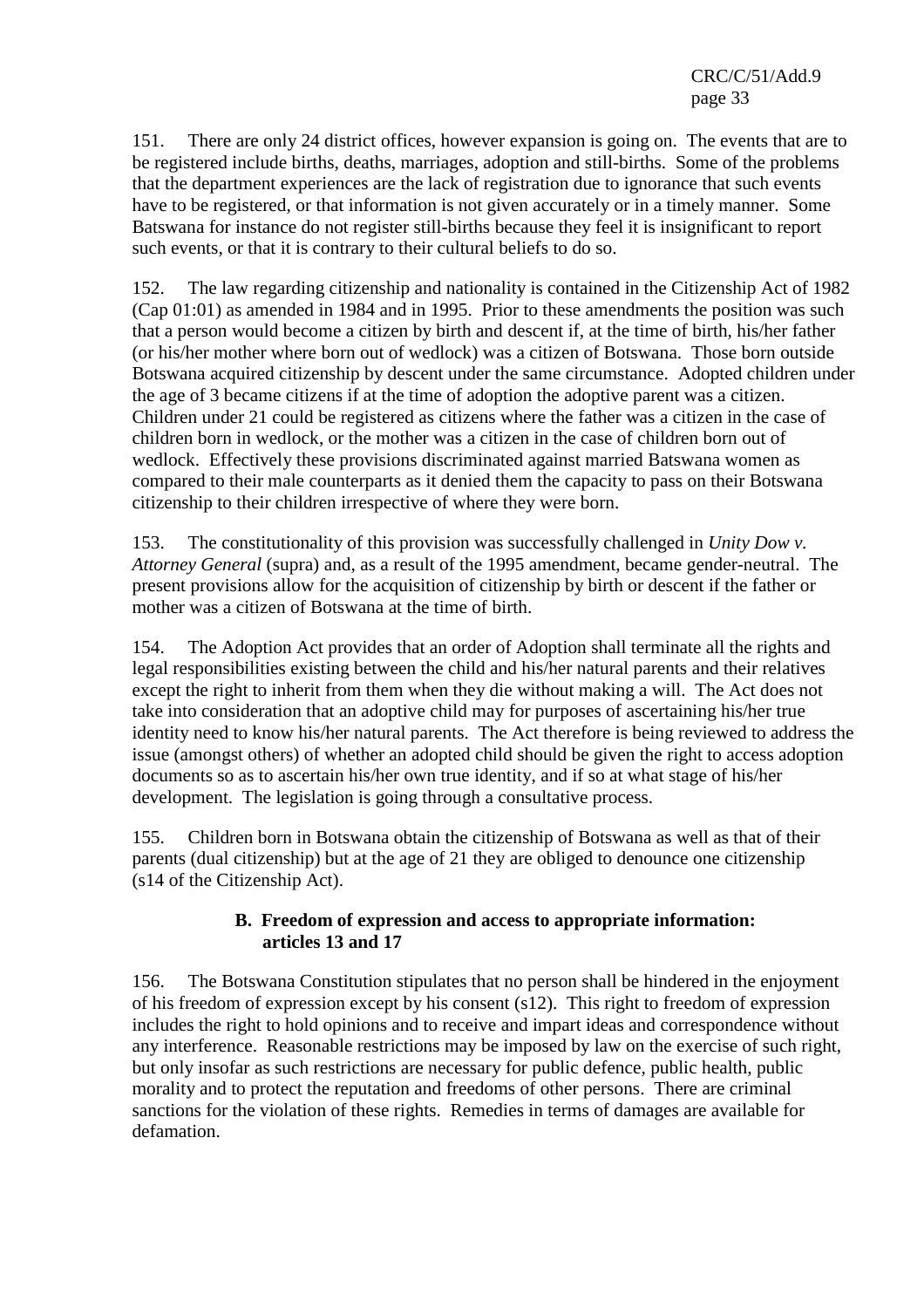157. The Penal Code bestows on the President a right to declare a publication as prohibited if she/he is of the opinion that such a publication is contrary to public interest. The Penal Code gives an absolute discretion to the President to make such ruling (s47). It must be noted that "public interest" is not defined and the discretion is given to the President to determine what this entails. This assists in prohibiting any publication that contains information that is inappropriate such as child pornography.

158. Botswana encourages dissemination of information through the mass media. The Botswana Government through the Department of Information and Broadcasting operates two radio stations which between them provide services to the entire population. In 1996, the Government established a Botswana Telecommunications Authority to oversee the issuing of licences for private radio stations and television broadcasting corporations. This Authority has since issued licences to two commercial radio stations in 1999. The radio stations target the youth to enhance information dissemination on issues that affect the younger generation of Botswana.

159. The National Broadcasting Board was established under the Broadcasting Act of 1999 to oversee broadcasting services in Botswana. The main function of this Board is to ensure that information relayed via television and other media will be appropriate and not offensive to any part of society including children, for example, the censoring of pornographic material.

160. The Botswana Press Agency publishes the Botswana Daily News with a nationwide distribution, though not accessible to every part of the country as intended. This newspaper publishes stories from all parts of Botswana and outside in English and Setswana. This newspaper is freely available to the public including children but is not child-friendly. The Government print media also publishes a monthly magazine called *Kutlwano*, which prints stories written by children in both English and Setswana.

161. Botswana also has a number of privately run newspapers, which publish stories in English and Setswana. Two of these newspapers, *Mmegi/The Reporter* and *The Voice* publish stories written in "*Ikalanga*", an indigenous language. However, in all these newspapers there are very few articles which address young children, although adolescents are increasingly catered for and articles are written by the youth themselves.

162. The national television station was launched in July 2000 to serve as an additional medium to inform and educate the children of Botswana, and to give them another forum where they can articulate their own views.

163. In addition a number of NGOs are providing appropriate information to the youth, in particular adolescent health information. Some NGOs have started establishing information centres due to the realization that inadequate and inaccurate information is reaching young people and these include (but are not limited to) Botswana Family Welfare Association (BOFWA), Metlhaetsile, Childline and YWCA.

164. In relation to contraception, HIV/AIDS and sexually transmitted disease prevention advice, NGOs and health clinics are not restricted in providing advice to children above the age of 12 who are sexually active (under the Family Planning Policy). Parental consent is not required.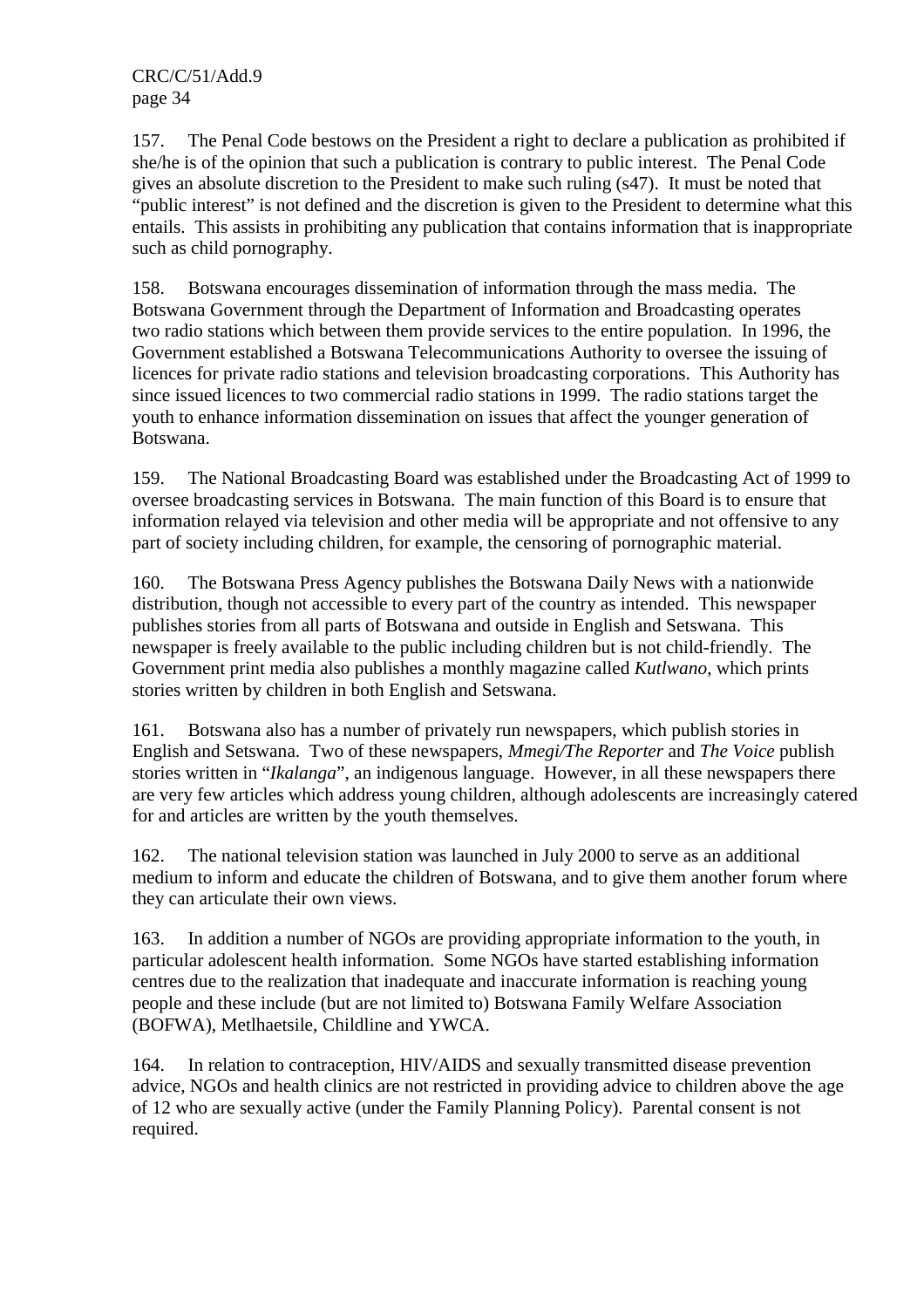### **C. Freedom of thought, conscience and religion: article 14**

165. Both the Constitution and the Penal Code protect freedom of thought, conscience and religion. The Constitution provides that no person, except with his/her consent, shall be hindered in the enjoyment of his freedom of conscience. Freedom of conscience includes freedom of thought and of religion, freedom to change his religion or belief and freedom either alone or in community with others, in public or private, to manifest or propagate his religion or belief (sect. 11). Further, the Penal Code of Botswana makes it an offence to insult any religion or to disturb any religious assembly (sects. 136 and 137).

166. As a result of the Revised National Education Policy of 1994 the Ministry of Education has revised the curriculum guidelines according to a 10-year Basic Education Programme which has amongst its aims the development of "critical thinking". In the curriculum blueprint for primary education there is a clear emphasis on values deemed to be important to a Botswana such as being patriotic and "showing love and respect for the government of the day". This curriculum blueprint has not yet been developed into a syllabus.

167. The 10-year Basic Education Programme incorporates guidance and counselling in junior and senior secondary schools which is geared towards problem solving, skills acquisition and self-knowledge and "complementing an individual's natural processes and development and maturation". Part of this programme is to consider matters of personal, social, family and vocational interest. This programme has so far only been implemented in Junior Secondary schools and historically there is a shortage of teachers due to lack of training in these subjects.

168. At junior secondary level a compulsory course of moral education has been introduced which aims to provide an education which is not affiliated to any particular religion and aims to provide children with tools of judgement in a value-neutral way. So far there are an insufficient number of teachers to successfully deliver this new subject although the Government has now made provision for training teachers coming into the profession. Evidently the success of this programme will depend on the quality of the training and personal values of teachers.

169. Children at secondary level will be taught religious education as an option, which is aimed at teaching different religious traditions. There is a Christian influence in government schools and morning prayers are held. However Muslim children are excused from school to pray on their religious days although there are no extra classes to make up for lost time. There are also a number of private Muslim schools.

#### **D. Freedom of association and of peaceful assembly: article 15**

170. Section 13 of the Botswana Constitution protects the right of all persons to assemble freely and to associate with other persons, in particular to form or belong to trade unions or other associations for the protection of their interests. The Constitution ensures this right for all persons including children, subject to reasonable restrictions that may be imposed by law. Though children are free to assemble and associate they are not allowed to participate in any illegal gathering. The Penal Code makes it an offence for any person to take part in any illegal gatherings.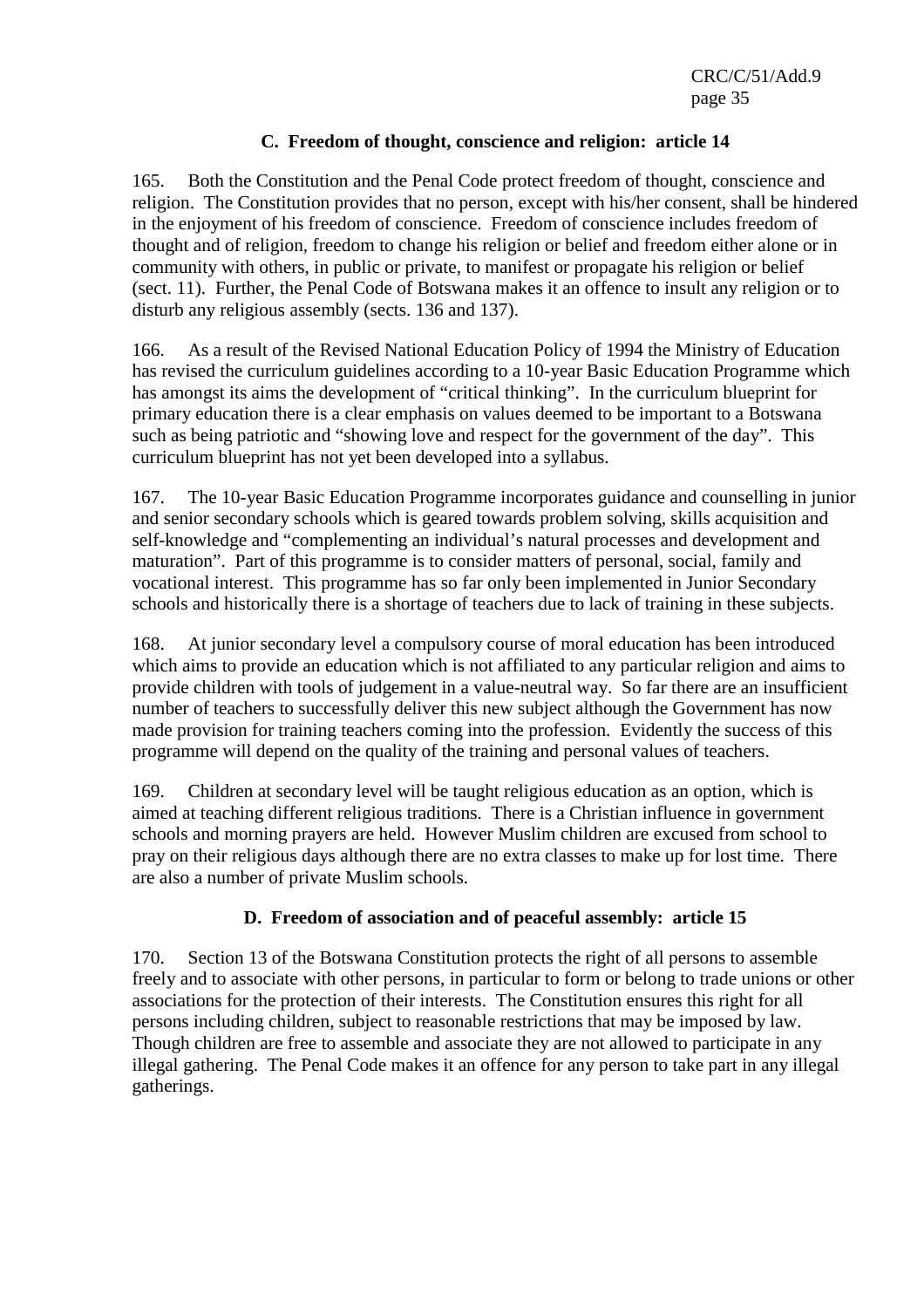171. Children can join trade unions when they are 15 although an individual trade union can restrict membership in its own rules.

172. Children are allowed to participate in political activities from an early age, and are allowed to make their own choices about this. There are youth wings of various political parties, and young people including children participate in activism such as house-to-house campaigning. There is no law fixing the age at which they can become full members. This is a matter for each Party's discretion.

### **E. Protection of privacy: article 16**

173. Section 9 of the Botswana Constitution makes provision for the protection of the privacy of all persons in Botswana. No person shall be subjected to the search of his person or his property or the entry by others into his premises unless the law makes provision for such an interference. Although no specific mention is made with respect to extending this right to children, it is submitted that they are covered under this provision.

174. This right has never been exercised to enforce the right of a child to privacy against his/her parents or family and begs the question of the extent to which parents can legally open a child's correspondence or enter into a child's room without his or her consent.

175. In traditional custom a child has no right to privacy in his/her relationship with parents where that child is deemed to be "immature". The presumption is that parents have a right to access everything relating to that child as they are given the responsibility of directing and guiding him/her. However under some Tswana tradition, once a child undergoes initiation rites that "child" is automatically regarded as an adult and is accorded the right to privacy in the context of the meaning given to this concept according to their family and cultural traditions.

176. In prisons all correspondence is opened including that from lawyers although private consultations are allowed. There are no rules regulating such matters in alternative care institutions.

## **F. Torture and degrading treatment: article 37 (a)**

177. Section 7 of the Constitution of Botswana provides that no person shall be subjected to torture or to inhuman and degrading punishment or other treatment. It also states that nothing done under the authority of any law which authorizes the infliction of any kind of punishment that was lawful in the country immediately before the coming into operation of the Constitution shall be held to be inconsistent with or in contravention of this right (s7 (2)). The Government's commitment to combat torture is reflected in the ratification of the Convention against Torture and Other Cruel, Inhuman or Degrading Treatment or Punishment on 8 September 2000. A reservation was entered regarding the definition of torture.

178. Torture by State officials would be prosecuted as assault as no specific provision for torture exists in the Penal Code. There have been incidents of maltreatment which sometimes amount to torture reported against the Local Police, National Police, the Department of Wildlife and National Parks and the Department of Prisons and Rehabilitation. Action has been taken in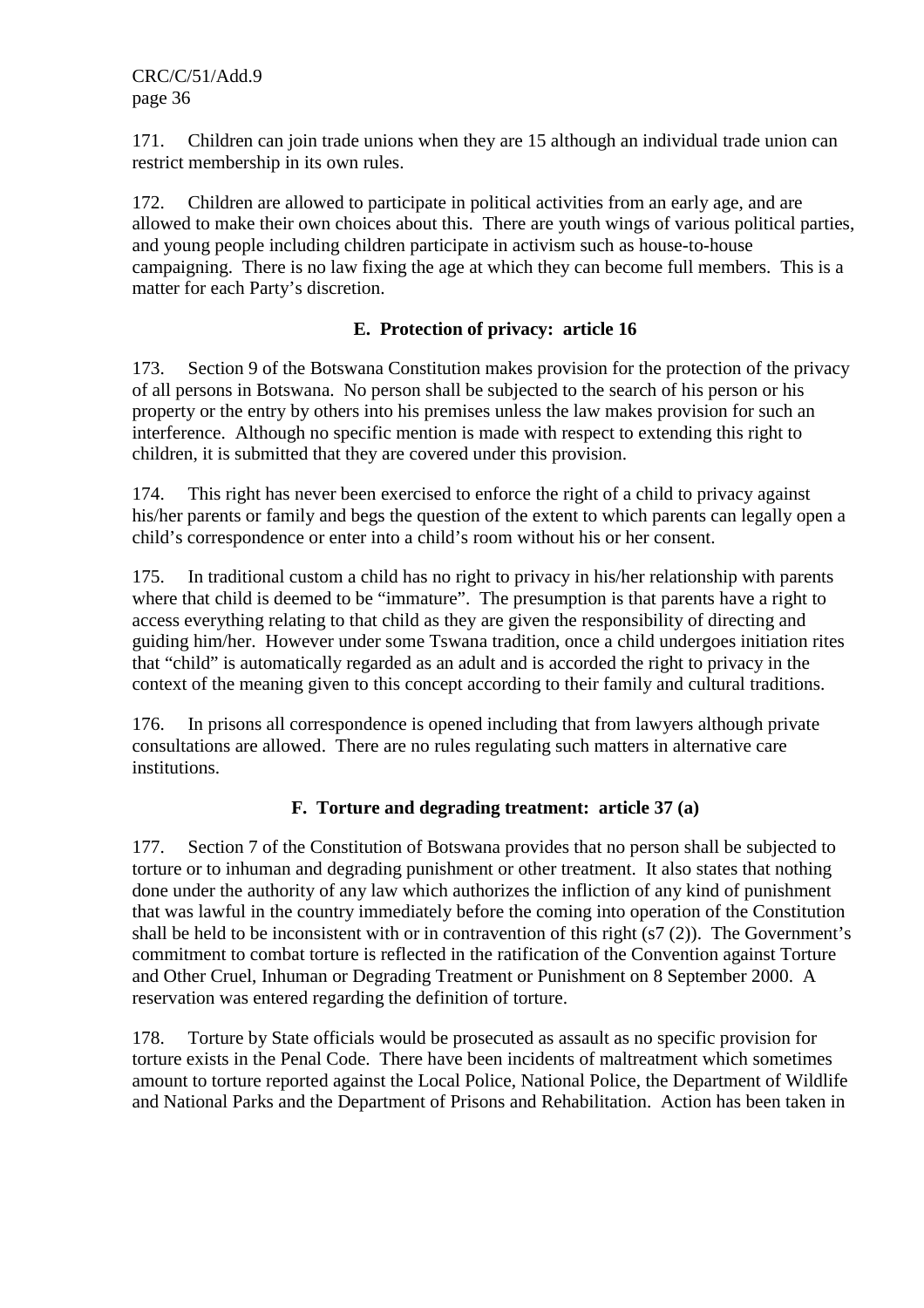the form of disciplinary and criminal sanctions. However these reports are not disaggregated by age so it is impossible to establish the extent to which children are victims. In particular during civil unrest in 1996, three cases of mistreatment were reported as were cases of detention of children beyond custody time limits.

179. The National Police have acknowledged responsibility for taking action against officers who engage in such illegal practices and have a policy of referring cases of violence to the prosecution for processing through the Magistrate's Courts. Since 1996 they have developed new policies aimed at improving police practice. They are attempting to mainstream a human rights approach to policing and to reorient policing to being community-based. New recruits are being trained in human rights. However if anyone wishes to complain about the behaviour of a police officer, she/he is obliged to approach the station in which the officer is based and see the Commander. If the matter cannot be resolved it is passed to the Commissioner of Police whose deputies will deal with the matter either via disciplinary measures under the Police Act or by referral to the Prosecution Service. The case of *Lesego Thebe and Four Others v. The State***<sup>18</sup>** is illustrative of police efforts to address allegations of torture.

180. Prisoners are obliged to approach the officer in charge if they have a complaint about their treatment.

181. Capital punishment and life imprisonment are permissible under Botswana laws. However, as set out hereunder, they cannot legally be imposed on children under age 18. Corporal punishment has been held to be constitutional**<sup>19</sup>** and is therefore lawful in Botswana as a penal sanction, as a disciplinary measure by schools (regulated by the Education Act) and at home.

182. The cultural acceptability of corporal punishment means that adults in positions of authority (such as police, prison officers and teachers) are likely to use it when they feel it is appropriate to discipline a child even where the relevant authorities have taken measures to control this kind of behaviour. As a result of the lack of an independent complaints mechanism, children who wished to complain would have great difficulty doing so.

183. There is no specific regulation against corporal punishment in alternative care institutions but it is not used.

# **V. FAMILY ENVIRONMENT AND ALTERNATIVE CARE**

## **A. Parental guidance and parental responsibilities: article 5 and 18, paragraphs 1 and 2**

184. The family, as a basic unit of society, has seen many changes in Botswana. In the past, Batswana lived in extended families where members of the same kin stayed together. Due to evolving socio-economic situations this family structure is changing, particularly in urban settings where the emphasis is increasingly on nuclear units. More children are born outside marriage and desertion/divorce rates have increased, giving rise to an increased number of single parents, especially female-headed families. With the advent of the scourge of HIV/AIDS many children have lost their parents and relatives, and some of them have become heads of families.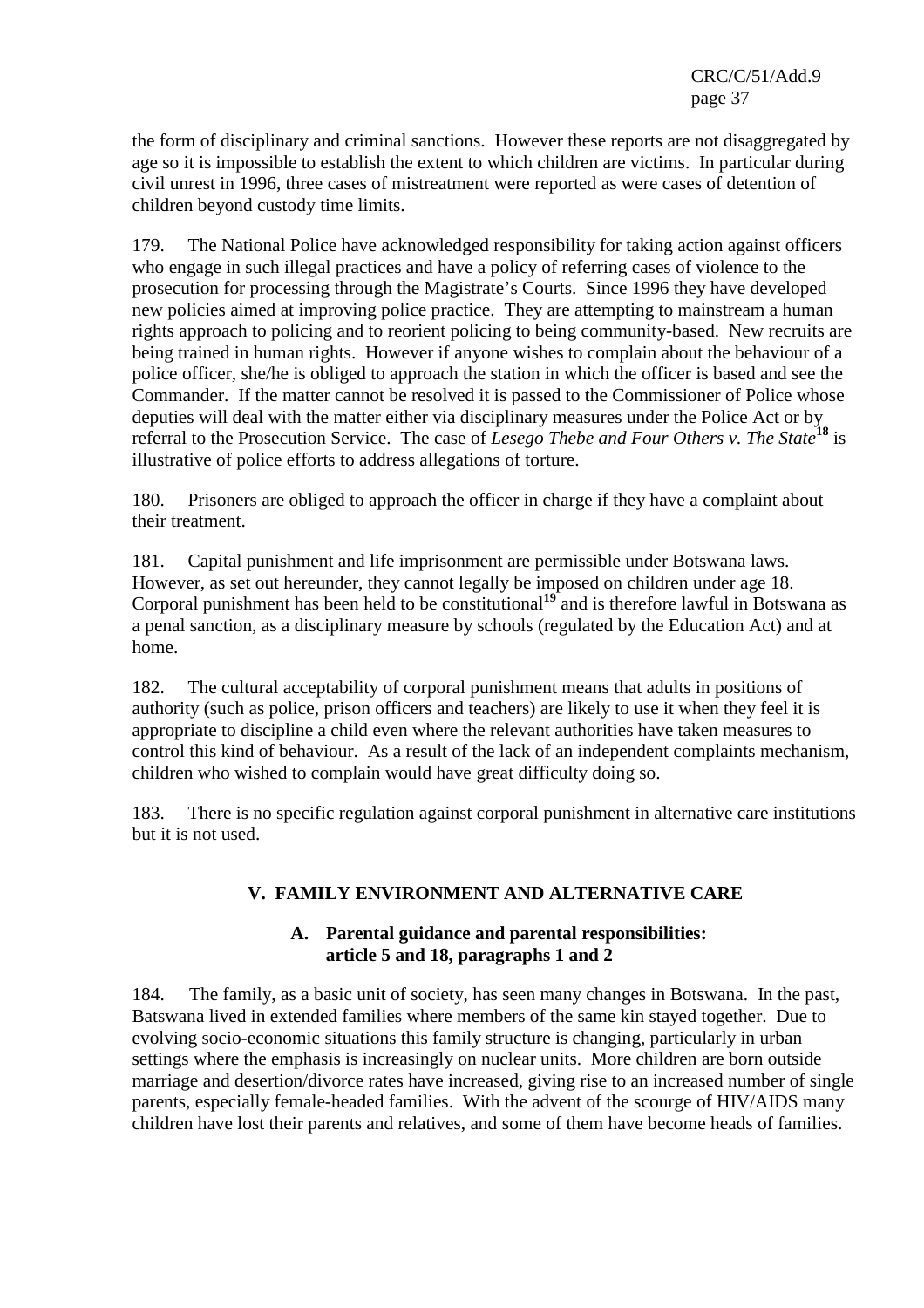185. In Setswana culture very little consideration is given to the evolving capacities of the child so as to allow such a child to participate in decision-making. Adults, on behalf of their children, make decisions with little consideration of the views of the child. The culture is such that a child, whether staying with his/her parents, guardians, and relatives or alone, is always regarded as a minor and must have decisions made for him/her. It must be noted, though, that the situation is changing gradually with more and more parents and guardians recognizing the evolving capacities of the child and their right to freedom of expression. However it is submitted that the ongoing significance and respect for customary law within Batswana society is consistent with the obligation of the State to respect the responsibilities, rights and duties of parents in accordance with local custom.

186. At the moment there is no mechanism within government that caters for the needs of young mothers but the Government supports YWCA teen mothers programme through the Ministry of Labour and Home Affairs.

187. The concept of guardianship is very significant in both customary and common law in Botswana and is commonly linked to issues of general welfare of the children in the family unit. Historically, the guardianship system is based upon the traditional Tswana system of whether the father had delivered *bogadi* for the mother. On the other hand, guardianship of children of married couples is respected irrespective of whether *bogadi* is paid or not. *Bogadi* had the effect of transferring the mother's children from her lineage to that of the father. As *bogadi* was a requirement of a valid marriage then the right of a father to guardianship or the duty to maintain the child depended on whether they were born within or outside the marriage. The law continues to be applied in this way as if this system is still common, despite the fact that it is reported to be in decline. Generally, in both customary and common law, the guardianship will continue to rest with the father even after divorce where custody is vested in the mother. In the case of unmarried mothers customary law will vest guardianship in the maternal grandfather whilst at common law this will be the mother.

188. The concept and duties inherent in guardianship overlap significantly with those of custody which falls to be determined by what the courts perceive as being in "the best interests" of the child (at least this rule is generally observed in common law although it is unclear whether it has been internalized by the customary courts to whom it also applies). The question of guardianship has not generally been reviewed on the same basis even though in practice it can create difficulties for the mother in organizing the children's affairs, for example: obtaining a passport, or giving permission for a child to marry.

## **B. Separation from parents: article 9; family reunification: article 10; and recovery of maintenance for the child: article 27, paragraph 4**

189. For children of divorcing or deserted married parents as well as those of unmarried parents the question of custody can be dealt with by the customary or common law courts. As has already been discussed the common law courts will tend to use the concept of best interests in order to make such decisions. Customary courts do not allow for representation by a lawyer. If the parent accesses the common law system, there is currently no free legal assistance.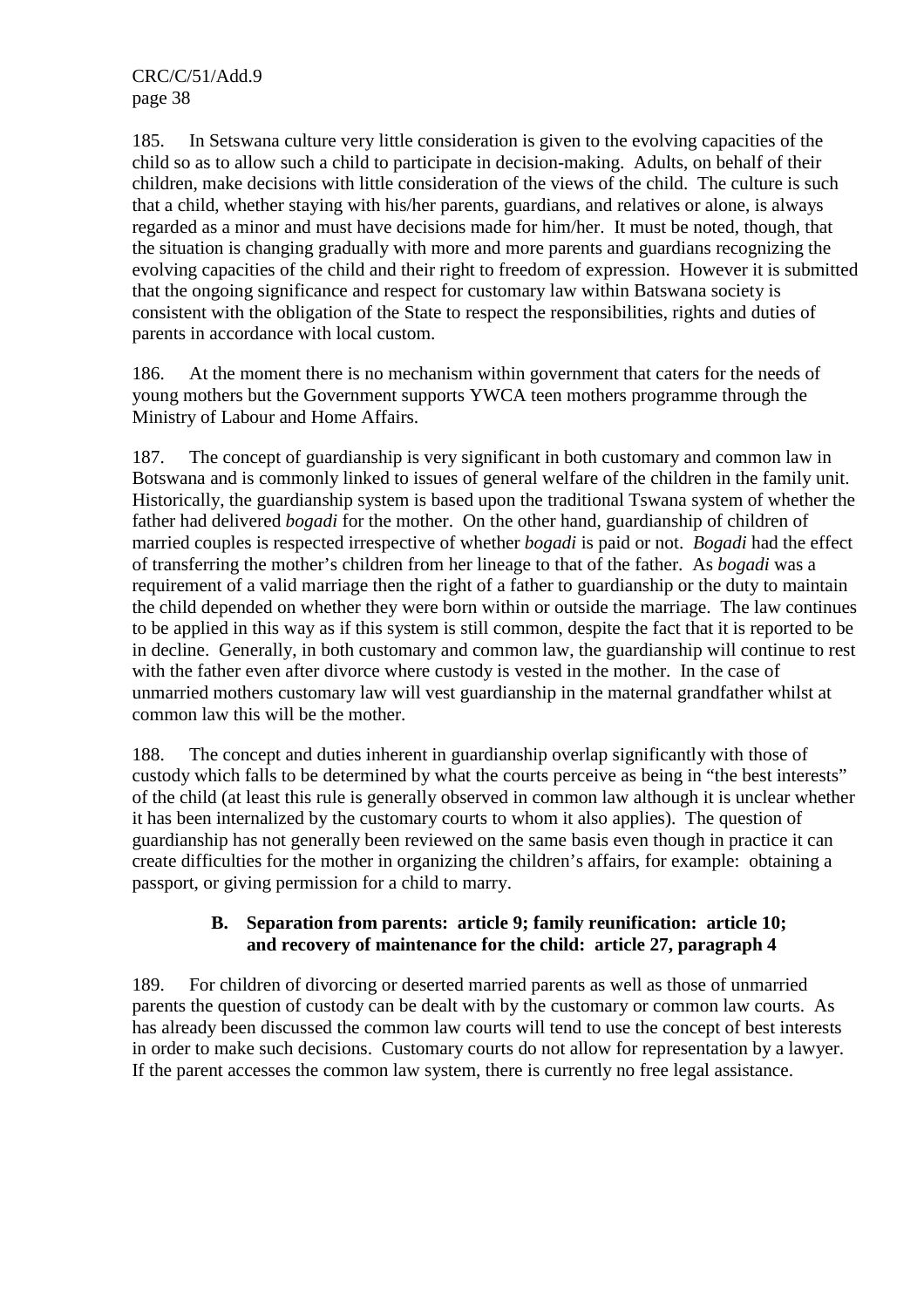190. In relation to maintenance, different laws apply depending on whether a child is born in or out of wedlock. Where the child is born in wedlock the common law position is that marriage creates a duty of support between wife and husband with each expected to contribute to the household. This common law rule is supplemented by the Deserted Wives and Children's Protection Act (Cap 28:03). Under this Act, the father must maintain the child at such an amount which a court will consider proper, having regard to the means of the father. The usefulness of this Act has been questioned due to several factors: the fact that the trials are deemed to be of a "social welfare" nature and therefore where the mother has means to employ an attorney she is not eligible to make a claim of maintenance;**<sup>20</sup>** the difficulties of interpretation of the word "desertion" which can often become a trial of the mother's character; lack of accessibility to Magistrate's Courts; hostility to such action by deserting fathers; and the inability of deserted fathers to claim. Serious concerns have therefore been expressed about the effectiveness of this Act and recommendations for reform have been made in the Women's Affairs Report.**<sup>21</sup>**

191. Upon divorce the laws relating to the division of property is either dealt with by the customary courts or by the common law courts under the Matrimonial Causes Act and the Married Women's Property Act of 1970. Both systems have been criticized as being arbitrary, leaving too much discretion in the hands of the courts, excessively complex and discriminatory towards women. It is often the case that where the High Court has become involved it will refer matters such as the division of traditional property (e.g. cattle) to the customary courts. Clearly the impact of such decisions is upon the children of the marriage as well as on young divorcees under the age of 18.

192. The Convention makes it a common responsibility for both parents to maintain and support the child according to their means. This is in accordance with the common law in terms of which both parents must support their child according to their means. This applies to married and unmarried parents. Although the father of a child born out of wedlock has a duty in common law to maintain the child, such duty is in most cases enforced by the mother by resorting to the courts. Consequently, where a child is born out of wedlock, the primary responsibility for the rearing of the child is placed on the mother. The common law was clarified in the case of *Moremi v. Mesotlho*<sup>22</sup> where the court held that the common law as applied in Botswana imposes a duty of support between spouses and it extends to the natural father of a child born outside wedlock. This means that the High Court has the jurisdiction to deal with such matters. However subsequently the Affiliation Proceedings Act was amended which reduces the need to resort to the High Court in such cases.

193. Prior to its amendment in 1999, the Affiliation Proceedings Act had the effect of discriminating against a child born out of wedlock. This Act has been amended to deal with such disparities in treatment between children born in or out of wedlock. For instance, complaints for a maintenance order or a paternity order may now be instituted by any woman with a child, a parent of a child or a person having the care custody of the child, whereas in the past it was restricted to "a single woman". The time within which the complaint can be made has also been raised to five years. Further provision is made that the court may make an order that the parent pay not less than P100 a month for maintenance and education for the child (s7 (b)). The proviso to this section seeks to address the complaint that the minimum that can be paid is insufficient to cover the needs of a child. It reads " … the court may order the parent to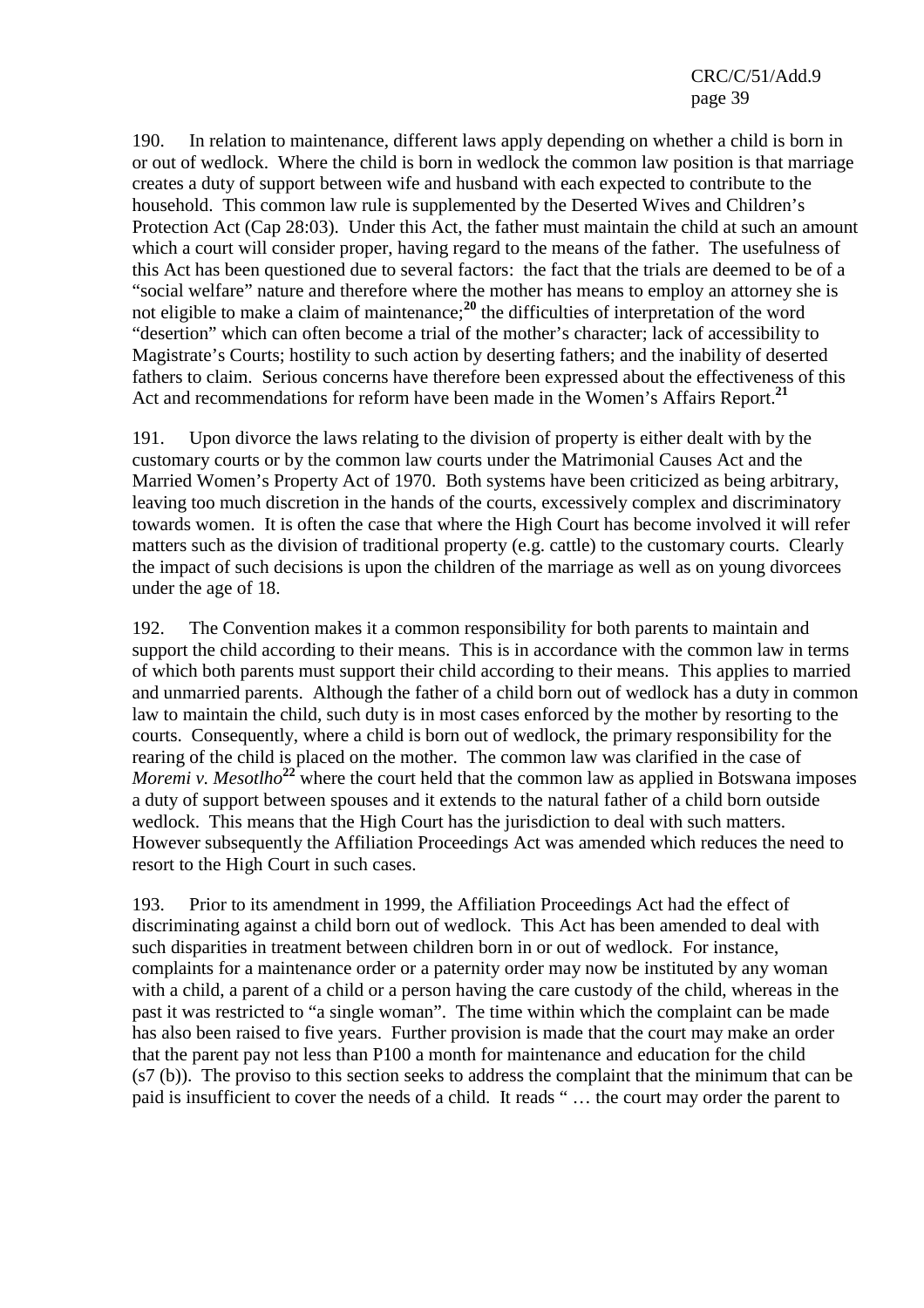such lesser or greater amount as it considers appropriate taking into account the financial circumstances and ability to pay of the parent"*.* This goes a long way in assisting children, especially those born out of wedlock, to be maintained at the same level as those born in wedlock since the means of the parent is a major determining factor.

194. As has been discussed previously in most traditional systems of Setswana customary law a man who impregnates an unmarried woman and a woman who becomes pregnant and subsequently marries is expected to compensate the father of the woman for the damage by paying a certain number of cattle. The focus primarily is to seek compensation for seduction with the maintenance of the child then becoming the duty of the maternal extended family. Maintenance can then also be claimed through the common law system.

195. The Maintenance Orders Enforcement Act (Cap 29:04) provides that every order of maintenance made by a common law court shall be enforceable in the same manner as if the order were for the payment of a civil debt, and any subordinate court may issue a writ of execution or decree of civil imprisonment for the purpose of enforcing a maintenance order. This Act provides that where any person fails to comply with the terms of a maintenance order, notice must be served on such a person calling upon him to make all payments through the clerk of the court.

196. A person who fails to make periodic payments of maintenance as stipulated in an order may be held liable to imprisonment for a year. The court also has the power to attach the wages of any person who fails to pay maintenance under any order, by issuing a garnishee order. However, failure to make payments will not be punished if this failure is due to lack of employment. Maintenance for the child can therefore be recovered through the provisions of the above-cited acts. This also applies to orders made under the Affiliation Act and Deserted Wives and Children Act.

197. Nevertheless, maintenance orders are plagued by enforcement problems. Many women sometimes travel long distances to magistrate courts at their own expense only to find that maintenance instalments have not been paid.

198. Many single mothers in Botswana are unaware they can claim support so they often do not make any claims against the absconding fathers. This reluctance is supported by other factors such as the limited value of the grants made by courts, the lengthy queues for payouts, and a superstitious belief that discussing children can lead to their deaths. Even where the women may be aware of the availability of maintenance, the procedure of seeking a declaration from the High Court for maintenance is onerous as they seldom understand the procedures or can afford professional legal assistance. In order to address this problem an NGO, Metlhaetsile Women's Information Centre, initiated a legal assistance programme to help women with insufficient means to pursue issues of child maintenance and other family matters. There also are many women with children from foreign-born fathers who have difficulty accessing maintenance when the father leaves the country.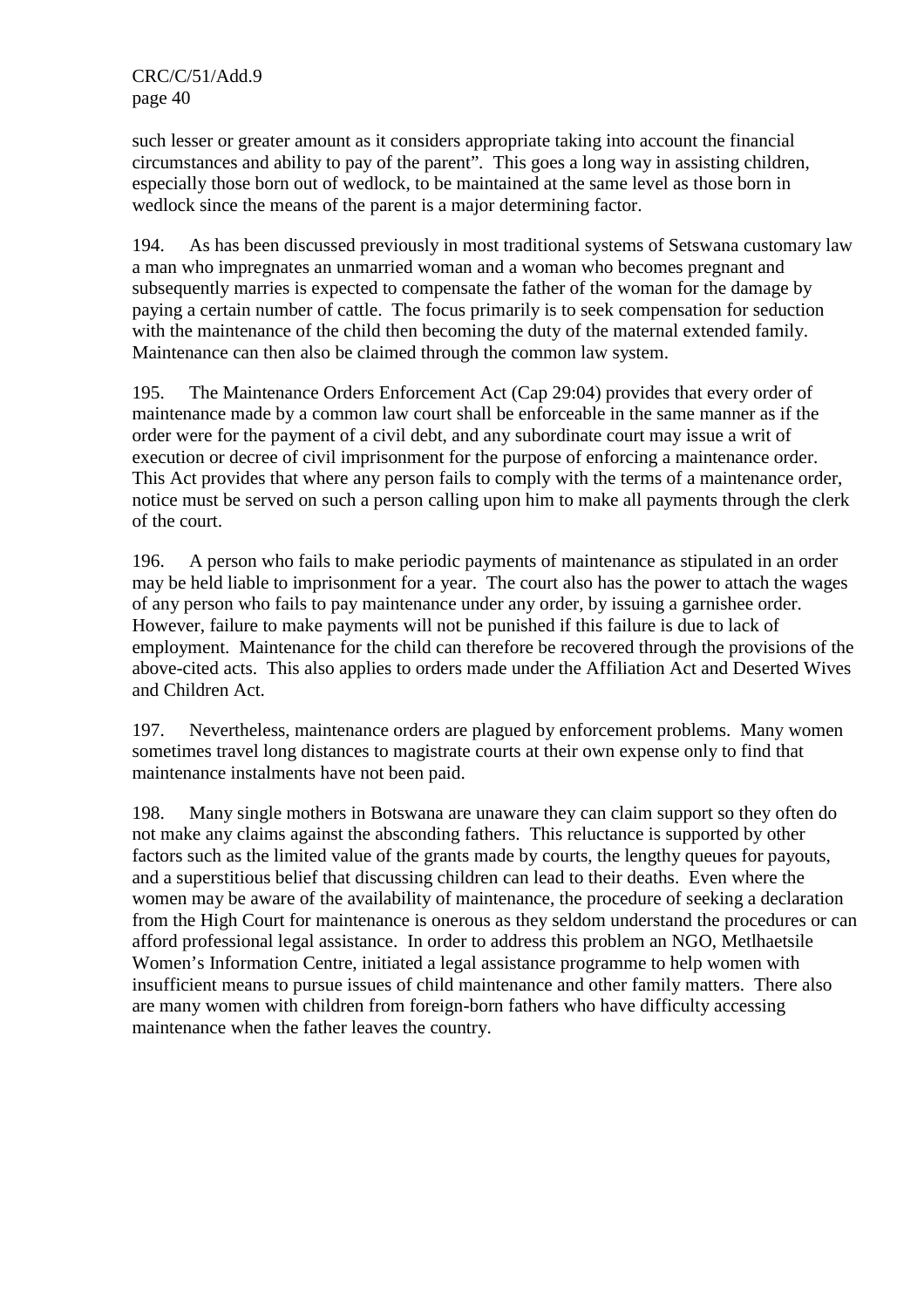#### **C. Children deprived of a family environment: article 20 and periodic review of placement: article 25**

199. Provision is made for children deprived of a family environment under the Children's Act of Botswana. Such children are termed for purposes of the Act "children in need of care". A child in need of care is a child who:

- − has been abandoned or is without any visible means of support;
- − has no parent or guardian or whose parent or guardian is unfit to exercise proper control over the child;
- − engages in any form of street trading, (unless the child has been deputized by his parents to help in the distribution of merchandise of a family concern);
- − is in the custody of a person who has been convicted of committing an offence on a child;
- − frequents the company of an immoral or violent person; or
- − is otherwise living in circumstances calculated to cause or to conduce his seduction, corruption, or prostitution.

200. In such cases a social welfare officer or police officer may remove the child to "a place of safety" (s15 (4) Children's Act) and soon thereafter the child should be brought before a children's court. Once the court is satisfied, after holding an inquiry in private, that a child is in need of care it may order that the child be placed in the custody of a suitable foster parent, or be sent to a children's home or a school of industries, or be returned to his/her parent or guardian under the supervision of a social welfare officer.

201. Botswana currently has only one institution used as a place of safety which is the SOS Children's Village. SOS runs two children's villages in Tlokweng and Francistown. In cognizance of the service being provided by SOS, the Government makes annual grants to the institution. For the year 2001-2002 the grant was about P1 million. Hospitals assist in providing temporary custody while a suitable place is being sought in the form of a family that is deemed suitable or may provide the necessary safety. The statutory place of safety, the School of Industries at Molepolole, has only recently been completed and will hopefully be in operation by the end of 2001. Also by the end of 2001 the Mpule Kwelagobe Children's Centre will be open for reception of children from around the country and it will be run by Roman Catholic nuns.

202. MLG is currently considering alternative care regulations which will be used to regulate, among other services, foster families, parents of children in need of care through screening, educating, and regularly addressing placements. These regulations have been circulated to all ministries twice and comments incorporated where viable. They have been approved by Cabinet and have been sent to the Attorney-General's Chambers to be developed into regulations.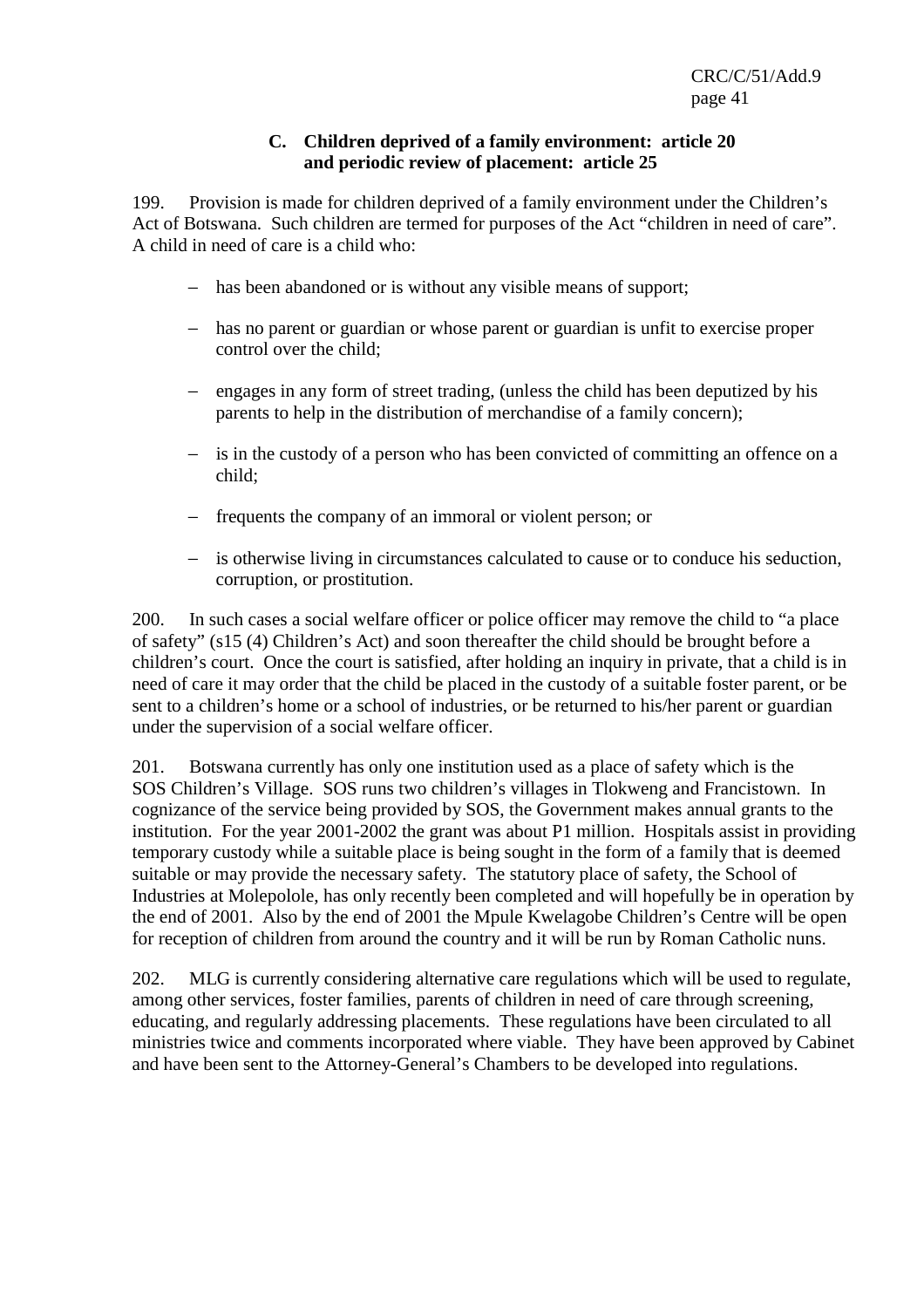203. The Children's Act makes no provision for periodic review of placement although where the child has been placed under the supervision of a social welfare officer or in the care of a foster parent the social welfare officer may prepare a report to the Commissioner for Child Welfare during the period the child is under supervision and must do so upon termination of the supervision. Thus review of placement mechanisms is weak especially as social welfare officers are few in number and overburdened.

204. Social welfare officers in the local authorities often liaise with the SOS Children's Villages on whether the child should continue at the Children's Village or be allowed to join his/her family. The aim of social services is to rehabilitate children with their families wherever this is practical and safe for the children.

205. Botswana prisons have a negligible number of women prisoners who are mothers of young children. Where this happens, however, the children are allowed to stay with their mothers until they are 2 years of age. The women's prisons in Botswana do not generally have special maternity facilities as the numbers are often too small to justify their provision. There is one prison which has a wing for nursing mothers. As a matter of policy, nursing mothers do not engage in hard labour. The Government buys baby milk and other necessities. Family welfare educators and social welfare officers assist in the upkeep and welfare of the child. When the child reaches the age of 2, its mother is free to request any member of her family to take the child and keep it outside the prison. By 17 June 1999 there were 38 toddlers in Botswana prisons throughout the country. Where relatives are not available children are provided with alternative care arrangements, although these are minimal.

## **D. Adoption: article 21**

206. Adoption of children in Botswana is governed by the Adoption of Children Act (Cap 28:01) in the common law courts and is also possible under customary law.

207. Under Common Law a Magistrate's Court makes an order for adoption and it is the duty of the court to satisfy itself that the provisions of the Act are met which include "that the proposed adoption will serve the interests and conduce to the welfare of the child" (s (4) (2) (c)). A child, for these purposes, is anyone up to the age of 19.

208. An order of adoption has the effect of conferring on the adopted child the surname of the adoptive parent unless provided to the contrary and deeming the child to be the legitimate child of the adoptive parents. It does not have the effect of entitling the adoptive child to inherit from the relatives of the adoptive parents who die intestate. The child maintains the right to inherit from his/her natural parents who die testate or intestate. Under section 14 of the Act adoption does not have the effect of outlawing marriage of the adoptive child where the marriage would not have been illegal had the adoption not taken place, nor of outlawing carnal intercourse where it would otherwise have been legal. This means that an adoptive parent and child can legally marry where the child is over 21, and an adoptive father can have consensual sexual intercourse with a girl over 16 years of age.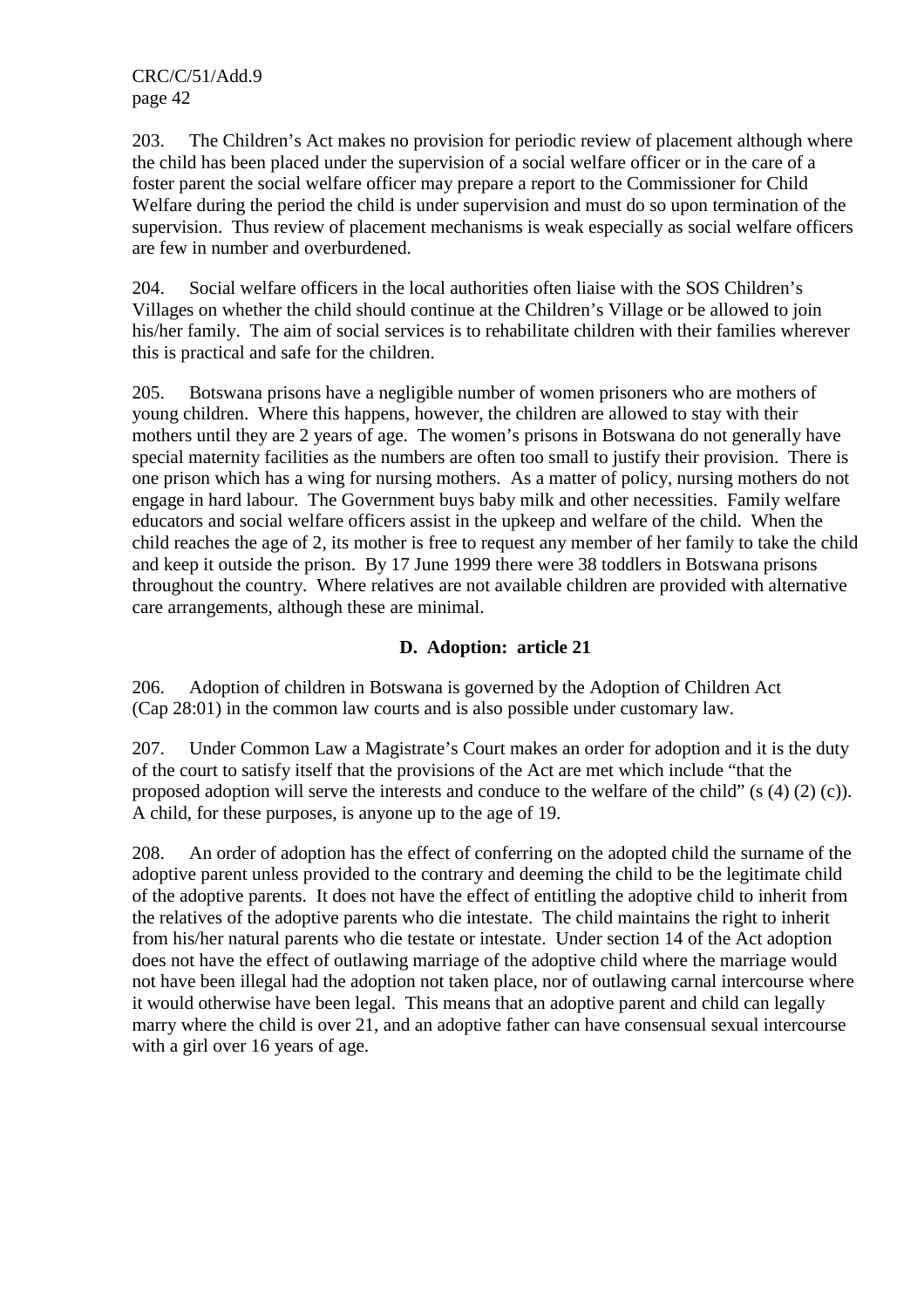209. There are various detailed rules on eligibility for adoption which relate to the status and age differences between proposed adopters and the child. Basically there is a restriction on adoption for those who are separated without a judicial decree but otherwise any person can adopt, and married couples can adopt jointly provided they are at least 25 years of age. An adoptive parent must be at least 25 years older than the child where the child is above the age of 16 (unless the child is the offspring of the prospective adopter's spouse). There are other complex restrictions relating to age which are aimed at preventing adoption being used to exploit children by placing them in the role of a wife or husband rather than that of a child of the family.

210. Consent to adopt in the case of a child born in wedlock must be given by both parents and in the case of a child born out of wedlock by the mother. Many fathers of children born out of wedlock regard this exclusion as being discriminatory. It is in this regard, in contravention of the provisions of the Convention, which makes it the responsibility of both parents to look after and care for the child. The proposed amendment to the Adoption Act makes provision for the biological father to consent to adoption in line with certain conditions which identify him as a responsible person.

211. Rescission of an adoption order will be made in the following circumstances: (a) where consent was not properly given by a parent or guardian; (b) where the adoptive parent was induced by fraud, misrepresentation or error or where the child suffers from a mental disorder or defect which existed at the time the order was made; or (c) where adoption is to the detriment of the child.

212. Regarding intercountry adoption, the Adoption Act makes provision that a child adopted in Botswana may not be taken out of the country until a period of 12 months has elapsed from the date of adoption unless the Minister gives consent in writing (s10). If a prospective adoptive parent or the parent or guardian of any child gives or receives any "consideration" in respect of the adoption of a child then they shall be guilty of an offence. These provisions seek to discourage illicit transfer of children and child abduction.

213. The complex restrictions and the costly judicial procedure required by the court sometimes prevent couples from legally adopting the natural children of either one of them, and often result in "informal adoptions" which prejudice these children in matters of inheritance and other benefits.

214. Adoption rules and procedures as operative under the Adoption Act do not apply in Setswana customary law; as a result many Batswana do not fully appreciate the legal consequences of an adoption order. The general belief is that an adopted child is free to return to his/her natural parents at any time, and that the natural parent(s) can claim back their child, at any time. Under customary law a child could be "given" to a relative to bring up. A child could also be "given" to a couple that cannot have its own children.

215. The Government has finalized consultations on the review of the Adoption Act. The review will seek to amend, inter alia*,* provisions relating to persons qualified to adopt; issues of consent to adopt; removal of adopted children from Botswana. The review of this Act is at an advanced stage. A Cabinet Memorandum has been written for consideration by the authorities. After the memo, the approved review will be passed to the Attorney-General's Chambers for final drafting of a bill.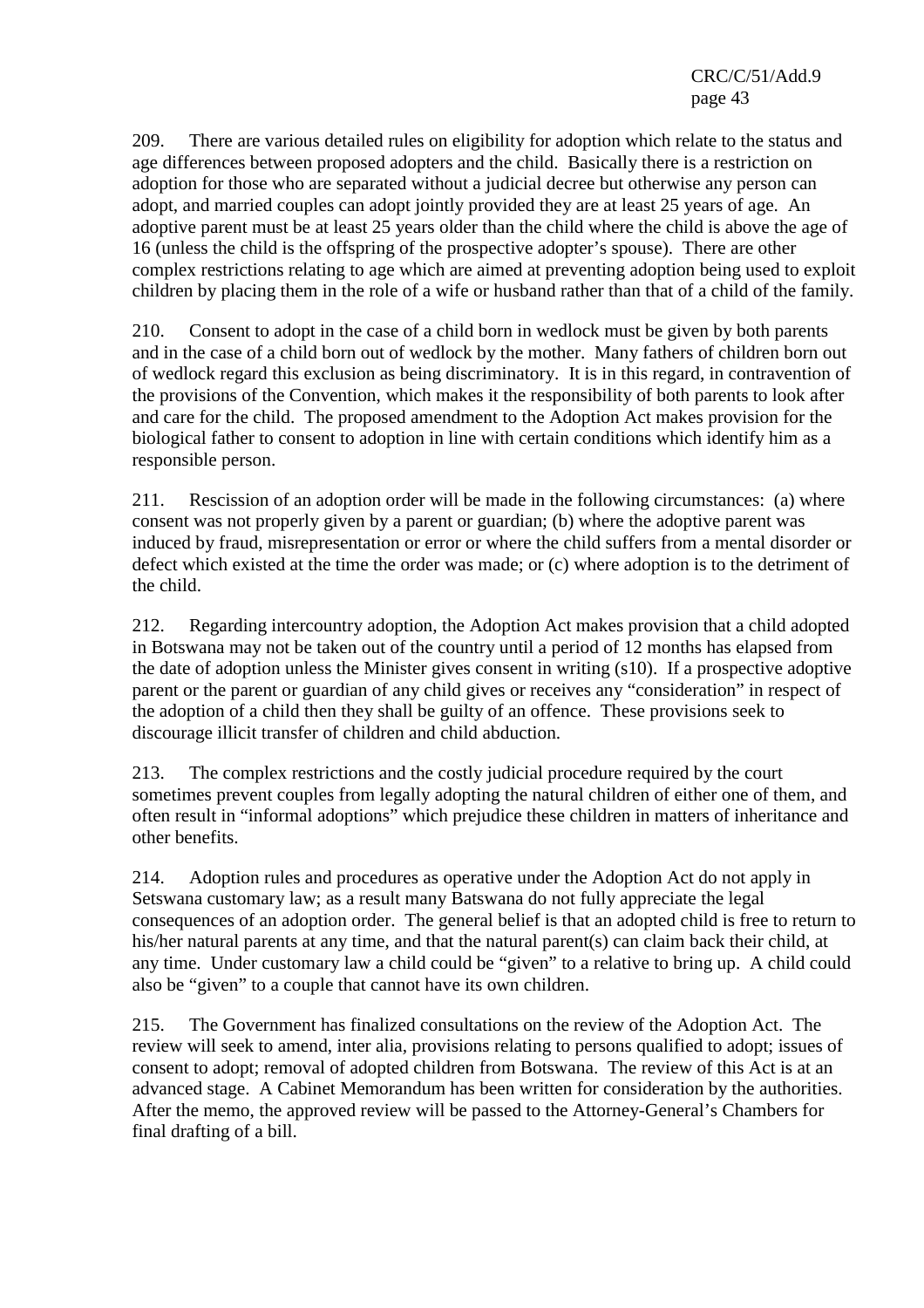## **E. Illicit transfer and non-return of children: article 11**

216. It is an offence under section 175 of the Penal Code of Botswana to "forcibly or fraudulently take or entice a child away, or detain such child, or … keep such child knowing it to have been so taken or enticed away or detained"*.* This offence attracts an imprisonment term not exceeding seven years.

217. Only 1 case of kidnapping and 11 cases of abduction were dealt with in 1999 according to the 1999 Annual Report of the Commissioner of Botswana Police. However only one case reached trial and the accused was acquitted. Another two trials were pending. It is hoped the alternative care regulations will provide mechanisms for prevention of the illicit transfer of children.

# **F. Abuse and neglect of children: articles 19 and 39**

218. Any parent or guardian of a child or any person having custody of a child who neglects, mistreats or exploits a child or allows or causes him/her to be neglected, mistreated or exploited is guilty of an offence according to section 11 of the Children's Act. Neglect includes the unreasonable failure to provide for adequate food, clothing, housing, health and care of the child and exposing a child to conditions or circumstances likely to cause him/her physical, mental or psychological distress or damage. Any parent/guardian who causes or conduces to the seduction, abduction or prostitution of the child or the commission by the child of an immoral act is also deemed to be guilty of an offence under section 12 of the Children's Act.

219. There were 18 criminal cases, taken under the Children's Act, being dealt with by the police. Of these 4 were convicted in 1999 and 16 in 2000. In all cases the convicts were women.

220. The Penal Code covers other forms of abuse against children namely abduction of females for immoral purposes, abduction of persons under 16 years, indecent assault of young children, defilement of persons under 16 years of age, and unlawful carnal knowledge of children. These will be fully addressed under the chapter on sexual exploitation. It is important to note that a defence to a charge of defilement exists if the perpetrator believed the victim to be over 16 or to be his wife. The perpetrators of such offences are often responsible for the material support of those they abuse. Also it must be borne in mind that corporal punishment is regarded as an acceptable form of discipline at home and school, so it is rare for action to be taken in such cases.

221. In criminal cases where the child is a victim of abuse, the proceedings are held in camera to protect the identity of the child. Only authorized officials and the parents are allowed inside the courtroom and proceedings cannot be published which disclose the identity of the child (s24 of the Children's Act and s9 of the High Court Act). Police and social workers work with the chiefs to ensure that cases in customary courts are held in camera.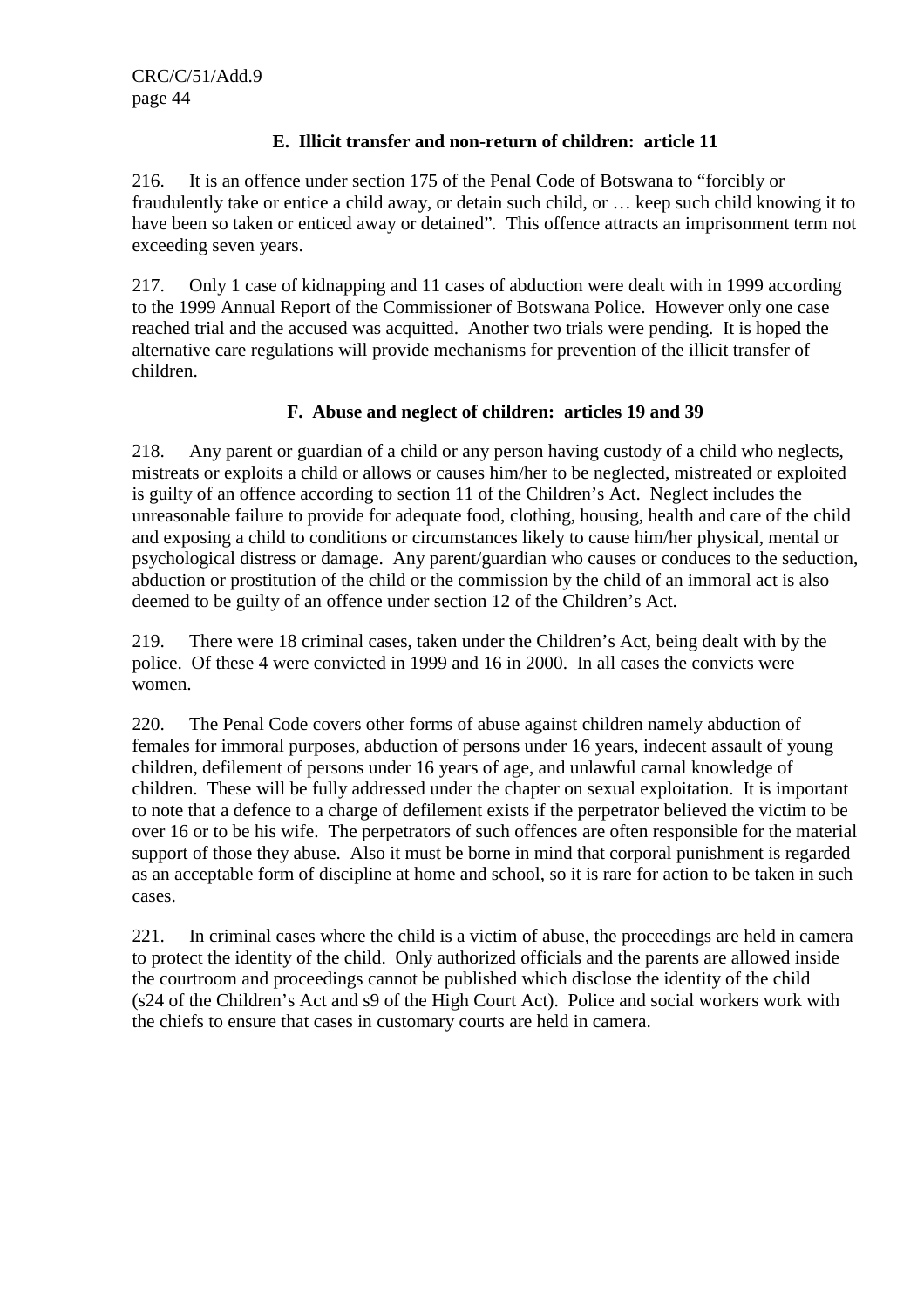222. Family violence is also widespread in Botswana and is often reported, but cases are frequently withdrawn before they reach the courts. In view of this, the Women's Affairs Department commissioned a study in 1998 on the socio-economic implications of violence against women. The report indicates that of the 444 victims of violence against women interviewed, 19.4 per cent (86) were aged between 12 and 15 and 28.4 per cent (126) were aged between 16 and 30. A distinction of those who are between 16 and 18 was not made.

223. One of the causes of this violence is early forced marriage of the girl children. This is prevalent among a few groups. Girls aged between 12 and 18 years are forced into these marriages, which they regard as a vicious form of violence. The justification for the practice is that this is culturally accepted. Young girls are forced into marrying someone who is not of their own choice and may be much older than themselves, or even be sick and dying. They are coerced into accepting this marriage by male relatives. If they refuse, they are socially ostracized, and deprived of material provisions by members of family. In extreme cases, girls are even forced to leave the household. On marriage, the girls are forced to leave school. When the relationship sours or the husband dies, they are left destitute, surviving on drought relief and temporary jobs. Some even resort to prostitution.

224. The Department of Information and Broadcasting, and the Botswana Police have embarked on a project to empower children with knowledge relating to children's rights. In this programme the police are given 30 minutes on radio for a quiz intended to sensitize children on their rights relating to sexually related offences and other matters. In addition the police have a crime prevention strategy which has three main campaigns against rape, defilement and violence against women. For further details see section on sexual exploitation below.

225. The Kagisano Women's Shelter Project is a pilot project that offers temporary refuge to women and their children aged up to 12 years who are battered or abused, and also offers individual and group counselling to residents and non-residents. The shelter is situated in Gaborone and it has a capacity of 20. It caters for people referred from all parts of Botswana. The shelter is dependent on funding from donors and Government through the Women's Affairs Department, and individual sponsors. Its major financier however is the Kagisano Society through Kagisong Centre. During 1998-1999 a total of 22 women and 14 children were admitted from May to December.

226. Metlhaetsile Women's Information Centre serves as a mouthpiece for women and girl children who are subjected to violence. This organization is based in the village of Mochudi, approximately 30 kilometres from Gaborone. However, it attends to all cases referred to it from any part of the country.

227. Childline Botswana offers a hotline and drop-in counselling service to children who have been abused or are being abused. The organization also plays a proactive role in educating the nation on issues of child abuse. Their workers go to schools to train teachers, pupils and parents. Childline has reported that corporal punishment is a major problem at home and in school. Their research has shown the incidence of reported child abuse is on the increase. Since 1991 they have dealt with a steady increase in cases: in 1998, 300 abuse cases; in 1999, 344 cases and in 2000, 449 cases. In 2000 these consisted of: emotional abuse 83; physical abuse 58; sexual abuse 35; neglect 150; interactional 40; truancy 9 and other 74.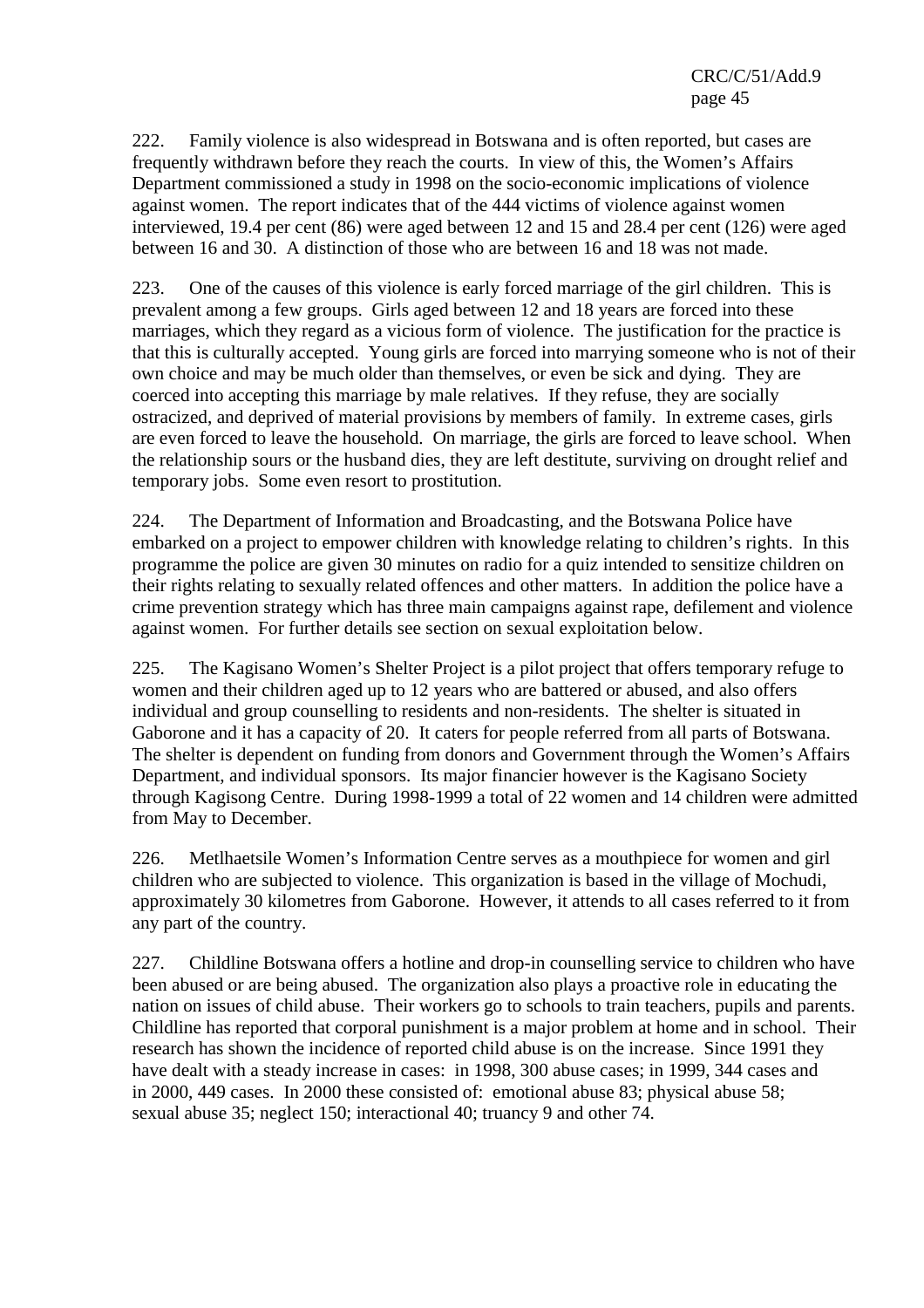228. Notwithstanding the existence of the above provisions, the occurrence of child abuse, both physical and sexual, is on the increase in Botswana. The Government is however giving this problem much attention by conducting educational workshops to equip young people with essential knowledge since most of the abuse is propagated by members of their families, teachers and religious leaders. However insufficient attention is paid to training and sensitizing teachers, social welfare officers, chiefs, and other people in positions of responsibility. It is reported that in some cases children's complaints have not been taken seriously or have been settled outside the formal criminal legal system therefore perpetrators have escaped justice.

## **VI. BASIC HEALTH AND WELFARE**

## **A. Children with disabilities: article 23**

229. Children with disabilities have encountered some discrimination over the years in that provision is not made for their welfare or for the protection and promotion of their rights. Family members and society generally viewed such children as a source of embarrassment and they were usually kept at home. This attitude is progressively changing but support for children with disabilities and their families has rested primarily on NGOs and community-based organizations, with some financial assistance from Government. These organizations are financially limited in their capacity and are located in the more populated and urban parts of the country. As a result a large proportion of children who are disabled, especially in the rural areas, do not benefit. The Government promotes community-based rehabilitation and integration of disabled children into society but often faces a problem of lack of resources to support these objectives.

230. The Government has formulated a National Policy on the Care of People with Disabilities. This policy outlines the national response to the demand for a coordinated delivery of services and care for people with disabilities in Botswana. The policy objective is to combat the incidence of disability and to promote the quality of life for people with disabilities. The policy charges the State with the responsibility to ensure that a system of care for people with disabilities is maintained and that the welfare of people with disabilities is recognized in development programmes in education, health, social, physical, economic and employment sectors. The roles and responsibilities of the various stakeholders include the provision of political leadership by the Office of the President, and support by mobilizing policy makers in various ministries in the provision of services to people with disabilities. The Ministry of Education is tasked with ensuring that special education is an integral part of formal and non-formal education. The Ministry of Health must continue the existing disability prevention services under the Primary Health Care and Hospital Programmes and to channel assistance to NGOs that are providing health-related services to people with disabilities. MLG ensures that any development plans and policies designed by local authorities have adequate provisions for people with disabilities. The Ministry of Labour and Home Affairs ensures that all policies, programmes and laws relating to women, youth, sports, culture and prisons give emphasis to disability care.

231. The Botswana Council for the Disabled for NGOs is a network of NGOs which promotes, and obtains funding for, organizations and associations for people with disabilities; monitors their activities and coordinates the activities of all NGOs providing rehabilitation to disabled people. It advocates the rights of people with disabilities.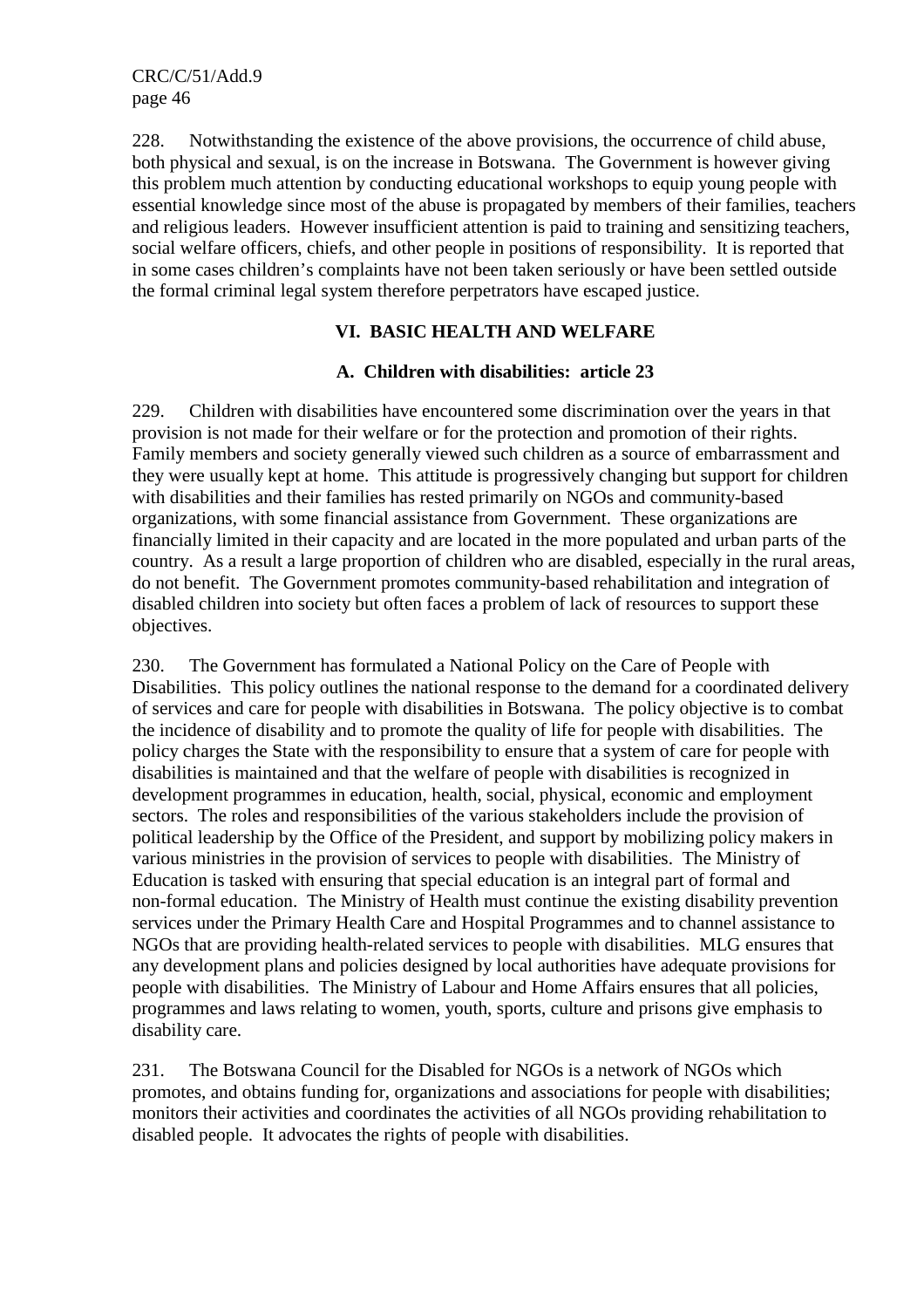232. The Ministry of Health has set up a unit called the Rehabilitation Services Division to oversee the interests of people with disabilities. Botswana is divided into districts and each district has a rehabilitation office to see to the needs of disabled people within that district. The offices have been furnished with facilities for disabled persons. These facilities include equipment for physiotherapy, wheelchairs and audio-visual equipment. The rehabilitation officers, who are mostly social workers, are not sufficient in number to cover all villages in Botswana, hence their placement at district and subdistrict level. There is concern that access to health care for people with disabilities is a problem due to cultural beliefs that may mean that the parents are not comfortable with bringing the child to the health centre.

233. Apart from State-run facilities there are a number of privately run NGO funded facilities which cater for the needs of the disabled. These institutions get substantial annual subsidies from the Government. These institutions include the Cheshire Foundation of Botswana, which provides intensive physiotherapy, occupational therapy, and speech therapy to people aged 5 to 15. Thuso Rehabilitation Centre provides services in physiotherapy, speech therapy, vocational training, and supply of technical aids and counselling to people of all ages from birth through adulthood. The Botswana Red Cross Society runs two rehabilitation centres, namely Tlamelong Rehabilitation Centre and Tshimologo Stimulation Centre.

234. Motswedi Rehabilitation Centre provides the following services: gross motor training, strengthening of weak muscles, correction and prevention of contractures, referrals for corrective surgery and orthopaedic appliances. These are provided to people from birth through adulthood. Camphill School is an institution for mentally and physically disabled children whose clients range in age from 7 to 15. It provides a primary school curriculum and daily living skills, and gross motor training.

235. Francistown Centre for Deaf Education is an institution for children with impaired hearing. The age range of the children is 6 to 18. The centre provides a primary school curriculum with daily living skills and communication instruction, which includes reading and sign language. Ramotswa Centre for Deaf Education is another centre, which provides similar services. The ages of the children range from 3 to 18.

236. The Sir Seretse Khama Memorial Fund for the Handicapped was established in 1980 in recognition of the first President of Botswana, Sir Seretse Khama. The fund considers requests from and on behalf of institutions, organizations and groups, but not from or for individuals. It also considers requests from institutions/organizations for counterpart contributions to externally funded projects.

237. Ten government primary schools in Botswana have special resource units. These units, run by special education teachers, are for children who are mentally retarded, emotionally disturbed, or who have learning disabilities. In addition to the above special resource units the Central Resource Centre has multidisciplinary procedures for children suspected of having learning difficulties, motor, visual or hearing problems, communication disorders, emotional/behavioural difficulties and other developmental problems. The centre also provides parental guidance and counselling services, Braille services and makes referrals of children to other facilities.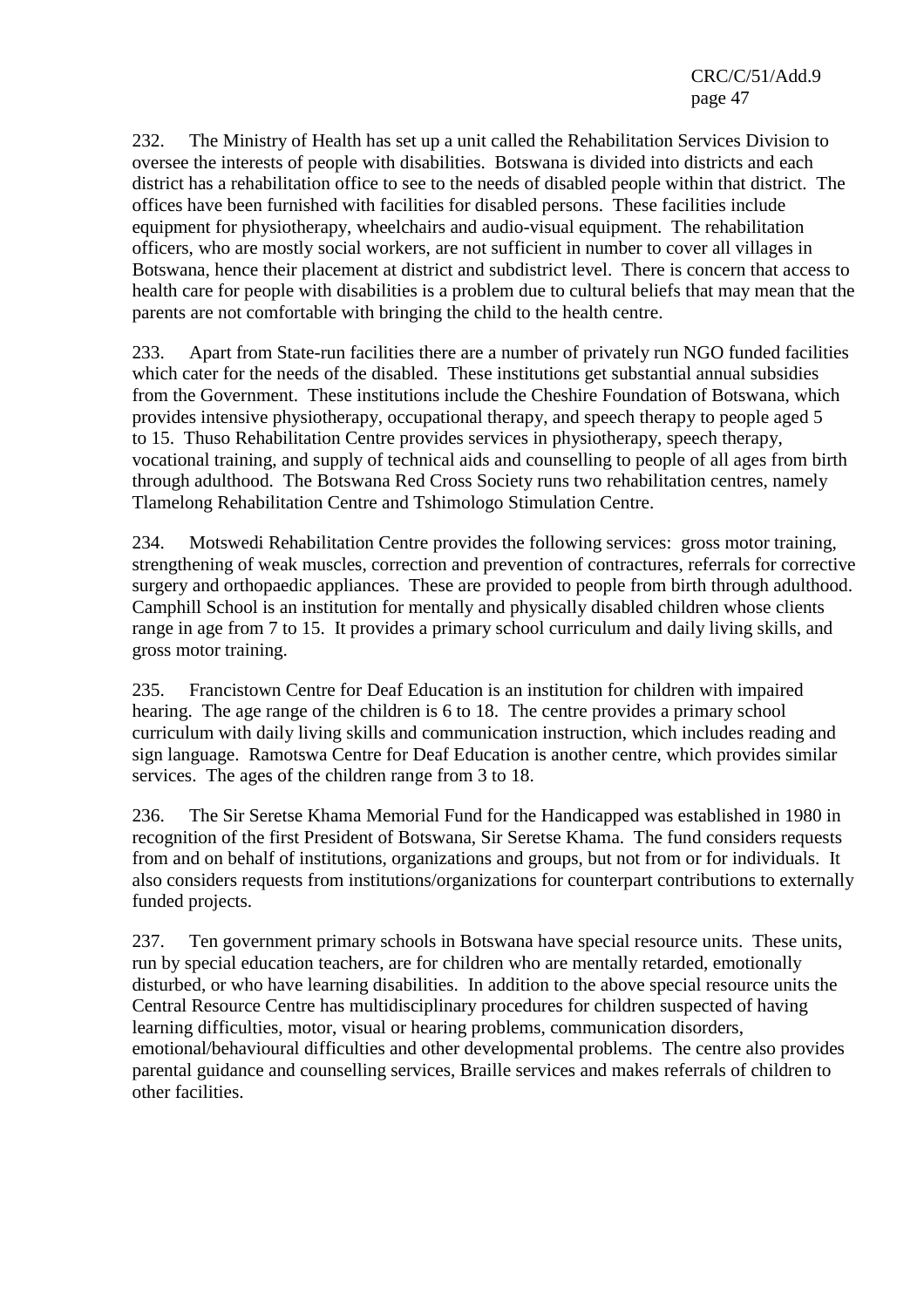238. The Government is encouraging planning authorities to provide structures and facilities that will provide people with disabilities access to buildings, as per the Development Control Code of 1995. This Code stipulates the minimum design specifications for entrances, doors, ramps, staircases, and lifts for the disabled in all building developments. Further provision is made that parking with special access and dimensions be provided for every 20 parking spaces. Although the Government has drawn up the Development Control Code, some buildings still do not comply with the specifications.

## **B. Survival and development: article 6, paragraph 2, and health and health services: article 24**

239. Data indicate that Botswana has progressed in all major indicators of the well-being of children and women over the last 30 years. This was attributed to the Primary Health Care strategy. The commitment of the Government of Botswana to undertake measures that promote survival and development of the child is premised on the effective utilization of primary health care which specifically targets child health improvement. Emphasis is placed on preventive, promotive, rehabilitative and curative health care. The strategy had been particularly effective and most indicators showed significant improvement. Tragically, however, Botswana has one of the fastest growing HIV infection rates and one of the highest HIV prevalences in the world, which has had a massive negative impact on the health of all sectors of society but especially children and women.

240. One of the other major challenges facing health-care delivery in Botswana is an acute staffing shortage. The country has seen a tremendous outflow of skilled medical staff, in particular doctors and nurses, to places like South Africa and the United Kingdom of Great Britain and Northern Ireland where better remuneration, working conditions and career prospects are offered. This shortage has resulted in services being provided less frequently, less efficiently or in local services having to be provided centrally. In order to deal with this crisis the Ministry of Health has upgraded all health science institutes by improving infrastructure and by sending students to medical schools abroad. This has improved intakes of nurses but as they undertake a four-year training period the benefits are not yet apparent in service delivery.

241. The infant mortality rate had declined dramatically but has recently increased as a result of the HIV/AIDS epidemic. In 1996 a Family Health Survey suggested that infant and under-5 mortality rates are highest amongst children born to women under 20, and in rural areas.

## **Table 3**

| Year | Infant mortality rate          | Under-5 mortality rate         |
|------|--------------------------------|--------------------------------|
|      | (deaths per 1,000 live births) | (deaths per 1,000 live births) |
| 1971 | !00                            |                                |
| 1981 |                                | 109                            |
| 1991 |                                | 38                             |
| 1997 |                                | 49                             |

# **Child mortality<sup>a</sup>**

<sup>a</sup> Census statistics for 1971, 1981, 1991. For 1997 the figures are taken from NDP8.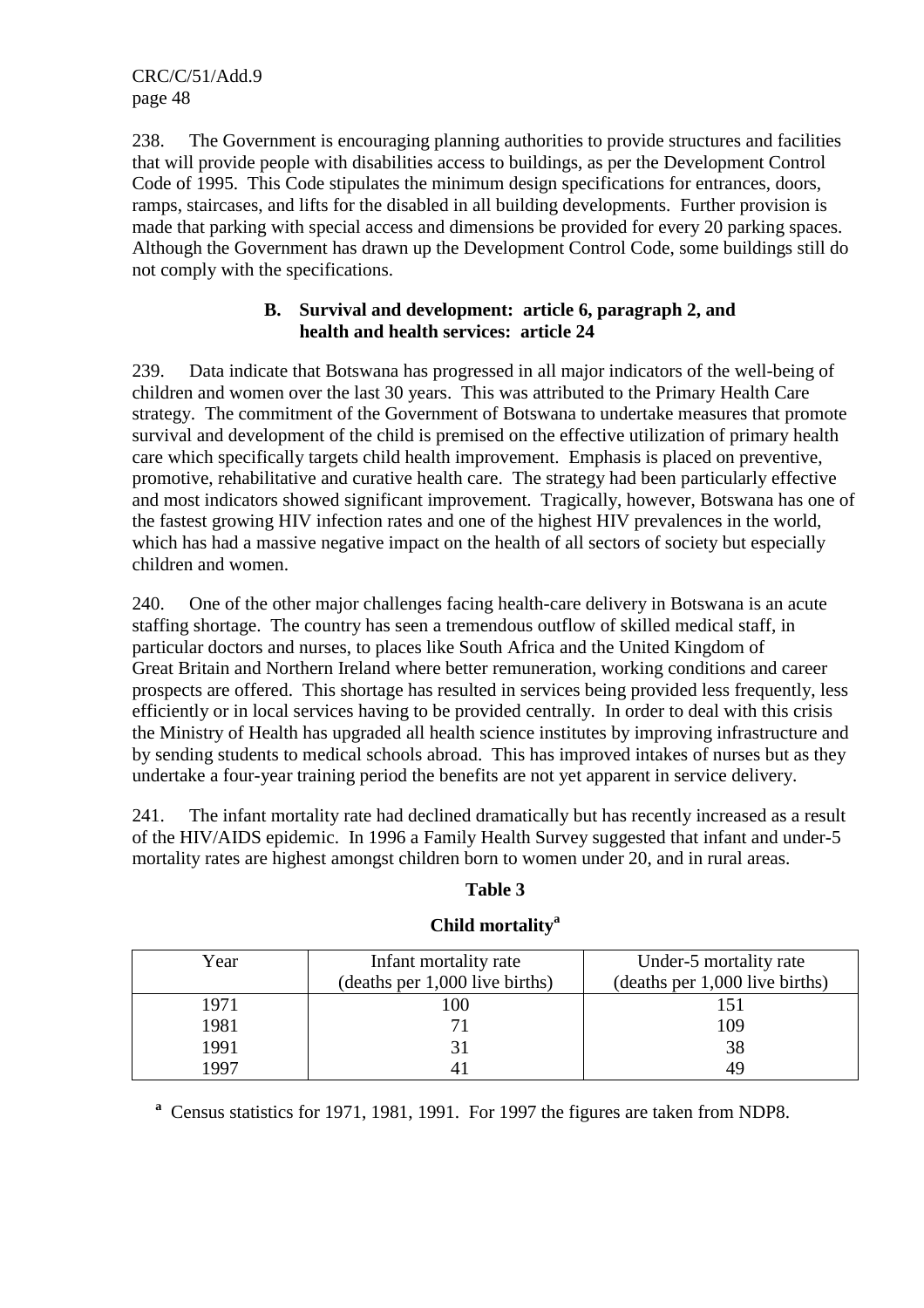#### **Table 4**

#### **Major child health indicators**

| Indicators                                                                                       | 1981 | 1991 | 1997 |
|--------------------------------------------------------------------------------------------------|------|------|------|
| Underweight births<br>(percentage of births below 2.5 kg. Source: Health Stats)                  | 8.9  | 9.9  | 14.0 |
| <b>Full immunization</b><br>(percentage of under 2's. Source: MOH EPI Data)                      | 36   | 67   |      |
| Measles immunization<br>(percentage of under 1's. Source: MOH EPI Data)                          | 63   | 87   | 79   |
| <b>Malnutrition</b> rate<br>(percentage of under 5's. Source: NNSS)                              | 25   | 14.3 | 18.5 |
| Diarrhoea episodes<br>(per 10,000 children. Source: BFH)                                         |      | 1792 | 2886 |
| Houses with safe water supply<br>(percentage with access. Source: 1991 census data,<br>HDP 2000) |      | 90   |      |
| Houses with safe sanitation<br>(percentage with access. Source: 1991 census data,<br>HDP 2000)   |      | 55   |      |

242. Incidents of diarrhoea are still high (average 4.2 attacks per year for infants and 3.3 events per year for children under age 5). The major causes are inadequate sanitation, malnutrition and feeding practices. Children under 5 get an average of 8-10 attacks per year with about 5 per cent leading to severe disease.

243. The Primary Health Care system aims to ensure that health services are taken close to the people through sensitization and mobilization. It is a decentralized system whereby local authorities are responsible for the provisions of clinics and staffing. Health-care facilities are good, but may be compromised by a shortage of staff and increasing workload as a result of the HIV/AIDS epidemic. Family welfare educators are not qualified to provide treatment or dispense medication, but they are known to do so in some rural areas. The Ministry of Local Government is responsible for the clinic infrastructure and the staff are employed by the DLGSM. The Ministry of Health is responsible for hospitals (primary, district and referral) and health-care service delivery, policy, standards, protocol and staffing norms. Some 88 per cent of Batswana were within a 15-kilometre radius from the nearest health facility in 1995. The majority, especially along the eastern side of the country, were within an 8-kilometre radius.

244. The health system has a well-established referral chain structured as follows. The number of facilities is accurate as of 1998.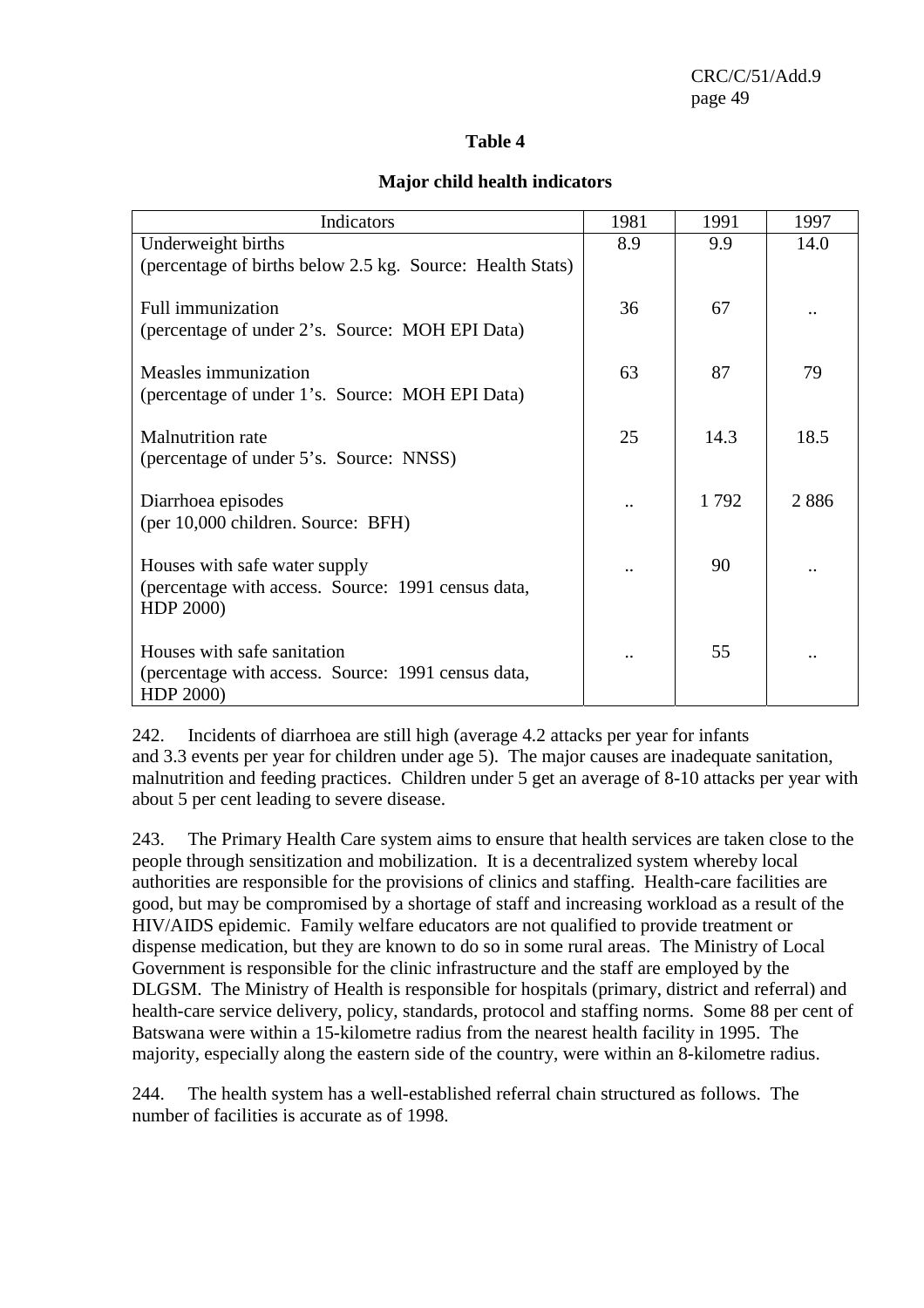# **Table 5**

#### **Health referral system<sup>a</sup>**

| Facility                                               | No. | Location                    |  |  |  |
|--------------------------------------------------------|-----|-----------------------------|--|--|--|
| Mobile stops                                           | 740 | Settlements, small villages |  |  |  |
| (Nurses, midwives)                                     |     |                             |  |  |  |
|                                                        |     |                             |  |  |  |
| Health Posts (Nurses, family welfare educators)        | 330 | Villages                    |  |  |  |
| Clinic                                                 | 222 | Villages                    |  |  |  |
|                                                        |     |                             |  |  |  |
| (Nurses, midwives, Family welfare educators)           |     |                             |  |  |  |
| Primary Hospital                                       | 14  | Big villages                |  |  |  |
| (Physicians, nurses, midwives, allied health officers) |     |                             |  |  |  |
|                                                        |     |                             |  |  |  |
| District Hospital                                      | 16  | District headquarters       |  |  |  |
| (District medical officer, nurses, midwives and        |     |                             |  |  |  |
| health-related professionals)                          |     |                             |  |  |  |
|                                                        |     |                             |  |  |  |
| Referral Hospital (Specialized professionals,          | 4   | <b>Towns</b>                |  |  |  |
| pharmacists, nurses, midwives; includes 1 psychiatric  |     |                             |  |  |  |
| hospital and 1 private hospital)                       |     |                             |  |  |  |

**<sup>a</sup>***Source*: CSO Statistical Bulletin June 2000.

245. The consultation fee to receive medical treatment in government health facilities is only P2.00 and free medication is given. People registered as destitute, including children, receive free medical attention from government-owned facilities. There is also a private health-care system which consists of private hospitals and doctors.

246. The Family Health Division is responsible for the provision of the extended programme of immunizations; health promotion and educational services; maternal, child health, and family planning services; and the food and nutrition service.

247. The extended programme of immunizations for the protection of children against the six preventable childhood diseases of diphtheria, whooping cough, tetanus, poliomyelitis, measles and tuberculosis. There is a current emphasis on measles as there has been a drop in the uptake of this vaccination. Since 1990 Botswana has reported zero cases of polio and is making a concerted effort to be declared polio-free through an active surveillance and diagnosis programme. An effective programme for the management and treatment of acute diarrhoeal diseases and acute respiratory infections in children has also been put in place recently. This is called Integrated Management of Childhood Illnesses and aims to provide a holistic approach to child health whereby the child is examined in relation to any matter and a proactive inquiry into his/her general health should be made. This programme should have a positive impact on HIV/AIDS monitoring. The Ministry of Health is actively engaged in dialogue with traditional healers to ensure that health-care strategies are complementary.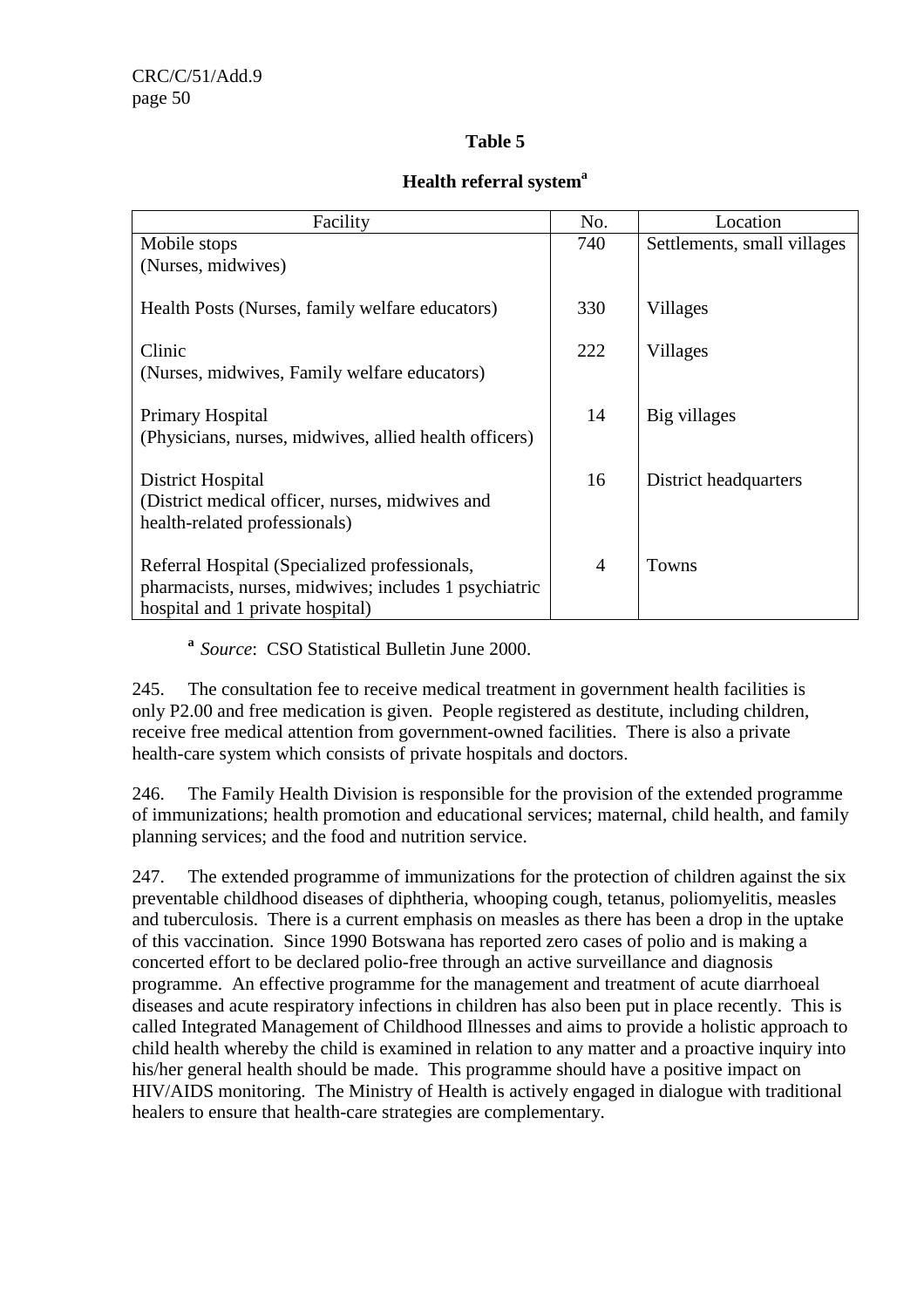248. The Family Health Division runs a schools' health programme which advises educationists about the curriculum and provides vaccinations in school. There is however a shortage of staff in this area which restricts proactive health education in schools. Other health promotion activities include anti-smoking and safe water, which are done through radio programmes and the encouragement of local communities in the active participation in health planning. This work overlaps with the work of other Ministry of Health divisions including those of community health and environmental health. In relation to reproductive and family health guidelines the policy emphasizes non-judgemental counselling for all those seeking advice and services, regardless of their age. The favoured mode of contraception is the condom, alone or in combination with other methods of contraception, as it offers some protection from HIV infection. Contraception advice responds to the urgent need to prevent teenage pregnancies and promote adolescent sexual health particularly amongst girls.

249. In relation to pregnancy the Division has adopted a safe motherhood programme which incorporates a programme for the prevention of mother-to-child transmission of HIV. Provision is made under the health-care system for most health facilities to be staffed by personnel trained in midwifery. This affords pregnant women the chance of being attended by trained personnel in properly equipped facilities. This notwithstanding, 14.8 per cent of women still prefer to give birth at home with the assistance of a relative or a traditional birth attendant or doctor. According to the 1996 Botswana Family Health Survey this is more likely to be the case for the least educated women and rural women (groups which may overlap). Botswana's maternal mortality rate was very high at the 1991 census, 326 per 100,000 live births, and is currently estimated to be between 200-300.

250. Through the Food and Nutrition Unit of the Family Health Division the Government has a national nutritional surveillance system for monitoring faltering child growth and food security amongst under 5's. This has a positive impact on infant and child morbidity and mortality. They also advise on feeding programmes for under 5's, pregnant women and lactating mothers at the local clinics as well as school meals, food for orphans through the Orphan Care Programme and food provision for destitute people. It has been noted that food supplements provided to children through clinics for children are being used at home for sick adults (and it is assumed that this is increasing with the onslaught of HIV/AIDS) and the Ministry of Health is seeking to tackle this problem.

## **The National Policy on HIV and AIDS 1993 and the Botswana HIV/AIDS Second Medium-Term Plan**

251. The Sentinel Surveillance Report 1999 of the AIDS/Sexually Transmitted Diseases Unit estimated that at least 28 per cent of the sexually active population (15-49) and 17 per cent of the general population were HIV-positive. The figures suggested by the Joint United Nations Programme on HIV/AIDS for the same year were that 36 per cent of the sexually active population were HIV-positive. The prevalence had more than doubled since 1992. In order to produce estimates antenatal clinics in Gaborone and Francistown are surveyed annually together with other selected sites. The rates of HIV prevalence and mother-to-child transmission suggest that one in eight children is born HIV-positive.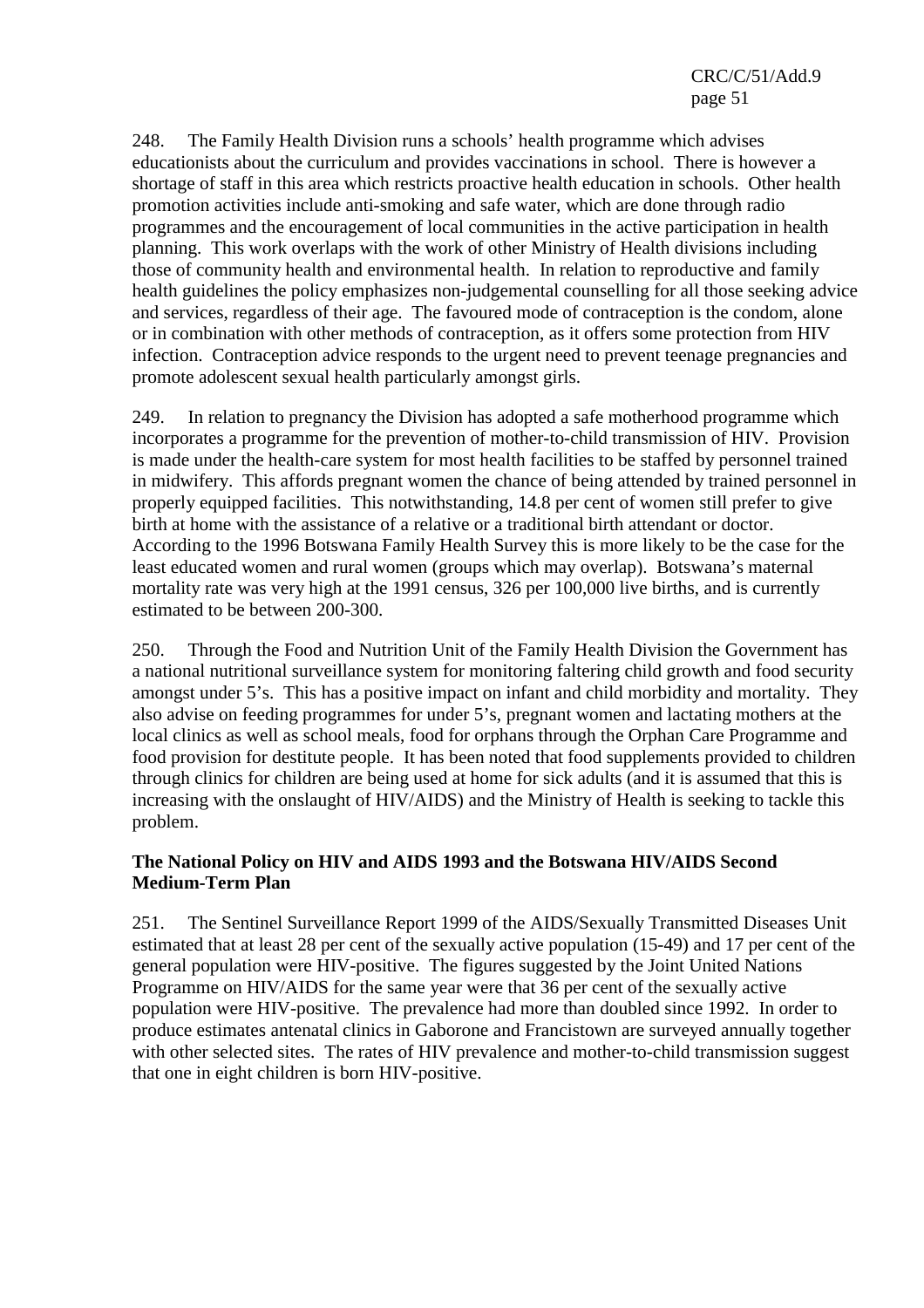252. The groups who have the highest prevalence are women in their twenties. The Government estimated there would be 65,000 orphans under 15 by 2000 (unfortunately actual registration is around half that number). In Botswana the major challenges facing the HIV/AIDS crisis are poverty, gender inequality, migration patterns, mother-to-child transmission, a lack of appropriate sexual education, inappropriate traditional practices and erroneous traditional beliefs, unhelpful male attitudes, the enhanced social status relating to childbearing and the stigma attached to being infected. Gender inequality and the low social and economic status of women mean that young girls are vulnerable, submissive and lacking in knowledge in their relationships with older men. Such relationships are reportedly common and manifest themselves in a high teenage pregnancy rate. In addition violence levels against women and children are high, a factor which contributes to, and is a result of, an imbalance of power between men and women. The power imbalance contributes to the fact that women are more likely to be infected than men.

253. The National Policy on HIV/AIDS demonstrates that the Government recognizes that the HIV/AIDS epidemic is of crisis proportions. It provides for a multisectoral response to which individual agencies in all sectors are expected to contribute. It is coordinated by the National AIDS Council, chaired by the President, with the National AIDS Coordinating Agency (established in 2000) serving as secretariat. There is also a Technical and Advisory Committee. Before this time, HIV/AIDS interventions were coordinated by the AIDS/STD Unit within the Ministry of Health.

254. The Second Medium Term Plan (MTP II) 1997-2002 is the strategic plan which builds on the National HIV/AIDS Policy. The Ministry of Health through the AIDS/STD Unit provides leadership in its implementation. MTP II envisages District Multi-Sectoral AIDS Committees (DMSACs) and Village AIDS Committees. MTP II approach is multisectoral and decentralized, with research, monitoring and evaluation as central components. Its goals are to reduce HIV transmission by tackling: socio-economic and cultural factors, sexual and reproductive behaviour leading to unprotected sex, and biological factors such as the prevention of mother-to-child transmission. It also aims to reduce the impact of AIDS at the macro-economic, social, household, community and personal levels. The effectiveness of the DMSACs varies widely between districts, depending on the commitment and skills of the people involved. The Ministry of Local Government is seeking assistance from international donors to restructure and strengthen the implementation of HIV/AIDS campaigns at grass-roots level.

255. There is a recognition that further research is needed on the impact of HIV and AIDS on dependent groups including distressed children. Amongst the strategies which particularly relate to children are the following:

- − Review all poverty alleviation measures;
- − Reduce illiteracy;
- − Enforce the rights of girls to alleviate gender inequalities;
- − Incorporate children's rights into school counselling;
- − Take measures to prevent coercive and violent sexual activity;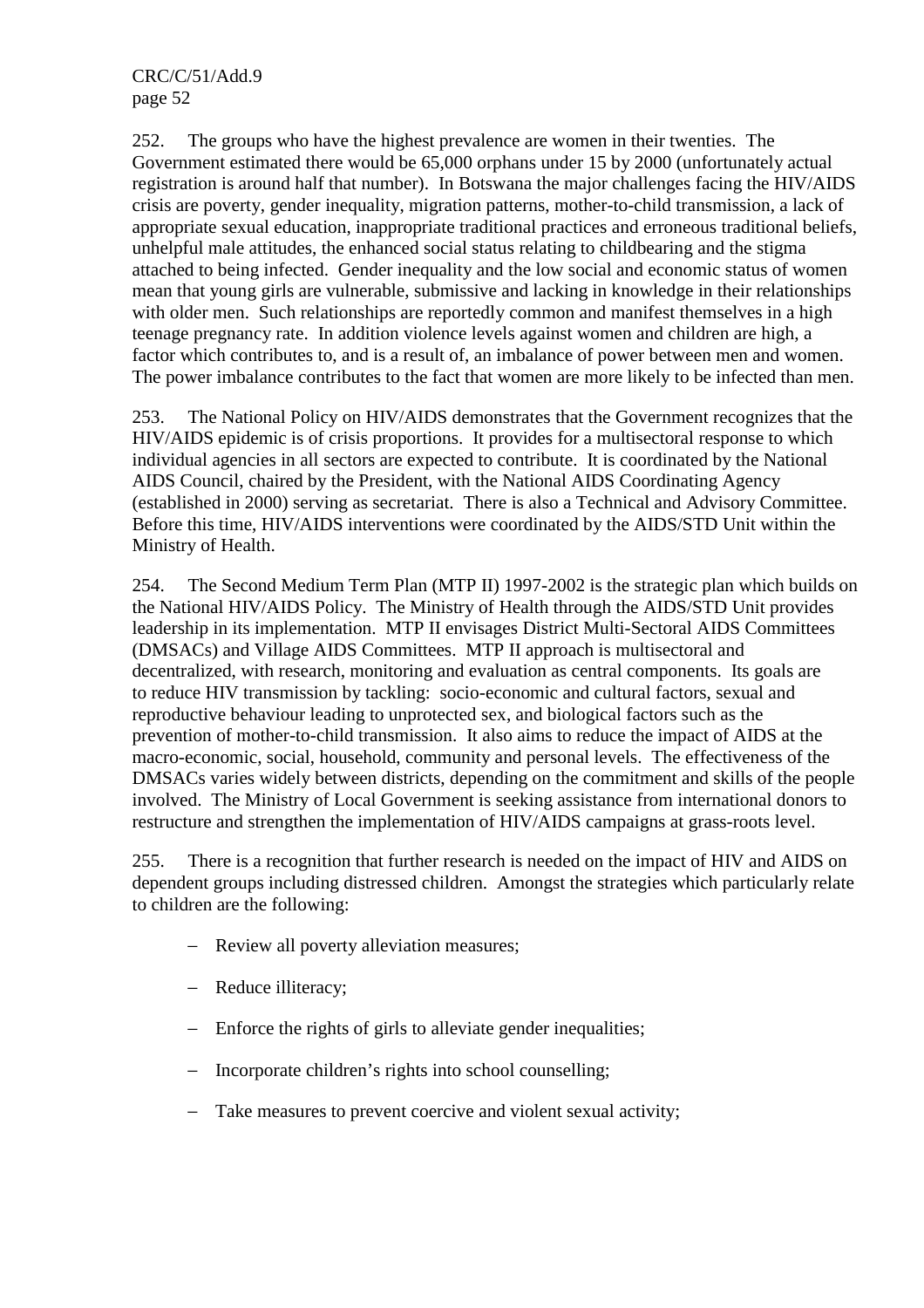- − Improve education on safer sexual practices amongst adolescents;
- − Enable women and girls to negotiate safe sex;
- − Make provision for orphans;
- − Make provision for children of parents infected with HIV and ill with AIDS;
- − Promote an ethical environment conducive to living positively with HIV/AIDS.

## **Orphan care**

256. The Government has developed an orphan care programme through the MLG, which is being guided by a Short Term Plan of Action on Care of Orphans, which covers the period 1999-2003. Through this plan the Government aims to achieve the following objectives: (a) respond to the immediate needs of orphans, i.e. food, clothing, education, shelter, protection and care; (b) identify mechanisms for supporting community-based responses to the orphan problem; and (c) develop a framework for guiding the long-term programme development for orphans.

257. The shortage of social workers and logistical support at local level has been a limiting factor in the implementation of the Orphan Care Programme and the timely registration of orphans and delivery of services has been affected. Recently a number of vehicles have been provided to resolve one major constraint.

258. The Orphan Care Food Basket budget has P34 million devoted to it and there is another P4 million for other requirements. The total budget was therefore P38 million for 2000-2001 with a similar amount provided for 2001-2002.

259. As one of the measures to deal with children in Botswana in light of the AIDS epidemic, there was a pilot project on care of orphans in Bobonong implemented by the Bobirwa local authority in partnership with donor organizations. This is a major village situated about 175 kilometres from Francistown, and is one of the hardest hit areas in Botswana. The objectives of this project were to establish a prototype for a district-based registry for orphans and a parallel district-based registry for prospective parents, and to develop nurturing, cost effective, affordable and culturally acceptable community-based models of orphan care. UNICEF provided technical support, including the orphan registration form and monitoring and evaluation tools. It also developed and maintained the district-based database on orphans. Unfortunately, as a result of personnel changes, the project became dormant, but not before it had contributed significantly to the development of the Government's Short Term Plan of Action for Orphans.

## **Prevention of mother-to-child transmission (of HIV) programme**

260. The Prevention of mother-to-child transmission (of HIV) (PMTCT) programme is the responsibility of the Family Health Division. It has a technical advisory committee and a national reference group. It aims to prevent the transmission of HIV from HIV-positive mothers to their children through breast milk and at birth. The Government, in conjunction with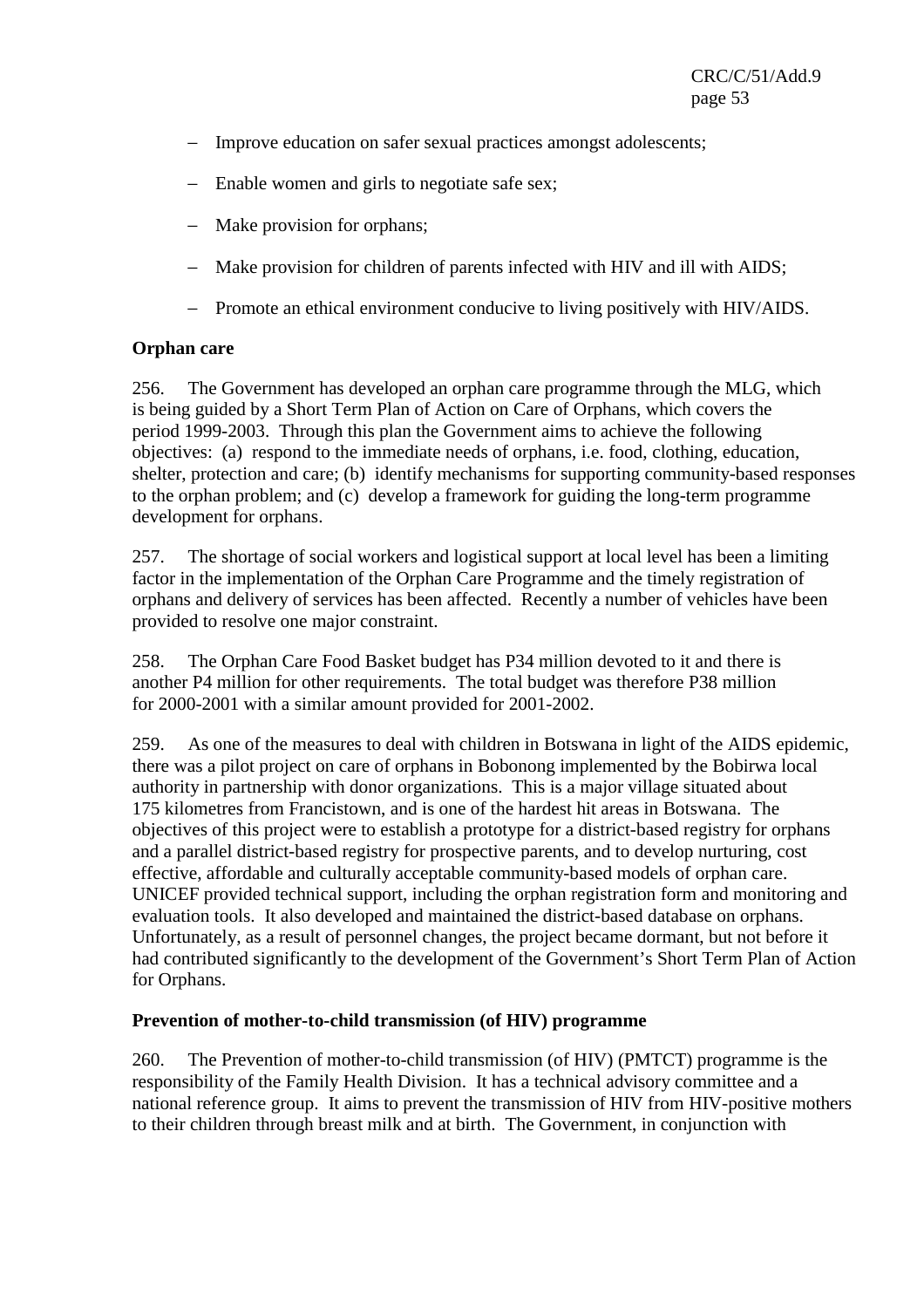UNAIDS and UNICEF as the implementing agency, embarked on a pilot programme in Gaborone and Francistown which the Government is seeking to expand to 10 districts by the end of 2001. This onerous task has commenced by ensuring that there are trained personnel in all districts who can, in turn, train staff in their districts in terms of the provisions of formula milk and the requisite drugs.

261. Under this programme women receive antenatal counselling and undergo voluntary testing; if they test HIV-positive then they are provided with preventive drug treatment (AZT) if they have consented to participate in the programme. The drug is administered from 34 weeks of pregnancy until the birth of the child. Thereafter it is given to the child in the form of syrup. After giving birth, mothers are encouraged not to breastfeed their babies to avoid transmission to the child and are supplied with formula milk.

262. The Government released P16.2 million for the pilot project in 1999 and committed itself to continuing this allocation thereafter. UNICEF is assisting by providing the mother's dose of the drug, while the Government is buying the drugs to be administered to the women during labour and to babies as well as providing a backup supply and also providing milk formula.

263. Challenges faced within the programme include: lack of staffing and resources; low take-up rate of testing and of preventive therapy if the mother tests positive; the stigma attached to HIV infection (using formula feed may be interpreted as an indication that the mother is HIV-positive); the lack of wider support systems in the community particularly the exclusion of fathers from the programme; and failure to use formula milk consistently (by intermittent breastfeeding) which can increase the risk of infection for children. These issues are being constantly monitored by the programme.

264. A problem which has been highlighted is the lack of sustained ongoing care for the mother once her infant is outside the PMTCT programme. In the long term such care is crucial to prevent the child being orphaned later in life.

## **Adolescent sexual and reproductive health**

265. As has been mentioned previously sexual activity amongst children is a major cause for concern. Its consequences include teenage pregnancy, high levels of STDs and HIV infection. These result from the problems teenagers experience in accessing adolescent health services despite the positive policy environment. Intergenerational sex between older men and younger women is increasing. During the 1991 census the number of teenage girls becoming pregnant was 19 per cent. According to the Sentinel Surveillance Survey 1999, 21.5 per cent of girls aged 15-19 attending antenatal clinic were testing HIV-positive. The Botswana Human Development Report 2000 concludes that in the age group 0-14 girls are twice as likely as boys to be HIV-positive and three times as likely in the age group 15-29. Teenage pregnancy increases the school dropout rate for girls leading to lower educational achievement, which ultimately exacerbates poverty levels and is associated with increased maternal and child morbidity in Botswana.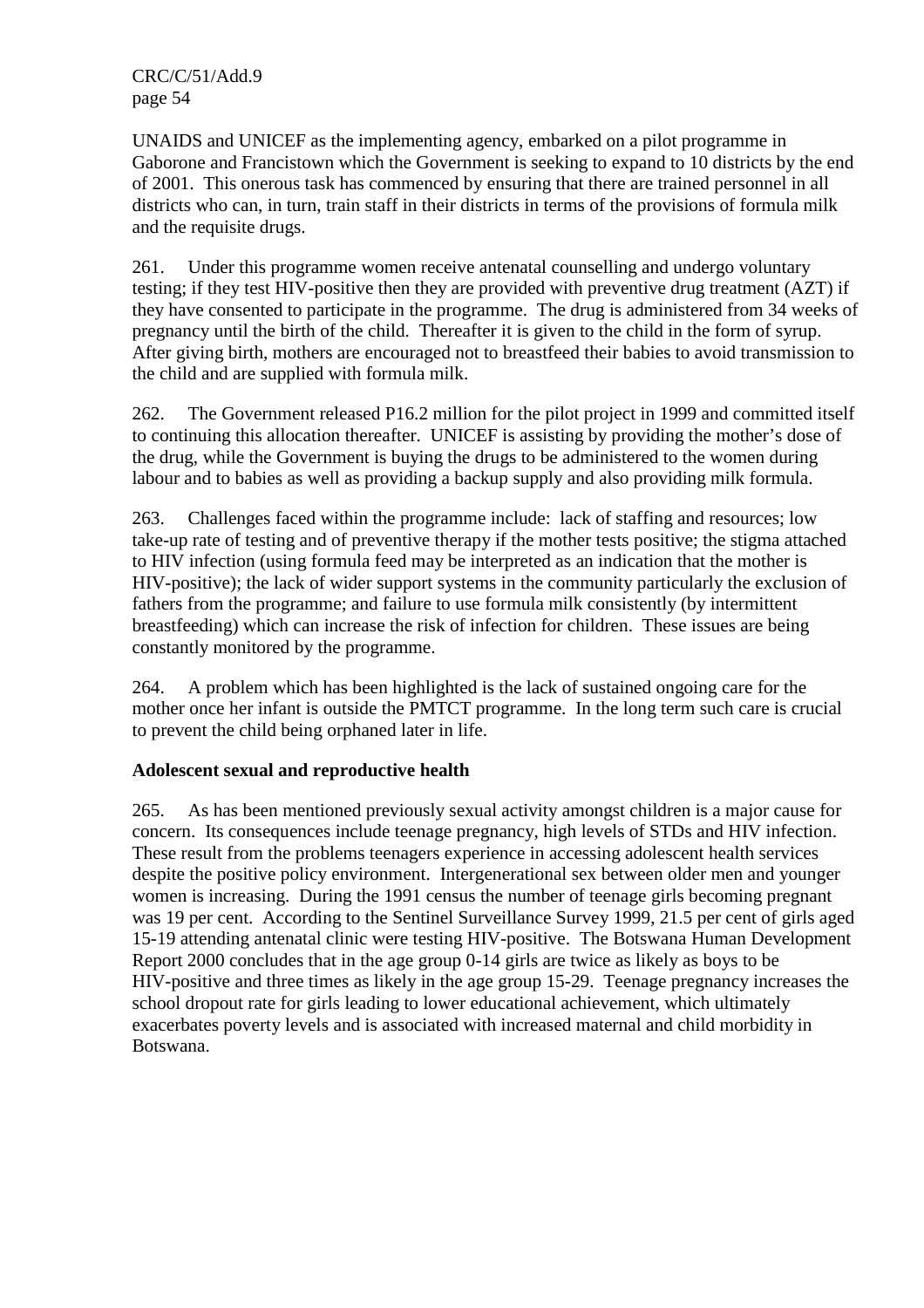266. In order to tackle this problem in 2000 the Government in conjunction with three United Nations agencies and BOFWA began piloting four models of adolescent-friendly sexual and reproductive health services. These were to be evaluated in 2001 to decide upon how to expand nationally. It is felt that implementation has been slow because of bureaucratic obstacles and lack of support for voluntary peer counsellors.

267. The Department of Culture and Youth is aiming to establish multipurpose youth centres to further assist in providing youth-friendly clinics and counselling centres. These will be modelled according to the outcome of the pilot programmes and hopefully these too will contribute to the fight against AIDS and teenage pregnancies by providing a conducive environment where youth can air their problems. The AIDS/STD Unit in collaboration with BNYC has already embarked on countrywide sensitization programmes on AIDS.

268. BOFWA provides integrated sexual and reproductive health and education and services. YWCA and Peer Approach to Counselling by Teenagers, seek to empower adolescents/teenagers to make informed decisions on sexual and reproductive health and HIV/AIDS. Population Services International promotes condom use amongst young people through social marketing approaches. The Dipalana Project educates young people in school to prevent teenage pregnancies, supports pregnant schoolgirls so they can continue their education while at home, and helps minimize confinement periods and to return to school by establishing day-care centres near schools so mothers can breastfeed their babies during recesses.

269. A lot of sensitization has taken place about the dangers of teenage pregnancies and HIV/AIDS. Parents, however, seem to prefer that somebody else talks to their children. To address this issue the Ministry of Education has integrated family life/sexual health education into the new primary and secondary school syllabuses. These syllabuses are not yet fully operational as they have not been introduced at levels of schooling and where they have, an insufficient number of teachers have been trained.

## **C. Social security: articles 26 and 18**

270. Government through local authorities has put in place a programme for the sustenance of destitute persons and their dependants. The National Policy on Destitutes defines a destitute person as: an individual without assets; a person who is physically or mentally incapable of working due to old age or a handicap; a minor child or children whose parent(s) have died or deserted the family or are not supporting his family; or an individual who is rendered helpless due to a natural disaster or temporary hardship. Of significance therefore is the inclusion of minor children in the classes of destitution.

271. The Social Welfare Division under MLG provides the destitute allowance and destitute persons are offered a monthly food basket to the value of P90.28 in rural areas and P67.78 in urban areas. Children are registered for this assistance if they are found to be needy.

272. Beneficiaries of the National Policy on Destitutes are provided with food, toiletries, medical care and shelter when the need arises. They are exempted from payment of service levies, taxes, water and street licences. Funeral expenses are also covered. Additionally, the Government makes provision for children whose parents are registered as destitute to attend school.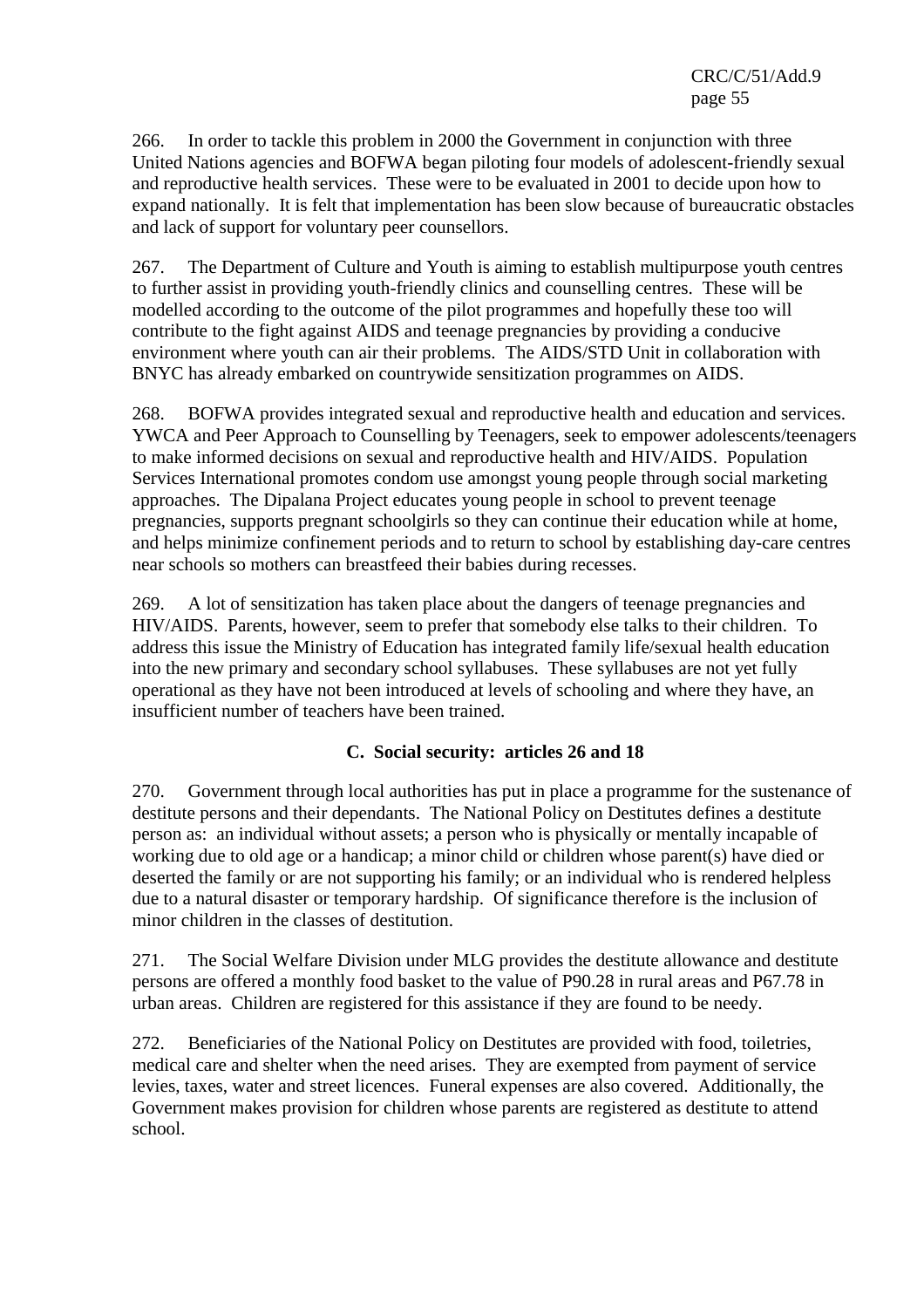273. It is said to be relatively difficult to register as destitute and that only the very poorest will qualify. In addition the shortage of social welfare officers creates delays in registration and may discourage people from doing so altogether. Furthermore, elderly people who have limited pension provision are caring for an increasing number of orphans without necessarily getting the benefit of the destitute programme. Outreach work should be done to encourage registration.

# **VII. EDUCATION, LEISURE AND CULTURAL ACTIVITIES**

#### **A. Education: article 28**

274. The Government of Botswana considers education a basic component of human development. NDP 8 lists amongst its objectives: (a) to increase access to education and training opportunities through both formal institutions and out-of-school means and (b) to place emphasis on vocational training. To these ends and to improve the skilled workforce of Botswana the Government developed a Revised National Policy on Education (RNPE) in 1994.

275. Basic education is free but not compulsory at primary and secondary school levels. The Government has, however, introduced fees for non-Batswana and is considering extending cost recovery measures to all citizens of Botswana (it is very likely that refugees will be excluded from the obligations to school fees). The RNPE provides for seven years of primary education (Standards 1-7) starting not earlier than age 6, three years of junior secondary (Forms 1-3) and two years of senior secondary (Forms 4-5) education. The first 10 years form the period of basic education which all children of school going age have a right to enjoy. The Constitution of Botswana allows for the deprivation of a child's liberty for the benefit of their education or welfare.

276. The RNPE provides that between ages 6-10 children may start primary school. Those who do not commence schooling until they are 10 may opt for non-formal education and can then rejoin the secondary school system. If the student is going to be older than 19 when they finish secondary schools then they should go to tertiary schools instead. In relation to Remote Area Dwellers there is exemption from this rule.

277. The aim of the Education Policy is to have a maximum class size of 22 pupils. In terms of education participation rates the Government of Botswana has always been concerned with the missing 10-15 per cent which is generally regarded as the proportion of children not attending school. Just under one third of students who begin school complete Form 6.

## **Girls' education**

278. There has been a reasonably well-developed system of education whereby both boys and girls have equal access to education although 1998 Education statistics show that girls tend to drop out due to pregnancy. This accounted for 3.1 per cent of dropouts of primary school (212 out of 6,942) and 39 per cent of those dropping out of secondary school (1,282 out of 3,287).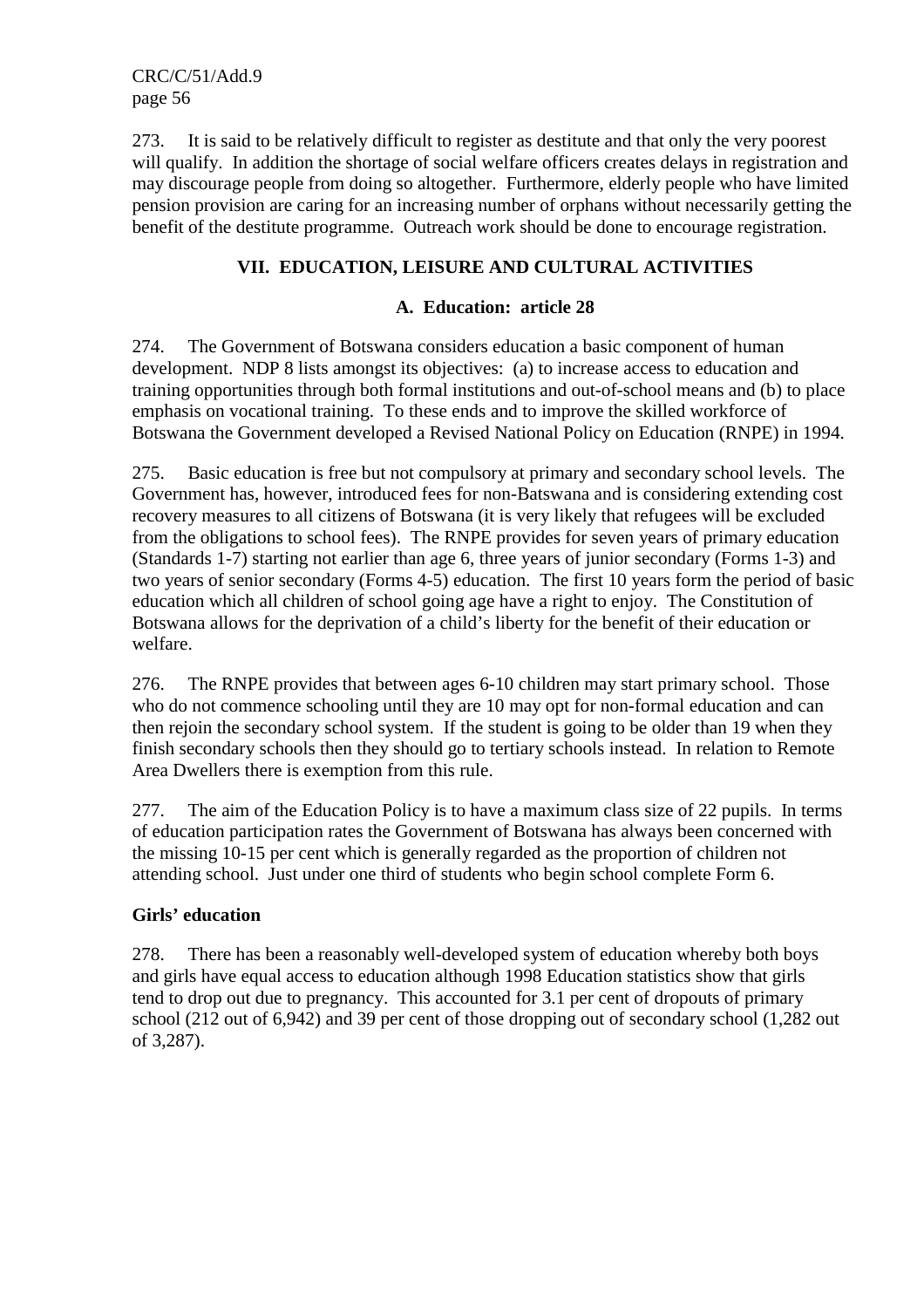279. Education Policy previously did not allow a pregnant girl to continue with her schooling. The policy was that a girl child who dropped out of school due to pregnancy must stay away from school for one complete year and that if she were to return to school it ought to be other than the school she was attending prior to the pregnancy. This policy did not encourage the girl child to return to school. The new Education Policy now provides for the girl to go on leave for 84 days and return to the same school.

280. A pilot project funded by UNICEF for pregnant schoolgirls is currently being conducted at Pekenene Community Junior Secondary School in Mahalapye, where schoolgirls who have babies will attend school while their babies are taken care of in a nearby day-care centre. It is anticipated that the existence of guidance counsellors in school will particularly assist these girls.

## **Table 6**

| Indicator                                                                         | 1999          | 1997 | 1998                 |
|-----------------------------------------------------------------------------------|---------------|------|----------------------|
|                                                                                   | %             | %    | %                    |
| Pupil-teacher ratio                                                               | $\cdot \cdot$ | 28   | 28                   |
| Illiteracy - adult                                                                | $\cdot \cdot$ | 25.6 | $\ddot{\phantom{0}}$ |
| Net enrolment ratio - ages 6-12                                                   | 88.5          | 89.2 | 90.3                 |
| Net enrolment ratio - ages 7-13                                                   | 97.9          | 98.4 | 98.6                 |
| Progression rate (Standard 1 to Form 1 as a<br>percentage of Standard 1 entrants) | 78.0          | 82.1 |                      |
| Progression rate (Standard 1 to Form 4 as a<br>percentage of Standard 1 entrants) | 30.1          | 31.6 | $\bullet$ .          |

## **Education indicators<sup>a</sup>**

**a** *Source*: Ministry of Education. Except literacy, source: Literacy Survey.

## **Education for children in remote areas**

281. Children who live in remote areas have their access to, and participation in, education inhibited by reason of their distance from educational facilities. These children are often faced with the problem of walking long distances to schools. Such children are also often confronted with the difficulty of being unable to speak the languages used in school, namely Setswana or English. This is because many children in these groups speak a different language at home. There is one group of citizens who do not allow their children to participate in education.

282. The Government, through the Remote Area Dweller Programme, has some schools with hostels in which even the youngest child can stay. These are overseen by a matron. These hostels are not always seen as child-friendly environments, particularly for young children. It is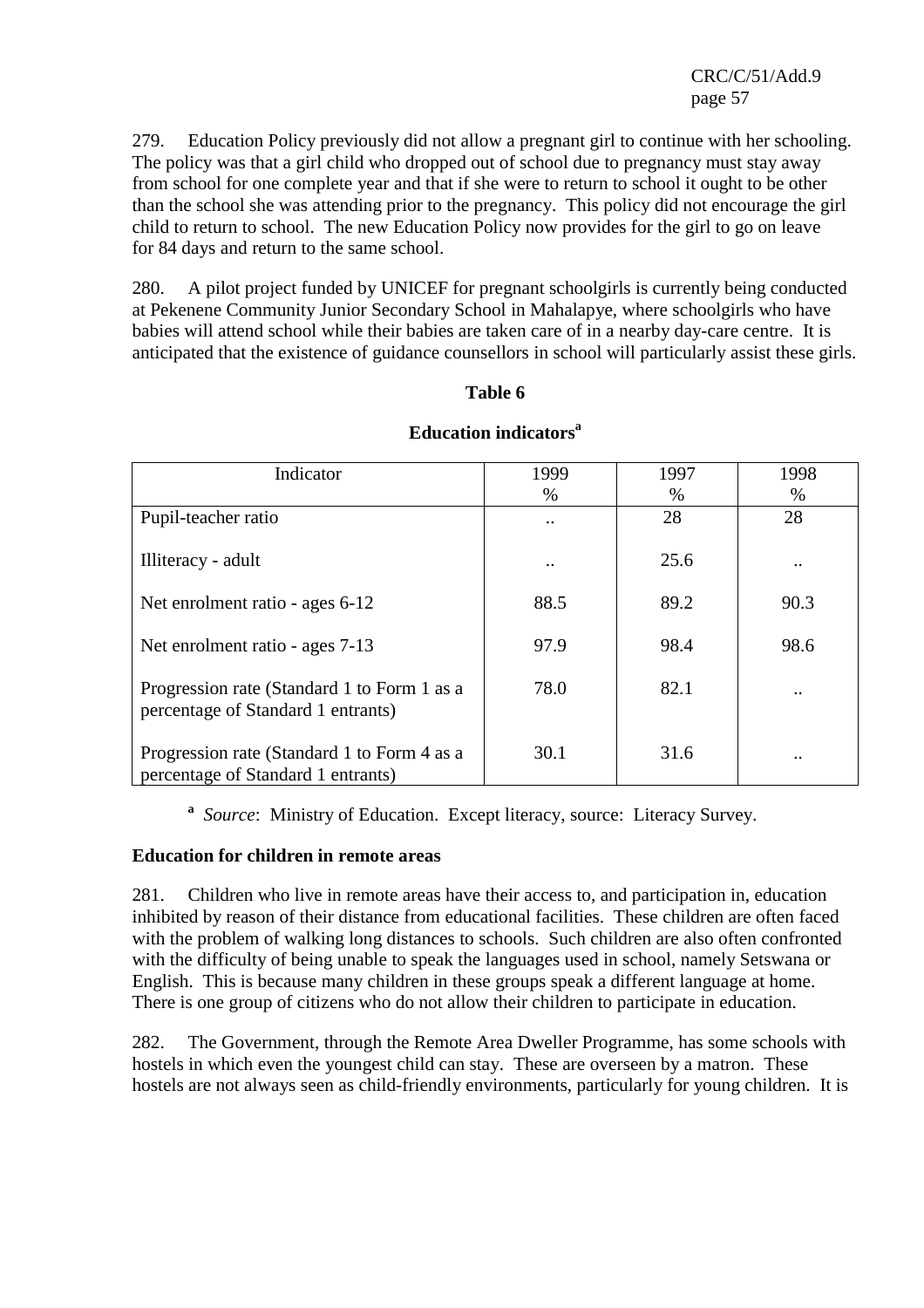difficult for children to see their families at weekends as they are often poor and some distance away. This can result in high desertion rates (81.5 per cent of dropouts from primary education are deserters and drop-out rates are higher in Remote Area Dweller areas). The Government is piloting schools with 1-2 teachers to assist with this problem.

283. Some NGOs such as Tirisanyo Catholic Council have established pre-school programmes in these areas staffed by people from the local communities in order to enable these youngsters to learn Setswana and English and to become familiar with a school environment and routine. They are, however, seriously under-funded and underresourced.

284. Another problem faced by these schools is the problem of keeping teaching staff who often do not want to live in such remote and uncomfortable environments. They do not receive any special training for these posts. There is, as a result, a high turnover of staff in these areas and low staff morale which impacts negatively on the education of children.

## **Education for children with disabilities**

285. The development of special education in Botswana can be traced back to 1969 when the Dutch Reformed Church established the first resource centre in Mochudi at Linchwe Primary School for blind children. In the 1970s two more schools were established, namely Rankoromane Camphill Community Special School for children with mental and physical impairments in Otse and Ramotswa Centre for Deaf Education. Another centre for deaf education has been established in Francistown, in the Northern Part of Botswana. Credit must be given to the NGOs which started and are running centres for children who require special education. Government however makes annual subventions to these centres.

286. To date there are 11 units for the mentally and physically handicapped, 3 resource classes for the blind, and 2 units for the deaf. Ramotswa Community Junior Secondary School has a special education unit catering for 39 pupils who are hearing-impaired. Two hostels have been built to accommodate these pupils. Some children with other serious disabilities have been sent to institutions outside Botswana. Currently 17 children are receiving special training in South Africa.

287. The Ministry of Education further intends to absorb children with learning disabilities into the mainstream educational process. The Revised Policy on Education recognizes that the extent of some children's disabilities may be such that they cannot be properly catered for in mainstream education and therefore provides that these children must be educated outside Botswana at government expense. However there is need to adequately prepare teachers to enable them to provide appropriate and effective support for the students. The Ministry has thus come up with a training plan that includes training for special education. There are now four teachers who are undergoing training abroad, and six more are to be sent to the United Kingdom for training. The Ministry also provides in-service training on special education.

288. It is felt that education for children with disabilities needs to be strengthened to prevent discrimination. To this end Braille exams are provided and schools are being modernized to improve access for children with disabilities.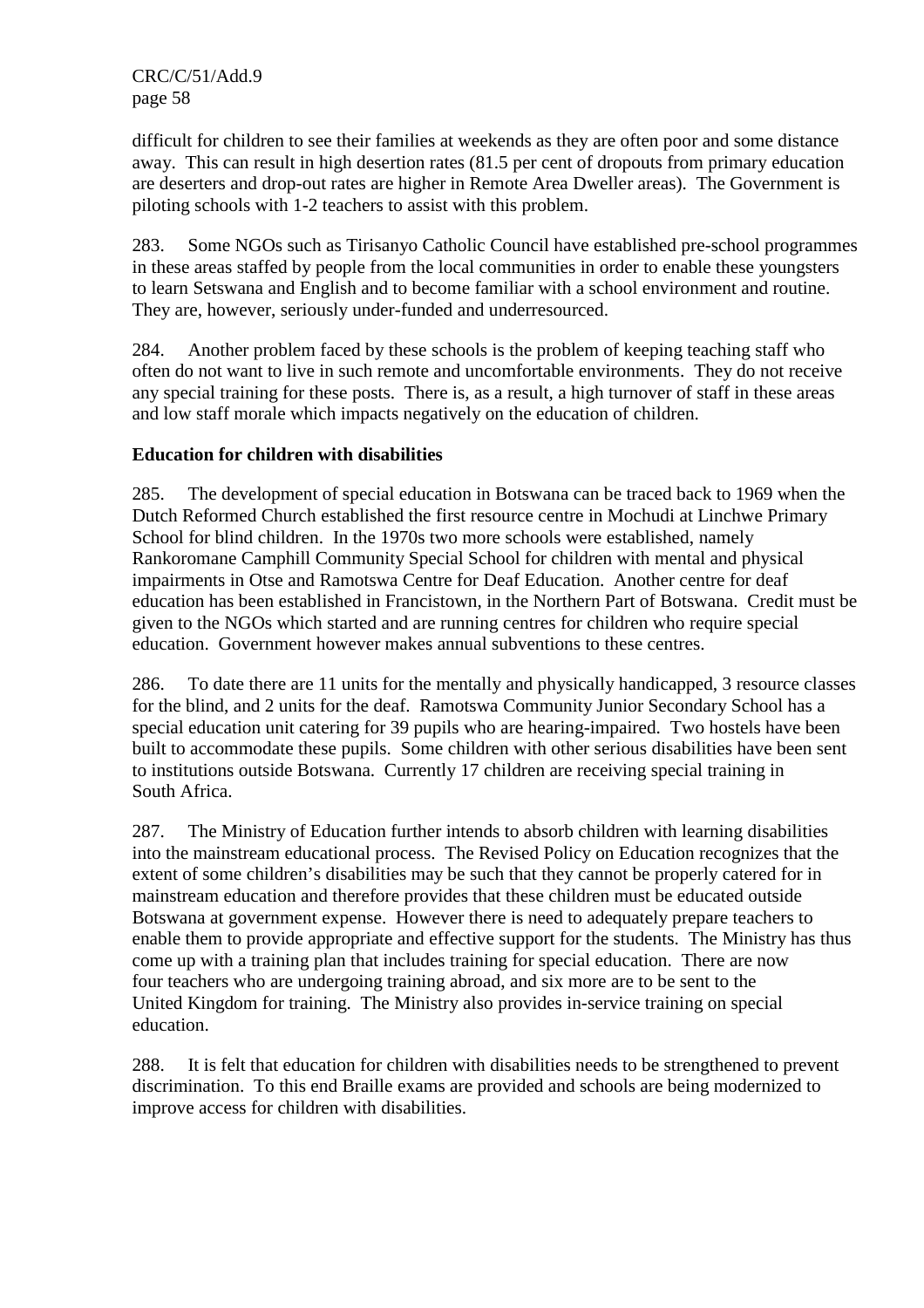## **Pre-school education**

289. In its commitment to providing education the Government recognizes pre-primary education as an important component of basic education. Although the Government has not committed itself to universal provision of pre-primary education, it continues to provide an enabling environment to NGOs, churches and individuals that provide this level of education. There is a permanent coordinating capacity through the pre-school unit of the Ministry of Education, which recognizes the importance of affording education to children of the minority groups such as Remote Area Dwellers. The programmes are geared towards the improvement of early childhood programmes in remote areas.

290. Presently pre-school education is provided mainly by private individuals and organizations through the day-care programme. Access is limited to about 7 per cent of the population aged 3-6. The curriculum is not standardized and the training of teachers is done outside the formal teacher training programmes. Further, the National Policy on Day Care Centres which guides pre-school education is out of date in many respects and is under review. A report was completed in 1999 and is in the process of being prepared for adoption.

## **Corporal punishment**

291. In the Education Act (Corporal Punishment) Regulations, provision is made that corporal punishment on a pupil at any school can only be administered by the headmaster or another teacher in the presence of the headmaster. Furthermore, no instrument of punishment other than a light cane shall be used; and no punishment shall exceed 10 strokes with the cane; no male teacher may inflict corporal punishment upon any girl whom he has grounds for believing is under the age of 10 years. The situation with the secondary schools is that no male teacher except the headmaster may inflict punishment upon a girl, and no punishment shall exceed five strokes.

292. To ensure that the corporal punishment regulations are adhered to the Ministry of Education has introduced a "Punishment Book" at every school. All acts of punishment should be recorded in this book and it should reflect the type of offence committed by the pupil, type of punishment, date when administered, the teacher administering it, name of the child, the number of strokes and the way they were administered.

293. In essence, corporal punishment can only be administered by the headmaster or someone authorized by the headmaster. Although the Ministry has received few complaints relating to corporal punishment the reality is that a lot of the conditions stipulated above are flouted and that teachers will administer corporal punishment outside of these rules. This has led to numerous complaints by children to the NGO Childline, but it is not clear how often these are taken seriously.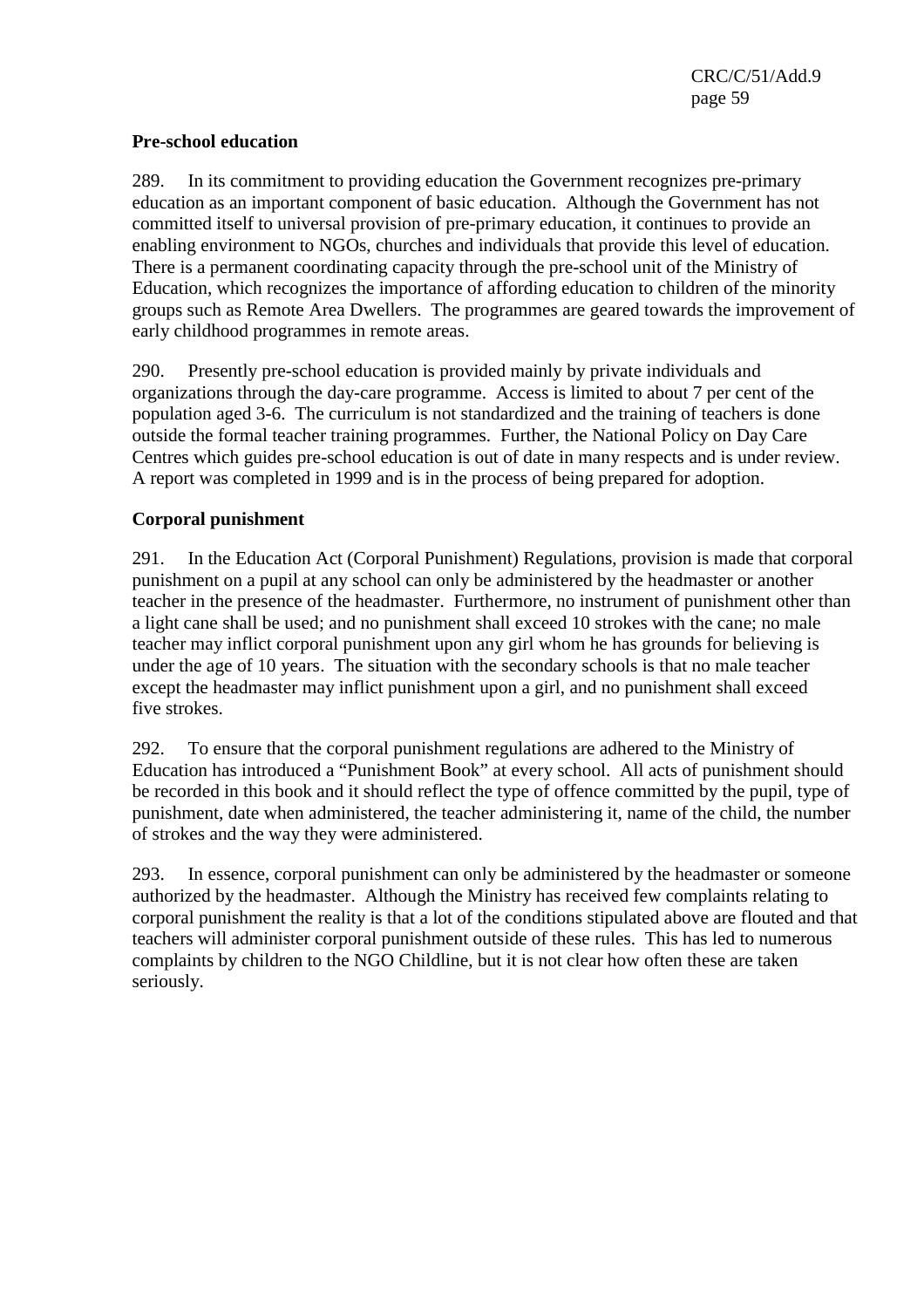## **B. Aims of education: article 29**

- 294. RNPE has, as its objectives:
	- − To raise educational standards at all levels;
	- − To emphasize science and technology;
	- − To make further education and training more relevant and more available;
	- − To improve partnership between school and community;
	- − To provide lifelong education to all sections of the population;
	- − To assume more effective control of the examination mechanism in order to ensure that the broad objectives of the curriculum are realized; and
	- − To achieve efficiency in educational development.

295. RNPE led to a reinterpretation of the goals and objectives of basic education into aims from which subject aims and curricula could be developed. These are based on the assumption that education is a fundamental human right which promotes the all-round development of the individual; fosters intellectual growth and creativity; enables citizens to reach their full potential; develops moral, ethical and social values, cultural identity; self-esteem and good citizenship, enables citizens to participate actively to develop the democracy of Botswana and prepare them for life in the twenty-first century. The basic education is aimed at providing a sound pre-vocational preparation and the ability to optimize career choices. It also provides for guidance and counselling for pupils throughout their schooling.

296. The Ministry of Education has a curriculum development and evaluation division which has developed curriculum blueprints for all levels of education. So far only the junior secondary element has been introduced in practice. Traditionally schools have been seen as places where discipline is strict and the teachers' authority is unquestioned and this is reflected in the prevalence of corporal punishment.

297. Teachers are currently being trained to enable them to teach the new curriculum which has introduced new subjects such as moral education and guidance and counselling to schools. In addition old syllabuses for subjects which remain in the curriculum have been revised. Botswana has employed a number of expatriate teacher trainers to work in teacher-training colleges to enhance the workforce and make up for deficits in skills and subject areas. Difficulties may be faced with the introduction of the new curricula as older teachers are not familiar with them and will need ongoing training.

298. With regard to this strategy, the Ministry of Education initiated a "job shadowing programme". Job shadowing is a form of work-based learning where students visit a workplace and shadow a person. They observe what the persons do and ask them questions about their job. On realizing its usefulness, UNICEF and Gaborone Rotary Club lent their support to the project. It is currently piloted in selected schools in Gaborone. The purpose is to provide students with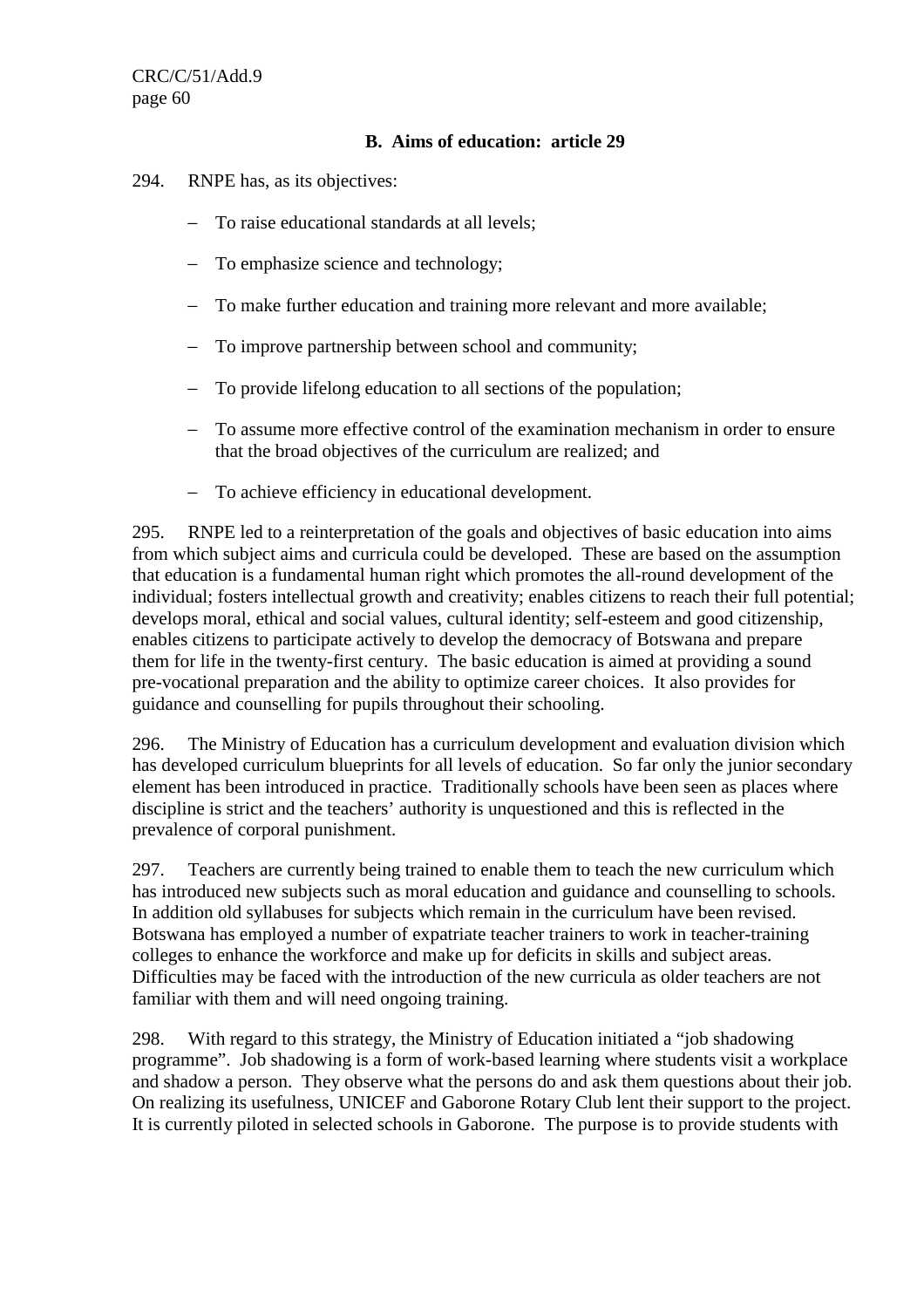an opportunity to learn firsthand about the world of work. The job shadowing experience provides students with an opportunity to explore specific jobs, careers or industry sectors that might be of interest to them. It also exposes students to the realities and demands of the workplace and the expectations of the employer. It must be noted that job shadowing is part of the larger, ongoing career guidance programme that is run in secondary schools.

299. There is need for vocational schools to develop fully fledged guidance and counselling programmes to help ensure that students receive adequate career counselling to prepare them for challenges posed by the world of work.

300. Although Government has aimed to make sure that there are schools in every district to provide primary and secondary level education, it is fully aware that not all these children have access to these schools for a variety of social, economic and educational reasons. For these children therefore there is provision in the education policy that parallel, out-of-school primary education should be provided through non-formal education. NGOs will be supported by Government to run pilot out-of-school centres developed through action, research and evaluation. At elementary level a nationwide distance education study centre is being established.

# **C. Leisure, recreational and cultural activities: article 31**

301. Cultural practice is that children are given time to play with their siblings and friends, to rest and to participate in leisure activities such as sport and dance.

302. In the basic education programme physical education, art, music, a third language, religious education, home economics or business studies form part of the optional curriculum of which two or three must be chosen by the student.

303. Botswana has a rich and diverse cultural heritage which the Department of Youth and Culture has a responsibility for preserving and promoting. It also promotes sports and the performing arts which it does through organizing national performing arts festivals in different districts celebrating cultural diversity and providing financial support to independent, non-governmental projects for traditional dance, theatre and the arts. Costumes, musical instruments and sports equipment are provided. Many children and youth participate in these programmes although there is not a specific budget allocated to children's groups.

304. Botswana National Museum is the responsibility of the Department of National Museum, Monuments and Art Gallery in the Ministry of Labour and Home Affairs. It is based in Gaborone and conducts educational tours for children involving different activities designed to enhance children's skills in writing, research and critical thinking. It also has a variety of other activities aimed at and including children.

305. The Museum has a mobile museum extension programme for schools and local communities. The main aim of this programme is to educate schoolchildren about the people of Botswana and the environment, thus promoting not only an understanding of Botswana's cultural heritage but also an understanding of the cultural patterns and diverse ethnicities which make up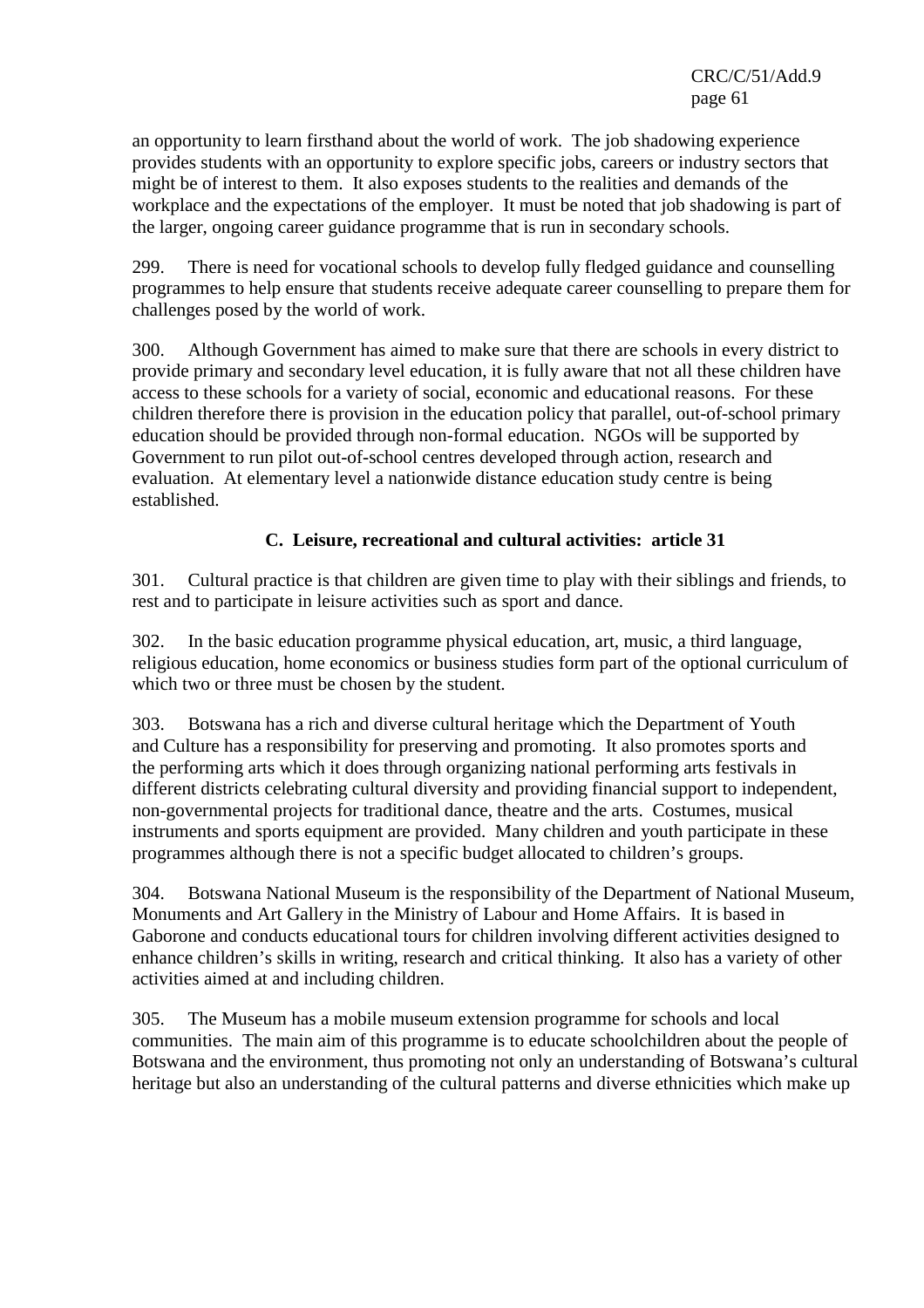Botswana. The programme is conducted in Setswana and English and consists of lectures, introductions to museum exhibits and traditional performances in the form of traditional dance by children and adult groups, poems and oral history of villages by elders. The Museum spends P60,000 annually on the mobile unit.

306. The Museum also stages 12-17 temporary exhibitions per year which are well attended by school parties. In 2001 a new museum will open in the Tsodilo area there will be an exhibition to celebrate International Museums Day. The art division of the Museum intends to link the two events working with children from SOS Children's Village to produce artwork in the form of wall hangings for the Tsodilo museum which will form part of the backdrop when the President makes his opening speech.

307. The Museum also holds an annual National Children's Arts Festival which is open to children aged 18 and under and designed to complement the school curriculum. It is targeted at all children throughout Botswana, including schools in remote areas, and aims to cultivate and develop talent. It is a three-day mini-festival of performing arts including traditional dance, drama and music. The art exhibition and prize-giving is a key part of the festival. The Museum regards this event as one of its most important events.

308. In July 2001 there was a Children's Art exhibition organized in partnership with DeBeers Diamond Company which was funding artists from the Kuru Development Trust to hold painting workshops in schools in the Ghanzi and D'Kar area. The work was displayed at the exhibition.

## **VIII. SPECIAL PROTECTION MEASURES**

## **A. Children in situations of emergency**

## **1. Refugee children: article 22**

309. Botswana's stable political environment has over the years attracted many asylum-seekers. The result is that the majority of the asylum-seekers currently in Botswana are from neighbouring States, in particular Namibia and Angola.

310. However, in fulfilment of international obligations, specifically under the Convention relating to the Status of Refugees of 28 July 1951 and the OAU Convention of 10 September 1969 governing the specific aspects of refugee problems in Africa, Botswana has had to ensure that refugees within her borders are afforded the bare necessities. The Refugees (Recognition and Control) Act (Cap 25:01) governs matters relating to refugees. This Act provides for the recognition and control of certain political refugees, and prevents in certain circumstances their removal from Botswana. The country enforces the principle of first country of asylum, which means that asylum-seekers from further afield such as Ethiopia and Somalia tend to be refused refugee status. UNHCR has proposed amendments to the Act.

311. It must be pointed out however that the Act does not make any specific reference to children. It is apparent that in practice children's claims for refugee status is attached to that of a parent, guardian, older sibling or "foster parent" designated for the purpose by the authorities. There are no separate systems in place for unaccompanied children or for family tracing other than through the UNHCR system.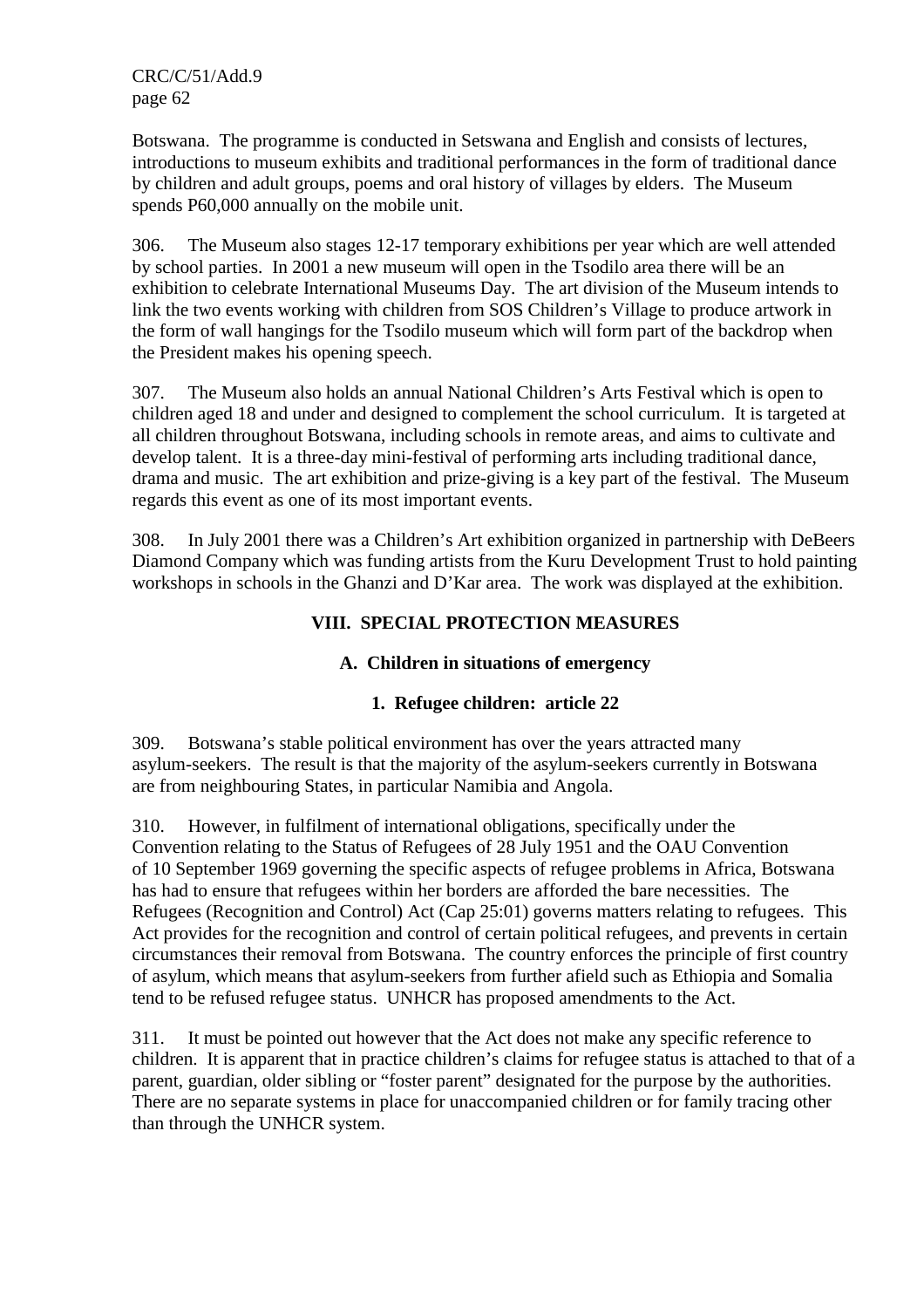312. Botswana has set up a refugee settlement at Dukwi, which is approximately 170 kilometres from Francistown, the second largest city. Numbers in the settlement vary but were about 3,500-3,600 in April 2001, representing 16 nationalities. Some accommodation is provided in two-roomed houses but the majority live in tents provided by UNHCR. The settlement is run by a Commander who is employed by the Office of the President. The Botswana Council for Refugees employs other essential staff including a social worker.

313. Some of these refugees have been in the settlement for as long as five years. The people living at this settlement are those seeking refugee status, those who have been granted status and those who have been denied (about 500 as of April 2001). Once refugee status has been granted, refugees can live and work legally anywhere in Botswana. However few tend to do so because of difficulties obtaining employment due to lack of skills, language barriers and competition from Botswana citizens. To deal with this problem UNHCR is establishing income generation schemes to finance group enterprise through microcredit loans and provide professional advice and assistance on business planning.

314. There is a well-established food supply system which makes some attempt to cater for variation in diet. Refugees are also supplied with basic commodities such as cooking oil, paraffin, toiletries, and seeds for horticulture. They are not given money or clothing and some complain that the food ration is insufficient. Horticulture and poultry farming is hindered by lack of maintenance of the water supply and lack of electricity which result from the years when the settlement fell into disrepair when few refugees were in the country.

315. At the time the settlement was established the UNHCR established a primary school, which was later handed over to the local authority. The primary school also caters for the small local population and the children of the refugee settlement staff. The enrolment of the children at this school in 1998 was 80 pupils made up of mostly Angolans who were staying in Dukwi. By February 1999 the enrolment had shot up to 156, the majority of the children being Namibians and by April 2001 the number was 412. An existing pre-school has recently been reopened by UNHCR to cater for the influx of refugees.

316. There is a secondary school on the settlement which is run by the Botswana Council for Refugees. In April 2001 it had 140 pupils. Pupils who do well tend to be taken out of this school and sent to the government secondary school in the nearby settlement. UNHCR has recently commenced a scholarship scheme to enable students to further their education outside the settlement in vocational and academic subjects. Thirty-four students had benefited from this by April 2001.

317. Classes in school are made up of children who speak several different languages so teachers encounter challenges in delivering the curriculum. In an attempt to cater for this problem, teachers are sourced from among the refugees themselves although the fact that there are 16 nationalities represented makes this a difficult challenge. Poor attendance and high drop-out rates are also reported to be a problem in both schools. In order to address these problems refugees have been sourced from the settlement to assist with the teaching.

318. There is a health clinic on the settlement which also services the local community. The quality of its service delivery to the refugees is compromised by lack of adequate interpreters and understaffing. This is particularly problematic in relation to advice about the PMTCT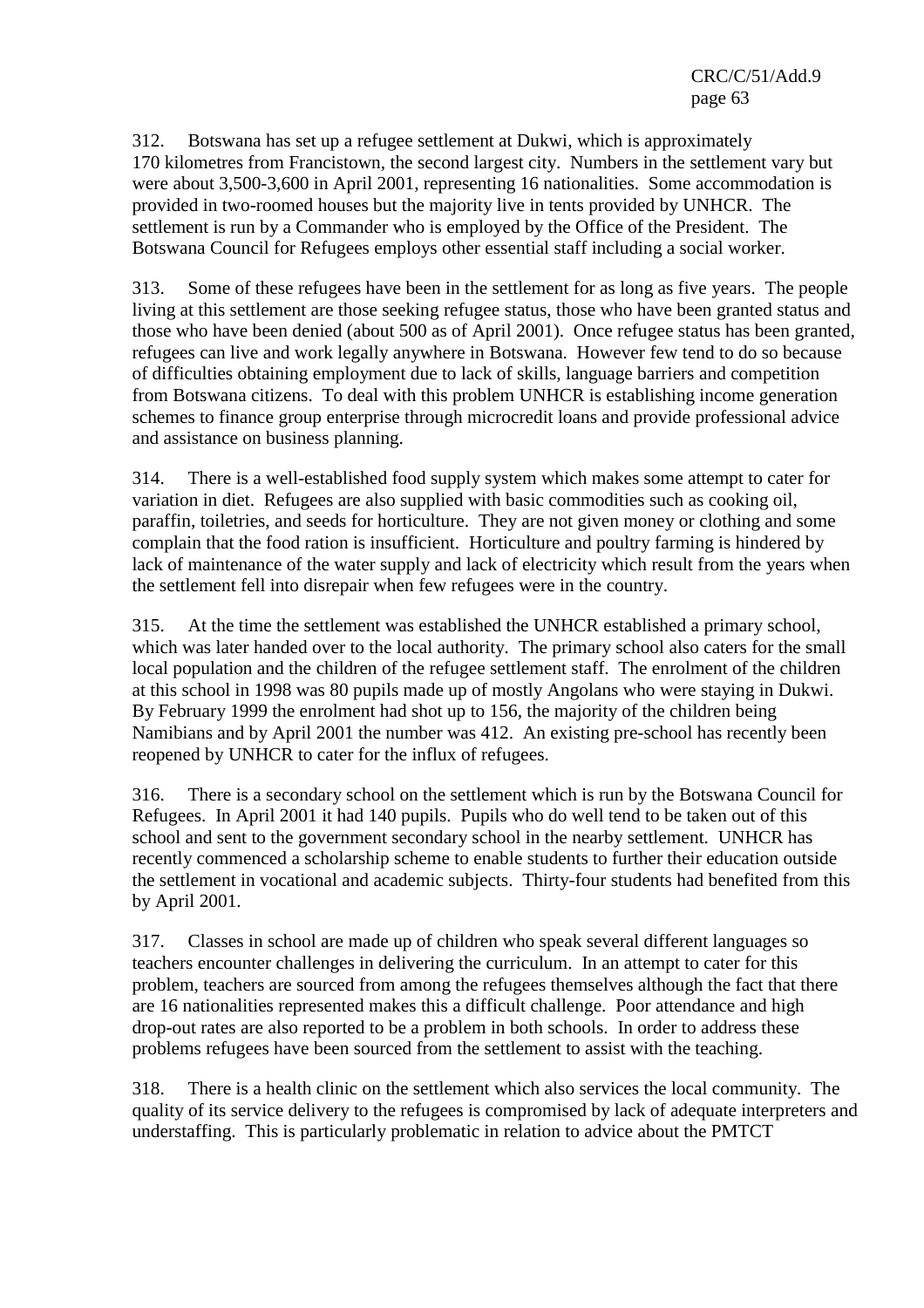programme and other matters which depend upon strict confidentiality. The result is that maternal and child health services and HIV/AIDS prevention and awareness mechanisms are inadequate.

319. Other problems faced by the refugees include the failure to implement the home-based care programme which requires social workers to deliver extra food rations to bedridden patients, inadequate counselling facilities and leisure and recreational activities. The crime rate is not reported to be high although there have been arrests on the settlement due to protests by asylum-seekers who have been refused refugee status.

## **2. Children in armed conflict: article 38**

320. As already stated in the previous section, Botswana has enjoyed a peaceful atmosphere since its independence. There is no military conscription and the age at which a person can join the army or police is 18 years, which is in line with the provisions of the Convention on the Rights of the Child.

321. Botswana ratified the Rome Statute of the International Criminal Court on 8 September 2000 and acceded to the Geneva Convention for the Amelioration of the Condition of the Wounded and Sick in Armed Forces in the Field on 10 December 1976. It also acceded to Protocols I and II to the Geneva Convention on 23 May 1979. These have been incorporated into Botswana legislation (CAP 39:03).

## **3. The administration of juvenile justice: article 40**

322. A child in conflict with the law is entitled to the constitutional safeguards of secure protection by the law (section 10 of the Constitution). This provides that every person charged with a criminal offence shall be afforded a fair trial within a reasonable time by an independent and impartial court established by law. Furthermore, provision is made that every person charged with a criminal offence shall be presumed to be innocent until proven guilty, and shall be informed as soon as reasonably practicable of the charges against him/her in a language he understands. He/she must be given adequate facilities and time to prepare his defence, and a right to legal representation at his own expense and a right to examine witnesses. A person also has the right to be informed of his/her right of legal representation.<sup>23</sup> However there is no scheme for providing free legal representation or advice to children and it is reported that very few juveniles are assisted by a lawyer in practice.

323. The right to an interpreter was recently reinforced in the case of *Ditshwanelo, Maauwe and Motswetla v. Attorney General and Commissioner of Prisons and Rehabilitation*. **24**

324. The Children's Act, the Penal Code and the Criminal Procedure and Evidence Act are principal legal instruments that make specific provisions on how to deal with children in conflict with the law. Criminal liability starts at the age of 8. For children aged between 8 and 14, the State bears the burden of proving that a child charged with committing an offence did so knowingly.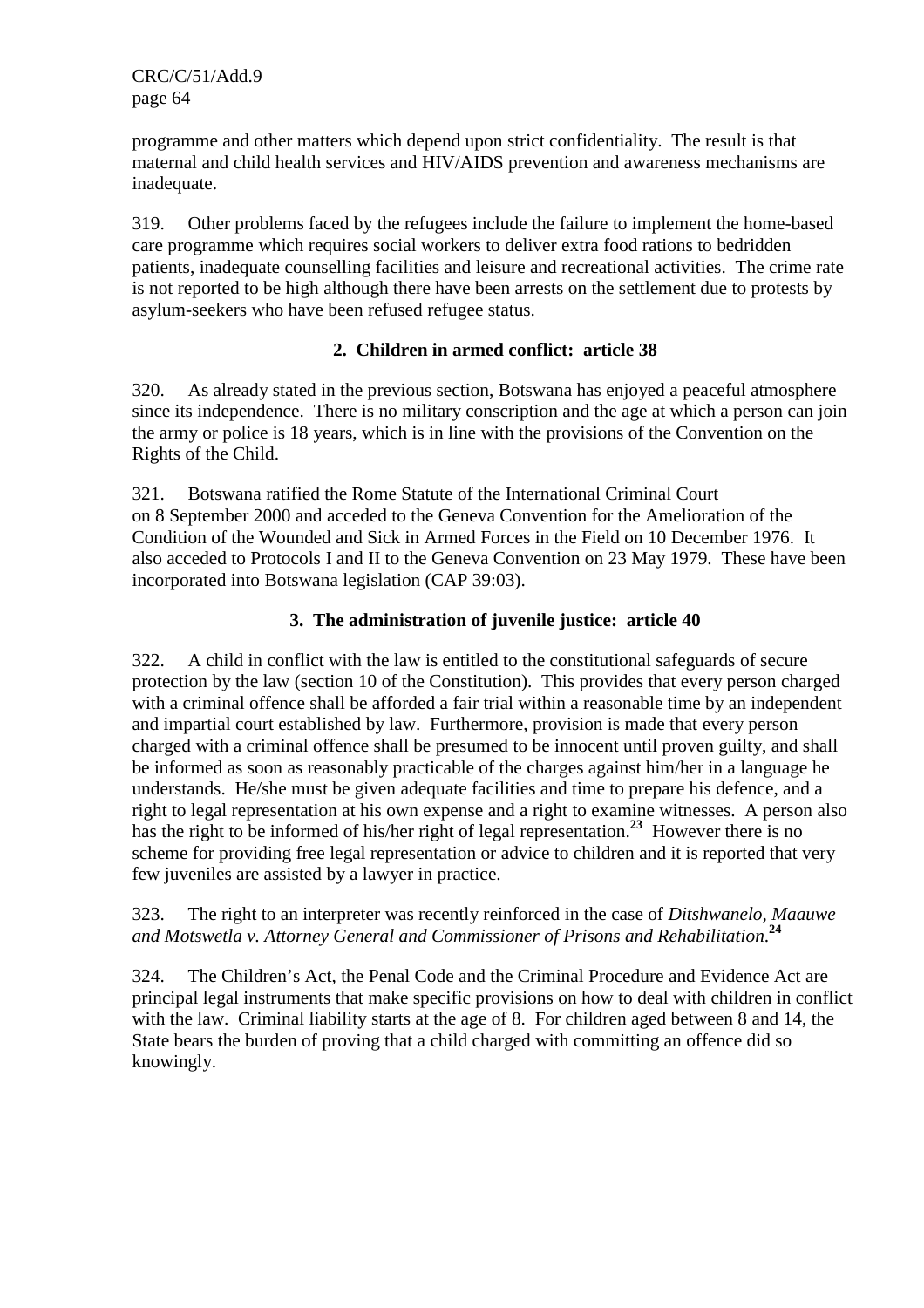325. The Children's Act establishes Juvenile Courts for children between 7 and 18 who are tried for criminal offences. A Juvenile Court is defined as a magistrates' court or a customary court sitting for the purpose of hearing a charge against a juvenile or exercising any other jurisdiction conferred on a Juvenile Court by the Act. The Juvenile Court sits in an informal setting, in a room other than that in which an ordinary court sits, and in camera. The privacy of the juvenile is further protected in that no person is allowed to be present in a Juvenile Court other than officers and members of the court, the juvenile concerned and his parents or guardian, the social welfare officer concerned, and any such other persons as the court may authorize to be present (section 22 and 24). Section 25 (1) of the Children's Act also protects the privacy of the juvenile by criminalizing the publication of the name and address of the juvenile, or the name or address of the school that a juvenile is attending or a photograph of the juvenile, without the permission of the court. The offence is punishable by a fine of P100 or a term of imprisonment. Generally both the official and the private media abide by this provision.

326. There is provision in the Act for cases against children under the age of 18 to be brought to the attention of the district commissioner of the district where the offence was committed who can initiate inquiries by a probation officer into their background if he/she is satisfied prima facie that an offence has been committed (s27). It is then open to the Commissioner to deal with the child under s17 of the Act which relates to children in need of care or to refer him/her to the juvenile court. This provision has several consequences: under section 17 a child can be determined to be "in need of care" and as a result sent to a school of industry or children's home or placed under the supervision of a social worker. If the child does not obey he/she can be guilty of an offence which can be punishable by a caution or by corporal punishment (s20).

327. Cases involving children under 18 can also be heard by the High Court which does not sit as a juvenile court and is therefore not bound by the provisions of the Act. S9 of the High Court Act gives discretion to the court to exclude people from a hearing, but it is not mandatory. The magistrates' courts Act lays down a list of matters which must be referred to the High Court. This is generally based on offences which attract long prison sentences.

328. A child or juvenile dissatisfied with any decision or order of a juvenile court may appeal or make an application for a review to the High Court, in terms of section 30 of the Children's Act.

## **Sentencing: article 37 (a)**

329. There is a statutory requirement that the juvenile court takes into account the general conduct, home environment, school records and medical history of a child or juvenile when sentencing those found guilty. This would normally be reported on by someone performing the role of a probation officer who would make recommendations as to the appropriate sentence in a social enquiry report which is prepared in all cases. A juvenile court is given the power to dismiss the charges against the juvenile or to place the juvenile offender on probation for a period of not less than six months or more than three years. Alternatively the court may send the offender to a school of industry for a period not exceeding three years or until he/she attains the age of 21 years (s28).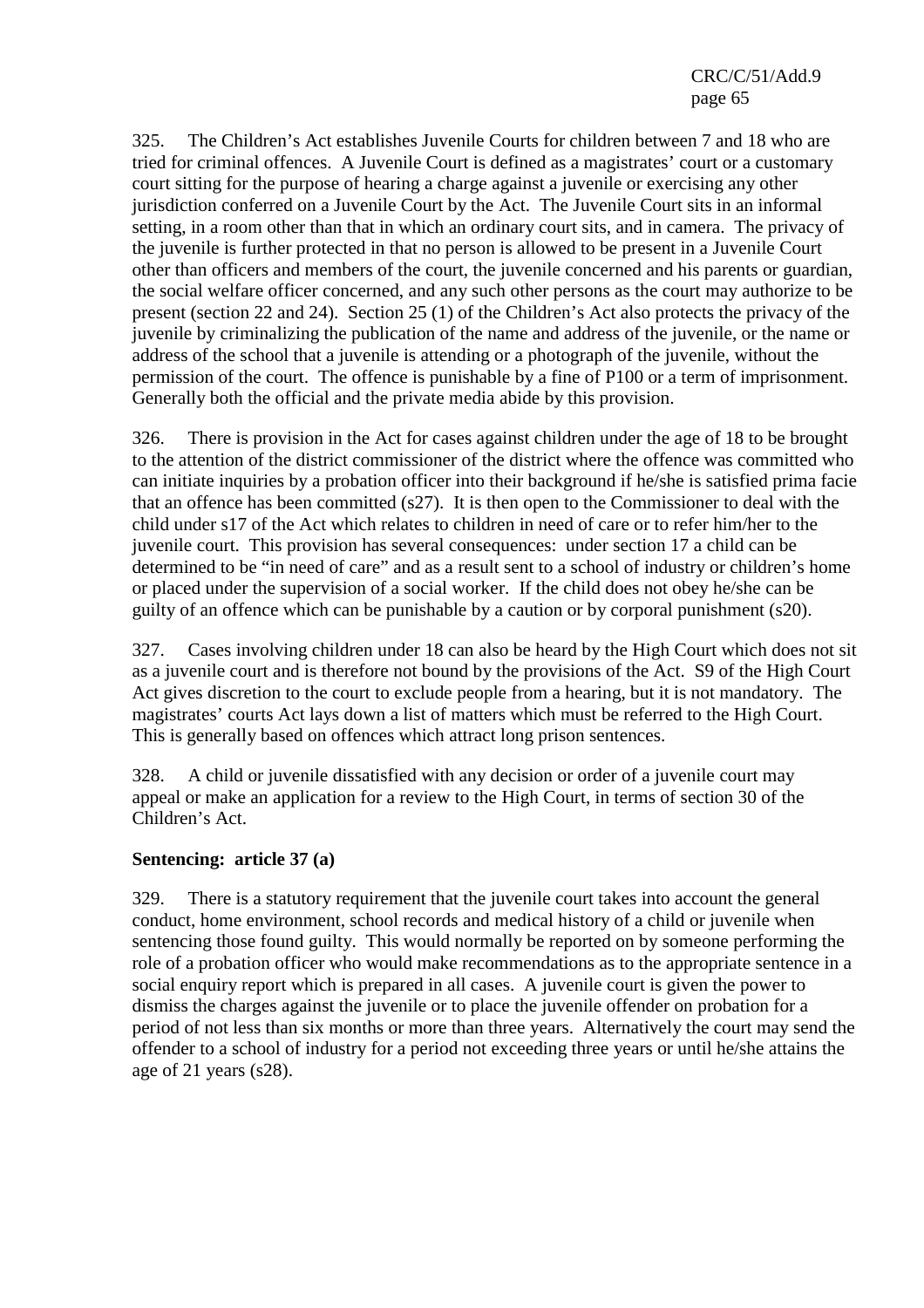330. Some magistrates have complained that some of the social enquiry reports are inadequate and social workers have complained that courts do not give much weight to their reports. There is thus a need for training and sensitization of both parties to ensure the spirit of the Act is maintained. In-service courses for social workers have been conducted to address this problem. Another constraint is that social workers' reports take longer to be prepared because of the acute shortage of resources in terms of qualified personnel and transport, which would facilitate the speedy preparation of the report. Not all villages in Botswana have a social worker due to the lack of qualified human resources.

331. Presently juvenile criminals placed on probation are put under the care of social welfare officers who engage them in rehabilitative projects such as carpentry, pottery, knitting and poultry farming. Resources are however not always available for such projects.

332. In passing sentence any court should, in terms of the law, take into account the age of the offender. For instance section 304 of the Criminal Procedure and Evidence Act provides that any court in which a person under the age of 18 has been convicted may instead of imposing a punishment of imprisonment order that he be placed in the custody of a suitable person. In terms of section 27 (1) of the Penal Code, a sentence of imprisonment cannot be passed on any person under the age of 14 years.

333. The High Court has powers to imprison. However all courts send children aged between 14-18 to prison, as reflected in the Annual Reports of the Prisons Commissioner, partly because of the lack of alternatives.

334. A boy (under 18) convicted of an offence punishable with imprisonment may be ordered to undergo corporal punishment in substitution for such imprisonment. The Penal Code provides that no corporal punishment shall be imposed on females. Infliction of corporal punishment must conform to the provisions of the Criminal Procedure and Evidence Act, and the parent/guardian of the child has a right to be present when such corporal punishment is administered, as per section 305 thereof. In *Clover Petrus and Ano v. S*, **<sup>25</sup>** the court pronounced that corporal punishment per se is not inhuman and degrading punishment, and that it is the administration of such punishment in instalments that is inhuman and degrading. It can be given in addition to or instead of a prison sentence.

335. The death penalty cannot be imposed on any person below the age of 18 years. However, a child may be detained at the President's pleasure at such a place and for such a period that the President may deem reasonable, in lieu of the death penalty (section 26 of the Penal Code).

#### **Table 7**

#### **Child offenders - Penal Code and non-Penal Code offences convicted in Magistrates' (Juvenile) and High Courts**

|      | Total offences committed by children (under 18) |     |     |  |  |  |  |  |  |
|------|-------------------------------------------------|-----|-----|--|--|--|--|--|--|
|      | Male<br>Total<br>Female                         |     |     |  |  |  |  |  |  |
| 2000 | 854                                             | 129 | 983 |  |  |  |  |  |  |
| 1999 | 975                                             | 233 | 208 |  |  |  |  |  |  |
| 1998 | 723                                             |     | 799 |  |  |  |  |  |  |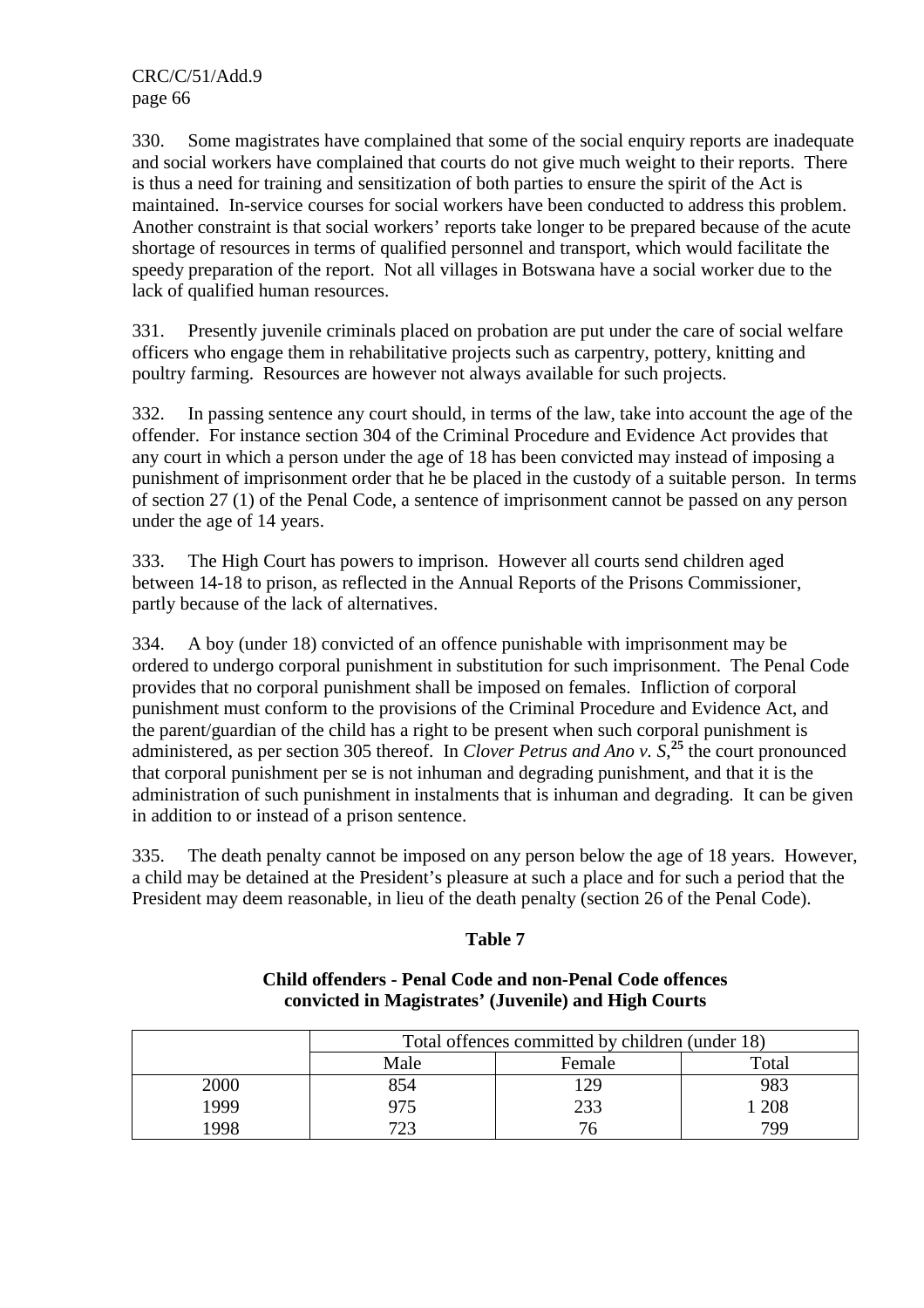#### **4. Children deprived of their liberty: article 37 and physical and psychological recovery and social reintegration of the child: article 39**

336. The Constitution provides that no person should be deprived of his/her liberty except in a number of circumstances listed in section 5. These include (but are not restricted to) serving a sentence imposed by a court; arrest on being suspected of committing or being about to commit a criminal offence; being of unsound mind or being a vagrant; and in the case of under-18-year-olds detention is allowed for their "education or welfare"  $(s5 (1) (f))$ .

337. When anyone is arrested they can be held in custody by the police for 48 hours before seeking a warrant for further detention from a magistrates' court or a district commissioner (Criminal Procedure and Evidence Act). Special arrangements are made for children who are arrested, including being confined in separate cells from adults and being given access to their parents and legal counsel. These instructions are detailed in the Police Act, police circulars and standing orders.

338. In determining whether to grant bail in any particular case, age is a factor which should be taken into account to decide whether pre-trial detention is appropriate (Part IX Criminal Procedure and Evidence Act). As a result children tend to be treated more leniently than adults.

339. As detailed above the Children's Act has a rehabilitative approach to sentencing in juvenile courts, which dictates that those under 18 should not be sent to prison. However in practice customary courts, magistrates' courts and high courts do send children to prison. All courts clearly do so as is evident from the records of the total populations of girls and boys recorded as being incarcerated (see table below).

#### **Table 8**

|      | Imprisoned |        |      | Fined  | <b>Other</b> |        |  |
|------|------------|--------|------|--------|--------------|--------|--|
|      | Male       | Female | Male | Female | Male         | Female |  |
| 2000 | 33         |        | 547  | 115    | 274          |        |  |
| 1999 | 58         |        | 648  | 212    | 269          |        |  |
| 1998 | 78         |        | 369  | 55     | 276          | 14     |  |

#### **Penalties imposed on child offenders by magistrates' and high courts**

340. The offences for which children (under 18) received a penalty of imprisonment in 2000 were: indecent assault on a female (one male), defilement (two males), rape and attempted rape (two males), common assault (two males, one female), assault causing actual bodily harm (two males, two females), concealing birth (one female), resisting arrest (one male), unlawful wounding (two males, one female), burglary (two males), breaking and entering (one male, two females), robbery (one female), store burglary (five males), theft (six males), arson (one female), malicious damage (one male), stock theft (two males), and motor vehicle theft (four males).

341. None of the prisons separate convicted prisoners from prisoners awaiting trial who have been denied bail.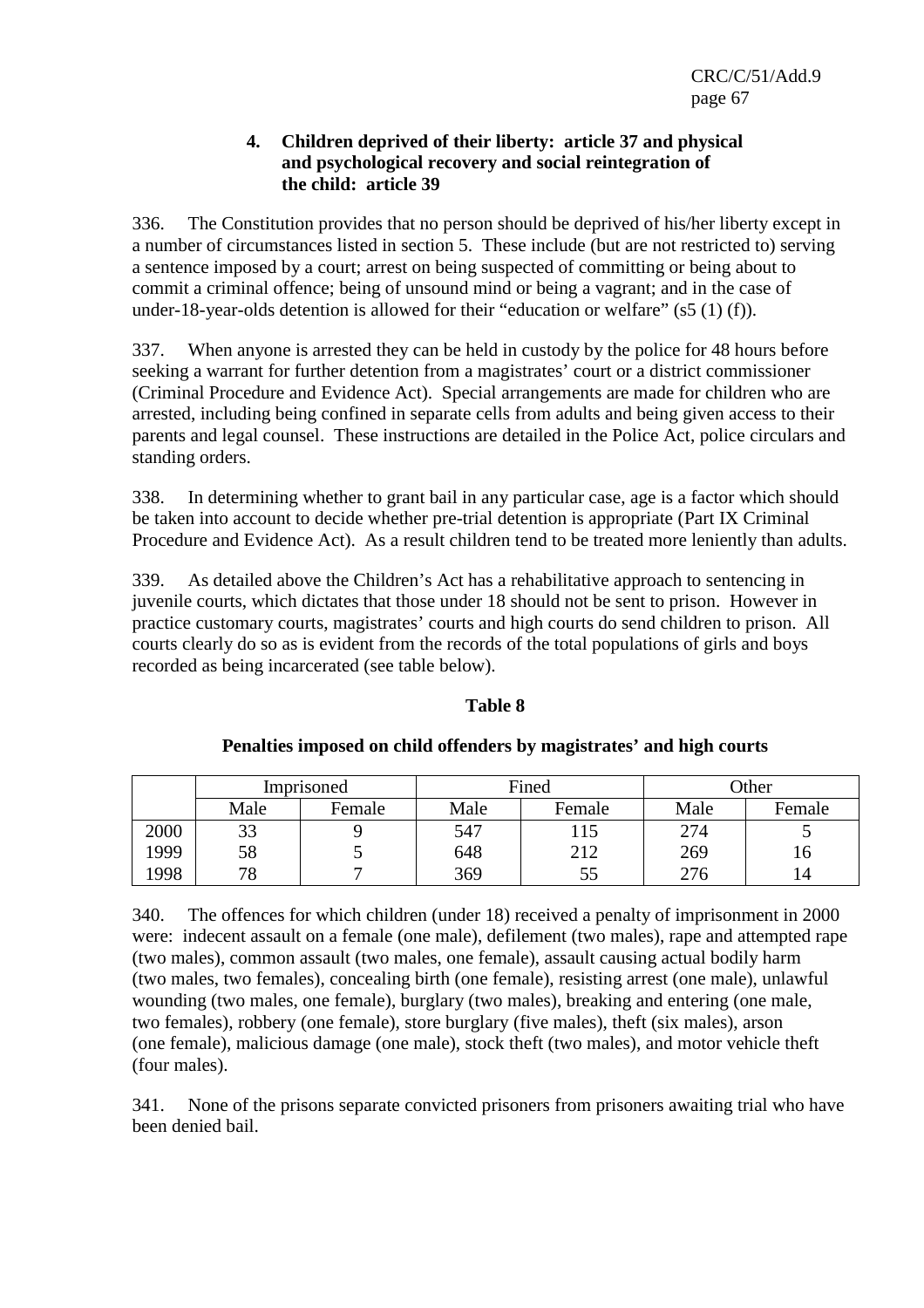342. Currently there is a prison for boys in Gaborone where conditions are poor and overcrowded. It is due to be replaced by a separate structure in 2002. The boys who are admitted to this prison are generally aged between 16 years and 21 years although boys as young as 14 or 15 are imprisoned there if sentenced. This prison was put in place to avoid a situation whereby young offenders mixed with adult, hard-core criminals. Girls are held in prisons for women.

#### **Table 9**

#### **Children in prison<sup>a</sup>**

|           |             | <b>Boys</b> | Girls |                          |  |  |
|-----------|-------------|-------------|-------|--------------------------|--|--|
|           | 1998        | 1999        | 1998  | 1999                     |  |  |
| Under 16  | 232         |             |       | $\overline{\phantom{0}}$ |  |  |
| $16 - 20$ | 015<br>01 J | 449         | 58    | 68                       |  |  |

**a** *Source*: Botswana Prisons and Rehabilitation Service Annual Reports, 1998, 1999.

343. In terms of rehabilitative activities in prisons there are no special arrangements for those under 18. Prisons employ social workers, health workers, church ministers and adult educators although these individuals are overstretched due to the overcrowded conditions of the prisons. The prison service offers extramural labour to all inmates who consent and whose behaviour is acceptable. They live in the community and are employed by government authorities. There is also a variety of vocational training courses offered at the boys' prison such as brick moulding, carpentry and joinery, blacksmithing and horticulture. There are other rehabilitative activities including literacy education, counselling and religious services which are available to all offenders. The numbers who can participate in such programmes are limited.

344. In relation to complaints about prison conditions or treatment the prisoners are obliged to approach the prison staff or the prison social worker. There is, in addition a prison visiting committee in each district which reports to the Minister for Labour and Home Affairs and the ombudsman, who has readily investigated cases relating to prison conditions. Prison officers do not receive any special training for dealing with those under 18 or in human rights.

345. It is open to juveniles court and children's courts to send children to the School of Industries (under s34 (d) Children's Act). There is currently no functioning school of industry in Botswana but one is due to be opened in late 2001. It will be the only such facility and will have a capacity of a hundred residents. It will only admit male offenders in the first phase although females will be catered for in the second phase. Logistical problems relating to acquisition of land and preparations of plans contributed to a delay in the construction of the school. Its purpose is to protect the public, rehabilitate young offenders and to equip them with skills.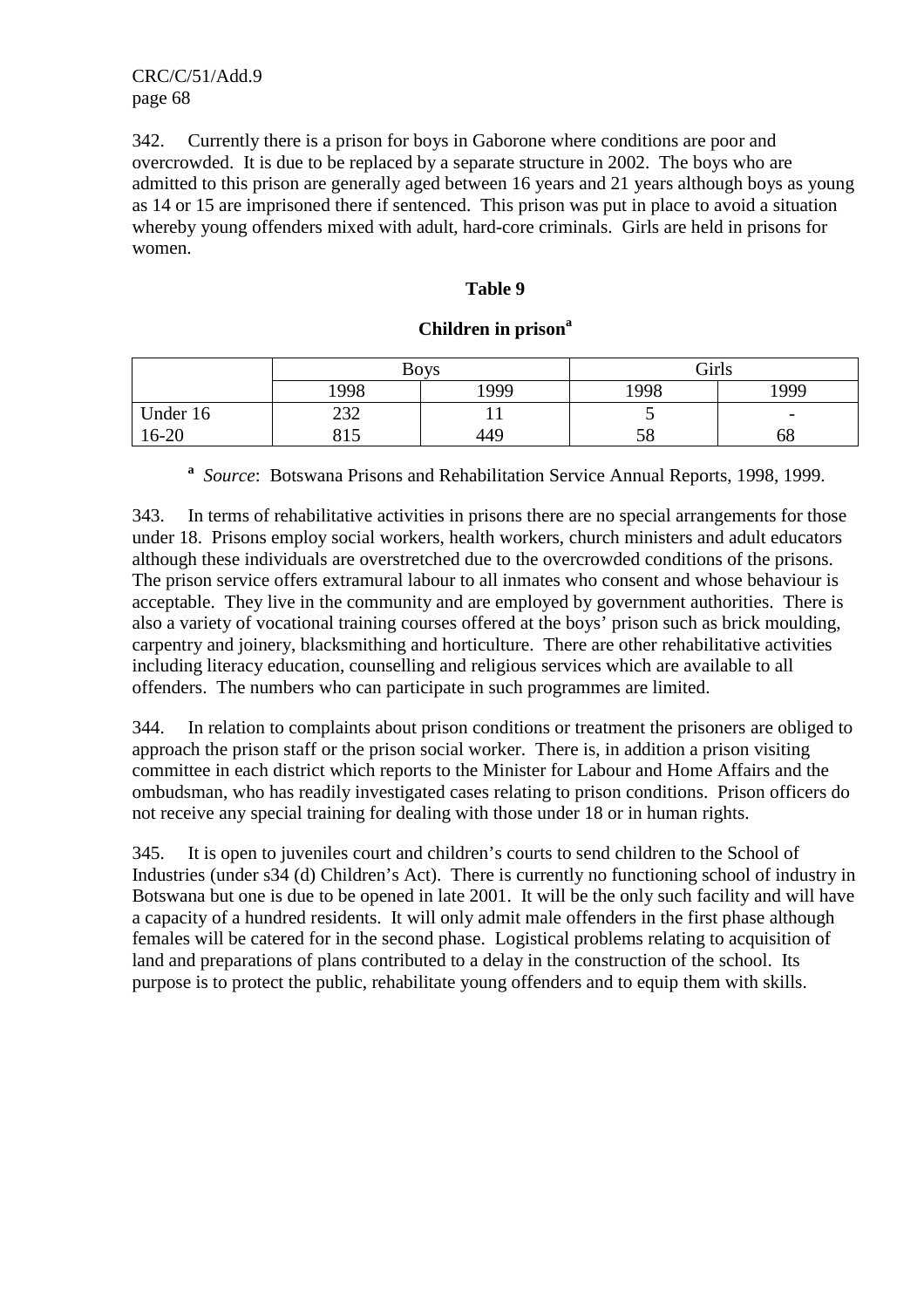#### **B. Children in situations of exploitation, including physical and psychological recovery and social reintegration**

# **1. Economic exploitation: article 32**

346. Economic exploitation of children is a grave concern to the Government. As a result, and in furtherance of its international obligations under several International Labour Organization conventions that prohibit this practice, Botswana is committed to ensuring that all the children in Botswana are afforded protection through various legislative and administrative measures.

347. The Employment Act (Cap 47:01) protects children against exploitation and hazardous employment. The Act defines a child as a person under age 15, and a young person as a person who has attained the age of 15 years but is under age 18.

348. A child who has attained the age of 14 years and is not attending school may be employed doing light work not harmful to his health and development by a member of his/her family and if such work is of a character approved by the Commissioner of Labour. Where such employment is other than of a domestic character, where suitable accommodation is provided, the child must be readily able to return each night to the house of his parent or guardian or such other persons as may be approved by his parent or guardian. For children above age 14, the nature of the job that they can be employed to do should be "light and must not be harmful to his health and development, or dangerous or immoral". It is an offence to employ children and young persons on underground work. Subject to certain restrictions, children and young persons shall not be employed at night.

349. No child shall be permitted to work more than 6 hours a day or 30 hours a week. A child who has attained the age of 14 years and is still attending school may, whilst on vacation from school, be employed carrying out light work not harmful to his health and development for not more than five hours a day between 6 a.m. and 4 p.m. No child shall be required during the course of employment to lift, carry or move anything heavy and likely to endanger his physical development.

350. Further provision is made prohibiting the employment of a child on any kind of work during the night unless in an emergency which could not reasonably have been foreseen and prevented or if the young person is employed under a contract of apprenticeship or indenture to learn.

351. Despite having such provisions, in terms of the practical enforcement the Department of Labour has established that it was not possible for them to determine the extent of compliance with the laws. It is not possible currently to determine the actual statistics on child labour in terms of numbers and the type of employment. This is mainly because the labour inspection form which is currently being used does not require the employer to specify the ages of employees. Noting this deficiency, the Department of Labour is currently amending this form so that employers can state the number of children under age 15 employed, and those who have attained the age of 15 but are under 18.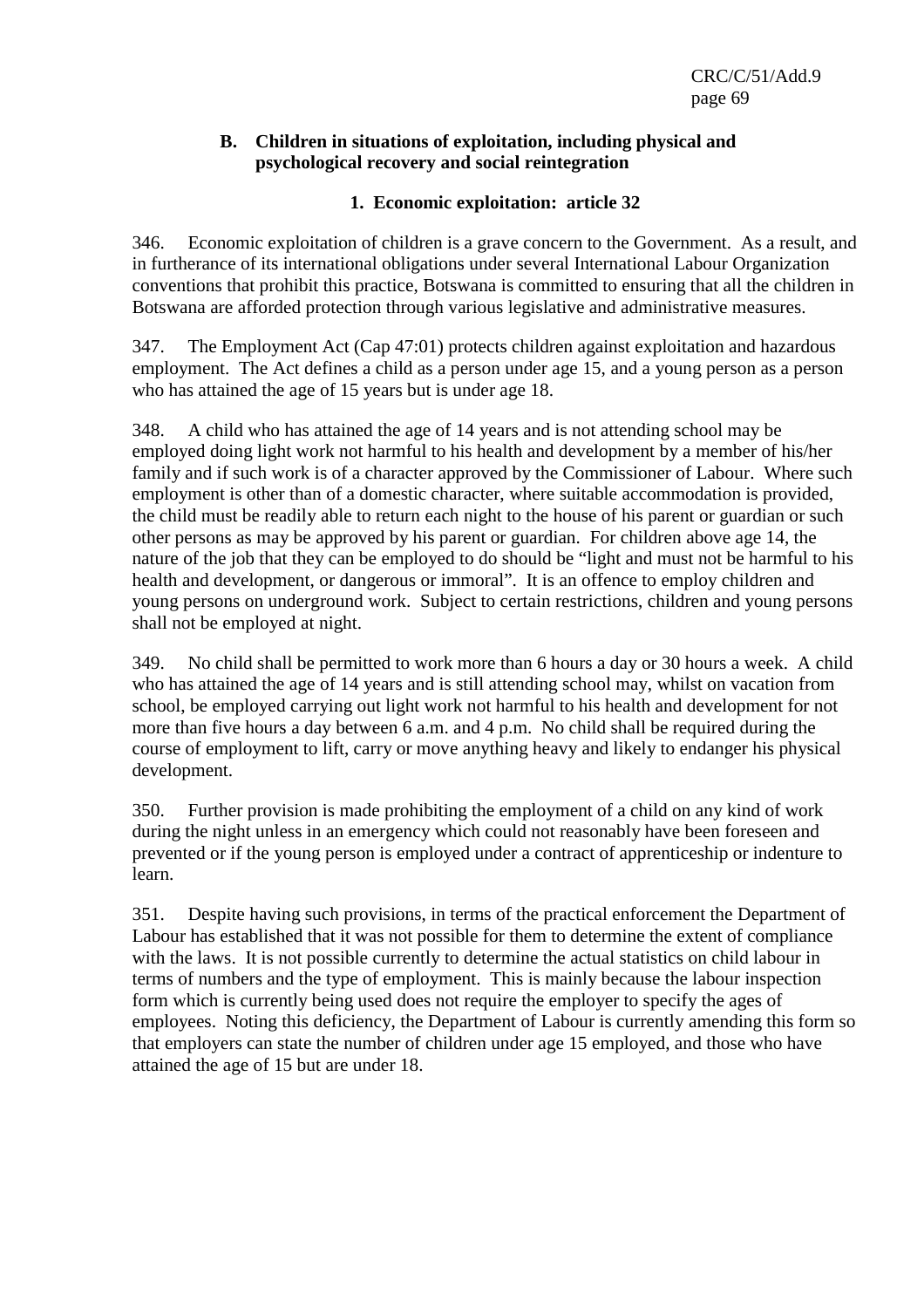352. The Children's Act provides that no child shall participate in the business of hawking unless he/she has been requested so to do as part of the family business, with the sustenance of the family in mind. Children who are sent by their parents to participate in business ventures like hawking usually do so during weekends, school holidays and/or after school. These children would in most cases be accompanied by their parents. Children go into this type of business venture so that they may assist their parents to raise money for augmenting whatever source of income they have. It must however be noted that there are a small number of children who have homes in the towns but spend their days on the street. These children have resorted to car washing as a source of income.

353. Although there are no statistics available there is an undetermined number of children who work. A sizeable number of children work as babysitters or as herd-boys, or assist their parents who have been employed as domestic servants or farm labourers. These children work long hours and carry out duties which may fall under the ambit of hazardous employment as defined by the Employment Act.

## **2. Drug abuse: article 33**

354. In urban areas there is increasing abuse of marijuana and prescription drugs (notably Flunitrazepam, sold under the trade name Rohypnol) secured illegally. Botswana has a National Drug Council with membership from the Police and Ministry of Health among others. The Council registers drugs and determines which drugs will be sold over-the-counter. It is an offence to have habit-forming drugs without a prescription and specific provisions exist outlawing the possession of drugs in the Penal Code and the Habit Forming Drug Act. There is a perception within government that more needs to be done to combat drugs, and to understand the extent of the problem.

355. Botswana has ratified the Protocol on Combating Illicit Drug Trafficking in the Southern Africa Development Community Region and acceded to the 1988 United Nations Convention Against Illicit Traffic in Narcotic Drugs and Psychotropic Substances.

356. Street children are known to abuse glue by sniffing and methylated spirits by drinking. Alcohol cannot legally be sold to people under age 18, but is often available to children.

## **3. Sexual exploitation and sexual abuse: article 34**

357. Sexual exploitation and the abuse of children is rapidly increasing in Botswana, despite the existence of legal mechanisms proscribing this practice and the stiff penalties that have been introduced. With the advent of the HIV/AIDS epidemic young children, especially young girls, find themselves vulnerable to sexual abuse for a variety of reasons, such as that they are considered unlikely to be HIV-positive. Girls are attracted by the material inducements offered by older men who offer them money and gifts in exchange for sex. It is also the case that girls work as commercial sex workers. Also some cultural practices such as *Seantlo* exist whereby if a husband dies his elder or younger brother marries his wife, which put young widows in a vulnerable position.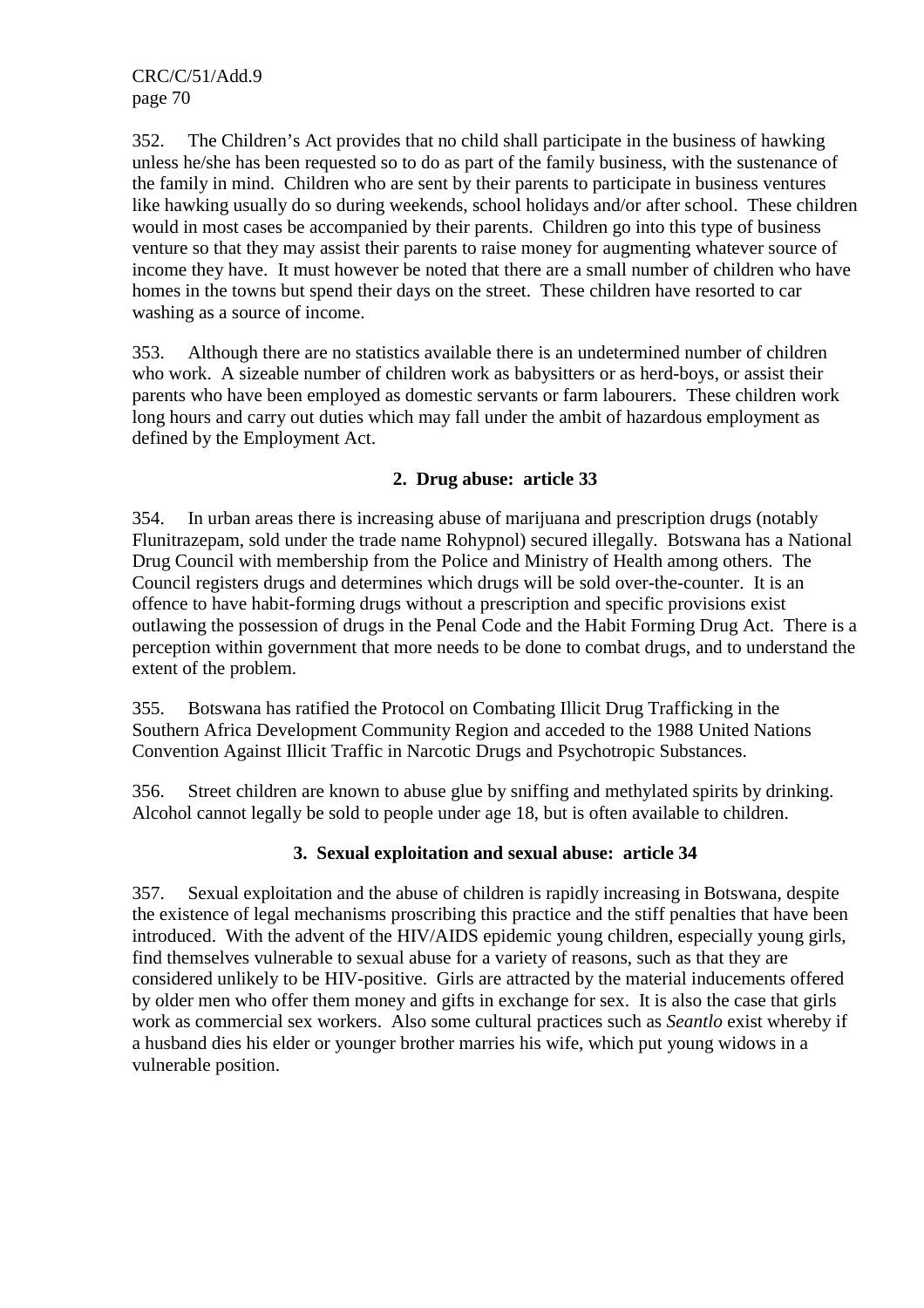358. The number of cases of sexual abuse and violence reported to the police is high and rising although it is understood that also many cases are not reported due to the powerlessness of children, and that the perpetrators are often the sole breadwinners in the household and to report them would undermine the family income. In many cases the abuse takes place within the family setting and therefore such cases are rarely reported due to coercion by the perpetrator and shame and fear on the part of the child. This is further complicated by the fact that there is no lower age limit on customary marriages and that the current minimum ages for civil marriage are 14 and 16, for girls and boys respectively.

359. There are a variety of provisions in the Botswana Penal Code which deal with sexual abuse and exploitation. Section 141 holds that any person who has unlawful carnal knowledge of another person or who causes the penetration of a sexual organ or instrument into the person of another without consent is guilty of rape. In law corroborative evidence is required by a court to convict an accused of rape. This means that conviction rates are very low particularly in comparison to other offences. It is felt that the corroboration rule undermines the value of the evidence of women and girls. Any person charged with rape is not entitled to bail and upon conviction is liable to life imprisonment with corporal punishment.

360. Any person convicted of the offence of rape shall be required to undergo an HIV test before sentencing. If the test is positive he will be liable to a minimum term of 15 years' imprisonment if it is proven that he was unaware of his HIV-positive status and for a minimum term of 20 years, if he was aware. This has been reviewed by the Court of Appeal after an application that the test was discriminatory under the Constitution. The court held that section 142 (4) as amended is not unconstitutional. The court was of the view that "… the legislation is reasonably necessary in a democratic society, as Botswana is, to abridge the freedom from discrimination provision of the Constitution, in order to combat the spread of HIV/AIDS pandemic which has afflicted the nation; and to deter the increasing incidence of rape. If an offender commits rape and it turns out that he is HIV-positive at the time of the offence, he is liable to the enhanced punishment. It matters not whether he is aware at the time he commits the offence or not. Sufficient notice has been given by Parliament of this result for every male within the jurisdiction to know that he is liable to this penalty if, having the virus, he violates a woman."**<sup>26</sup>**

361. Any person who indecently assaults a girl below the age of 16 is guilty of an offence even if consent was obtained from the victim*.* This also applies even where there was reasonable cause to believe that the victim was above age 16*.* Indecent assault is punishable by a term of imprisonment of maximum seven years (section 146 Penal Code).

362. Any person who indecently assaults a boy under 14 is guilty of an offence and is liable for a prison term of maximum seven years (s166 Penal Code).

363. The unlawful carnal knowledge of a girl below the age of 16 is an offence which is called defilement. It is a defence to this charge that the person charged believed, and had reasonable cause to believe, that the girl was above 16, or believed that she was his wife. The offence is punishable by a minimum term of 10 years' imprisonment.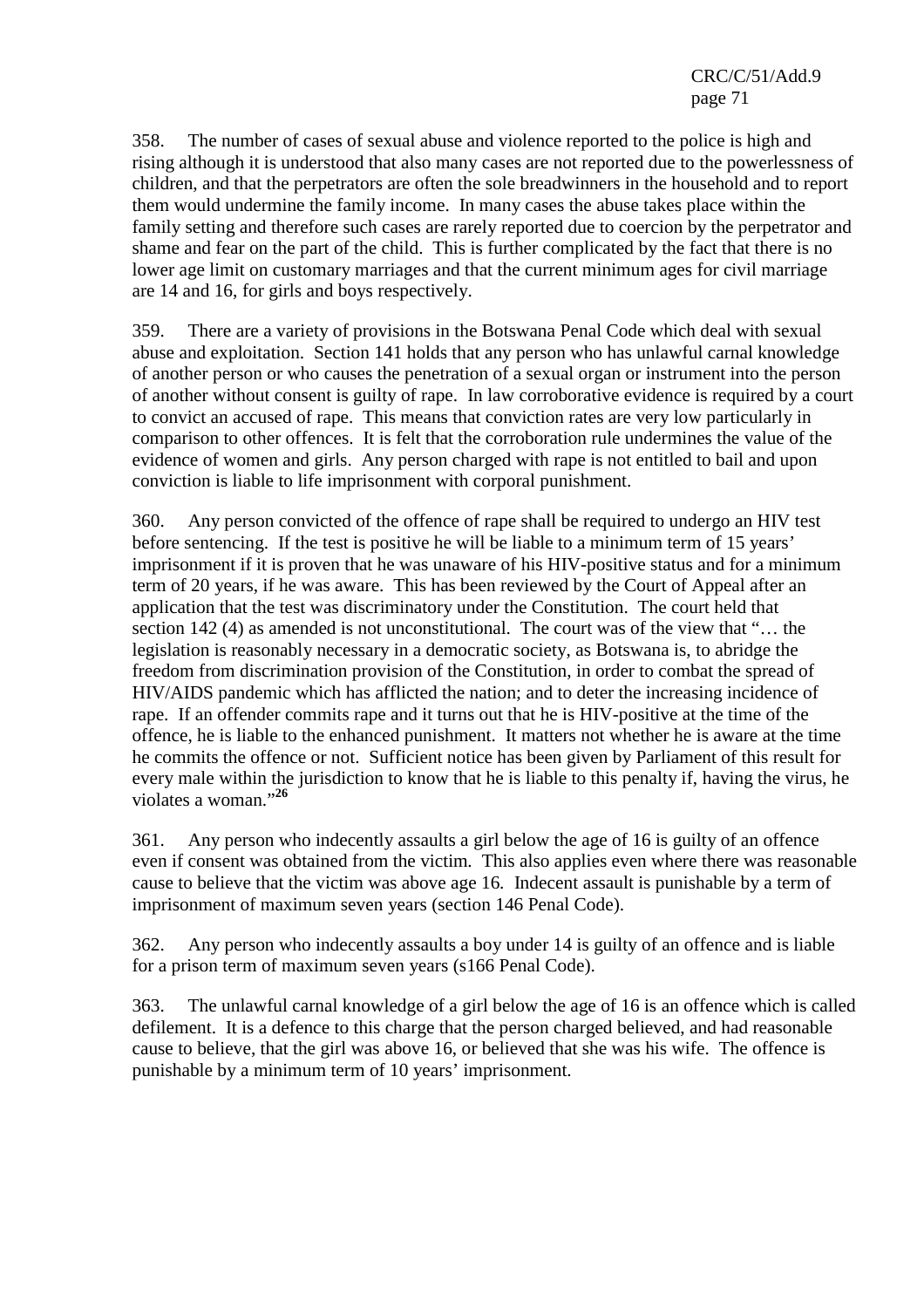364. Incest is outlawed in paragraphs 168 and 169 of the Penal Code. The maximum sentence is five years unless the victim is a girl under 13 in which case the maximum sentence is life. If the victim is a girl under 21 and the offender is male then the court has the power to strip the offender of his authority over or guardianship of the girl.

#### **Table 10**

|  | Incidents of sexual violence in Botswana <sup>a</sup> |
|--|-------------------------------------------------------|
|--|-------------------------------------------------------|

|                       |      |                          |                       |                  |                | Convicted<br>(total) |                          | Prison         |                          | Fine           |                | penalty<br>Other         |                |
|-----------------------|------|--------------------------|-----------------------|------------------|----------------|----------------------|--------------------------|----------------|--------------------------|----------------|----------------|--------------------------|----------------|
|                       |      | Reported                 | Arrested <sup>b</sup> | Found not guilty | Case withdrawn | Adult                | Child                    | Adult          | Child                    | Adult          | Child          | <b>Adult</b>             | Child          |
| Rape and<br>attempted | 1999 | 1 3 4 5                  | 941                   | 225              | 443            | 257                  | 16                       | 252            | $\overline{3}$           | $\mathbf{1}$   |                | $\overline{4}$           | 13             |
| rape                  | 2000 | $\overline{\phantom{0}}$ | 846                   | 169              | 445            | 210                  | 22                       | 202            | $\overline{2}$           | $\mathbf{1}$   |                | 7                        | 20             |
| Indecent              | 1999 | 92                       | 67                    | 8                | 38             | 20                   | $\mathbf{1}$             | 13             | -                        | $\mathbf{1}$   | -              | 6                        | $\mathbf{1}$   |
| assault on            |      |                          |                       |                  |                |                      |                          |                |                          |                |                |                          |                |
| a woman               | 2000 | $\overline{\phantom{a}}$ | 58                    | 3                | 34             | 18                   | 3                        | 9              | $\mathbf{1}$             | $\overline{2}$ |                | 7                        | $\overline{2}$ |
| Incest                | 1999 | 10                       | 9                     | $\mathbf{1}$     | 6              | $\overline{2}$       | $\overline{\phantom{0}}$ | $\overline{2}$ | $\overline{\phantom{0}}$ | $\overline{a}$ | $\overline{a}$ | $\overline{\phantom{0}}$ |                |
|                       | 2000 |                          | 7                     | $\mathbf{1}$     | 5              | $\mathbf{1}$         | $\overline{\phantom{0}}$ | $\mathbf{1}$   |                          |                |                |                          |                |
| Defilement            | 1999 | 143                      | 93                    | 23               | 50             | 20                   | $\overline{\phantom{0}}$ | 20             |                          |                |                |                          |                |
| of a girl             |      |                          |                       |                  |                |                      |                          |                |                          |                |                |                          |                |
| under 16              | 2000 | $\overline{\phantom{a}}$ | 124                   | 13               | 82             | 26                   | 3                        | 24             | $\overline{2}$           |                |                | $\overline{2}$           | 1              |
| Child                 | 1999 | $\mathbf{1}$             | 1                     |                  |                | $\mathbf{1}$         |                          | -              |                          | $\mathbf{1}$   |                |                          |                |
| stealing              | 2000 |                          | 1                     |                  | $\mathbf{1}$   |                      |                          |                |                          |                |                |                          |                |

**a** *Source*: Commissioner of Police Statistics, 1999, 2000.

**<sup>b</sup>** All offenders are men except for one woman who was found guilty of rape/attempted rape and imprisoned, 1999.

365. The Children's Act provides that any parent or guardian having custody of a child is guilty of an offence if he/she causes or conduces to the seduction, abduction or prostitution of the child.

366. In criminal cases where the child is a victim of abuse, the proceedings are held in camera to protect the identity of the child. Only authorized officials and the parents are allowed inside the courtroom and proceedings cannot be published disclosing the identity of the child (s172 Criminal Procedure and Evidence Act).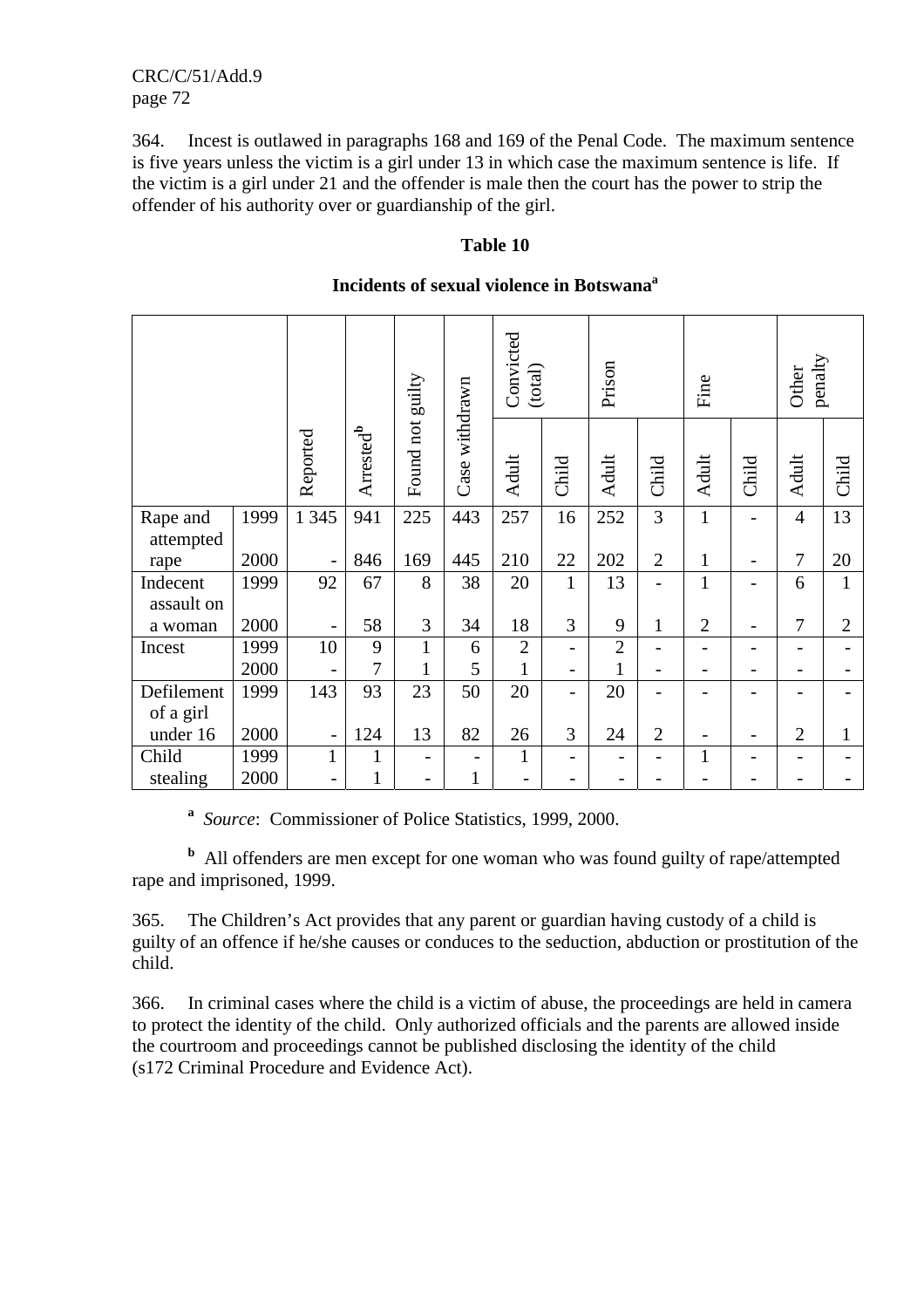367. Such is the concern about levels of sexual violence that the Botswana Police Service commissioned a study on rape in Botswana. This was completed in December 1999 and was followed by a multisectoral conference where the outcomes were discussed and recommendations made. The Conference "Taking a Stand Together against Rape and Sexually Related Crime" took place in March 2001. The recommendations were wide-ranging and related to police facilities, training and practice, law reform, media sensitization, and general education and awareness raising. This was followed by rape and defilement taking a high profile place in the crime prevention campaign organized by the police in the forms of leaflet distribution and advertisements.

368. The police have also introduced the "Neighbourhood Watch Scheme" which is made up of neighbours in a particular location. The neighbours police each other so that when crimes are committed, they can be reported promptly to the police for immediate action. The neighbourhood watch committees have proved to be useful and effective. The Botswana Police are shifting emphasis to community policing and, as part of the programme, they aim to incorporate community safety into youth education curriculum. The police have introduced anti-crime clubs in schools to assist children to make reports of criminal activities. Trained officers go into schools to work with children who are in these clubs. In addition the police in urban areas have crime prevention teams working directly with street children to enable them to report abuse.

369. Professionals involved in child related services such as teachers, social workers and the police have been sensitized to working with children who have been abused and reporting cases of which they become aware. They are increasingly using child-friendly mechanisms in their work. The introduction of Guidance and Counselling in schools has provided children with an avenue for reporting abuse and obtaining support at school.

370. It is a crime in Botswana to have an abortion unless it is under the circumstances set out in the Penal Code which include termination within the first 16 weeks of pregnancy if the pregnancy results from rape. This must be subject to medical opinion and carried out by approved medical personnel. Given that the age of legal capacity is higher than the age of consent, girls and young women are in a position of requiring parental consent for an abortion even when it is legal for them to have sexual intercourse. This provision may inhibit their ability to seek a legal abortion. Illegal abortions particularly endanger the lives of girls and young women since the persons who carry out the abortions are not always qualified to do so, nor have the facilities to ensure the woman's health is not put at risk.

371. NGOs have joined the drive to assist women in preventing sexual abuse and exploitation. The concerted efforts of organizations such as Childline Botswana, BOFWA and Women Against Rape have been crucial in service provision and advocacy. The Government is cognizant of the efforts made by this organization, and provides financial assistance in the form of grants. There are also other major international donors who support the work of these groups.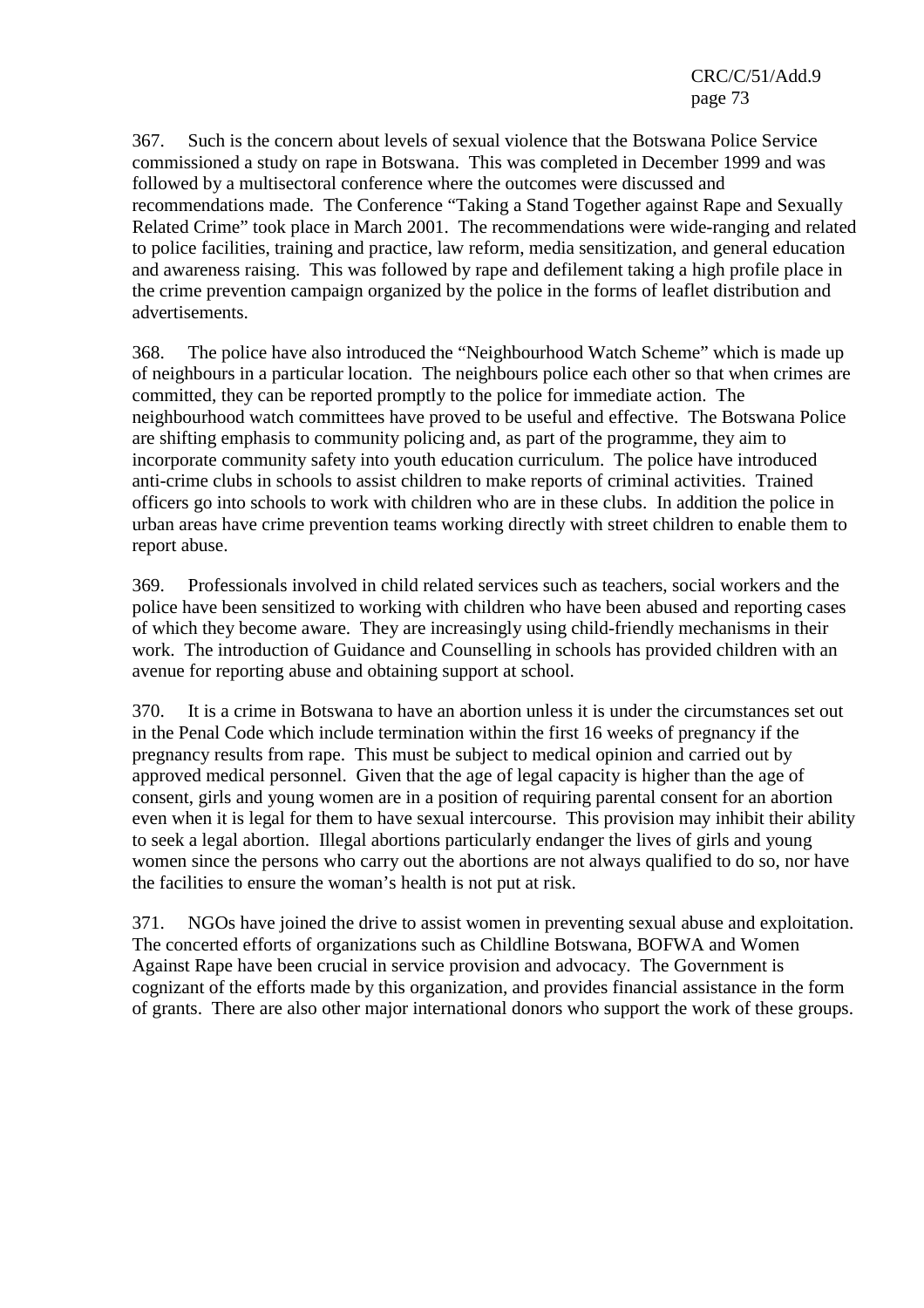## **4. Sale, trafficking and abduction: article 35**

372. The sale and trafficking of children is practically unknown in Botswana but the Penal Code and the Children's Act make the abduction of children criminal offences. There is a specific offence of abduction from Botswana (sect. 250) and of kidnapping from lawful guardianship of a boy under 14 or a girl under 16 (sect. 251). There are also provisions criminalizing abduction and kidnapping (sects. 252 and 253).

373. There have been isolated reports of practices of abduction of children for ritual murder and extraction of their organs. Despite concerted efforts by the police and community to arrest the perpetrators, the cases have not been resolved.

## **5. Other forms of exploitation: article 36**

374. Another group of children of particular concern to the Botswana Government are street children. These generally constitute children who have dropped out of formal school and because of inadequacies in the system could not be reabsorbed. They come mostly from poor families and are largely found in the main urban areas. There are efforts by some NGOs to assist these children. The Botswana Christian Council is currently the only NGO that operates an active programme that aims at getting street children back to school, providing training to those over the primary school age of 10. The major constraint on NGOs is their lack of resources to provide services, or to expand their programme. MLG is undertaking a national needs assessment on street children during the NDP 8 period. The study is being undertaken by the Division of Social Welfare and will commence in November 2000 and should be complete by mid-2001.

## **C. Children belonging to a minority or indigenous group: article 30**

375. In Botswana there are numerous ethnic groups whose existence is recognized in the Constitution and who are guaranteed representation in the House of Chiefs. Some of the smaller groups or tribes are not represented and recently the Botswana Government constituted a Commission of Inquiry into this matter. The conclusions of this Inquiry (Balopi Commission) were published in April 2001.

376. Children of minority or indigenous groups often live in remote districts. Some of these people are the Basarwa (San or Bushmen). There have been criticisms that the way of life of the Basarwa communities has been threatened. They were originally nomadic hunter-gatherers but other demands on the land which they have traditionally inhabited means they are unable to sustain this lifestyle. In the early years of their development they do not usually speak Setswana or English and have to make a difficult adjustment to another language and way of life, often facing negative attitudes towards their own culture. The Government of Botswana has initiated special efforts to assist this group to preserve their cultural heritage.

377. The Government also has an integrated programme for assisting all those who live in remote areas called the Remote Area Development Programme. This is coordinated from the MLG and began in 1974. It recognizes that some citizens of Botswana are socio-economically marginalized and require special attention. The overall goal of the programme is to promote the social, cultural and economic development of the remote area dwellers so they can benefit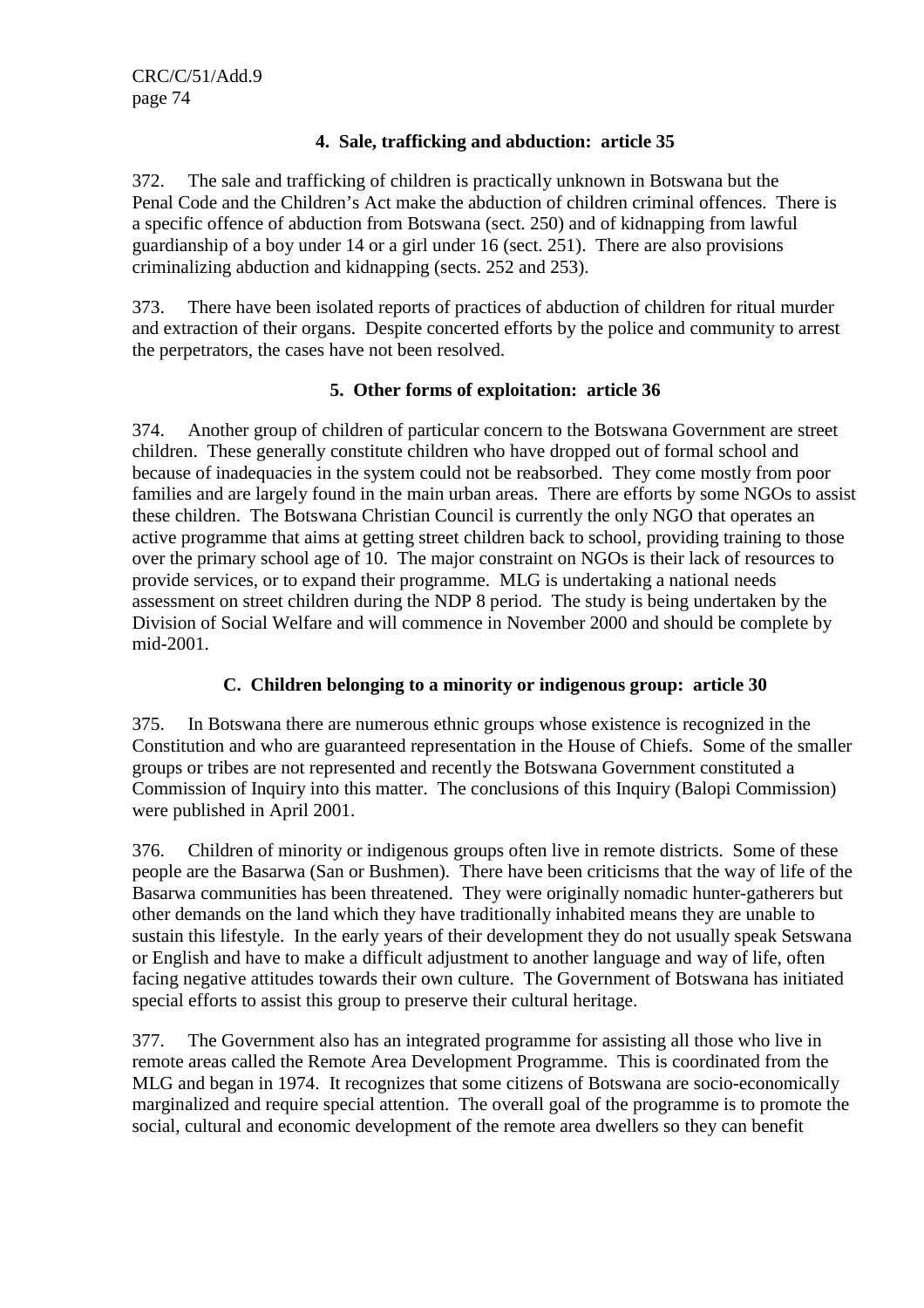equally from the rapid growth of the country. Specifically this involves intensified development of remote settlements, promotion of income-generating activities, enhancement of the remote area dwellers' access to land, encouragement of community leadership and active participation, provision of training and education and social, cultural and economic advancement as well as preservation of their unique culture and traditions.

378. The target group of this programme is defined by geographic remoteness and socio-economic marginalization. They live in small, scattered communities far from basic services; they are poor and lack livestock ownership; they rely heavily on hunting and gathering and are marginalized ecologically as their resource base is deteriorating; they are culturally and linguistically different; they have low levels of literacy and are underrepresented in public office. It would be fair to say that the majority of the people who fall under these definitions are Basarwa but not all remote area dwellers are Basarwa and not all Basarwa are Remote Area Dwellers.

379. The approach of the Remote Area Development Programme has been to encourage the development of permanent settlements to allow for the provision of basic social services. The main programme components are the provision of safe water, health facilities, primary schools and hostels for pupils, and an economic promotion fund. The objectives are to promote production-oriented activities, create employment opportunities, assess and exploit resources available in each community and diversify community involvement in development; challenge and promote community participation in alleviating unemployment; making communities self-reliant.

380. There are approximately 63 officially designated remote area dweller settlements. Settlement policy is decided by the Ministry of Lands, Housing and Environment. Remote area dwellers outside of these areas are included in the programme through the work of the extension officers.

## **Notes**

<sup>1</sup> In April 2001, 1 US dollar was roughly equal to 5 pula (P5.00).

**2** J. Amissah in *Attorney-General v*. *Unity Dow*, Court of Appeal, 1992 Botswana Law Reports 119.

**3** Report on a Review of All Laws Affecting the Status of Women in Botswana, Sept. 1998, p. 13.

**4** Ibid., p 15.

**5** Ibid., pp. 42-79.

**6** Vision 2016: A Long Term Vision for Botswana, p. 12.

**7** *Ovoya v. Ovoya* MC 7/76, Masala MC/1993, Isaac MC/1990 (all unreported High Court decisions, cited in A. Molokomme "Custody and Guardianship of Children in Botswana: